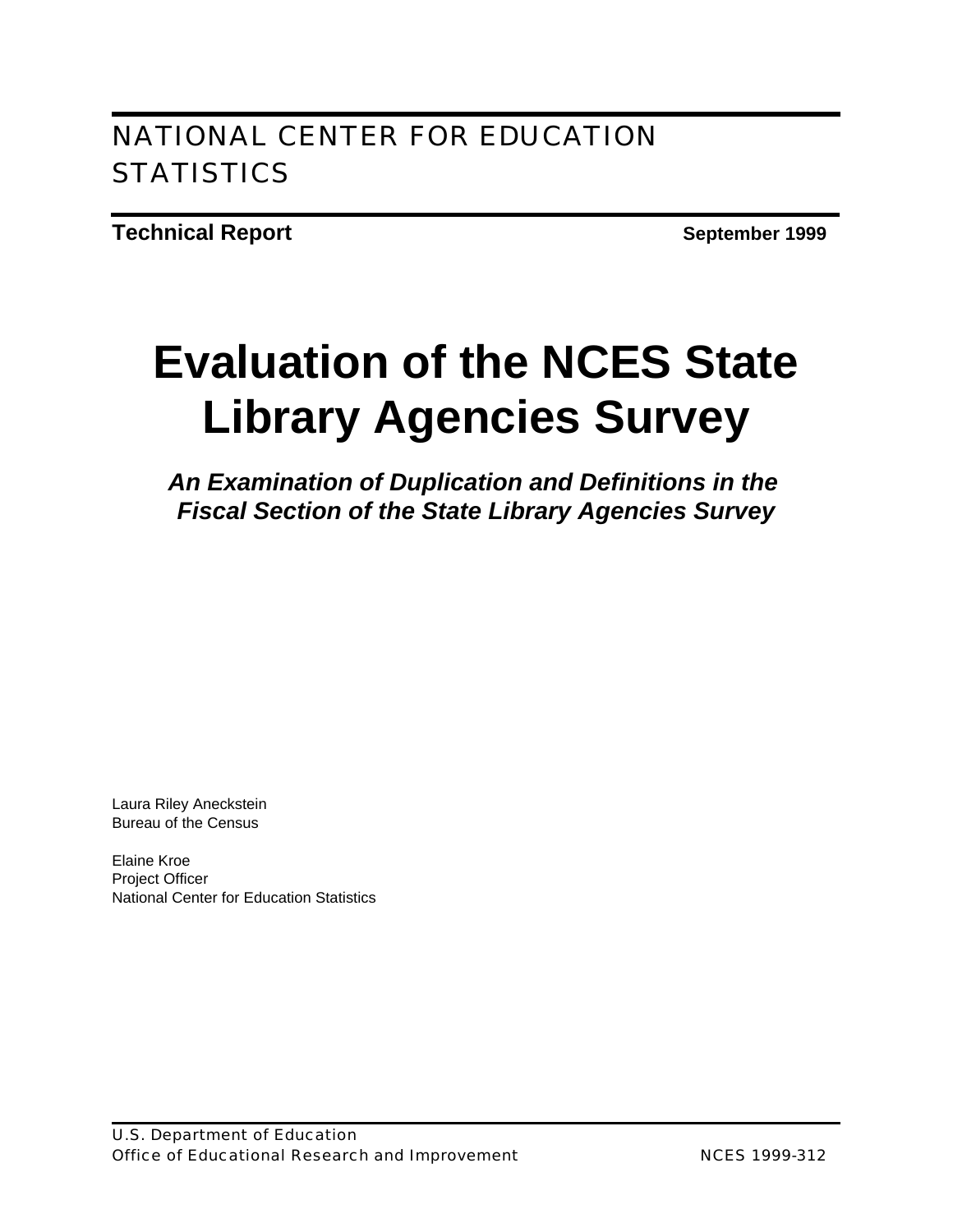**U.S. Department of Education** Richard W. Riley *Secretary*

**Office of Educational Research and Improvement** C. Kent McGuire *Assistant Secretary*

**National Center for Education Statistics** Gary W. Phillips *Acting Commissioner*

National Center for Education Statistics (NCES) is the primary federal entity for collecting, analyzing, and reporting data related to education in the United States and other nations. It fulfills a congressional mandate to collect, collate, analyze, and report full and complete statistics on the condition of education in the United States; conduct and publish reports and specialized analyses of the meaning and significance of such statistics; assist state and local education agencies in improving their statistical systems; and review and report on education activities in foreign countries.

NCES activities are designed to address high priority education data needs; provide consistent, reliable, complete, and accurate indicators of education status and trends; and report timely, useful, and high quality data to the U.S. Department of Education, the Congress, the states, other education policymakers, practitioners, data users, and the general public.

We strive to make our products available in a variety of formats and in language that is appropriate to a variety of audiences. You, as our customer, are the best judge of our success in communicating information effectively. If you have any comments or suggestions about this or any other NCES product or report, we would like to hear from you. Please direct your comments to:

National Center for Education Statistics Office of Educational Research and Improvement U. S. Department of Education 555 New Jersey Avenue NW Washington, DC 20208–5574

September 1999

The NCES World Wide Web Home Page is **http://nces.ed.gov/pubsearch/index.asp**

### **Suggested Citation**

U.S. Department of Education. National Center for Education Statistics. *Evaluation of the NCES State Library Agencies Survey*, NCES 1999–312 by Laura Riley Aneckstein. Project Officer: Elaine Kroe. Washington, DC: 1999.

### **For ordering information on this report, write:**

U.S. Department of Education ED Pubs, P.O. Box 1398 Jessup, MD 20794–1398

or call toll free 1–877–4ED–Pubs.

**Content Contact:**  Elaine Kroe (202) 219–1361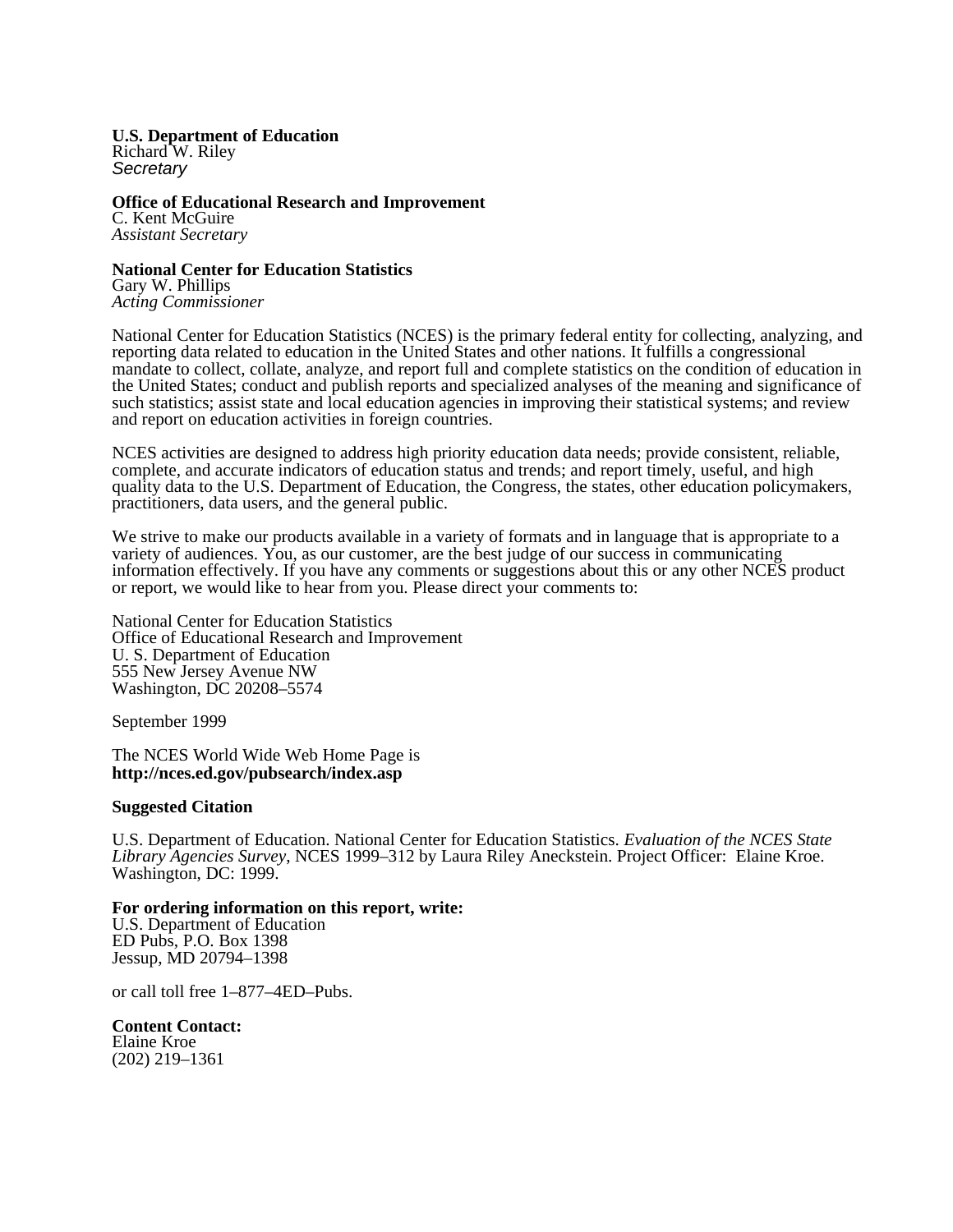### **Foreword**

This report was prepared for the National Center for Education Statistics by the Governments Division of the U.S. Bureau of the Census, where the primary author was Laura Riley Aneckstein. The report documents an evaluation which focused on the fiscal section of the State Library Agencies Survey, Parts K, L, and M. The evaluation had two objectives: (1) to check for duplication of data collection between the survey and the compliance materials of the Office of Library Programs, a former agency of the U.S. Department of Education, and (2) to analyze selected definitions.

Assistance from the many state library agencies and the Office of Library Programs is gratefully acknowledged.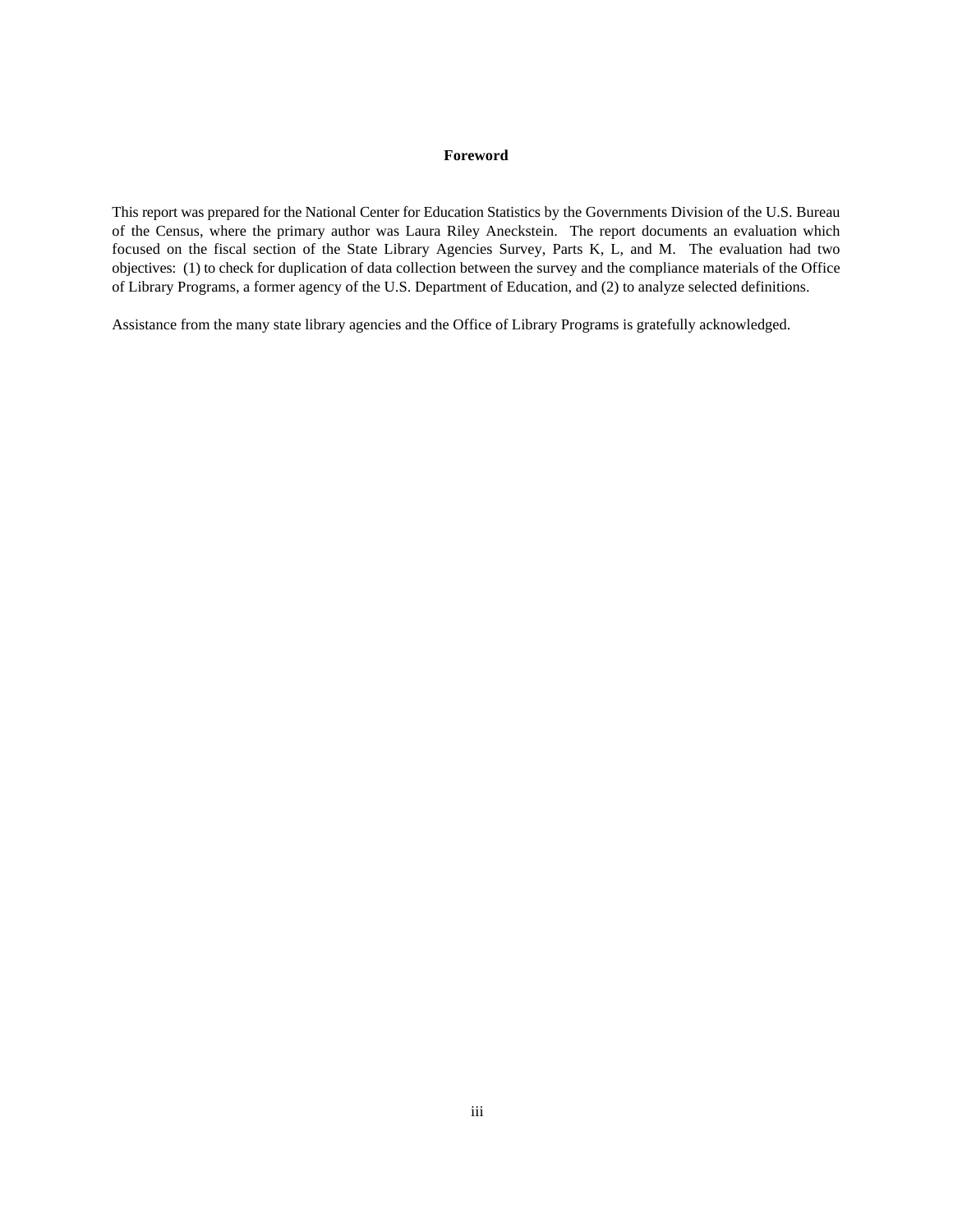### **Terms Used In This Report**

The following terms are used in this report:

**Allotment—**The funds set aside to be awarded to each State Library Agency (STLA) by the Office of Library Programs (OLP).

**Award—**The award is the amount of funds actually applied for and made available to the STLA after the allotment has been determined. The allotment and the award are usually the same, as most STLAs apply for the full amount of their allotment. The award is a de facto "credit" of the agency's Library Services and Construction Act "account." The state library agency might not use the entire award. In such a case, the agency generally does not consider the unused amount to be income, because the funds remain in the OLP custody.

**Carryover Funds—**Funds awarded the STLA in a prior year, but expended in the current year.

**Carry Forward Funds—**Funds awarded the STLA in the current year, but reserved by the STLA for spending in the approaching year.

**CMIA—The Federal Cash Management Improvement Act—**New regime under which grantees receive federal grants as needed throughout the federal fiscal year. Codified at 31 U.S.C. §§ 6501 - 6508 (1998).

**Data Collection Instrument—**The form or group of forms sent by the data collection agent to the respondent, to be completed and returned to the data collection agent. The data collection instrument used by the National Center for Education Statistics survey is a questionnaire contained in a 3.5 inch floppy disk. The data collection instrument used by the Office of Library Programs is a set of paper forms called the Annual Financial and Performance Report.

**Data Element—**A variable about which information is collected from all STLAs, such as *reporting period, income,* or *expenditures.*

**Draw Down—**The amount drawn down from the STLA's U.S. Treasury account controlled by the Office of Library Programs. Used by that office as a measure of LSCA expenditures.

**Duplication—** The collection of the same data by different data collection agents. In this report, duplication is defined narrowly, to include only data that are facially identical. For example, data that were fundamentally the same, but that were collected according to divergent reporting periods, would not be considered duplicative.

**E.D. Tabs—**The published document presenting the State Library Agencies Survey.

**Expenditures Breakdowns—**The groupings of LSCA expenditures collected by the NCES. They consist of "Statewide Services," "Grants," and "LSCA Administration."

**IMLS—**Abbreviation for the Institute of Museum and Library Services, the agency which will administer grants for library services under the LSTA.

**IMLS Task Force—**The committee appointed to plan the design and implementation of the IMLS regulatory system.

**LSCA—Library Services and Construction Act—**The federal law which creates and funds programs for library development. The LSCA contains eight titles, each focusing on a particular area of concern to libraries and the public they serve. The most prominent of these are Titles I through III, which account for over 96 percent of LSCA funds. Formerly codified at 20 USC §§ 351-375 (1995), the LSCA was replaced by the Library Services and Technology Act of 1996.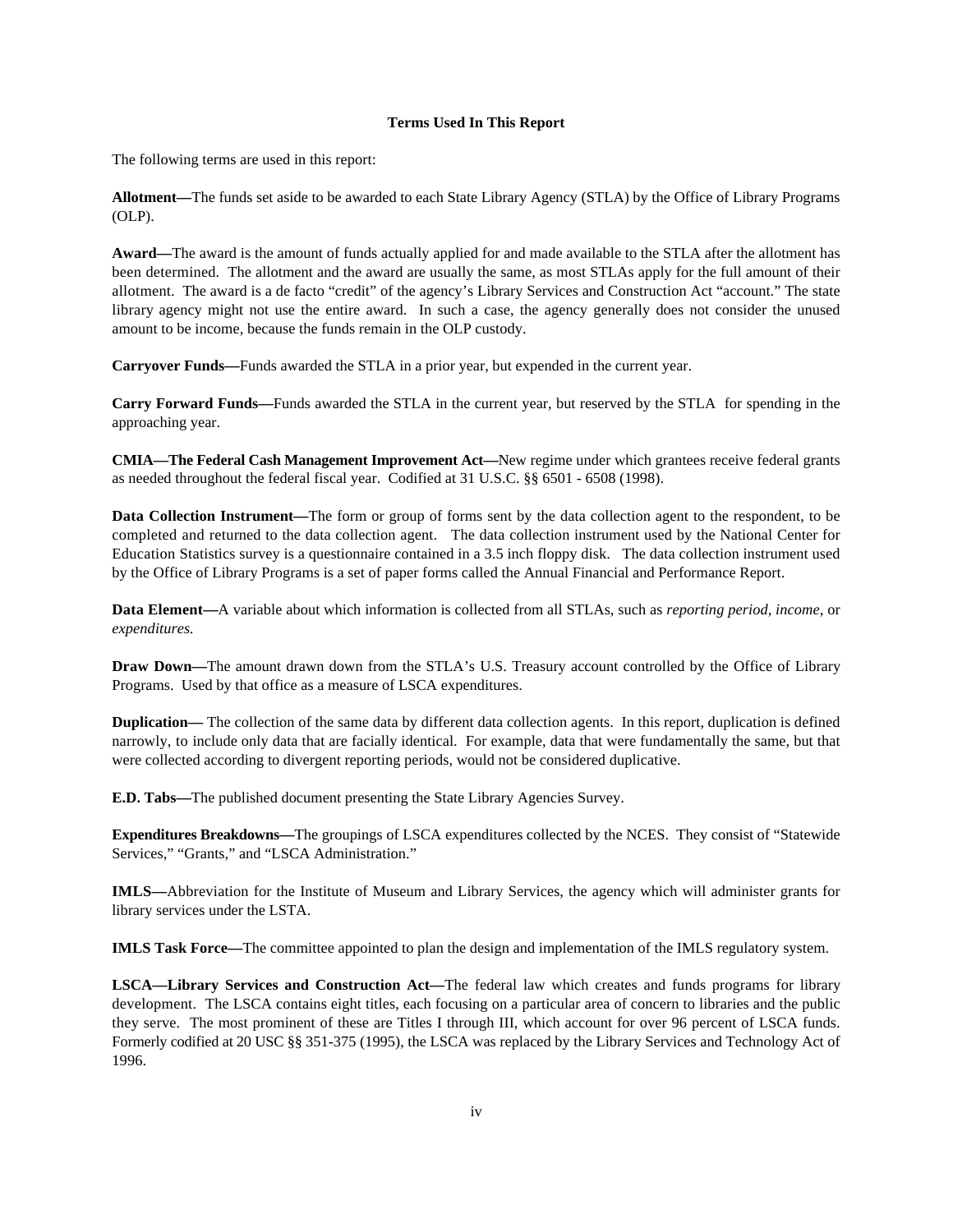**LSCA Expenditures—**For purposes of this report, LSCA expenditures include only federal funds expended under the LSCA.

**LSTA—Library Services and Technology Act—**The new federal law that replaces the LSCA. Under the LSTA, funds will no longer be distributed under eight titles. Codified at 20 U.S.C. §§ 9121 - 9163 (1998).

**OLP—**Abbreviation for the Department of Education, Office of Library Programs. After fiscal year 1997 the OLP ceased to exist.

**OLP Annual Report**—Abbreviated reference to the Annual Financial and Performance Report collected from each STLA by the Office of Library Programs.

**OLP Data—**Abbreviated reference to the materials collected by the OLP for its examination of state compliance with LSCA funding regulations.

**NCES—National Center for Education Statistics.** This agency contracts for the services of the United States Census Bureau to conduct the State Library Agencies Survey and publish *State Library Agencies*.

**NCES Survey (also "the survey" or "the STLA survey")—**The State Library Agencies Survey.

**Steering Committee (also, "STLA Steering Committee")--** The committee responsible for planning the design and implementation of the NCES State Library Agencies Survey.

**STLA—**Abbreviation for state library agency.

**Title I, Public Library Services—**Title of the LSCA which provides for aid to state libraries for improving access to library services, with the objective of making such services available to people of all income, educational, geographic, and ethnic backgrounds. Formerly codified at 20 USC §§ 352-355 (1995).

**Title II, Public Library Construction and Technology Enhancement—**Title of the LSCA which provides for aid to state libraries for physical construction and technological innovation. Formerly codified at 20 USC §§ 355a-355d (1995).

**Title III, Interlibrary Cooperation and Resource Sharing—**Title of the LSCA which provides for aid to state libraries for the purpose of developing networks for inter-library circulation and reference. Formerly codified at 20 USC §§ 355e to 355e-4 (1995).

**Title IV, Library Services for Indian Tribes—**Title of the LSCA which provides for library services to Indian Tribes. Formerly codified at 20 USC §§ 361-366 (1995).

**Title V, Foreign Language Materials Acquisition—**Title of the LSCA which provides for foreign language materials acquisition. Formerly codified at 20 USC § 371 (1995).

**Title VI, Library Literacy Programs—**Title of the LSCA which provides for Library Literacy Programs. Formerly codified at 20 USC § 375 (1995).

**Title VII, Evaluation and Assessment—**Title of the LSCA which provides for evaluation and assessment. Formerly codified at 20 USC § 381 (1995).

**Title VIII, Library Learning Center Programs—**Title of the LSCA which provides for family learning and library literacy centers. Formerly codified at 20 USC §§ 385-385e, & 386-386g (1995).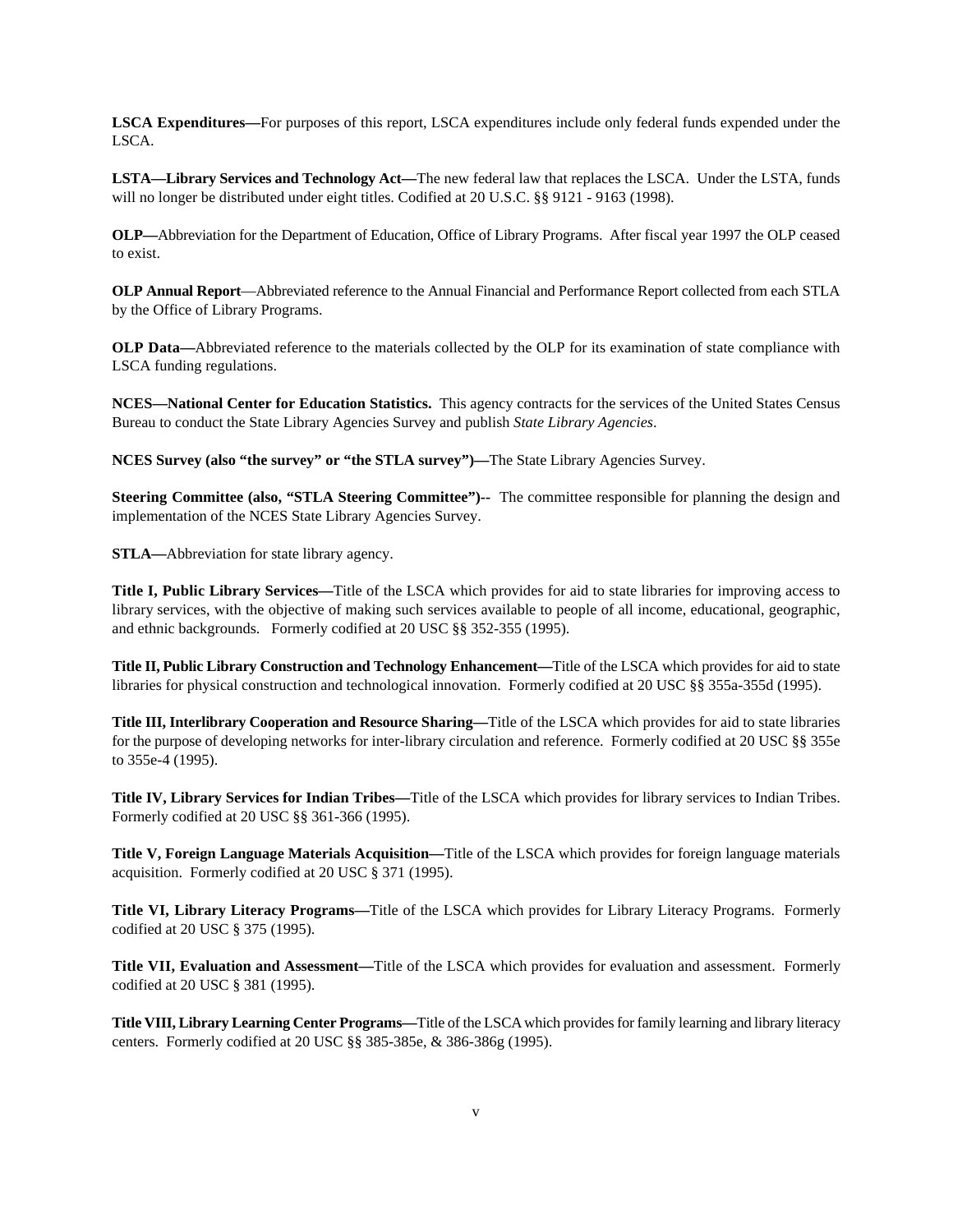### **TABLE OF CONTENTS**

| Section 1.0 Principal Findings and Recommendations of Part I: Duplication of Data Collection  1<br>Section 1.1 Principal Findings and Recommendations of Part II: Definitional Analysis of Income and |
|-------------------------------------------------------------------------------------------------------------------------------------------------------------------------------------------------------|
| PART I: AN ASSESSMENT OF DUPLICATION OF INCOME AND EXPENDITURES DATA BETWEEN THE NCES                                                                                                                 |
| CHAPTER TWO. COMPARISONS OF INCOME FROM LSCA FUNDS (NCES SURVEY ITEMS 154-163)  6                                                                                                                     |
| CHAPTER THREE. COMPARISONS OF EXPENDITURES FOR LSCA TITLES I AND III FUNDS (NCES ITEMS 190-                                                                                                           |
|                                                                                                                                                                                                       |
| PART II: AN EXAMINATION OF THE DEFINITIONS OF SELECTED FINANCIAL ITEMS 20                                                                                                                             |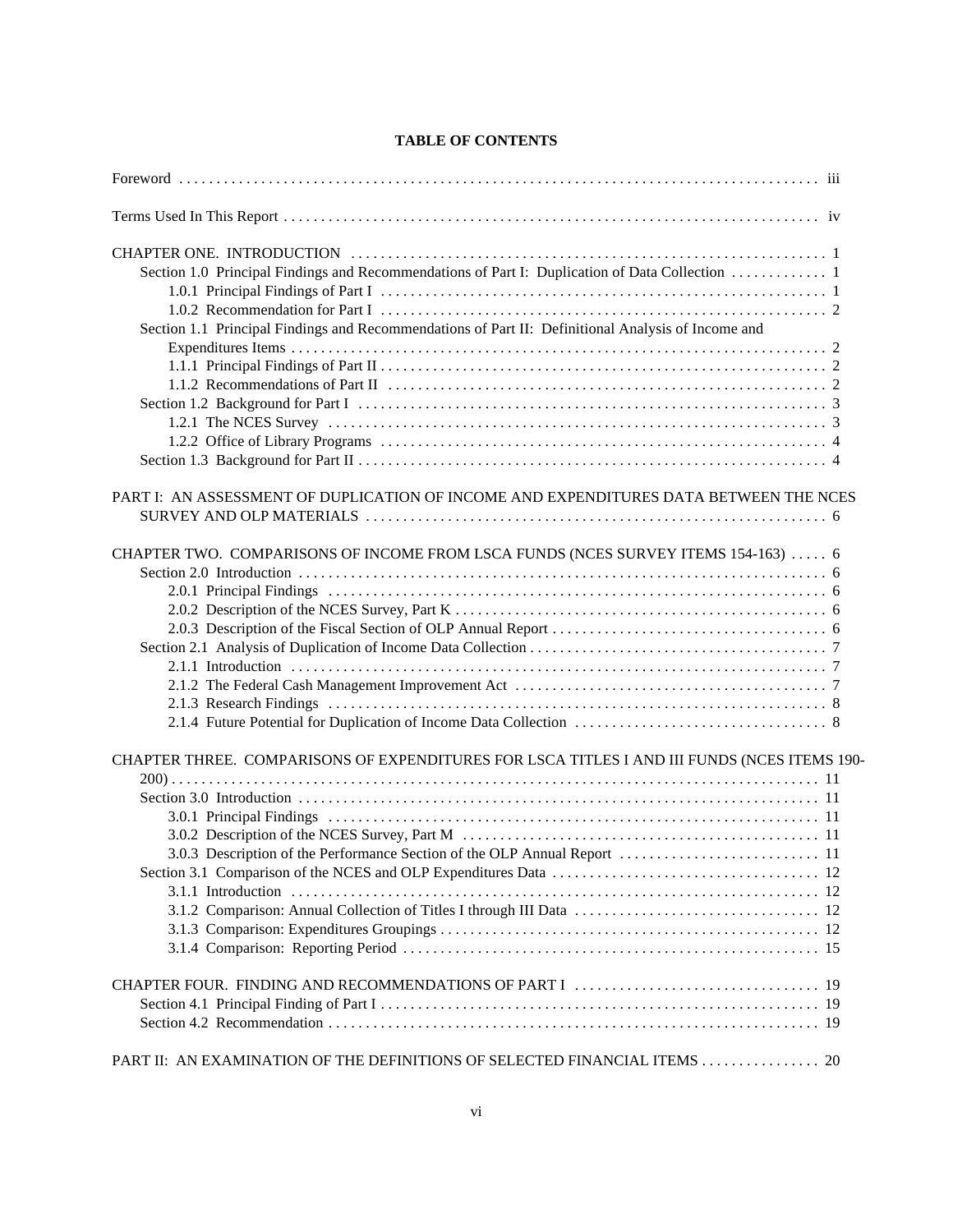| CHAPTER FIVE. AN EXAMINATION OF THE INCOME AND EXPENDITURES DEFINITIONS OF THE STATE                           |
|----------------------------------------------------------------------------------------------------------------|
|                                                                                                                |
|                                                                                                                |
|                                                                                                                |
|                                                                                                                |
|                                                                                                                |
|                                                                                                                |
|                                                                                                                |
|                                                                                                                |
| CHAPTER SIX. EXAMINATION OF STATEWIDE SERVICES, GRANTS, AND OTHER SELECTED EXPENDITURE                         |
|                                                                                                                |
|                                                                                                                |
|                                                                                                                |
|                                                                                                                |
|                                                                                                                |
|                                                                                                                |
|                                                                                                                |
|                                                                                                                |
|                                                                                                                |
|                                                                                                                |
|                                                                                                                |
|                                                                                                                |
| 6.3.2 Confusion about the Distinction between Operating and Aid-to-Libraries Expenditures  27                  |
| 6.3.3 Recommended Notes Defining Financial Assistance to Libraries and Operating Expenditures  28              |
|                                                                                                                |
| 6.4.1 Classification Error of Library Construction Aid (item 184) as Capital Outlay (item 187)  28             |
| 6.4.2 Recommended Definitions of Library Construction Aid and Capital Outlay  28                               |
|                                                                                                                |
|                                                                                                                |
|                                                                                                                |
|                                                                                                                |
|                                                                                                                |
|                                                                                                                |
|                                                                                                                |
|                                                                                                                |
|                                                                                                                |
|                                                                                                                |
|                                                                                                                |
|                                                                                                                |
|                                                                                                                |
|                                                                                                                |
|                                                                                                                |
| 7.3.2 Analyzing Payments to Agencies Contracted to Provide Statewide Services  40                              |
| 7.3.3 Analyzing how STLAs Viewed the Statewide Services Versus Grants Distinction  40                          |
| 7.3.4 Analyzing the Treatment of Expenditures for the Direct Provision of Materials or Services to Libraries40 |
|                                                                                                                |
|                                                                                                                |
|                                                                                                                |
|                                                                                                                |
|                                                                                                                |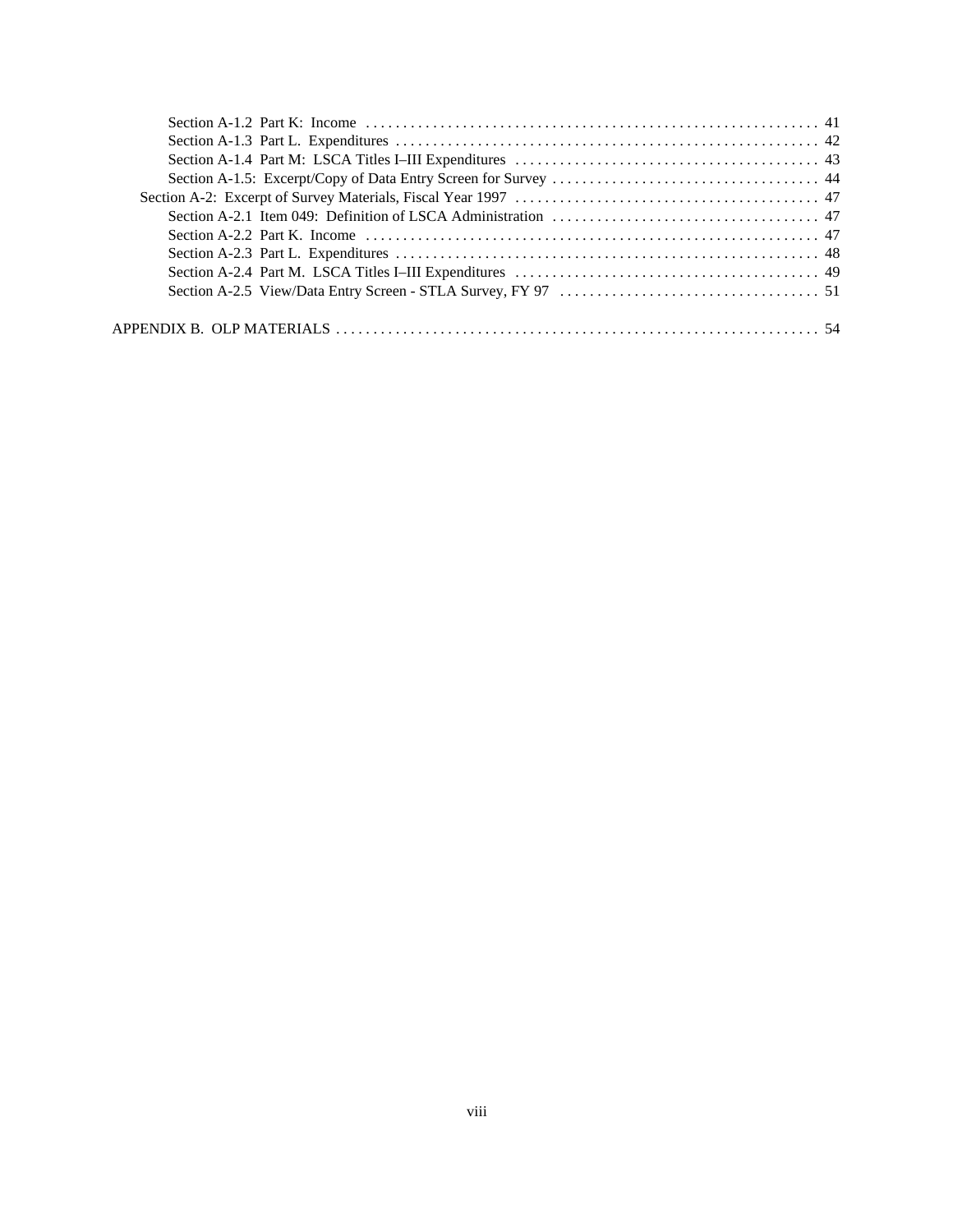### **LIST OF TABLES AND CHARTS**

| Table 2-1. NCES State Library Expenditures and Income, and Federal Allotments Under the Library Services and                                                                                                                  |
|-------------------------------------------------------------------------------------------------------------------------------------------------------------------------------------------------------------------------------|
| Table 2-2. NCES State Library Income and Expenditures, and Difference as a Percentage of Expenditures for Titles I                                                                                                            |
| Table 3-1. State Library Expenditures for Administration of the Library Services and Construction Act: Comparison<br>of National Center for Education Statistics (NCES) and Office of Library Programs (OLP) Data and Percent |
| Table 3-2. State Library Expenditures under the Library Services and Construction Act: Expenditure Category by                                                                                                                |
| Table 3-3. State Library Expenditures: Titles I and III of the Library Services and Construction Act and Library                                                                                                              |
| Table 6-1. Correct, Unknown, or Incorrect Classification of Statewide Services Expenditures by State Library                                                                                                                  |
| Chart 6-1. Explanations for Classification by State Libraries of Library Services and Construction Act Statewide                                                                                                              |
| Chart 6-2. State Library Agencies: Classification of Aid to a Single Agency or Library System Providing Statewide                                                                                                             |
| Chart 6-3. Interpretation of Distinction Between Statewide Services (State Library Agencies Survey Items 190 and                                                                                                              |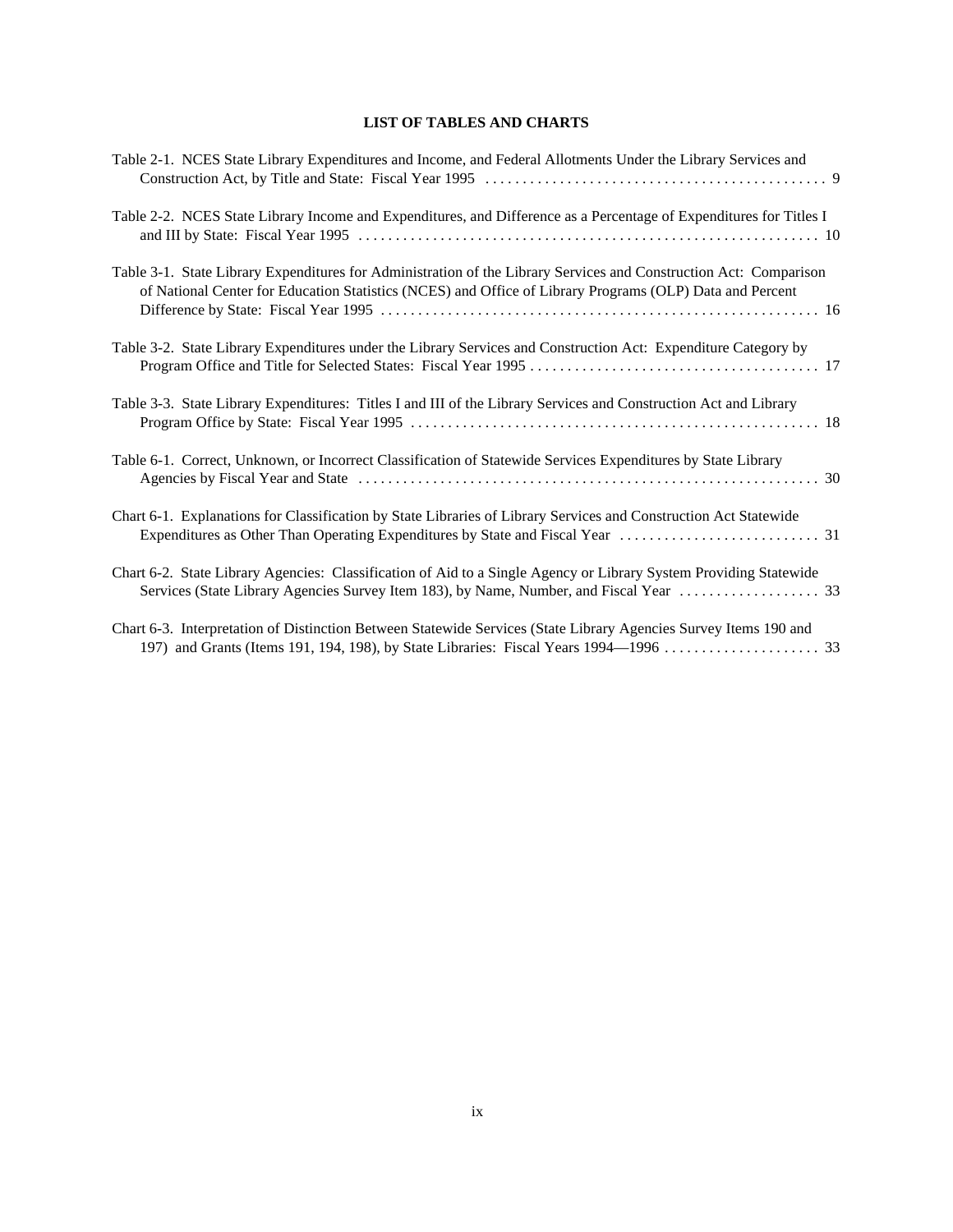- 1. The National Center for Education Statistics (the 163). The now defunct Office of Library Programs See Sections 3.0.2 and 3.0.3. (the "OLP") collected only so-called
- - a. The OLP collected no annual fiscal data on
	- b. The reporting periods used by the NCES three categories: statewide services, grants,
	- from their OLP account as the income
- **CHAPTER ONE. INTRODUCTION** d. The two agencies collected the data for **Section 1.0 Principal Findings and Recommendations** collects data for statistical and policy analysis **of Part I: Duplication of Data Collection** purposes, while the OLP used the data in its **1.0.1 Principal Findings of Part I** Services and Construction Act ("LSCA"). See fundamentally different purposes. The NCES regulation and administration of the Library Section 1.2.
	- "NCES") collects data on Library Services and 3. Both the NCES and the OLP collected data from Construction Act income (NCES survey items 154- each state library agency on LSCA expenditures.
- "expenditures" data. Because of the Cash 4. Although both the NCES and the OLP collected Management Improvement Act, however, these LSCA expenditures data, there was no duplication data were fundamentally similar to income data. between the two. Four reasons exist, three of See Section 2.1.2. which were presented above (viz.): (1) the OLP did 2. Although the NCES income data and the OLP Section 3.1.2); (2) the reporting periods used by expenditures data were fundamentally similar, there each agency were different (see Section 3.1.4); and was no duplication<sup>1</sup> of income data between the  $(3)$  the data were collected for very different two, for four reasons: purposes. In addition, the expenditures groupings not collect annual financial data for Title II (see were incompatible:

Titles II and Titles IV-VIII. See Section 2.1.2. *Expenditures groupings.* The NCES collects survey and the OLP were different for all but and LSCA administration. The Titles I three state library agencies ("STLAs"). through III expenditures data collected by the However, even those three STLAs failed to NCES cannot be presented by project or any exhibit matching income data, suggesting that other sub-grouping of the categories because other factors prevented duplication aside from the data are aggregated by the STLA before the reporting period difference. See Section collection. The OLP collected the data by 2.1.3. project reports that did not divide c. The definition of income in the NCES survey grants. Thus, the expenditures reported to the is unclear, creating inconsistent income data. NCES are not in a format compatible with Some STLAs used the amount drawn down those reported to the OLP. See Section 3.1.3. the expenditures data by various groupings of expenditures into statewide services and

measure, and others used the federal 5. The NCES sums the statewide services and/or allotment. Thus, the OLP data, which were grants and/or LSCA administration categories for based on the "draw-down,"<sup>2</sup> only had the each title, while the OLP summed the expenditures potential to duplicate the NCES income data by project. Because each project's expenditures that were also based on the "draw-down." For cannot be classified in terms of the NCES a more detailed review of this issue see groupings, total expenditures is the only level at Section 5.2. which the NCES and the OLP data could agree. In addition, because of incompatible reporting periods, duplication could have existed only for the STLAs of Alabama, District of Columbia, and Michigan. Moreover, even these three STLAs failed to exhibit identical data. See Section 3.1.3. *See Terms Used in this Report, p. iii. <sup>1</sup>*

*See "Terms Used in this Report, p. iii. <sup>2</sup>*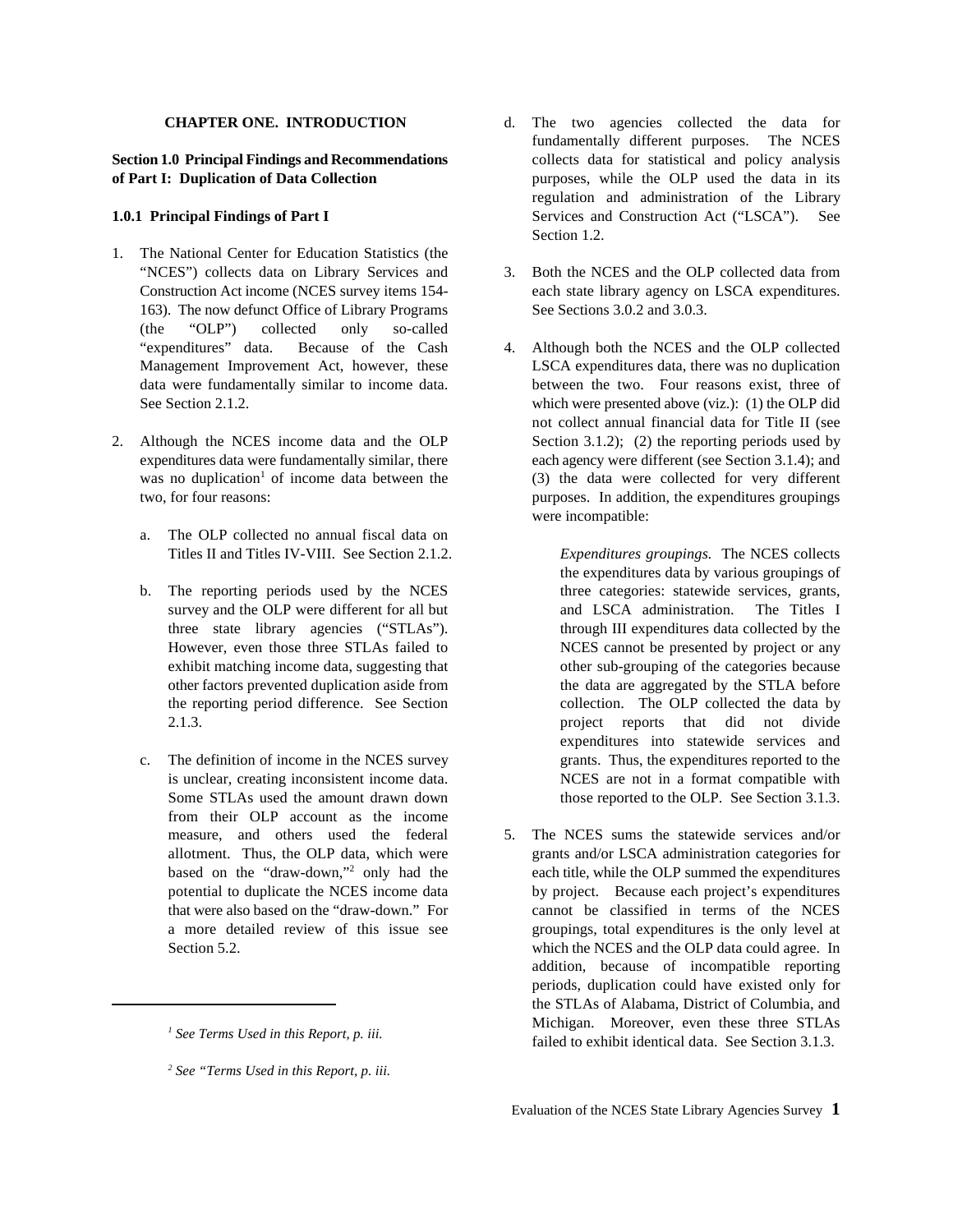6. Although Part I finds no duplication of either construction aid" in Part L. See Section 6.4. income or expenditures items between the NCES survey and the OLP materials, duplication could **1.1.2 Recommendations of Part II** again be a possibility for fiscal year 1998. Since the

1. Because the data being collected by the NCES 2. A new question collecting LSTA federal allotment

## **of Part II: Definitional Analysis of Income and** this question would be reported based on the **Expenditures Items** federal fiscal year. See Section 5.3.

- down from the U.S. Treasury account controlled by See Section 6.2.4. the Office of Library Programs. See Section 5.2.
- misclassifications are occurring: a. If the Steering Committee wishes to classify
	-
	- to libraries as "aid-to-libraries" instead of "operating" expenditures in Part L. See Section 6.3. b. If the Committee wishes to classify funds paid
	- as "capital outlay" instead of "library than those suggested in recommendation 3

- 1. The U.S. Treasury account draw-down could be Museum and Library Services (IMLS) has taken used as the measure of income in Part K, and the over federal library program administration. See amount actually expended could be the measure of Section 4.2. expenditures in Parts L and M of the survey. (The **1.0.2 Recommendation for Part I** most STLAs.) See Section 5.3. draw-down and actual expenditures are equal for
- survey may be fundamentally similar to those that (or award) data could be added to Part M. The will be collected by the IMLS, the Steering question could request the total amount of prior-Committee<sup>3</sup> might wish to consult with that agency year carryover funds and current year funds regarding the possibility of coordinating data expended. This would allow the data-user to collection in future years. See Section 4.2. compare the amount of funds set aside for each **Section 1.1 Principal Findings and Recommendations** Unlike the rest of the fiscal data, the responses to STLA as well as the amount actually expended.
- **1.1.1 Principal Findings of Part II** 3. To alleviate confusion in item 190, expenditures of 1. The lack of a precise definition of income in Part K provide services to libraries and individuals has created confusion on the parts of some STLAs throughout the state"could be deleted. The phrase regarding which measure of income should be "include all operating expenditures and capital used: the federal allotment; or the amount drawn outlay" could be inserted after the first sentence. statewide services, the reference to the phrase "to
- 2. Some STLAs are misclassifying their expenditures to classify funds paid to contracting agencies, data. There is evidence that the following Items 190 and 191 could be modified as follows: 4. Depending on how the Steering Committee wishes
	- a. Classification of payments by the STLA to rather than as statewide services, in item 190 agencies contracted to perform statewide the sentence "[i]ncludes sub-grants made to services as "statewide services" instead of single libraries or other outside agencies to "grants" in Part M. See Section 6.2. provide or assist in providing such services" b. Classification of expenditures by the STLA "includes." Item 191 should end with "Include for the direct provision of materials or services funds paid to agencies contracted to provide<br>to libraries as "aid-to-libraries" instead of statewide services." See Section 6.2.4. funds paid to contracting agencies as grants should be edited so that "excludes" replaces
	- c. Classification of library construction grants no changes to item 190 are necessary other to contracting agencies as statewide services,

*See Terms Used in this Report, p. iv. <sup>3</sup>*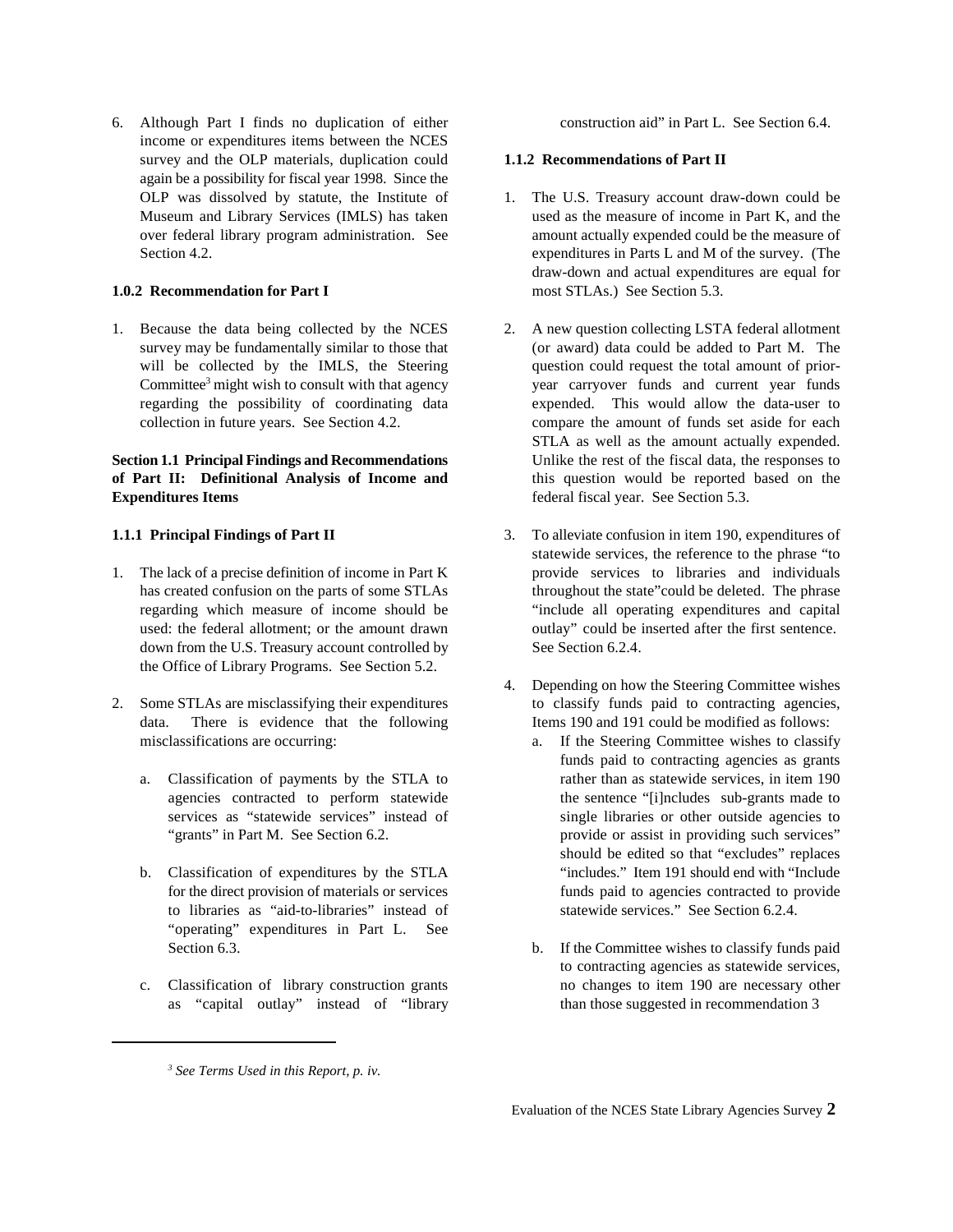- 5. Part of the reason for the misclassification of removed. See Section 6.2.4. avoidable.
- distinguish the situation of providing materials or the 1996 data were not yet complete. services directly to libraries, from giving financial aid. Finally, the current note under operating expenditures could be augmented to include specific types of expenditures that would be considered operating expenditures. See Section 6.3.3.
- 7. Analysis of the data revealed that some STLAs may have mistakenly classified library construction grants as capital outlay. To guard against this mistake in the future, the following sentences could be added to items 184 and 187: At the end of item 184: "EXCLUDE construction on state library buildings." At the end of item 187: "EXCLUDE grants for construction on libraries other than the state library." See Section 6.4.2.

### **Section 1.2 Background for Part I**

Part I of this evaluation compares fiscal year 1995 data collected by the NCES survey with those collected by the OLP, to determine whether the OLP's Annual Financial and Performance Reports ("annual reports")

above. Item 191 should end with "Exclude collected any of the data in items 154-163 or 190-200 of funds paid to agencies contracted to provide the NCES survey. The STLA Steering Committee and statewide services." See Section 6.2.4. the NCES authorized this duplication analysis to expenditures data in Part M may be that the survey memorandum had expressed concern that the NCES and instructions seem to include two different concepts OLP may have been collecting the same LSCA data, of "statewide services." While item 190 appears to thereby creating an excessive reporting burden for include all STLA operating expenditures, STLAs. At the time this study began, Steering regardless of the area served, item 183, aid to a Committee and NCES officials were aware that to some single agency providing statewide services, seems extent there was an overlap in the collection of to define statewide services according to the size financial data between the two agencies. At the same of the area served. Unless item 183 intentionally time, they were aware that the two agencies collected excludes certain types of services, the text could be the data in different groupings, and that the data were simplified to include all STLA-sponsored services. collected according to different reporting periods. The The examples of statewide services would be duplication analysis was authorized to determine to deleted and "where the primary service area is all or what extent these and other differences prevented a significant portion of the state" would be duplication, and whether the differences were address issues raised in an Office of Management and Budget ("OMB") memorandum written in 1994.<sup>4</sup> The

6. The lack of a definition of "aid" in Part L has, for Part I of this study analyzes STLA data from fiscal year some respondents, created confusion in 1995 only, for two reasons. First, because the forms distinguishing between aid-to-libraries and used by each agency were essentially the same from operating expenditures. To address this, the aid- fiscal years 1994, when the survey began, through to-libraries section could include a note with a 1996, it was not necessary to scrutinize the data from all short definition of "aid," just after the title, three years. Second, it was preferable to examine the "Financial Aid-to-Libraries." It could also most recent data possible, and at the time Part I began,

> The evaluation consulted the following reference sources for information about the survey and OLP materials: statutory and regulatory material, blank data collection instrument forms, instructions for form completion, actual respondent data, and phone interviews with selected respondents. See Section 7.0.4 for further details on how the references were used.

> To understand this report, it will be necessary to become familiar with the data collection objectives and methods of each agency. Because the main objective of each agency was different, the collection methods and data differed. A brief explanation of objectives and methods follows.

### **1.2.1 The NCES Survey**

The NCES publishes *State Library Agencies, Fiscal Year 1995*, NCES 97-434, (a publication tabulating and

*OMB No. 1850-0705. <sup>4</sup>*

Evaluation of the NCES State Library Agencies Survey **3**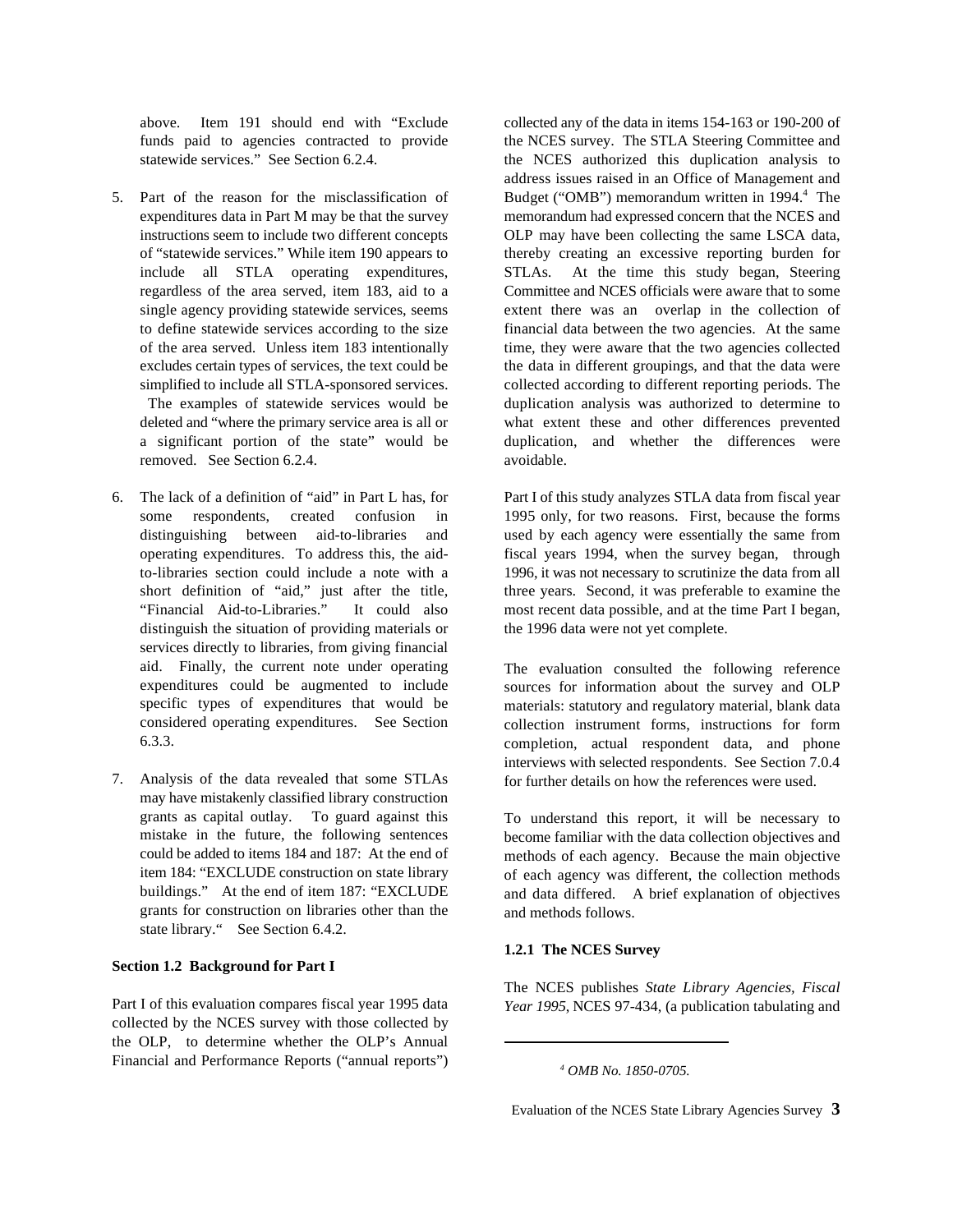summarizing the NCES survey) each year for STLA divergent objectives of the agencies have caused them administrators, state legislators, and other policy- to collect different data. The NCES uses a broad focus, makers. The purpose of the STLA survey is to provide and collects information on many different aspects of state and Federal agency policy makers with STLA operation, only one of which is financial information about state library agencies. The data statistics. The OLP had a much narrower scope, collected are useful to (1) Chief Officers of state library concentrating on each grant project and whether the agencies, (2) policy makers in the executive and related funds were expended properly. Further legislative branches of Federal and state governments, explanation of data collection by the OLP can be found (3) government and library administrators at Federal, in Sections 2.0.3 and 3.0.3. state, and local levels, (4) the American Library Association and its members or customers, and (5) **Section 1.3 Background for Part II** library and public policy researchers. The survey asks each STLA about the kinds of services it provides, its Since the first State Library Agencies Survey was staffing practices, its collections, income and conducted (fiscal year 1994), some of the financial data expenditure data, and more. Decision-makers use the (collected in Parts K, L, and M of the survey) returned NCES survey to obtain information about services and by the respondents have been inconsistent and fiscal practices. problematic. The Steering Committee and the NCES

The NCES survey is conducted by the United States determine the causes of the anomalous data, and to Census Bureau, under contract with the National Center revise the definitions for the affected items. for Education Statistics. The survey instrument is contained in a software program into which each STLA The ensuing study relied on the survey forms, enters its responses electronically. The STLA may instructions, and the respondent survey manuals; receive the program either on floppy disk or by e-mail. actual respondent data from survey years 1994-1996; After completing the survey, the STLA sends it back to and phone interviews with 28 respondents. See Section the data collection unit. Excerpts from the survey and 7.0.4 for further details on these references. instructions can be found in Appendix A. Further explanation of items 154-163, and 190-200 of the NCES While the phone interviews collected some important survey will be provided in Sections 2.0.2 and 3.0.2, information, they also revealed an underlying problem: respectively. The respondents are too busy to spend much time

Until federal fiscal year 1998, the Office of Library further if they do not understand a question or item Programs ("the OLP") was an agency within the definition; and they are often unable to explain why Department of Education that funded the programs their data appear internally inconsistent. authorized by Titles I through III of the Library Services and Construction Act. The OLP solicited grant Those conditions made Part II a difficult prospect. applications from the STLAs, determined the amount to Often, during phone interviews, the respondents were be awarded each, dispersed the funds, and monitored uncertain about why equations were out of balance. the programs administered by the STLAs and their When this occurred, it became necessary to use subgrantees. When the Library Services and circumstantial evidence to draw conclusions about the Technology Act of 1996 passed, it ordered that all data. In other words, the evaluation analyzed the federal library programs be transferred to the new respondent's data reporting pattern over three years to Institute of Museum and Library Services after fiscal piece together the respondent's interpretations of the year 1997. survey items. The necessity of relying on

publication and use by STLAs and other policy-makers. close examination of Parts K, L, and M, did allow for a Rather, the OLP collected the LSCA information in revision of the relevant questions, definitions and order to evaluate the extent to which each STLA was notes. adhering to the LSCA grant program regulations. The

requested this part of the evaluation in order to

**1.2.2 Office of Library Programs** sometimes do not double-check the data they provide completing the survey. As such, the respondents for obvious errors; they do not always investigate

Unlike the NCES, the OLP did not compile data for the findings. However, those findings, together with a circumstantial evidence affected the strength of some of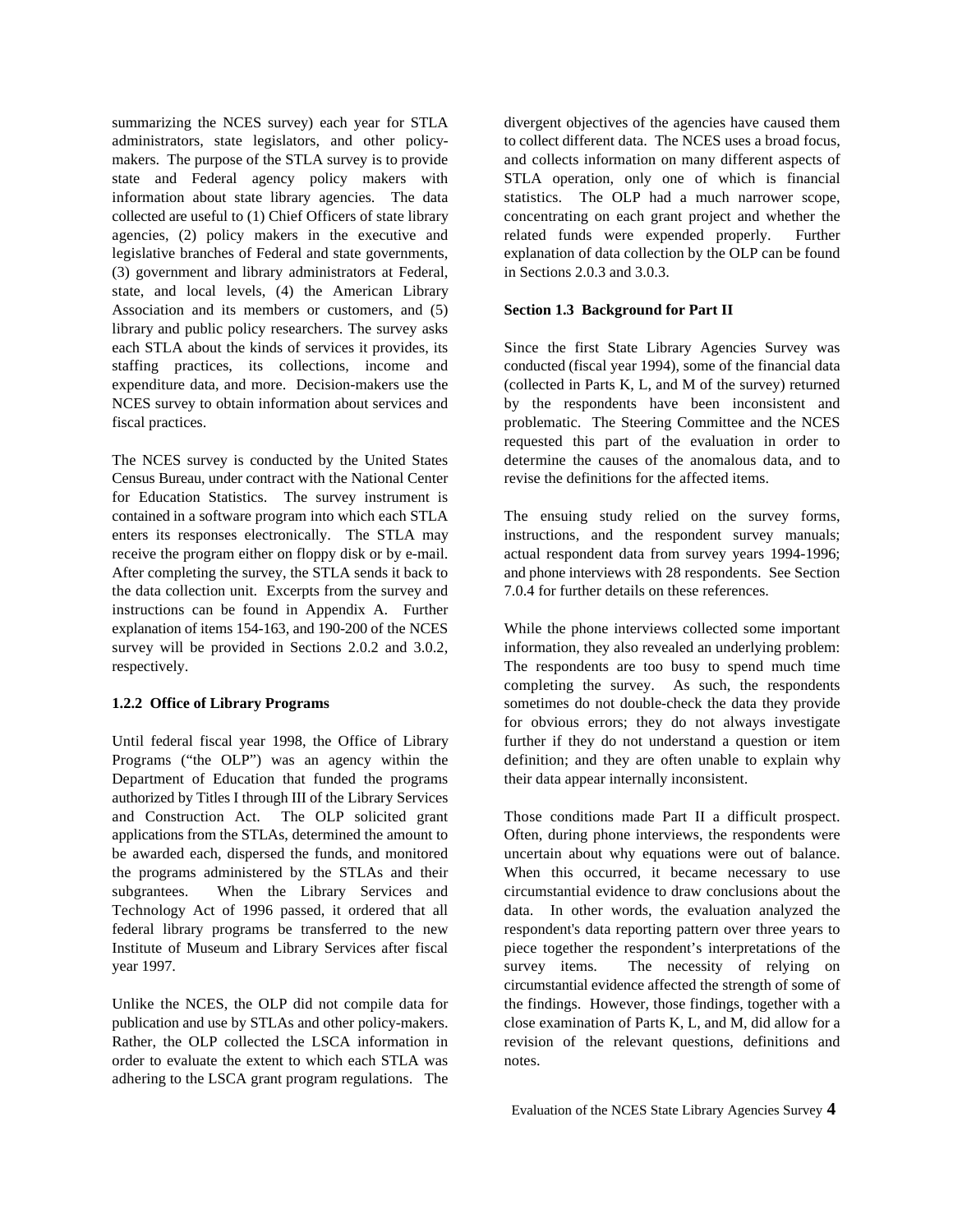When examining the recommended changes, it will be important to recall that the LSCA will not be relevant to the fiscal year 1998 survey. Instead, the LSTA will control the federal grants to state library agencies. While it remains unknown exactly how STLA data will be collected under the LSTA regime, it is possible that the Institute of Museum and Library Services (IMLS) will collect fundamentally the same fiscal information as did the Office of Library Programs. Hence, the fiscal parts of the NCES survey may remain largely unaffected by the transfer of regimes.

The suggested definitional modifications were constructed with this in mind. Minor editing was done where required, to reflect the evolution from LSCA to LSTA. References to "LSCA" were changed to "LSTA," and references to Titles I, II, and III were changed to "Section 231(a)  $[20$  U.S.C. § 9141(a)] of the Library Services and Technology Act," the subsections which reflect the Act's two main focuses. See Section 5.3.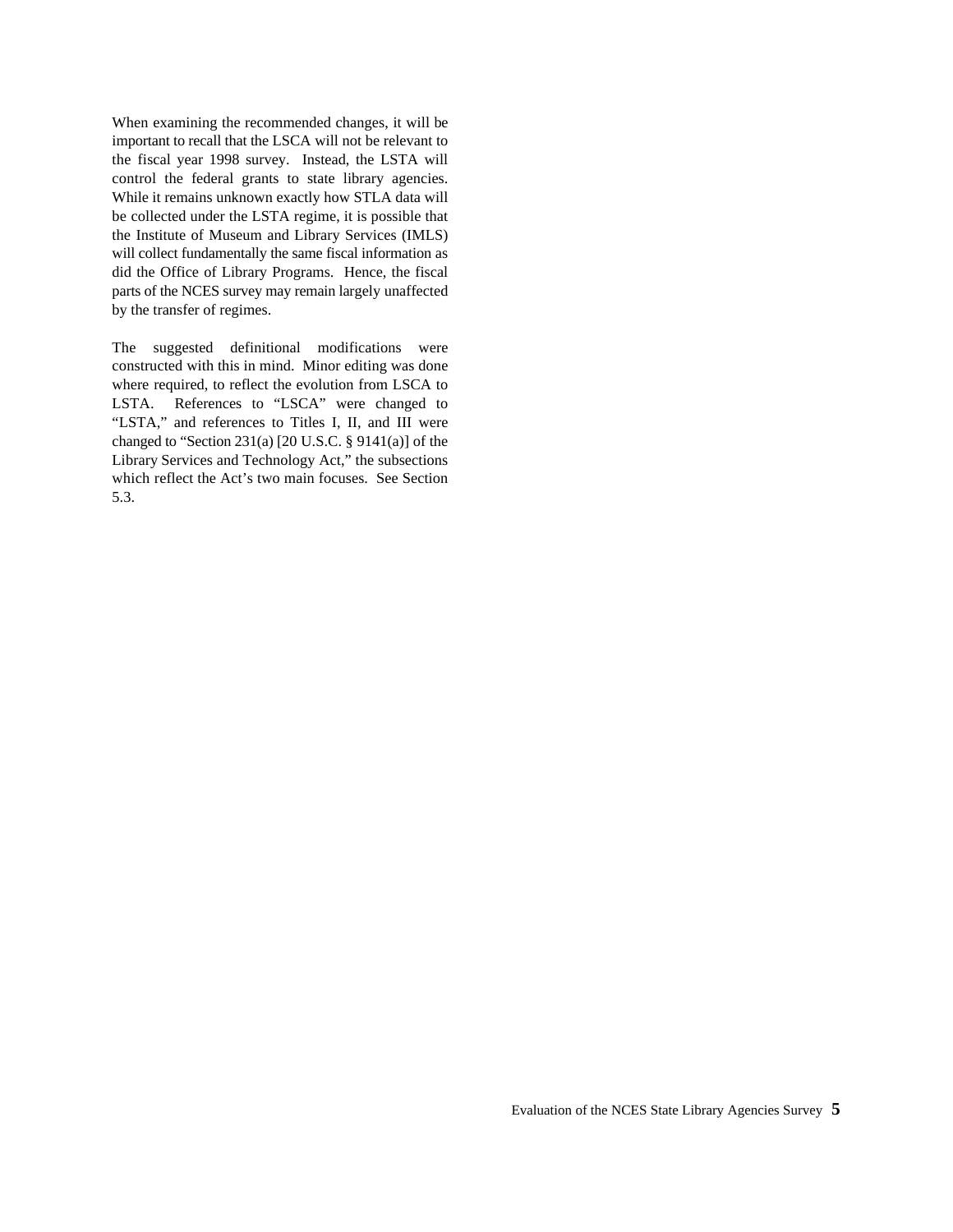### **PART I: AN ASSESSMENT OF DUPLICATION OF** purposes, while the OLP used the data in its **INCOME AND EXPENDITURES DATA BETWEEN** regulation and administration of the LSCA. **THE NCES SURVEY AND OLP MATERIALS**

## **CHAPTER TWO. COMPARISONS OF INCOME FROM LSCA FUNDS (NCES SURVEY ITEMS 154-** Items 154-163 of Part K collect STLA income data (see

This chapter compares the NCES survey, Part K, items income during that STLA's fiscal year by title 154-163, with the OLP annual report forms to assess (excluding carryover funds). whether the OLP also collected the data referenced in those items. Section 2.0 explains how the NCES contract the STLA to calculate total collects its LSCA income information from the STLAs, Titles I through III income from the data and compares the NCES and the OLP report forms. The provided in items 154-156. description of Part K was taken from the fiscal year 1995 survey. Section 2.1 analyzes the actual data for C Item 158 asks for any LSCA income received duplication, concluding that no duplication existed. under Titles IV-VIII. **2.0.1 Principal Findings**

- OLP collected only so-called "expenditures" data. 158 was received. Because of the Cash Management Improvement
- 2. Although the NCES income data and the OLP expenditures data were fundamentally similar, there **2.0.3 Description of the Fiscal Section of OLP Annual** was no duplication of income data for fiscal year **Report** 1995, nor is duplication likely to have occurred in 1994 or 1996. Four reasons exist: The fiscal section of the OLP annual report asked the
	-
	-
	- is unclear, creating noncomparable income Appendix B, pp. C4-C7). data.
	-

### **2.0.2 Description of the NCES Survey, Part K**

**163)** Appendix A, Sections A-1.2 and A-1.5).

- **Section 2.0 Introduction** C Items 154-156 instruct the STLA to provide total Titles I through III funds received as
	-
	-
- 1. The NCES collects data on LSCA income, but the LSCA title(s) under which the amount in item C Items 159-163 ask the STLA to identify the

Act, however, these data were fundamentally Part K does not require the STLA to provide income similar to income data. information that identifies the amount of funds awarded for specific LSCA grant program activity categories.

a. The OLP collected no annual fiscal data on III. For expenditures under Titles I and III, the STLA Titles II and Titles IV-VIII. Completed fiscal breakdown forms, which required it to b. The reporting periods used by the NCES certain established program categories. For each survey and the OLP were different for all but category, the STLA provided the amount of precedingthree STLAs, a difference which by itself year "carry over" funds expended, the amount of would have prevented duplication of the current funds expended, and the amount of funds the income data for all but those three. STLA wished to "carry forward" for expenditure in the c. The definition of income in the NCES survey broken down by source (LSCA, state and local) (see STLA to provide expenditures under Titles I through identify the amount of funds expended in each of approaching fiscal year. Current year expenditures were

d. The two agencies collected the data for from category 1, "Public Library Services to Areas fundamentally different purposes. The NCES Without Services," to category 18, "LSCA collects data for statistical and policy analysis Administration" (a category in which the STLA was Title I contained 18 grant program categories, ranging asked how much it expended on preparing its grant application, aiding in the dispersal of LSCA funds,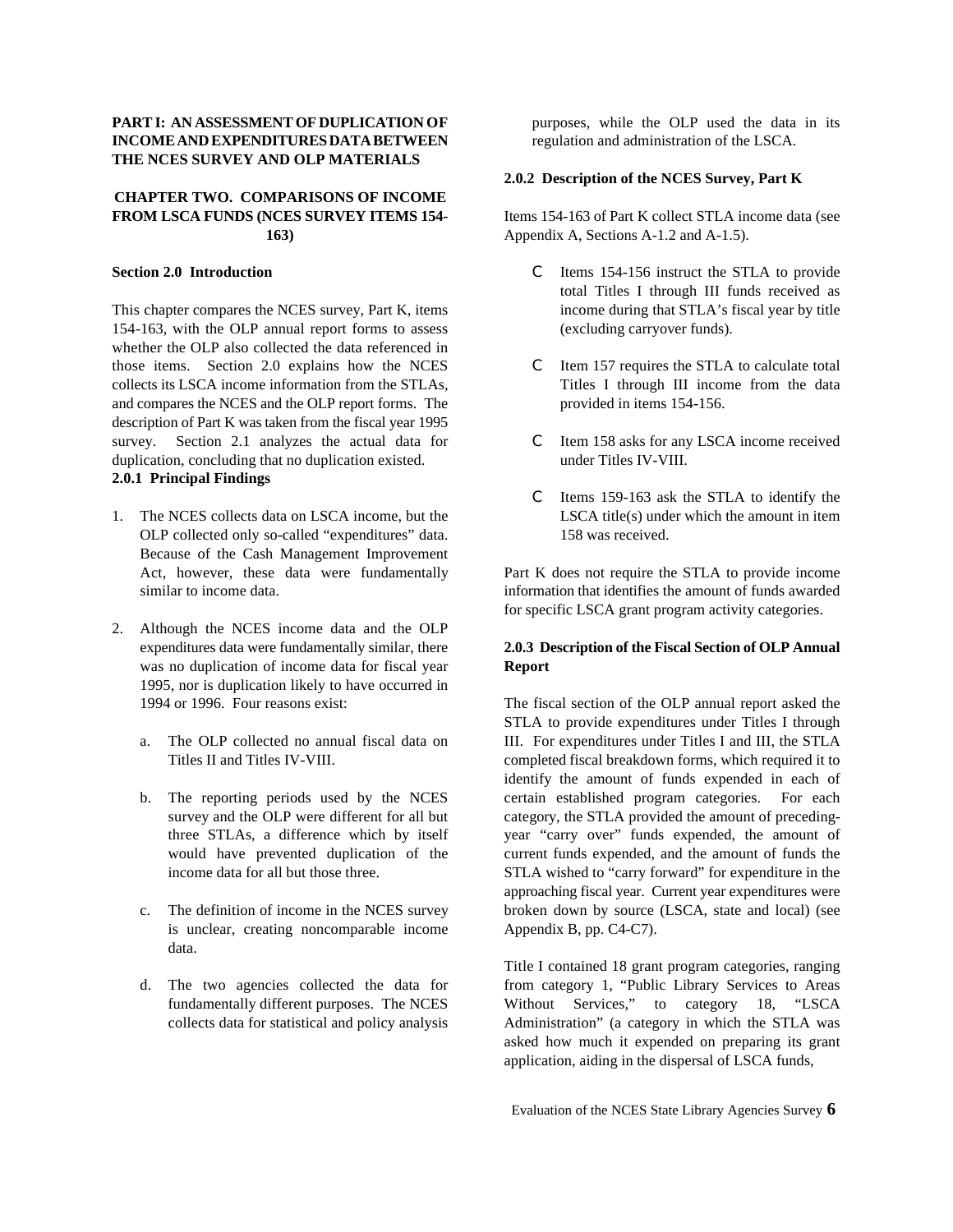When the OLP reviewed an STLA's report, it entered without expending them for more than a day or so (the the STLA's expenditures for each category of Titles I, procedures vary among states), the grantee must pay II, and III onto a spreadsheet. The spreadsheet, which an interest penalty. If a grantee does not use all of the was an unofficial tool used by the OLP for internal allotted funds during that period, they are not purposes only, summed the expenditures under each considered income by the granting agency. category by title, calculating expenditures by title. The expenditures-by-title were then summed to arrive at This regime has affected the applicability of traditional total LSCA expenditures. concepts of income and expenditures because the

## **Collection Collection obligate the funds before requesting them from the**

relatively straightforward because the OLP did not as an expenditures measure, could have been provided purport to collect any income data from the STLAs. by many STLAs as the income measure in the NCES purport to collect any income data from the STLAs. Rather, the OLP kept records of the amount of funds it survey. Hence, there would have been duplication of had allotted and awarded under the LSCA each year, as NCES *income* items 154-163 by the OLP's *expenditures* well as the amount the STLA had drawn down from its data. OLP account for expenditures. After further study, however, it became apparent that duplication was a Another concept affected by the CMIA was the federal serious possibility, because of the federal Cash allotment. Under the traditional framework, many Management Improvement Act (CMIA).<sup>5</sup> viewed the federal allotment as the measure of income.

about which measures of income and expenditures in Part K. The OLP kept records on the allotments. applied. Under it, the concepts of the federal allotment Thus, there also could have been duplication of items and grantee income and expenditures have changed. 154-163 by the OLP's federal allotment data. Where income and expenditures used to be distinct terms, the distinction has blurred so that although the If either the federal allotment/award data or the OLP considered the draw-down to be a measure of Treasury account draw-down data were used by STLAs expenditures, many grantees use it as the income as a measure of income in the NCES survey, there could measure in Part K of the NCES survey. have been duplication between the survey and the OLP

### **2.1.2 The Federal Cash Management Improvement Act** annual Title II data). This evaluation attempted to

Congress enacted the Federal Cash Management survey. An examination of the survey instructions for Improvement Act to strengthen control over the Part K, however, revealed that there was no clear expenditure of federal grant funds by grant recipients. indication of which measure of income should be used Before the CMIA, grantees could request their grant by the STLAs, possibly resulting in inconsistent data. funds before they needed them. They could collect the If the measures of income used had differed funds, and then earn interest from them before they significantly among STLAs, this inconsistency itself were expended. Since the passage of the CMIA, a would have prevented duplication, at least for the grantee's funds are kept in a grantor-controlled account survey year under scrutiny, fiscal year 1995. at the U.S. Treasury. As the grantee requires the funds, it submits a written requisition, thus "drawing down"

etc.). Title III contained five grant program categories. on its account. If the grantee then keeps the funds

**Section 2.1 Analysis of Duplication of Income Data** receipt. In many cases, the grantee may actually **2.1.1 Introduction** between income and expenditures, and many STLAs The examination of Part K of the survey first appeared confused context, the "draw-down," collected by OLP grantee must expend the money immediately after Treasury. Thus, there is very little temporal difference have come to view them as one and the same. In this

The CMIA created confusion for some respondents have provided the allotment as the measure of income Some STLAs may still perceive it as such, and may

> material for Titles I and III (the OLP did not collect discern which measure, if either, was used by the

*See Terms Used in this Report, p. iii. <sup>5</sup>*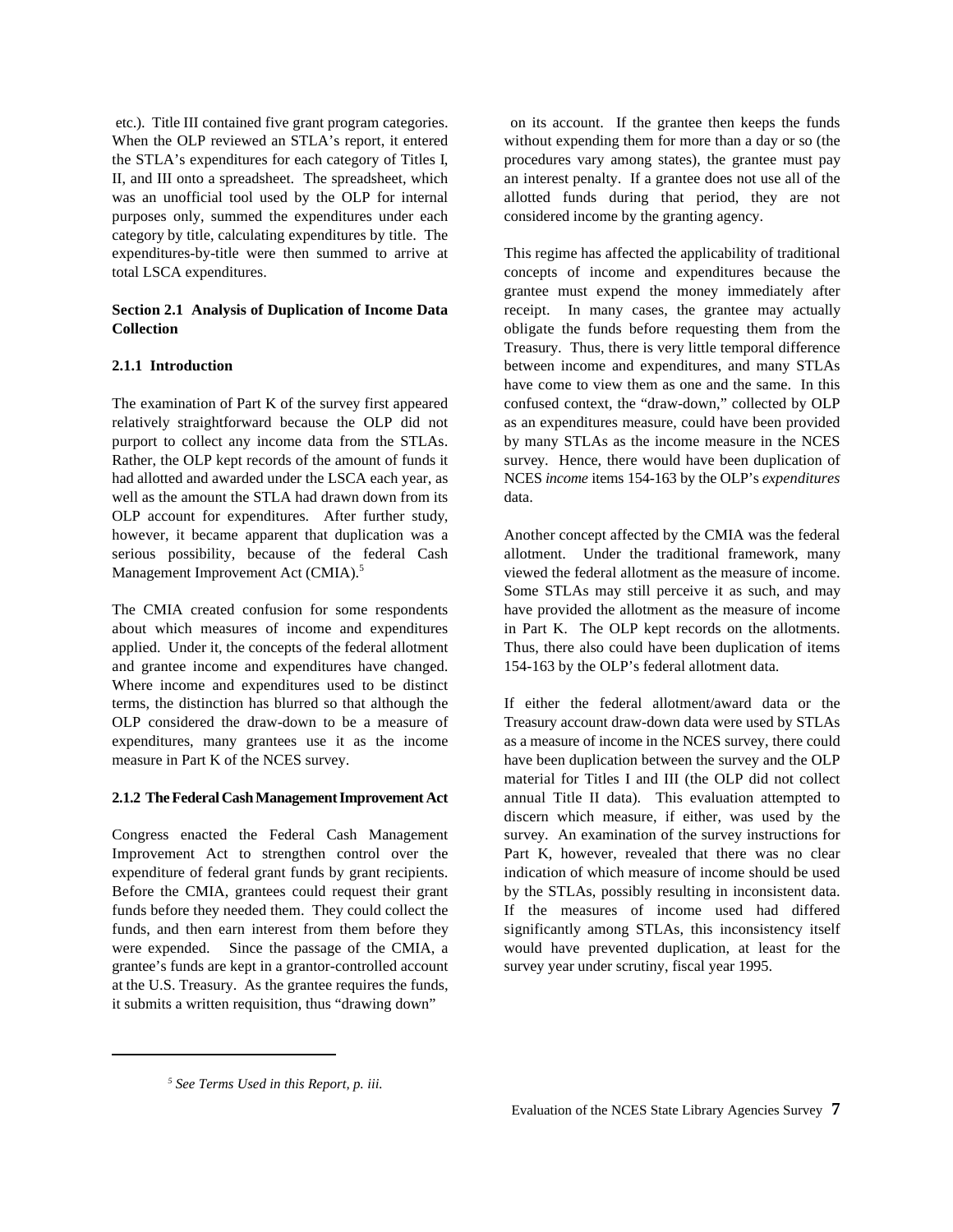Although on the face of the survey instrument, there fiscal year as their reporting period, did not exhibit appears to be no indication as to which measure is matching data. This underscores that there was no requested, there might have been an unwritten duplication of the fiscal year 1995 data. consensus among the STLAs and the NCES about this. The evaluation unsuccessfully attempted to detect such a consensus. To determine whether the **2.1.4 Future Potential for Duplication of Income Data** respondents had interpreted the former question 21 (in **Collection** the fiscal year 1997 survey, question 20) as requesting the federal allotment or the draw-down, their actual Although there was no duplication regarding the OLP responses to the fiscal year 1995 survey were examined. and NCES data for fiscal years 1994-1996, the specter of

For each title, the STLA income and expenditures data IMLS has assumed responsibility for federal library from the NCES survey were tabulated with the federal programs. It is likely that the IMLS will use the draw-LSCA allotment data from the OLP for that period. In down as its measure of "income" because LSTA grants addition phone interviews with twenty-eight are likely to be governed by the CMIA. If the NCES respondents gathered information about how they survey were to follow the recommendations of Part II it interpreted "income" and "expenditures" (see Section would employ the draw-down as well. If so, the 7.1 for details). Merging the findings of both research difference in the data would be based primarily on the results, twenty-seven of the STLAs interpreted the former question 21 as asking for the draw-down, sixteen not be sufficient to prevent a finding of duplication by interpreted it as asking for the federal allotment, three exhibited the same data for the federal allotment, that a collaborative collection effort between the NCES income, and expenditures, and five remain a mystery. and the IMLS be considered. See Table 2-1.

The analysis revealed that different STLAs had answered items 154-163 differently. The fact that the STLAs' responses to the income question were dramatically split between providing the draw-down and providing the federal allotment, demonstrated that the former question 21 was vague as to the measure of income to be used. Thus, no matter which measure of income was purportedly used by the NCES survey, there cannot be said to be full duplication between the NCES and the OLP for fiscal year 1995 income data, nor probably for any survey year until the definition of "income" is clarified.

Moreover, even among the vast majority of those STLAs that used the draw-down in answering question 21, the survey and OLP data failed to match, presumably because of the reporting period differences.<sup>6</sup> (See Table 2-2, which compares NCES survey income data with OLP expenditures data, for those 41 STLAs for whom both NCES and OLP data were available.) Nonetheless, three STLAs whose

<sup>6</sup> Further discussion of this inconsistency occurs in *Section 3.1.4. funding.*

**2.1.3 Research Findings** reporting period differed from the federal had matching data, while the three STLAs that do share the federal

duplication may reappear in fiscal year 1998 since the reporting period inconsistency,<sup>7</sup> a basis which might the  $OMB<sup>8</sup>$ . This is one reason for the recommendation

*The Library Services and Technology Act 7 implicitly contemplates the regulatory period coinciding with the federal fiscal year. Its reference to the specific date during which all state plans applications must be submitted, April 1, 1997, suggests this. See 20 U.S.C. § 9134(a)(1) (1998).*

*Further discussion of this inconsistency occurs in Such a finding could affect future STLA survey 8*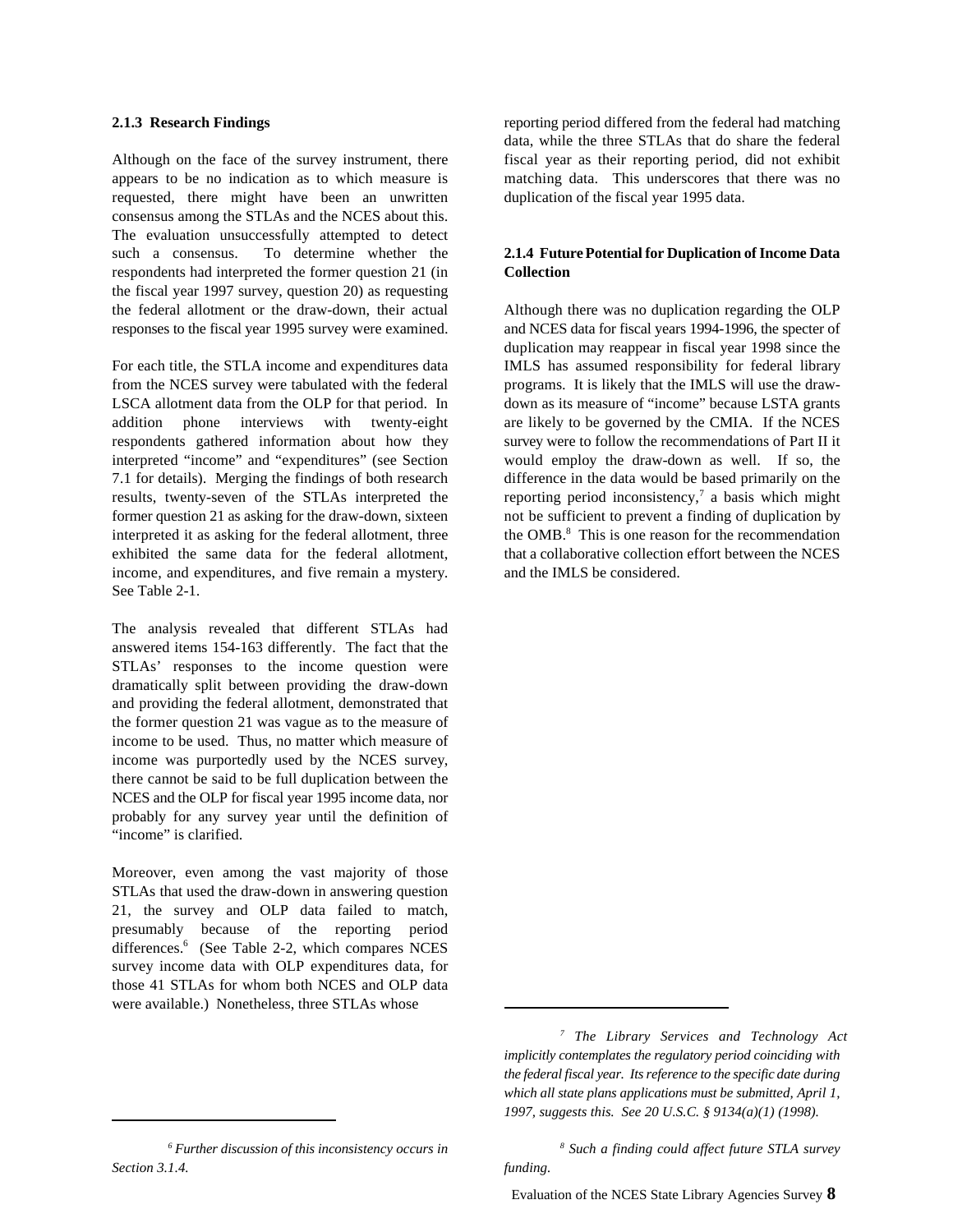| Table 2-1. NCES State Library Expenditures and Income, and Federal Allotments Under the Library Services and Construction Act,<br>by Title and State: Fiscal Year 1995 (in thousands) |                    |                |                  |                   |                |                  |                    |                  |                  |
|---------------------------------------------------------------------------------------------------------------------------------------------------------------------------------------|--------------------|----------------|------------------|-------------------|----------------|------------------|--------------------|------------------|------------------|
|                                                                                                                                                                                       |                    | <b>Title I</b> |                  | <b>Title II</b>   |                |                  |                    | <b>Title III</b> |                  |
| <b>State</b>                                                                                                                                                                          | <b>Expenditure</b> | <b>Income</b>  | <b>Allotment</b> | <b>Expenditur</b> | <b>Income</b>  | <b>Allotment</b> | <b>Expenditure</b> | <b>Income</b>    | <b>Allotment</b> |
| <b>Alabama</b>                                                                                                                                                                        | \$1,464            | \$1,464        | \$1,335          | \$78              | \$78           | \$294            | \$301              | \$301            | \$377            |
| Alaska                                                                                                                                                                                | 352                | 362            | 362              | 24                | 128            | 128              | 124                | 88               | 88               |
| Arizona                                                                                                                                                                               | 1,267              | 1,267          | 1,267            | 494               | 494            | 282              | 357                | 357              | 357              |
| Arkansas                                                                                                                                                                              | 918                | 857            | 857              | 167               | 212            | 212              | 208                | 235              | 235              |
| California                                                                                                                                                                            | 8,659              | 8,659          | 8,661            | 1,547             | 1,547          | 1,547            | 2,093              | 2,093            | 2,555            |
| Colorado                                                                                                                                                                              | 1,151              | 1,151          | 1,167            | 244               | 244            | 265              | 271                | 271              | 327              |
| Connecticut                                                                                                                                                                           | 1,158              | 1,088          | 1,088            | 357               | 252            | 252              | 253                | 304              | 304              |
| Delaware*                                                                                                                                                                             | 349                | 316            | 390              | 195               | 194            | 132              | 54                 | 52               | 96               |
| District of Columbia                                                                                                                                                                  | 329                | 357            | 357              | 24                | 127            | 127              | 65                 | 87               | 87               |
| Florida                                                                                                                                                                               | 3,826              | 3,908          | 3,908            | 626               | 734            | 734              | 937                | 1,142            | 1,142            |
| Georgia*                                                                                                                                                                              | 1,945              | 1,948          | 2,075            | 18                | 18             | 421              | 437                | 437              | 597              |
| Hawaii                                                                                                                                                                                | 306                | 518            | 518              | 67                | 154            | 154              | 106                | 134              | 134              |
| Idaho                                                                                                                                                                                 | 533                | 533            | 498              | 311               | 311            | 151              | 79                 | 79               | 129              |
| <b>Illinois</b>                                                                                                                                                                       | 3,409              | 3,371          | 3,371            | 512               | 642            | 642              | 883                | 983              | 983              |
| Indiana                                                                                                                                                                               | 1,093              | 1,749          | 1,749            | 839               | 365            | 365              | 319                | 500              | 500              |
| Iowa                                                                                                                                                                                  | 1,153              | 1,153          | 963              | 71                | 71             | 230              | 239                | 239              | 267              |
| Kansas                                                                                                                                                                                | 903                | 886            | 886              | 209               | 217            | 217              | 264                | 244              | 244              |
| Kentucky*                                                                                                                                                                             | 1,348              | 1,356          | 1,227            | 602               | 602            | 276              | 306                | 308              | 345              |
| Louisiana                                                                                                                                                                             | 1,465              | 1,465          | 1,364            | 577               | 577            | 299              | 205                | 205              | 386              |
| <b>Maine</b>                                                                                                                                                                          | 536                | 536            | 536              | 157               | 157            | 157              | 140                | 140              | 140              |
| <b>Maryland</b>                                                                                                                                                                       | 1,546              | 1,546          | 1,546            | 330               | 330            | 330              | 440                | 440              | 440              |
| <b>Massachusetts</b>                                                                                                                                                                  | 1,764              | 1,830          | 1,830            | 670               | 379            | 379              | 424                | 525              | 525              |
| Michigan                                                                                                                                                                              | 3,392              | 3,392          | 2,769            | 740               | 740            | 539              | 785                | 785              | 804              |
| Minnesota                                                                                                                                                                             | 1,463              | 1,425          | 1,425            | 383               | 309            | 309              | 338                | 404              | 404              |
| Mississippi                                                                                                                                                                           | 821                | 821            | 916              | 375               | 375            | 223              | 249                | 249              | 253              |
| Missouri                                                                                                                                                                              | 1,287              | 1,287          | 1,619            | 532               | 532            | 343              | 534                | 534              | 462              |
| Montana*                                                                                                                                                                              | 415                | 415            | 428              | 210               | 151            | 139              | 78                 | 72               | 108              |
| Nebraska                                                                                                                                                                              | 565                | 640            | 636              | 126               | 156            | 175              | 166                | 147              | 170              |
| Nevada*                                                                                                                                                                               | 568                | 568            | 577              | 292               | 292            | 164              | 143                | 123              | 152              |
| New Hampshire                                                                                                                                                                         | 608                | 505            | 505              | 193               | 152            | 152              | 128                | 131              | 131              |
| <b>New Jersey</b>                                                                                                                                                                     | 2,334              | 2,334          | 2,336            | 464               | 464            | 465              | 558                | 558              | 675              |
| <b>New Mexico</b>                                                                                                                                                                     | 579                | 579            | 638              | 4                 | $\overline{4}$ | 175              | 158                | 158              | 170              |
| New York                                                                                                                                                                              | 5,446              | 5,133          | 5,133            | 945               | 944            | 944              | 1,311              | 1,507            | 1,507            |
| <b>North Carolina</b>                                                                                                                                                                 | 1,913              | 1,913          | 2,083            | 195               | 195            | 422              | 443                | 443              | 600              |
| North Dakota                                                                                                                                                                          | 372                | 372            | 372              | 129               | 129            | 129              | 91                 | 91               | 91               |
| Ohio                                                                                                                                                                                  | 2,604              | 2,783          | 3,207            | 798               | 387            | 614              | 838                | 680              | 934              |
| Oklahoma                                                                                                                                                                              | 1,041              | 1,076          | 1,076            | 357               | 371            | 250              | 247                | 300              | 300              |
| Oregon                                                                                                                                                                                | 799                | 799            | 1,022            | 246               | 246            | 241              | 237                | 237              | 284              |
| Pennsylvania                                                                                                                                                                          | 3,462              | 3,466          | 3,466            | 1,321             | 659            | 659              | 991                | 1,011            | 1,011            |
| <b>Rhode Island</b>                                                                                                                                                                   | 548                | 548            | 471              | 100               | 100            | 146              | 95                 | 95               | 121              |
| <b>South Carolina</b>                                                                                                                                                                 | 1,229              | 1,229          | 1,187            | 125               | 125            | 269              | 263                | 263              | 334              |
| South Dakota                                                                                                                                                                          | 413                | 394            | 394              | 151               | 133            | 133              | 95                 | 98               | 98               |
| Tennessee                                                                                                                                                                             | 1,577              | 1,582          | 1,582            | 228               | 336            | 336              | 374                | 451              | 451              |
| Texas                                                                                                                                                                                 | 4,854              | 4,847          | 5,088            | 936               | 1,050          | 936              | 1,026              | 1,127            | 1,493            |
| Utah                                                                                                                                                                                  | 643                | 643            | 704              | 80                | 80             | 186              | 135                | 135              | 190              |
| <b>Vermont</b>                                                                                                                                                                        | 369                | 369            | 356              | 174               | 174            | 127              | $77 \,$            | $77\,$           | 86               |
| Virginia                                                                                                                                                                              | 1,849              | 1,850          | 1,960            | 671               | 671            | 401              | 190                | 191              | 563              |
| Washington                                                                                                                                                                            | 1,870              | 1,940          | 1,625            | 460               | 460            | 344              | 412                | 435              | 464              |
| <b>West Virginia</b>                                                                                                                                                                  | 487                | 487            | 693              | 185               | 185            | 184              | 187                | 187              | 187              |
| Wisconsin                                                                                                                                                                             | 1,512              | 1,512          | 1,566            | 251               | 251            | 334              | 378                | 378              | 446              |
| Wyoming                                                                                                                                                                               | 356                | 356            | 327              | 69                | 69             | 122              | 67                 | 67               | 78               |

Notes: 1. **Bold** indicates a state library that used the draw-down as the measure of income; italics indicate one that used the federal allotment.

2. A "\*" Indicates a state library whose expenditures and income did not match, but that, by phone, confirmed the draw-down as the income measure. Sources: Income and expenditures data: *State Library Agencies, Fiscal Year 1995*, NCES 97-434; Federal allotment data: Dept. Ed., Office of Library Programs.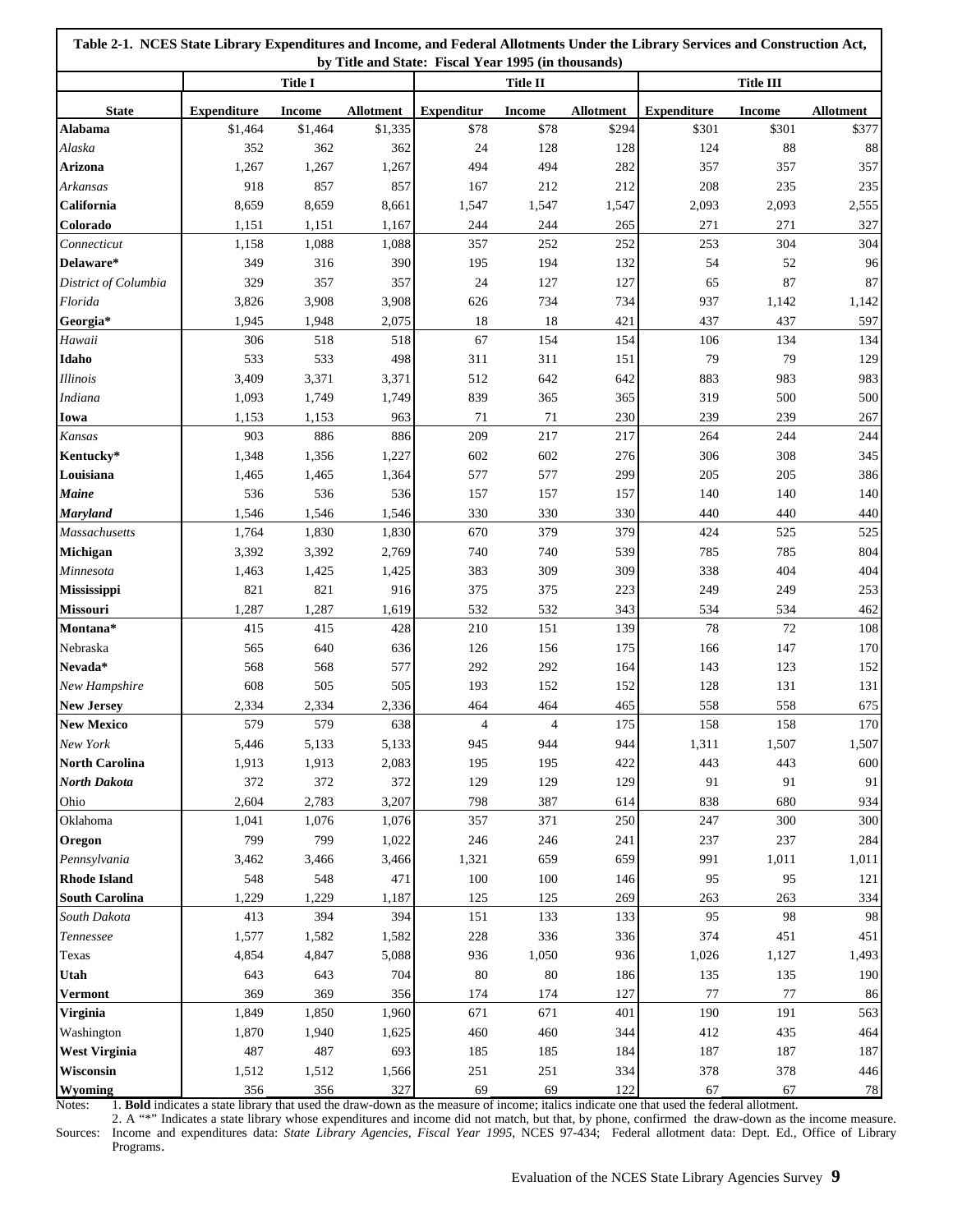| Table 2-2. NCES State Library Income and Expenditures, and Difference as a Percentage of Expenditures for Titles I<br>and III by State: Fiscal Year 1995 |                |                     |                   |               |                                |                   |
|----------------------------------------------------------------------------------------------------------------------------------------------------------|----------------|---------------------|-------------------|---------------|--------------------------------|-------------------|
|                                                                                                                                                          |                |                     | (in thousands)    |               |                                |                   |
|                                                                                                                                                          | <b>Title I</b> |                     |                   |               |                                |                   |
|                                                                                                                                                          | <b>NCES</b>    | <b>OLP</b>          | Percent           | <b>NCES</b>   | <b>Title III</b><br><b>OLP</b> | Percent           |
| <b>State</b>                                                                                                                                             | <b>Income</b>  | <b>Expenditures</b> | <b>Difference</b> | <b>Income</b> | <b>Expenditures</b>            | <b>Difference</b> |
| Alabama*                                                                                                                                                 | \$1,464        | \$1,492             | 1.9               | \$301         | \$306                          | 1.6               |
| Alaska                                                                                                                                                   | 362            | 350                 | $-3.4$            | 88            | 115                            | 23.5              |
| <b>Arkansas</b>                                                                                                                                          | 857            | 759                 | $-12.9$           | 235           | 171                            | $-37.4$           |
| Colorado                                                                                                                                                 | 1,151          | 1,151               | $0.0\,$           | 271           | 271                            | 0.0               |
| Connecticut*                                                                                                                                             | 1,088          | 1,200               | 9.3               | 304           | 254                            | $-19.7$           |
| District of Columbia                                                                                                                                     | 357            | 320                 | $-11.6$           | 87            | 51                             | $-70.6$           |
| $Florida*$                                                                                                                                               | 3,908          | 3,914               | 0.2               | 1,142         | 937                            | $-21.9$           |
| Georgia*                                                                                                                                                 | 1,948          | 1,995               | 2.4               | 437           | 459                            | 4.8               |
| Idaho*                                                                                                                                                   | 533            | 533                 | $0.0\,$           | 79            | 115                            | 31.3              |
| Illinois*                                                                                                                                                | 3,371          | 2,963               | $-13.8$           | 983           | 716                            | $-37.3$           |
| Iowa                                                                                                                                                     | 1,153          | 820                 | $-40.6$           | 239           | 154                            | $-55.2$           |
| Kansas                                                                                                                                                   | 886            | 878                 | $-0.9$            | 244           | 211                            | $-15.6$           |
| Kentucky*                                                                                                                                                | 1,356          | 1,263               | $-7.4$            | 308           | 323                            | 4.6               |
| Louisiana                                                                                                                                                | 1,465          | 1,368               | $-7.1$            | 205           | 320                            | 35.9              |
| Maryland*                                                                                                                                                | 1,546          | 1,578               | $2.0\,$           | 440           | 366                            | $-20.2$           |
| Massachusetts*                                                                                                                                           | 1,830          | 1,788               | $-2.3$            | 525           | 509                            | $-3.1$            |
| Michigan*                                                                                                                                                | 3,392          | 3,350               | $-1.3$            | 785           | 641                            | $-22.5$           |
| Mississippi                                                                                                                                              | 821            | 834                 | 1.6               | 249           | 227                            | $-9.7$            |
| <b>Missouri</b>                                                                                                                                          | 1,287          | 1,103               | $-16.7$           | 534           | 535                            | 0.2               |
| Montana*                                                                                                                                                 | 415            | 425                 | 2.4               | 72            | 95                             | 24.2              |
| Nebraska*                                                                                                                                                | 640            | 643                 | 0.5               | 147           | 159                            | $7.5\,$           |
| New Hampshire*                                                                                                                                           | 505            | 529                 | 4.5               | 131           | 153                            | 14.4              |
| <b>New Jersey</b>                                                                                                                                        | 2,334          | 2,571               | 9.2               | 558           | 544                            | $-2.6$            |
| <b>New Mexico</b>                                                                                                                                        | 579            | 602                 | 3.8               | 158           | 136                            | $-16.2$           |
| New York*                                                                                                                                                | 5,133          | 5,341               | 3.9               | 1,507         | 1,279                          | $-17.8$           |
| North Carolina*                                                                                                                                          | 1,913          | 2,047               | 6.5               | 443           | 455                            | 2.6               |
| North Dakota                                                                                                                                             | 372            | 372                 | 0.0               | 91            | 91                             | 0.0               |
| Ohio — ?                                                                                                                                                 | 2,783          | 2,775               | $-0.3$            | 680           | 532                            | $-27.8$           |
| Oklahoma - ?                                                                                                                                             | 1,076          | 1,086               | $0.9\,$           | 300           | 274                            | $-9.5$            |
| Pennsylvania*                                                                                                                                            | 3,466          | 3,784               | 8.4               | 1,011         | 1,085                          | 6.8               |
| <b>Rhode Island</b>                                                                                                                                      | 548            | 491                 | (12)              | 95            | 121                            | 21                |
| <b>South Carolina</b>                                                                                                                                    | 1,229          | 1,279               | 3.9               | 263           | 287                            | 8.4               |
| South Dakota                                                                                                                                             | 394            | 436                 | 9.6               | 98            | 122                            | 19.7              |
| $T$ ennessee*                                                                                                                                            | 1,582          | 1,577               | $-0.3$            | 451           | 374                            | $-20.6$           |
| $Texas - ?$                                                                                                                                              | 4,847          | 5,025               | $3.5\,$           | 1,127         | 1,157                          | 2.6               |
| Utah                                                                                                                                                     | 643            | 657                 | 2.1               | 135           | 122                            | $-10.7$           |
| Vermont                                                                                                                                                  | 369            | 348                 | $-6.0$            | 77            | 68                             | $-13.2$           |
| Virginia                                                                                                                                                 | 1,850          | 2,034               | 9.0               | 191           | 474                            | 59.7              |
| $Washington - ?$                                                                                                                                         | 1,940          | 1,608               | $-20.6$           | 435           | 584                            | 25.5              |
| Wisconsin*                                                                                                                                               | 1,512          | 1,626               | 7.0               | 378           | 428                            | 11.7              |
| <b>Wyoming</b>                                                                                                                                           | 356            | 356                 | $0.0\,$           | 67            | 67                             | 0.0               |

Notes: 1. **Bold** indicates a state library that supplied the draw-down as the measure of income; italics indicate a state library that supplied the federal allotment; a "?" indicates uncertainty as to which measure was used.

2. A "\*" Indicates a state library that indicated by phone which measure it used.

3. Only the 41 STLAs for whom both 1995 NCES income and 1995 OLP expenditures data were available are listed.

Sources: Income data: *State Library Agencies, Fiscal Year 1995*, NCES 97-434; Expenditures data: U.S. Dept. Ed., Office of Library Programs.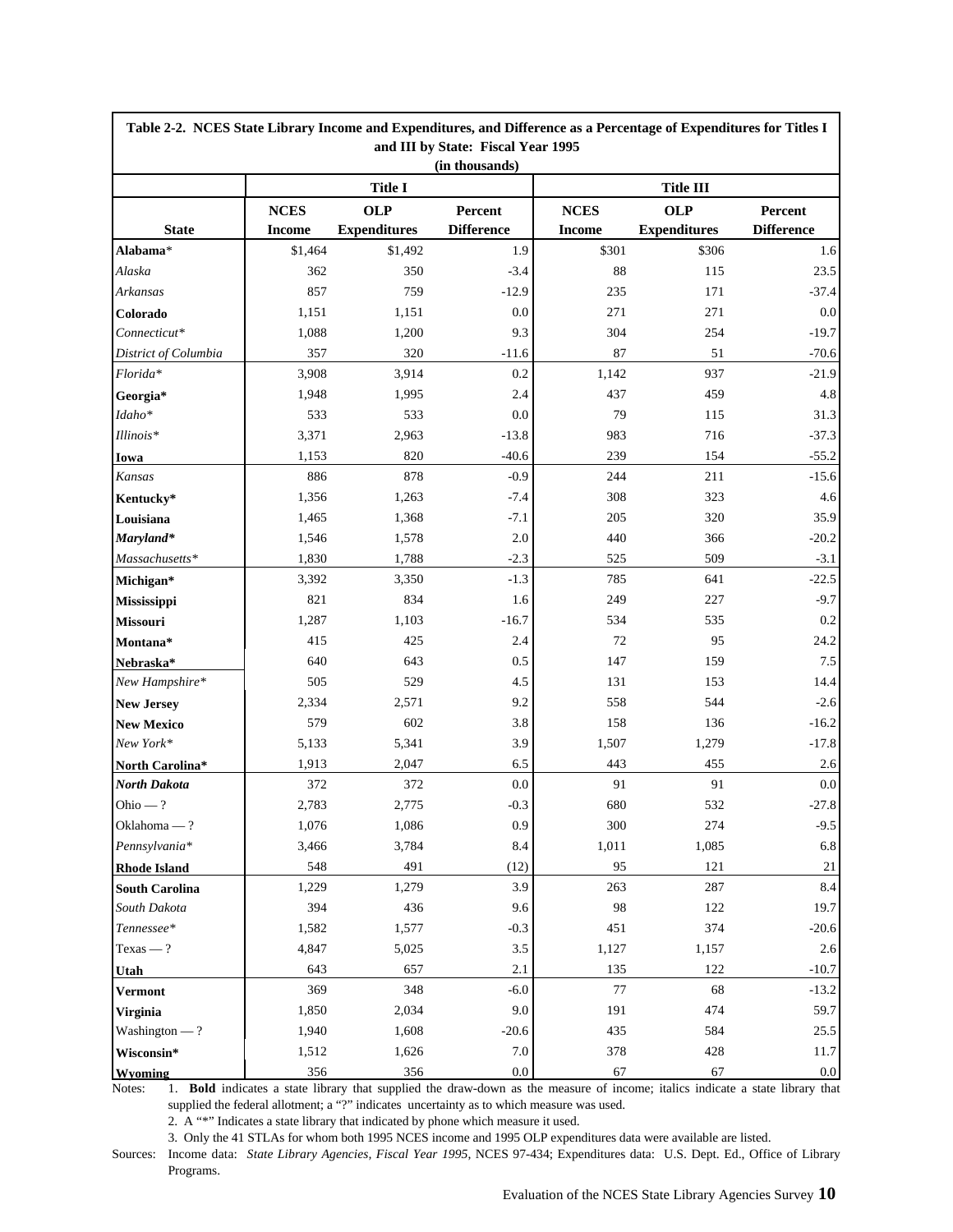## **EXPENDITURES FOR LSCA TITLES I AND III** Appendix A, Sections A-1.4 and A-1.5): **FUNDS (NCES ITEMS 190-200)**

This chapter compares the NCES survey, Part M, items respectively. 190-200, with the OLP annual reports to assess whether the OLP also collected the data referenced in those C Items 194 and 195 request Title II expenditures items. Section 3.0 explains how each agency collected for grants and administration, respectively. expenditures information from the STLAs. The description of Part M refers to the fiscal year 1995 C Items 197 and 198 collect Title III expenditures survey. Section 3.1 compares the data from the two for statewide services and grants, collections, focusing on three main areas in which the respectively. instruments differed.

- 1. Both the NCES and the OLP collected data item 200 requests the sum of items 193, 196, from each state library agency on LSCA and 199. expenditures.
- 2. Because of lack of annual collection of Title II expenditures. expenditures data by the OLP, incompatible reporting periods, and different purposes for **OLP Annual Report** the collections, there was no duplication in the was duplication likely to have occurred for fiscal years 1994 and 1996. **Performance Section**

expenditures data through items 190-200 of the data Completion Reports (see Appendix B, pp. C2-C3). The collection instrument. The data are collected annually, STLA completed a separate Project Report for each and the reporting period used is the fiscal year of the Title I or Title III project for which it received a grant STLA's state, typically from July  $1<sup>st</sup>$  to June 30<sup>th</sup>. award. The Project Report included items which asked Exceptions are: Alabama, District of Columbia, and the STLA to identify the project; indicate whether it Michigan (October 1<sup>st</sup> to September 30<sup>th</sup>); New York was under Title I or III; indicate which agency (April  $1<sup>st</sup>$  to March 31st); and Texas (September  $1<sup>st</sup>$  to administered the project; list the target area and number August 31<sup>st</sup>). The STLAs are asked to aggregate the of people served under the project; provide a short expenditures and report them, grouped by the narrative explaining to what extent the project met its categories of statewide services, grants, and goals; and provide total expenditures for the project in administration. The NCES instrument collects no the current fiscal year, by source (LSCA, state, or local). information on expenditures by project. Nor does it The expenditures for each project were summed by the require the STLAs to exclude expenditures of carryover STLA to arrive at the categorical expenditures data for funds. the fiscal section of the annual report.

**CHAPTER THREE. COMPARISONS OF** A description of the Part M items follows (see

- **Section 3.0 Introduction** expenditures in the areas of statewide C Items 190, 191, and 192 request Title I services, grants, and administration,
	-
	-
- **3.0.1 Principal Findings** to calculate totals. Items 193, 196, and 199 ask C Items 193, 196, 199 and 200 request the STLA for expenditures totals for each title, while

The NCES does not collect information on Titles VI-VIII

# expenditures groupings, inconsistent **3.0.3 Description of the Performance Section of the**

collection of LSCA expenditures between the Section 2.0.3 described the fiscal portion of the annual NCES and the OLP for fiscal year 1995. Nor report. This section describes the performance portion.

**3.0.2 Description of the NCES Survey, Part M** The second section of the OLP annual report was the The NCES collects LSCA Titles I through III III individual Project Reports, and Title II Project performance section, which contained the Titles I and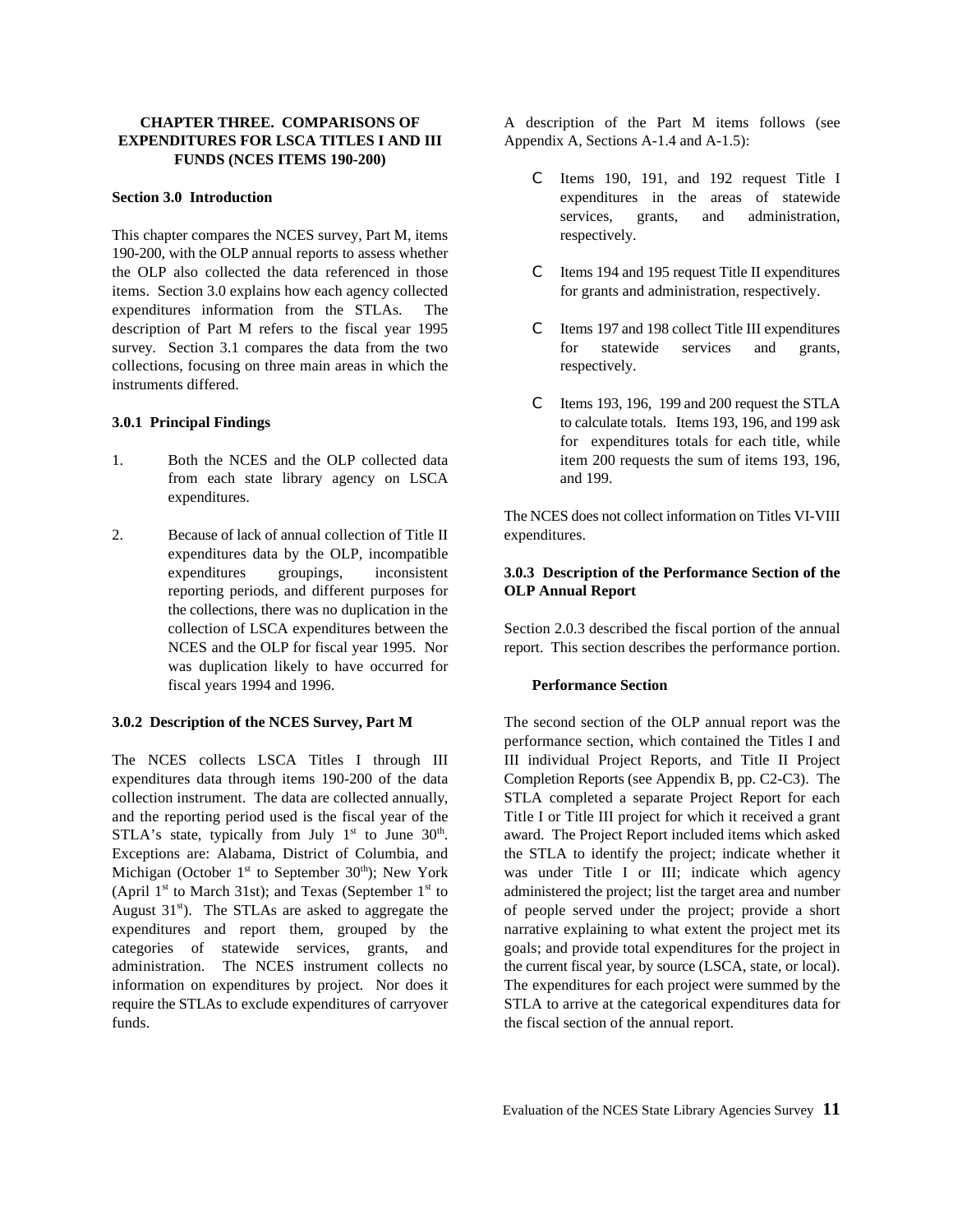Title II expenditures data were provided in a separate **3.1.3 Comparison: Expenditures Groupings** Completion Report which was filled out for each construction project and added to the OLP annual Perhaps the most important reason for the lack of report for the fiscal year in which the project was duplication of LSCA expenditures between the two completed. The Completion Report required the STLA agencies was the incompatible groupings for which completed. The Completion Report required the STLA to identify the construction project and provide its total they were collected. This section compares the expenditures over the entire life of the project, broken definitions of the groupings, and the items of the data down by source (LSCA, other federal, state and local). collection instruments of the NCES and the OLP which The Completion Report did not require the STLA to collected information pertaining to the groupings. provide an annual breakdown of Title II expenditures. Because the groupings were incompatible, there was no

# **Expenditures Data** the relationships between Parts L and M.

collected by the NCES with that collected by the OLP. and grants. The expenditures data cannot be broken The section is divided into three subsections, each down into smaller categories, such as projects. examining a particular aspect in which the two data collection instruments differed. The following chart The OLP used a project format to collect the summarizes the findings. The summarizes the findings. Expenditures data. If the OLP had collected the

| Data Element                        | <b>The NCES</b><br><b>Survey</b>                                       | The OLP<br>Annual<br><b>Reports</b>                            |
|-------------------------------------|------------------------------------------------------------------------|----------------------------------------------------------------|
| Annual<br>collection for<br>Titles: | I, II, and III                                                         | I and III                                                      |
| Expenditures<br>Groupings           | By statewide<br>services, grants,<br><b>LSCA</b><br>administration     | By project                                                     |
| Reporting<br>period                 | Individual state<br>fiscal year<br>(Typically,<br>ending June $30th$ ) | Federal<br>fiscal year<br>(ending)<br>September<br>$30^{th}$ ) |

### **3.1.2 Comparison: Annual Collection of Titles I through III Data**

The NCES collects annual expenditures data for Titles I, II, and III, while the OLP collected annual expenditures data for Titles I and III only. Thus there could not have been duplication of data collection with regard to Title II expenditures.

**Section 3.1 Comparison of the NCES and OLP** Titles I and III expenditures. See Section 6.1 discussing duplication between the NCES and the OLP relative to

**3.1.1 Introduction** For each of Titles I through III, the NCES collects the Section 3.1 compares the LSCA expenditures data categories: LSCA administration, statewide services, expenditures data in combinations drawn from three

> expenditures data in such a format that it would be possible to classify its data according to the NCES categories of LSCA administration, statewide services, and grants, the potential for duplication might have existed. This depended on whether the expenditures categories and corresponding definitions used by each instrument were compatible.

> To determine compatibility, this section compares the NCES's definitions of LSCA administration, statewide services, and grants, to similar terms from the OLP reports. The corresponding data are also compared.

### **LSCA Administration: Category Definitions and Comparisons**

### *Definitions*

*NCES Items 192 and 195: LSCA Administration*. NCES survey item 49 of Part D provides the following definition of LSCA administration: "Includes determining compliance with eligibility criteria and performance standards, overseeing processes through which grant recipients are determined, announcing grant recipients and disbursing funds, monitoring and receiving reports from grant recipients, submitting plans and reports to Library Programs, and other activities involved in the management of financial assistance provided by the federal government to libraries under the [LSCA]" (see Section A-1.1).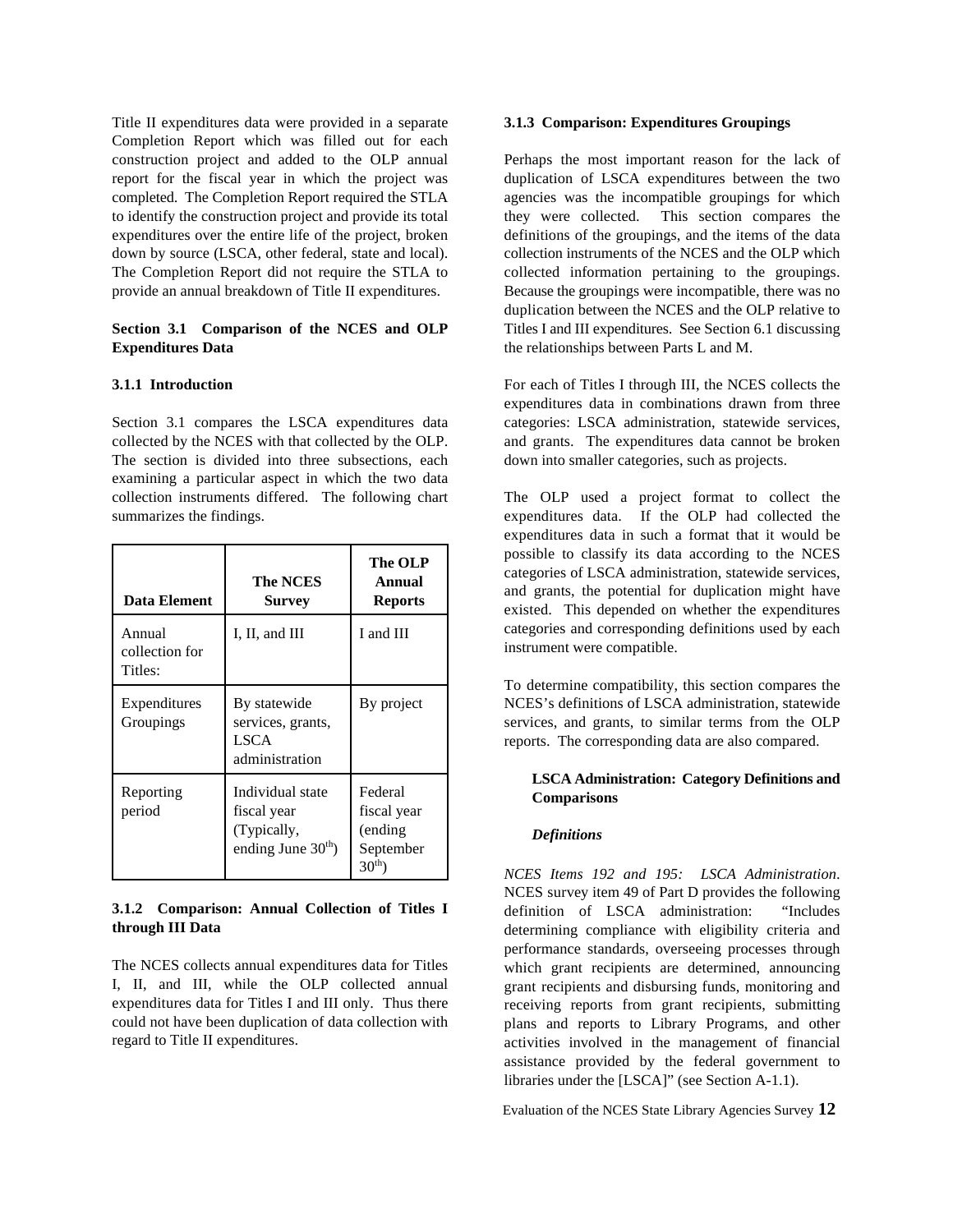The data cannot be broken down into smaller categories data matched the NCES expenditures for Title I because they are aggregated before collection (see Administration (item 192), there might have been Sections A-1.4 to A-1.5). There is also an LSCA duplication between the survey and the OLP materials administration category under Title II, but there is no for that item, at least in the cases of Alabama, District of OLP analog for this category under Title II. Columbia, and Michigan.

*Administration.* This category of the fiscal report is OLP Title I Administration expenditures, two of the determined by summing all of the Title I funds three, District of Columbia, and Michigan, exhibited expended on LSCA administration projects. Under LSCA regulations, administrative costs must fall into the thirty-eight STLAs that *did not* use the federal four categories: 1) administration of the state plan; 2) fiscal year had data that *did* match.<sup>11</sup> The results of this statewide planning for and evaluation of library data comparison are inconclusive as to whether "LSCA services; 3) dissemination of information concerning administration" captures different expenditures in each library services; and 4) activities of the state advisory instrument. council on libraries or other advisory groups necessary to assist the STLA in carrying out its functions (34 CFR However, in view of the obvious difference in "LSCA § 770.46(c) (1997) (see also Appendix B, pp. C4-C6). administration" definitions between the NCES and the

that the NCES definition for administration is narrower incompatible. See Section 7.2.1 for further details. than that used by the OLP. Besides submitting grant applications and monitoring grant program activities, **NCES's Statewide Services and Grants** the OLP's definition included statewide planning and **Categories Versus OLP's "Statewide" and** evaluation services; dissemination of information about **"Agency Administering Project" Items:** library services (publicity); and the activities of the **Definitions and Comparisons** state advisory council on libraries. The NCES survey defines administration in Part D, where it is listed as one **Definitions** of the library services provided by the STLAs. The *NCES Items 190 and 197: Statewide Services.* Item definition excludes planning services and publicity, as 190 requires the STLA to report the amount of Title I those two types of service are listed separately in Part funds it expended for "libraries and individuals D (items 58 and 65). It also excludes the activities of the throughout the state." Statewide services are also state advisory council, which are not library services at described in item 183 as services in which the "primary all. Thus, simply by reading the definitions one observes that LSCA administration means something different in each instrument.

### **Data Comparison**

In the OLP annual reports, both Titles I and III were divided into categories of grant activity programs, under which each project was classified. One of the grant activity programs was LSCA administration, under which all LSCA Title I administration expenditures were reported (category " $18$ ").<sup>9</sup> If these

*OLP Grant Activity Category 18, LSCA* In an experiment that attempted to match NCES and matching data (see Table  $3-1$ ).<sup>10</sup> However, thirteen of

Upon comparing the definitions, it becomes apparent expenditures groupings for LSCA administration were OLP, this evaluation still concludes that the two

<sup>&</sup>lt;sup>9</sup> For example, in fiscal year 1995, Connecticut State *expenditures for LSCA Titles I through III Administration. state advisory council.*

*However, the NCES survey reported the 10 expenditures rounded to the nearest thousand and District of Columbia had expended small amounts on LSCA administration (\$5,000). Thus, a perceived match in the case of District of Columbia is less meaningful than a perceived match for Michigan, which expended \$34,000.*

*For example, in fiscal year 1995, Connecticut State* This could, of course, be due to other reasons. *Library had three LSCA administration projects: LSCA For example, the 13 states whose data matched may not have Administration, Construction Consulting, and Advisory had significant LSCA expenditures in the areas of statewide Council for Library Planning and Development. The planning and evaluation of library services, dissemination of expenditures from all three were summed to derive Title I information concerning library services, or activities of the*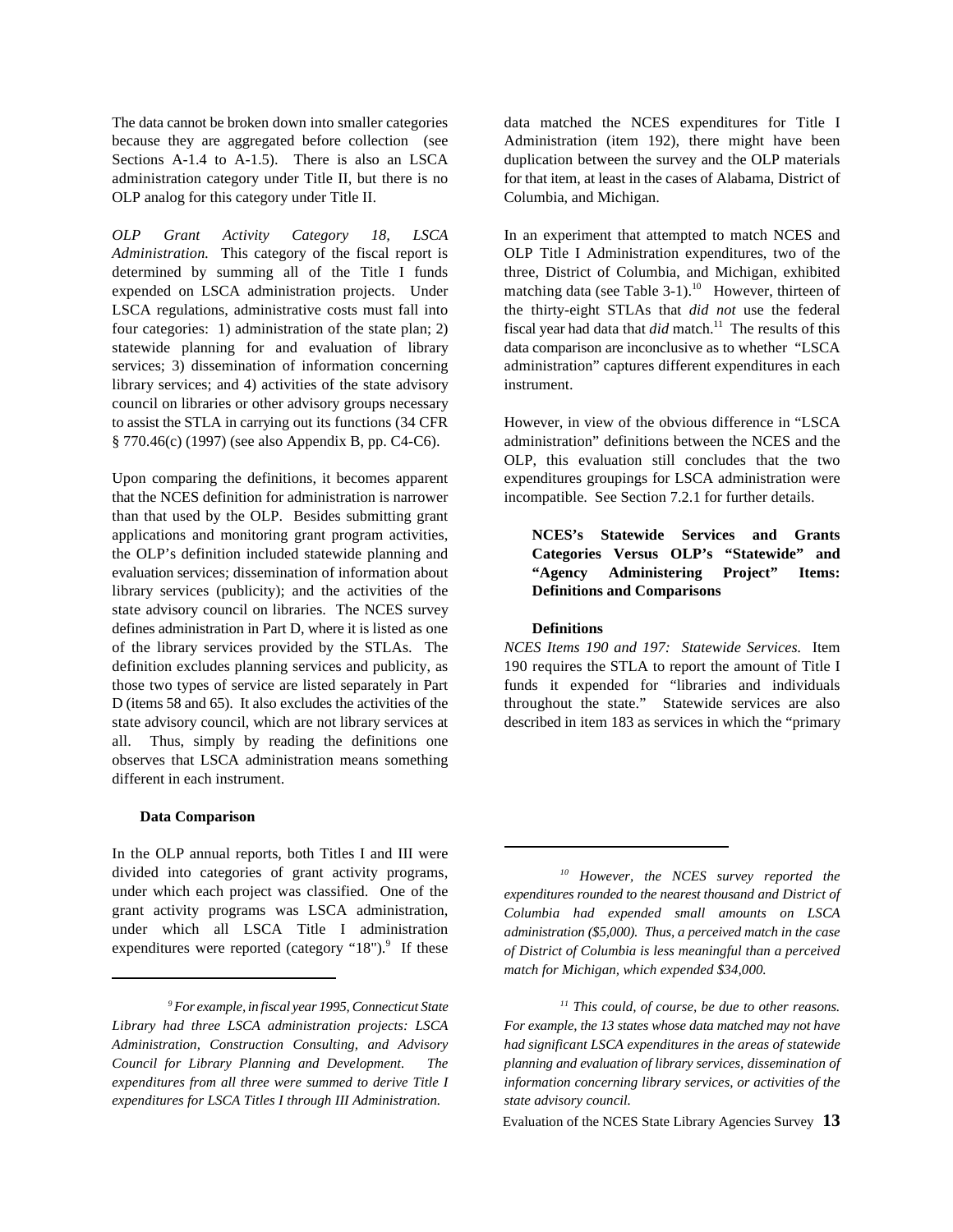service area is all or a significant portion of the state" uses its portion of LSCA funding to provide consulting

*Project.*" Item 3 of the OLP project report required the projects under the program activity category of "Public" STLA to describe the population served by the project. Library Services to Areas with Inadequate Services," STLAs typically respond either by naming a particular each of which is insular and requires no action geopolitical designation, such as a particular county, whatsoever from the STLA other than administrative township, or library service area; or by designating the activities. These types of projects would have only a project as "statewide" (see Appendix B). grants component. Finally, the Connecticut State

report the amount of Title I funds it distributed "to and Physically Handicapped. recipients who [met] eligibility criteria specified by LSCA and the state" (see Appendix A). Thus, whether an STLA's project reports could be used

*Project.*" This item required the STLA to state which STLA operates. Moreover, the STLAs had wide governmental agency administered the project. latitude under the LSCA to develop any configuration Typically, the STLA responded either by naming a of statewide services and grants that they chose, so particular library, library co-op, or system; or by naming long as the projects were consistent with their longitself as the project administrator. If the STLA range plan. Some STLAs, such as Texas and the responded in the former manner, the project might have District of Columbia, report that they do not offer any appeared analogous to a "Grant" under item 191 of the statewide services, characterizing all LSCA NCES survey (see Appendix B). expenditures as administration or grants. Many STLAs

agency administering the project and its target (items 1 expended on grants, there is no way to identify those and 3 of the OLP project report). The evaluation STLAs without reading through the voluminous examined the project reports of several STLAs. All performance reports of each. responded to item 3 by entering either "statewide" or a specific geopolitical area, such as township, city, An experiment using respondent data reflected that county, or library service area. By integrating the whether a project can be classified as entirely statewide responses to items 1, and 3, one might have expected to or as a grant depends on the STLA's projects. Five be able to classify each OLP project in terms of NCES iurisdictions, Alabama, Connecticut, District of "statewide services" or grants. If so, the project Columbia, Idaho, and Michigan, were examined. Items expenditures in each category could have been summed 1 and 3 of the project reports for each STLA were read, to derive total expenditures for each category of and the project was classified accordingly. If the statewide services and grants. The ability to do this project's administering agency was the STLA, and the would have suggested the possibility of duplication target area served was listed as statewide, the project between NCES and OLP expenditures data. was classified as a statewide service. If the project's

reports discovered that whether such classifications purpose government or library service area, the project can be made depends on the types of projects an STLA was classified as a grant. After all of the projects were supports. Some types of projects have both a classified, the expenditures for each of the three statewide and a grants component, some contain only categories were summed. The result was that for none a grants component, while others are only statewide. of the jurisdictions did the proportions of expenditures All three situations exist in the projects of the Library in the three categories attained through the procedure Preservation Office of Connecticut State Library. It

(see Appendix A). and continuing education, which are statewide *OLP Project Report Item 3: "Target Area Served By* Connecticut State Library also funds several local *NCES Item 191: Grants*. Item 191 requires the STLA to statewide, such as improving the Library for the Blind services, as well as competitive grant programs. The Library also operates projects that are completely

*OLP Project Report Item 1: "Agency Administering* services or grants depends on the types of projects the **Data Comparison** and grants components, but because the project report Each OLP Project Report required the STLA to state the funds expended on statewide services and funds to categorize its expenditures in terms of statewide may not support any projects that have both statewide form did not require the STLA to distinguish between

However, an examination of selected performance libraries, and the target area served was a general administering agency was a library or system of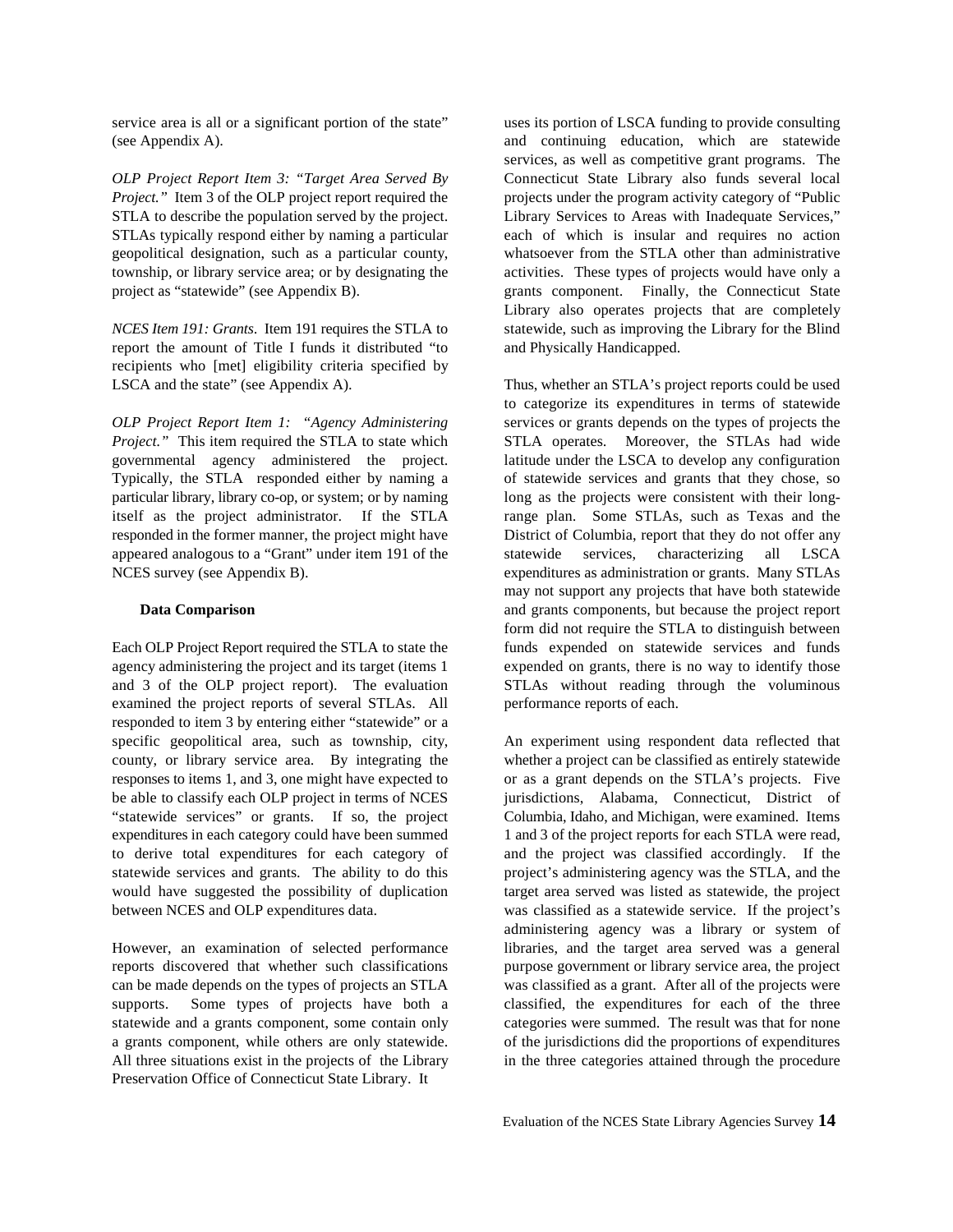above, match those listed by the STLA in the NCES An experiment at the total expenditures level confirmed survey (see Table 3-2). See Section 7.2.1 for further this analysis. (See Section 7.2.2 for further details.) details. Forty-one STLAs were examined. The expenditures

This subsection has attempted to illustrate that it is expenditures for Titles I and III, respectively. These impossible to derive the expenditures groupings totals were compared with the Titles I and III required by either agency by manipulating the data of expenditures presented in *State Library Agencies,* the other, because the groupings are incompatible. It is *Fiscal Year 1995*, (see Table 3-3). The results were impossible to collect project expenditures data from the that 37 STLAs exhibited noncomparable data, including NCES survey, because the survey simply does not the three STLAs that use the federal fiscal year as their collect any fiscal data on individual projects. At the reporting period. In addition, a surprising four STLAs same time, it is impossible to collect the NCES not using the federal fiscal year, *did* experience expenditures groupings from the OLP materials because matching NCES and OLP expenditures data. These four the project reports do not require the STLAs to report STLAs may have reported their expenditures along the each project's expenditures in terms of statewide federal fiscal year, either by mistake or because it was services and grants, and because the term "LSCA easier. Also, the matching data could simply have been administration" is defined differently by each agency. a coincidence: The STLAs could have had the same

Thus, there was no duplication of LSCA expenditures the same period of 1995. data by the survey and the OLP at the break-out levels required by each. The only level of expenditures that The three jurisdictions that use the federal fiscal year had potential for duplication between the NCES survey present more of a problem, although the data diverged and the OLP reports was that of *total expenditures*, and by at most three percent. It is possible that because as the next section demonstrates, the inconsistent each STLA often completes and returns each data reporting periods prevented duplication even at this collection instrument at a different time, there could level. have been discrepancies between the instruments if one

according to their state fiscal year, while the OLP its the OLP annual report in May of 1996. required STLAs to report LSCA data according to the federal fiscal year. Because most STLAs (46) use the period of July  $1<sup>st</sup>$  through June  $30<sup>th</sup>$  as their fiscal year, while the federal fiscal year begins October  $1<sup>st</sup>$  and ends September  $30<sup>th</sup>$ , the reporting periods of the collection instruments were inconsistent, causing incompatible data.

For an example relating to the fiscal year 1995 collections, both reporting periods had in common only the months from October 1994 through June 1995. The three months not shared by each covered different years: The 1995 federal fiscal year's July through September months collected data for calendar year 1995, while under the 1995 state fiscal year, those three months were in calendar year 1994. Only the STLAs of Alabama, District of Columbia, and Michigan presented examples in which the reporting period exactly matched the federal fiscal year, making a perfect comparison of data possible.

data from the OLP reports were summed to derive total expenditures in July through September of 1994 as in

**3.1.4 Comparison: Reporting Period** was true in the cases of Alabama and Michigan: Each The NCES survey allows the STLAs to report all data 1996, and each had to revise the expenditures portion of was updated after the other had been returned. This submitted its NCES form before the end of January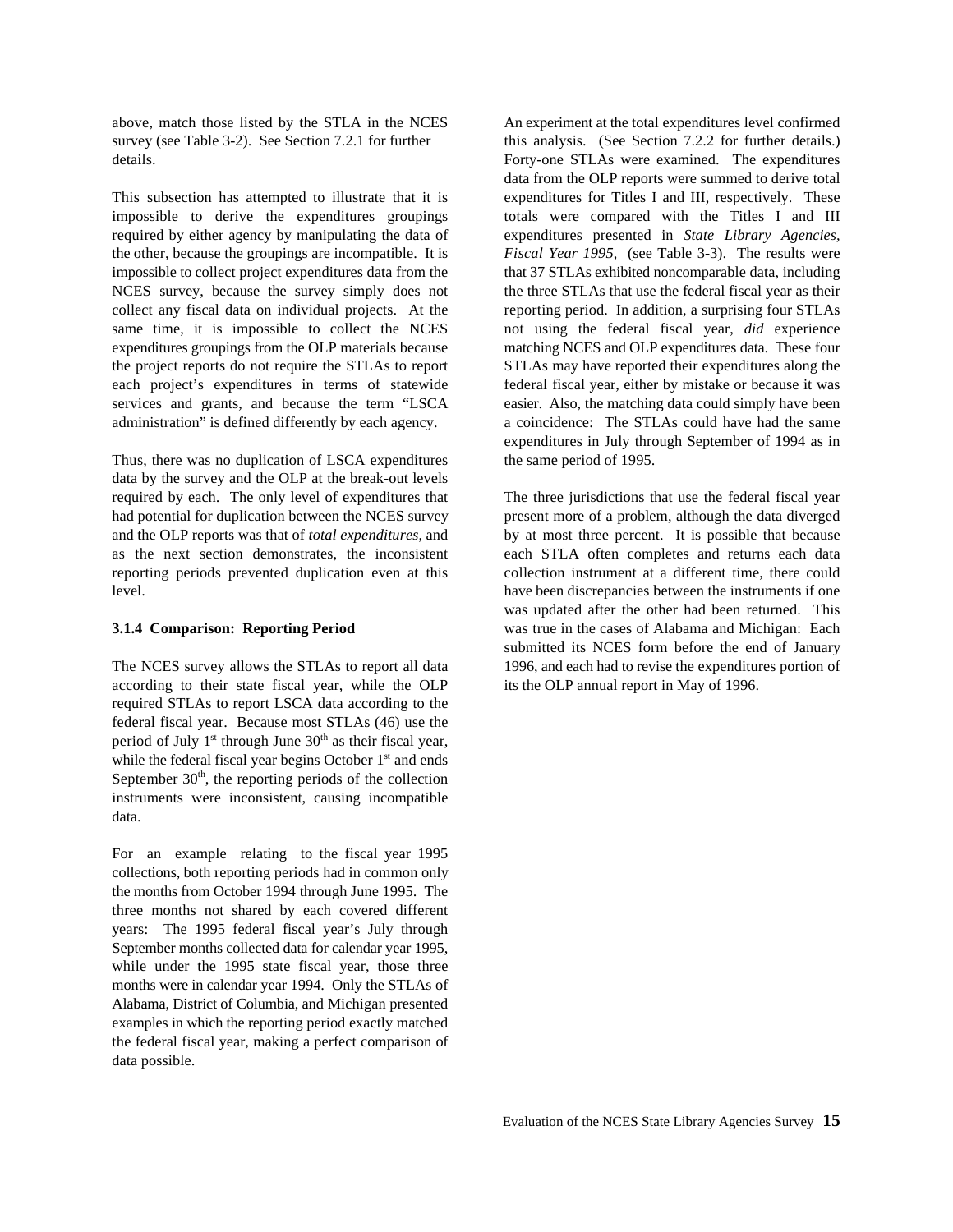| <b>Construction Act: Comparison of National Center for Education Statistics (NCES) and Office of</b><br>Library Programs (OLP) Data and Percent Difference by State: Fiscal Year 1995 (in thousands) |                  |                  |                           |  |  |
|------------------------------------------------------------------------------------------------------------------------------------------------------------------------------------------------------|------------------|------------------|---------------------------|--|--|
| <b>State</b>                                                                                                                                                                                         | <b>NCES</b>      | <b>OLP</b>       | <b>Percent Difference</b> |  |  |
| Alabama                                                                                                                                                                                              | \$15             | \$10             | $-50.0$                   |  |  |
| Alaska                                                                                                                                                                                               | 0                | $\mathbf{0}$     | 0.0                       |  |  |
| Arkansas                                                                                                                                                                                             | 15               | 15               | 0.0                       |  |  |
| Colorado                                                                                                                                                                                             | 38               | 38               | 0.0                       |  |  |
| Connecticut                                                                                                                                                                                          | 2                | 3                | 33.3                      |  |  |
| <b>District of Columbia</b>                                                                                                                                                                          | $\mathfrak s$    | 5                | 0.0                       |  |  |
| Florida                                                                                                                                                                                              | 61               | 61               | 0.0                       |  |  |
| Georgia                                                                                                                                                                                              | 15               | 53               | 71.7                      |  |  |
| Idaho                                                                                                                                                                                                | 39               | 48               | 18.8                      |  |  |
| Illinois                                                                                                                                                                                             | 24               | 25               | 4.0                       |  |  |
| Iowa                                                                                                                                                                                                 | 79               | 64               | $-23.4$                   |  |  |
| Kansas                                                                                                                                                                                               | 34               | 42               | 19.0                      |  |  |
| Kentucky                                                                                                                                                                                             | 44               | 89               | 50.6                      |  |  |
| Louisiana                                                                                                                                                                                            | 60               | 60               | 0.0                       |  |  |
| Maryland                                                                                                                                                                                             | 43               | 36               | $-19.4$                   |  |  |
| Massachusetts                                                                                                                                                                                        | 152              | 148              | $-2.7$                    |  |  |
| Michigan                                                                                                                                                                                             | 34               | 34               | 0.0                       |  |  |
| Mississippi                                                                                                                                                                                          | 50               | 66               | 24.2                      |  |  |
| Missouri                                                                                                                                                                                             | 34               | 35               | 2.9                       |  |  |
| Montana                                                                                                                                                                                              | 43               | 43               | 0.0                       |  |  |
| Nebraska                                                                                                                                                                                             | 36               | 42               | 14.3                      |  |  |
| New Hampshire                                                                                                                                                                                        | 30               | 21               | $-42.9$                   |  |  |
| New Jersey                                                                                                                                                                                           | 140              | 43               | $-225.6$                  |  |  |
| New Mexico                                                                                                                                                                                           | $\mathbf{0}$     | $\boldsymbol{0}$ | 0.0                       |  |  |
| New York                                                                                                                                                                                             | 341              | 340              | $-0.3$                    |  |  |
| North Carolina                                                                                                                                                                                       | 39               | 32               | $-21.9$                   |  |  |
| North Dakota                                                                                                                                                                                         | 24               | 12               | $-100.0$                  |  |  |
| Ohio                                                                                                                                                                                                 | 121              | 137              | 11.7                      |  |  |
| <b>Oklahoma</b>                                                                                                                                                                                      | $\mathbf{0}$     | $\mathbf{0}$     | 0.0                       |  |  |
| Pennsylvania                                                                                                                                                                                         | 112              | 140              | 20.0                      |  |  |
| Rhode Island                                                                                                                                                                                         | $\boldsymbol{0}$ | $\bf{0}$         | $0.0\,$                   |  |  |
| South Carolina                                                                                                                                                                                       | 23               | 21               | $-9.5$                    |  |  |
| South Dakota                                                                                                                                                                                         | 31               | 33               | 6.1                       |  |  |
| Tennessee                                                                                                                                                                                            | 95               | 95               | 0.0                       |  |  |
| Texas                                                                                                                                                                                                | 299              | 299              | 0.0                       |  |  |
| Utah                                                                                                                                                                                                 | 31               | 31               | 0.0                       |  |  |
| Vermont                                                                                                                                                                                              | 5                | 5                | 0.0                       |  |  |
| Virginia                                                                                                                                                                                             | 101              | 34               | $-197.1$                  |  |  |
| Washington                                                                                                                                                                                           | $27\,$           | 124              | 78.2                      |  |  |
| Wisconsin                                                                                                                                                                                            | 104              | 135              | 23.0                      |  |  |
| Wyoming                                                                                                                                                                                              | 6                | 6                | 0.0                       |  |  |

**Table 3-1. State Library Expenditures for Administration of the Library Services and**

Note: 1. The difference is expressed as a percentage of OLP expenditures; the percentages were taken after rounding.

2. **Bold** indicates a jurisdiction whose fiscal year coincides with the federal fiscal year.

3. Italics indicate a jurisdiction whose fiscal year differs from the federal, but whose LSCA administration costs match between the NCES and the OLP.

Sources: NCES Administration: *State Library Agencies, Fiscal Year 1995,* NCES 97-434; OLP Administration: Dept. Ed., Office of Library Programs.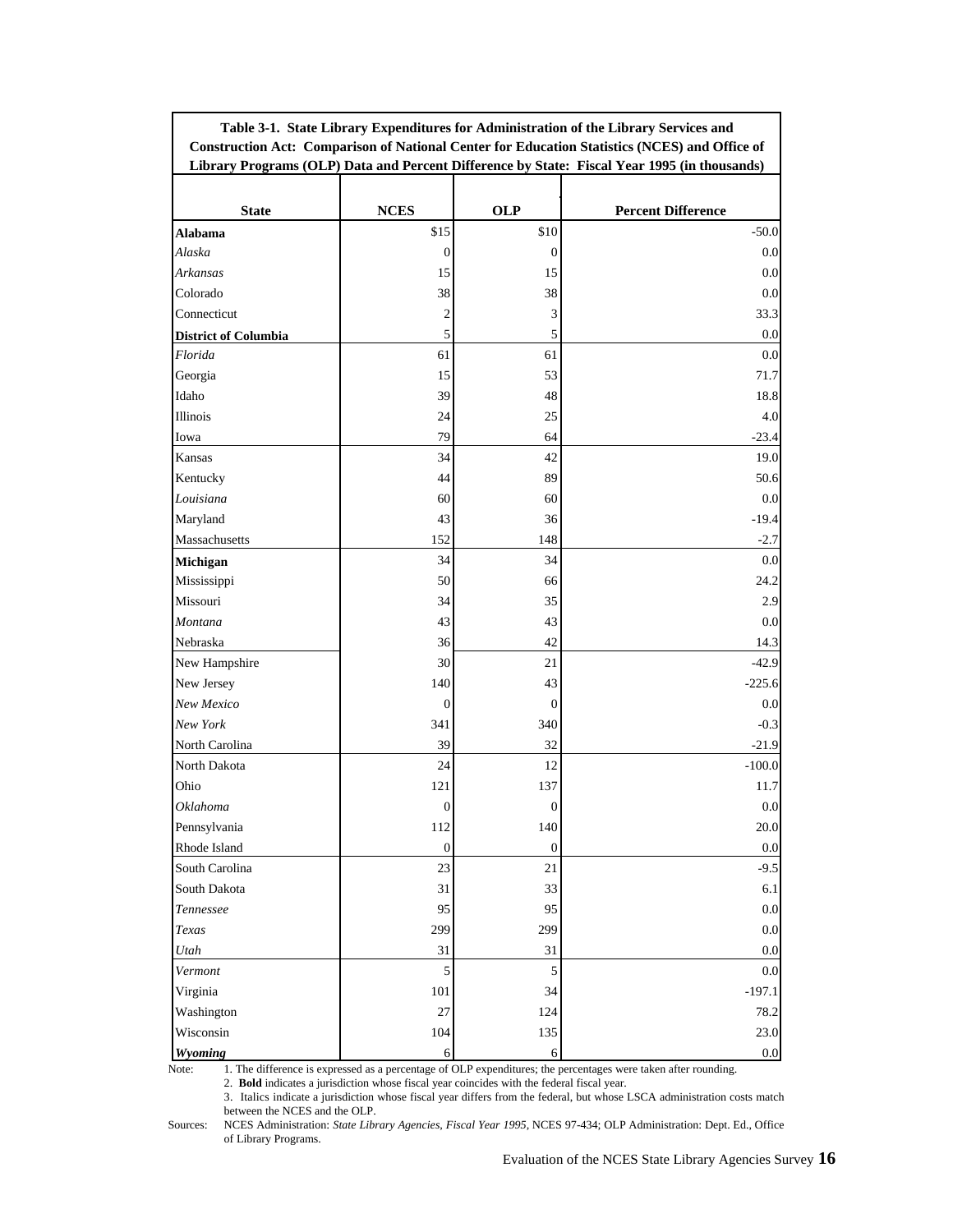|                    |                           |         |                  |                | Table 3-2. State Library Expenditures under the Library Services and Construction Act: Expenditure Category by<br>Program Office and Title for Selected States: Fiscal Year 1995 |                |               |              |  |
|--------------------|---------------------------|---------|------------------|----------------|----------------------------------------------------------------------------------------------------------------------------------------------------------------------------------|----------------|---------------|--------------|--|
|                    |                           |         |                  | (in thousands) |                                                                                                                                                                                  |                |               |              |  |
| <b>State</b>       | <b>Statewide Services</b> |         | <b>Grants</b>    |                |                                                                                                                                                                                  | Administration |               | <b>Total</b> |  |
|                    | <b>Amount</b>             | Percent | <b>Amount</b>    | Percent        | <b>Amount</b>                                                                                                                                                                    | Percent        | <b>Amount</b> | Percent      |  |
| <b>Title I</b>     |                           |         |                  |                |                                                                                                                                                                                  |                |               |              |  |
| <b>Alabama</b>     |                           |         |                  |                |                                                                                                                                                                                  |                |               |              |  |
| <b>NCES</b>        | \$578                     | 39.5    | \$871            | 59.5           | \$15                                                                                                                                                                             | 1.0            | \$1,464       | 100.0        |  |
| <b>OLP</b>         | 723                       | 48.5    | 759              | 50.9           | 10                                                                                                                                                                               | 0.7            | 1,492         | 100.0        |  |
| Connecticut        |                           |         |                  |                |                                                                                                                                                                                  |                |               |              |  |
| ${\rm NCES}$       | 860                       | 74.3    | 295              | 25.5           | $\sqrt{2}$                                                                                                                                                                       | 0.2            | 1,158         | 99.9         |  |
| <b>OLP</b>         | 1,196                     | 59.8    | $\boldsymbol{0}$ | 0.0            | 3                                                                                                                                                                                | 0.2            | 2,000         | 60.0         |  |
| DC                 |                           |         |                  |                |                                                                                                                                                                                  |                |               |              |  |
| ${\rm NCES}$       | $\boldsymbol{0}$          | 0.0     | 324              | 98.5           | $\sqrt{5}$                                                                                                                                                                       | 1.5            | 329           | 100.0        |  |
| <b>OLP</b>         | 315                       | 98.4    | $\boldsymbol{0}$ | 0.0            | 5                                                                                                                                                                                | 1.6            | 320           | 100.0        |  |
| Idaho              |                           |         |                  |                |                                                                                                                                                                                  |                |               |              |  |
| <b>NCES</b>        | 230                       | 43.2    | 264              | 49.5           | 39                                                                                                                                                                               | 7.3            | 533           | 100.0        |  |
| <b>OLP</b>         | 249                       | 46.7    | 236              | 44.3           | 48                                                                                                                                                                               | 9.0            | 533           | 100.0        |  |
| Michigan           |                           |         |                  |                |                                                                                                                                                                                  |                |               |              |  |
| <b>NCES</b>        | 95                        | 2.8     | 3,263            | 96.2           | 34                                                                                                                                                                               | 1.0            | 3,392         | 100.0        |  |
| <b>OLP</b>         | 43                        | 1.3     | 3,272            | 97.7           | 34                                                                                                                                                                               | 1.0            | 3,350         | 100.0        |  |
| <b>Title III</b>   |                           |         |                  |                |                                                                                                                                                                                  |                |               |              |  |
| <b>Alabama</b>     |                           |         |                  |                |                                                                                                                                                                                  |                |               |              |  |
| ${\rm NCES}$       | 126                       | 41.9    | 175              | 58.1           | $\rm N/A$                                                                                                                                                                        | N/A            | 301           | 100.0        |  |
| <b>OLP</b>         | 283                       | 92.5    | 23               | 7.5            | N/A                                                                                                                                                                              | N/A            | 306           | 100.0        |  |
| <b>Connecticut</b> |                           |         |                  |                |                                                                                                                                                                                  |                |               |              |  |
| ${\rm NCES}$       | 178                       | 70.4    | 75               | 29.6           | $\rm N/A$                                                                                                                                                                        | N/A            | 253           | 100.0        |  |
| <b>OLP</b>         | 254                       | 100.0   | $\boldsymbol{0}$ | 0.0            | N/A                                                                                                                                                                              | N/A            | 254           | 100.0        |  |
| DC                 |                           |         |                  |                |                                                                                                                                                                                  |                |               |              |  |
| ${\rm NCES}$       | $\boldsymbol{0}$          | 0.0     | 65               | 100.0          | $\rm N/A$                                                                                                                                                                        | N/A            | 65            | 100.0        |  |
| <b>OLP</b>         | 51                        | 100.0   | $\boldsymbol{0}$ | 0.0            | N/A                                                                                                                                                                              | N/A            | 51            | 100.0        |  |
| Idaho              |                           |         |                  |                |                                                                                                                                                                                  |                |               |              |  |
| ${\rm NCES}$       | 40                        | 50.6    | 38               | 48.1           | $\rm N/A$                                                                                                                                                                        | $\rm N/A$      | 79            | 98.7         |  |
| <b>OLP</b>         | 49                        | 42.6    | 66               | 57.4           | $\rm N/A$                                                                                                                                                                        | N/A            | 115           | 100.0        |  |
| Michigan           |                           |         |                  |                |                                                                                                                                                                                  |                |               |              |  |
| $NCES*$            | 17                        | 2.4     | 690              | 97.6           | $\rm N/A$                                                                                                                                                                        | N/A            | 707           | 100.0        |  |
| OLP                | 144                       | 20.4    | 563              | 79.6           | $\rm N/A$                                                                                                                                                                        | N/A            | 707           | 100.0        |  |

\* The Michigan State Library revised its data after publication of *State Library Agencies, Fiscal Year 1995.*

Notes: 1. Percentages may not sum to 100 due to rounding.

ľ

2. See Section 7.2.1 for details on how these five STLAs were selected for this comparison.

Sources: *State Library Agencies, Fiscal Year 1995*, NCES 97-434; Department of Education, Office of Library Programs.

٦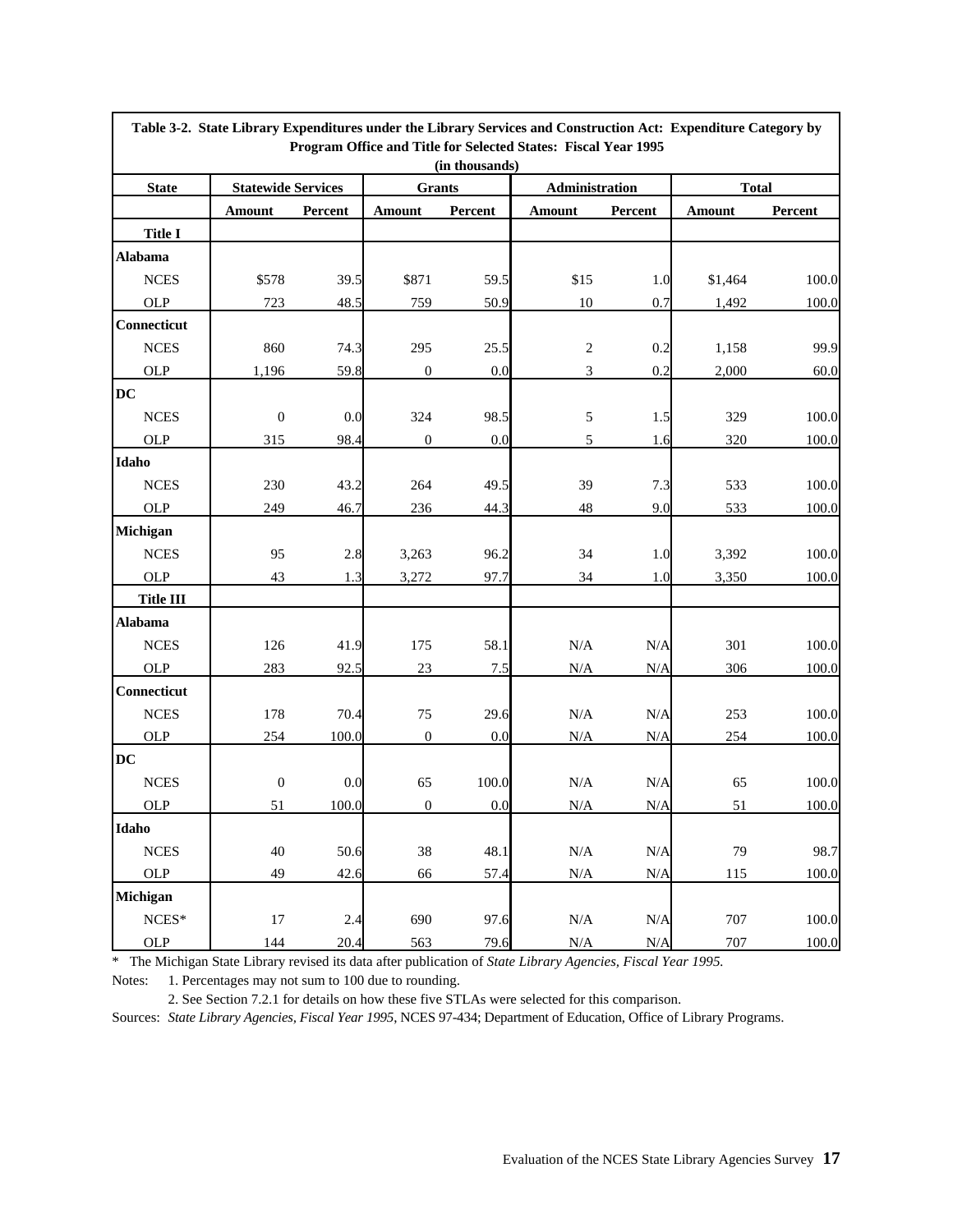| Table 3-5. State Library Expenditures: Thies I and III of the Library Services and Construction Act and Library<br>Program Office by State: Fiscal Year 1995<br>(in thousands) |                     |                     |                   |                     |                     |                   |
|--------------------------------------------------------------------------------------------------------------------------------------------------------------------------------|---------------------|---------------------|-------------------|---------------------|---------------------|-------------------|
|                                                                                                                                                                                |                     | <b>Title I</b>      | <b>Title III</b>  |                     |                     |                   |
|                                                                                                                                                                                | <b>NCES</b>         | <b>OLP</b>          | Percent           | <b>NCES</b>         | <b>OLP</b>          | Percent           |
| <b>State</b>                                                                                                                                                                   | <b>Expenditures</b> | <b>Expenditures</b> | <b>Difference</b> | <b>Expenditures</b> | <b>Expenditures</b> | <b>Difference</b> |
| Alabama                                                                                                                                                                        | \$1,464             | \$1,492             | 1.88              | \$301               | \$306               | 1.63              |
| Alaska                                                                                                                                                                         | 352                 | 350                 | $-0.57$           | 124                 | 115                 | $-7.83$           |
| Arkansas                                                                                                                                                                       | 918                 | 759                 | $-20.95$          | 208                 | 171                 | $-21.64$          |
| Colorado                                                                                                                                                                       | 1,151               | 1,151               | 0.00              | 271                 | 271                 | 0.00              |
| Connecticut                                                                                                                                                                    | 1,158               | 1,200               | 3.50              | 253                 | 254                 | 0.39              |
| District of Columbia                                                                                                                                                           | 329                 | 320                 | $-2.81$           | 65                  | 51                  | $-27.45$          |
| Florida                                                                                                                                                                        | 3,826               | 3,914               | 2.25              | 937                 | 937                 | 0.00              |
| Georgia                                                                                                                                                                        | 1,945               | 1,995               | 2.51              | 437                 | 459                 | 4.79              |
| Idaho                                                                                                                                                                          | 533                 | 533                 | 0.00              | 79                  | 115                 | 31.30             |
| Illinois                                                                                                                                                                       | 3,409               | 2,963               | $-15.05$          | 883                 | 716                 | $-23.32$          |
| Iowa                                                                                                                                                                           | 1,153               | 820                 | $-40.61$          | 239                 | 154                 | $-55.19$          |
| Kansas                                                                                                                                                                         | 903                 | 878                 | $-2.85$           | 264                 | 211                 | $-25.12$          |
| Kentucky                                                                                                                                                                       | 1,348               | 1,263               | $-6.73$           | 306                 | 323                 | 5.26              |
| Louisiana                                                                                                                                                                      | 1,465               | 1,368               | $-7.09$           | 205                 | 320                 | 35.94             |
| Maryland                                                                                                                                                                       | 1,546               | 1,578               | 2.03              | 440                 | 366                 | $-20.22$          |
| Massachusetts                                                                                                                                                                  | 1,764               | 1,788               | 1.34              | 424                 | 509                 | 16.70             |
| Michigan                                                                                                                                                                       | 3,392               | 3,350               | $-1.25$           | 785                 | 641                 | $-22.46$          |
| Mississippi                                                                                                                                                                    | 821                 | 834                 | 1.56              | 249                 | 227                 | $-9.69$           |
| Missouri                                                                                                                                                                       | 1,287               | 1,103               | $-16.68$          | 534                 | 535                 | 0.19              |
| Montana                                                                                                                                                                        | 415                 | 425                 | 2.35              | 78                  | 95                  | 17.89             |
| Nebraska                                                                                                                                                                       | 565                 | 643                 | 12.13             | 166                 | 159                 | $-4.40$           |
| New Hampshire                                                                                                                                                                  | 608                 | 529                 | $-14.93$          | 128                 | 153                 | 16.34             |
| New Jersey                                                                                                                                                                     | 2,334               | 2,571               | 9.22              | 558                 | 544                 | $-2.57$           |
| New Mexico                                                                                                                                                                     | 579                 | 602                 | 3.82              | 158                 | 136                 | $-16.18$          |
| New York                                                                                                                                                                       | 5,446               | 5,341               | $-1.97$           | 1,311               | 1,279               | $-2.50$           |
| North Carolina                                                                                                                                                                 | 1,913               | 2,047               | 6.55              | 443                 | 455                 | 2.64              |
| <b>North Dakota</b>                                                                                                                                                            | 372                 | 372                 | 0.00              | 91                  | 91                  | 0.00              |
| Ohio                                                                                                                                                                           | 2,604               | 2,775               | 6.16              | 838                 | 532                 | $-57.52$          |
| Oklahoma                                                                                                                                                                       | 1,041               | 1,086               | 4.14              | 247                 | 274                 | $\bf 9.85$        |
| Pennsylvania                                                                                                                                                                   | 3,462               | 3,784               | 8.51              | 991                 | 1,085               | 8.66              |
| Rhode Island                                                                                                                                                                   | 548                 | 491                 | $-11.61$          | 95                  | 121                 | 21.49             |
| South Carolina                                                                                                                                                                 | 1,229               | 1,279               | 3.91              | 263                 | 287                 | 8.36              |
| South Dakota                                                                                                                                                                   | 413                 | 436                 | 5.28              | 95                  | 122                 | 22.13             |
| <b>Tennessee</b>                                                                                                                                                               | 1,577               | 1,577               | 0.00              | 374                 | 374                 | 0.00              |
| Texas                                                                                                                                                                          | 4,854               | 5,025               | 3.40              | 1,026               | 1,157               | 11.32             |
| Utah                                                                                                                                                                           | 643                 | 657                 | 2.13              | 135                 | 122                 | $-10.66$          |
| Vermont                                                                                                                                                                        | 369                 | 348                 | $-6.03$           | 77                  | 68                  | $-13.24$          |
| Virginia                                                                                                                                                                       | 1,849               | 2,034               | 9.10              | 190                 | 474                 | 59.92             |
| Washington                                                                                                                                                                     | 1,870               | 1,608               | $-16.29$          | 412                 | 584                 | 29.45             |
| Wisconsin                                                                                                                                                                      | 1,512               | 1,626               | 7.01              | 378                 | 428                 | 11.68             |
| Wyoming                                                                                                                                                                        | 356                 | 356                 | $0.00\,$          | 67                  | 67                  | $0.00\,$          |

# **Table 3-3. State Library Expenditures: Titles I and III of the Library Services and Construction Act and Library**

Notes: I. The "percent difference" is expressed as a percentage of OLP expenditures.

2. **Bold** indicates a state library whose fiscal year differs from the federal, but whose NCES and OLP expenditures

match.

3. Italics indicate a state library whose fiscal year matches the federal.

Sources: NCES expenditures: *State Library Agencies, Fiscal Year 1995*, NCES 97-434; OLP expenditures: Department of Education, Office of Library Programs.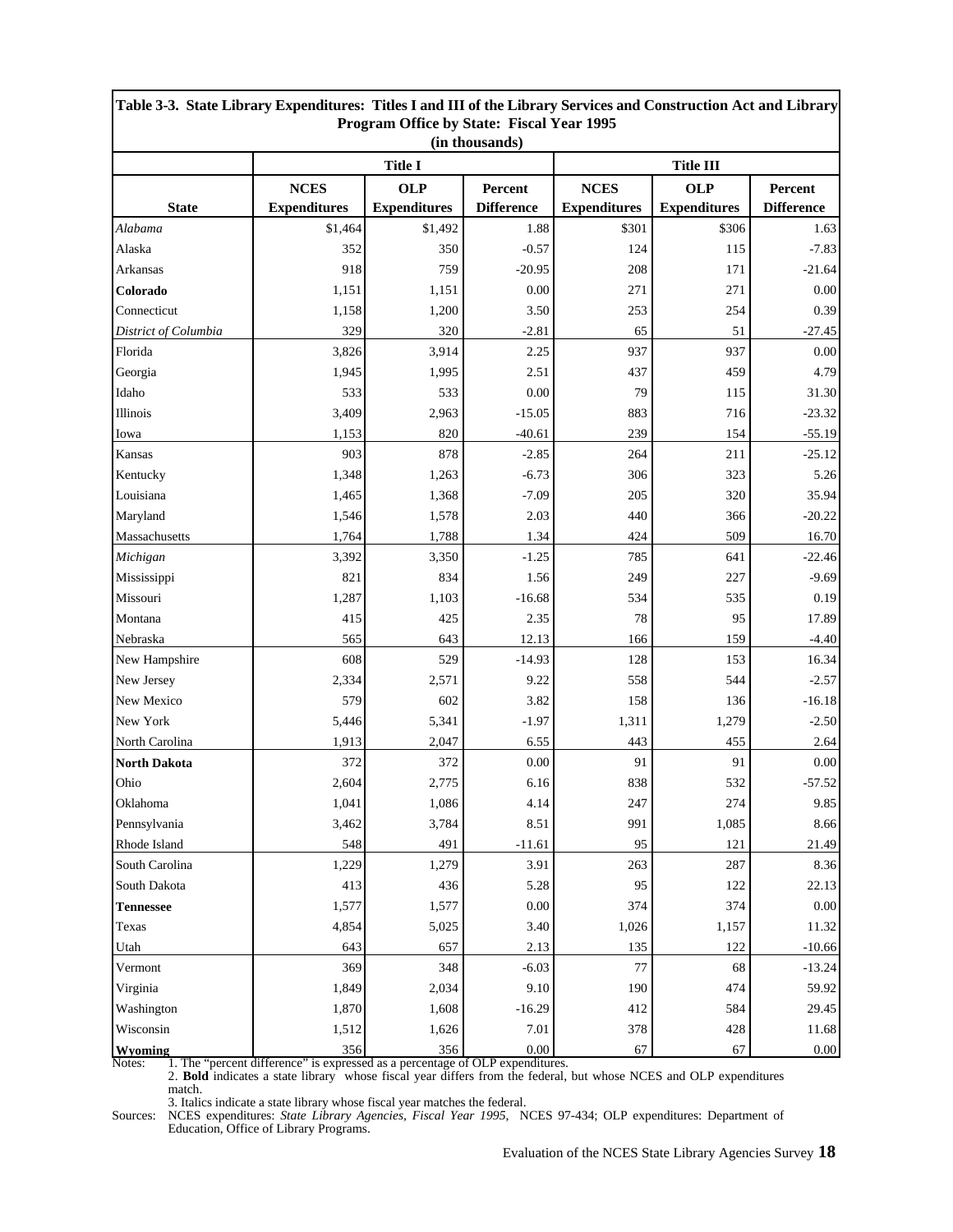There was no duplication between the NCES and the OLP in their collection of LSCA financial data d. *Income data and expenditures*. The for fiscal year 1995. Neither was duplication likely agencies should discuss whether to to have occurred during fiscal years 1994 or 1996. present the draw-down as the measure of

### **Section 4.2 Recommendation**

Some of the impetus behind Part I was the OMB The two agencies will collect the data for memorandum discussed in Section 1.2, which had fundamentally different purposes: The identified possible areas of duplication between NCES will collect the data in order to the NCES survey and the OLP materials. While compile statistical and analytical Part I found no duplication, the issue might arise in resources; while the IMLS will use the the future regarding the NCES survey and IMLS data in administration of the LSTA. The materials. This section addresses that possibility. A sequencies should discuss the impact of

There exists potential for consolidating data collection efforts relating to the LSTA financial data. The Steering Committee and the IMLS Task Force may wish to discuss whether this would be a viable option. The following issues would be relevant in considering this consolidation:

- a. *Annual collection of fiscal data.* Although there will no longer be eight distinct titles under the LSTA, it may still be important for the NCES to collect annual fiscal information for *all* expenditures, including those for construction projects that would have been under Title II.
- b. *Reporting period inconsistency.* In order for there to be a coordinated data collection effort, one agency would have to change reporting periods, at least for the fiscal section of its materials. If the NCES survey were required to convert, the Steering Committee would have to decide whether it would be acceptable: (1) to present all survey data according to the federal fiscal year, or (2) to present some data according to the state fiscal period and some according to the federal.
- c. *Expenditures groupings*. Under a consolidated collection scheme, the

**CHAPTER FOUR. FINDING AND** agency that collected the data for both would **RECOMMENDATIONS OF PART I** be required to construct its instrument such **Section 4.1 Principal Finding of Part I** expenditures: by project and by statewide that it collected the data in both groupings of services, grants, and administration.

- income or expenditures.
- e. *Different Purposes for Data Collection*. this difference on data collection.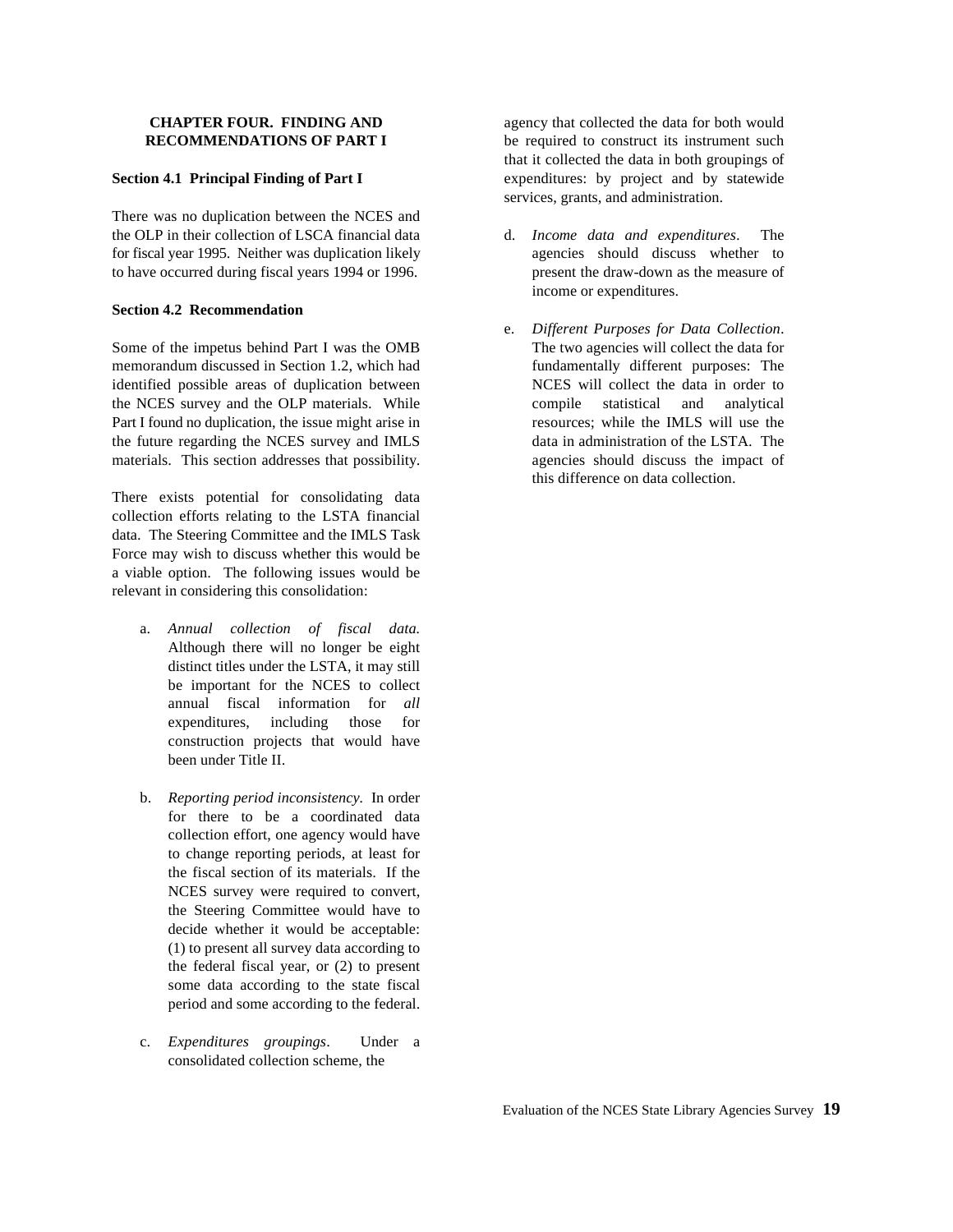### PART II: AN EXAMINATION OF THE 2. A new question collecting LSTA federal **DEFINITIONS OF SELECTED FINANCIAL** allotment (or award) data could be added to **ITEMS** Part M. The question could also request the

## **INCOMEAND EXPENDITURES DEFINITIONS** allow the data user to compare the amount of **OF THE STATE LIBRARY AGENCIES SURVEY** funds set aside for each STLA as well as the

This chapter examines the definitions of "income" and "expenditures" used in Parts K, L, and M of **Section 5.1 Definitions of Income and** the NCES State Library Agencies Survey. Section **Expenditures Items** 5.0 enumerates the findings and recommendations of this chapter. Section 5.1 outlines questions 20 The instructions for question 20 of Part K, through 22, which provide the current meanings of question 21 of Part L, and question 22 of Part M,<br>
"income" and "expenditures" in the survey. The read, in pertinent part (see Appendix A, Sections "income" and "expenditures" in the survey. The descriptions of these questions refer to the fiscal A-2.2 to A-2.4): year 1997 survey instructions. Section 5.2 refers to the analysis performed in Chapter Two to discuss Question 20: "Enter in the spaces provided issues affecting the meanings of "income" and total funds received as income by the STLA "expenditures." Section 5.3 recommends during the reporting period specified in items modifications to questions 20 through 22 in order 022-023. EXCLUDE carryover funds." to clarify the meanings of the terms.

- some STLAs regarding which measure of expenditures are from the STLA budget." income should be used: the federal allotment; or the amount "drawn down" from the account Question 22: "Enter in the spaces provided
- in Parts L and M may have created some L." confusion over how to report expenditures.

### **5.0.2 Recommendations**  $12$  **Items**

1. The U.S. Treasury account draw down could The three questions cited in Section 5.1 are the

**CHAPTER FIVE. AN EXAMINATION OF THE** current year funds expended. This would **Section 5.0 Introduction** allotment and expenditures data would be total amount of prior-year carryover funds and amount actually expended. These federal reported along the federal fiscal year.

**5.0.1 Principal Findings** total STLA expenditures, by source of funds 1. The lack of a precise definition of income in expenditures (Titles I-VIII). Include Part K has created confusion on the parts of expenditures for allied operations only if the Question 21: "Enter in the spaces provided and type of expenditure. Include all LSCA

at the Office of Library Programs. LSCA expenditures from Titles I, II, and III, by 2. The lack of a precise definition of expenditures expenditures should also be reported in Part [the] following types of expenditure. These

## **Section 5.2 Analysis of Income and Expenditures**

be used as the income measure in Part K, and only references to the general terms "income" and actual expenditures could be used as the "expenditures." The survey instructions provide expenditures measure in Parts L and M of the no definitions of these two terms. Before the Cash survey. These two amounts may be equal for Management Improvement Act, this issue would most STLAs. not have arisen. As discussed in Chapter Two, however, the concepts of these terms have changed since that Act came into being (see Section 2.1.2).

> In Part K, STLAs are now uncertain whether to provide the draw-down or the federal allotment as the measure of income (see Section 2.1.3). The

*See Section 5.3 for actual wording of 12 recommended changes.*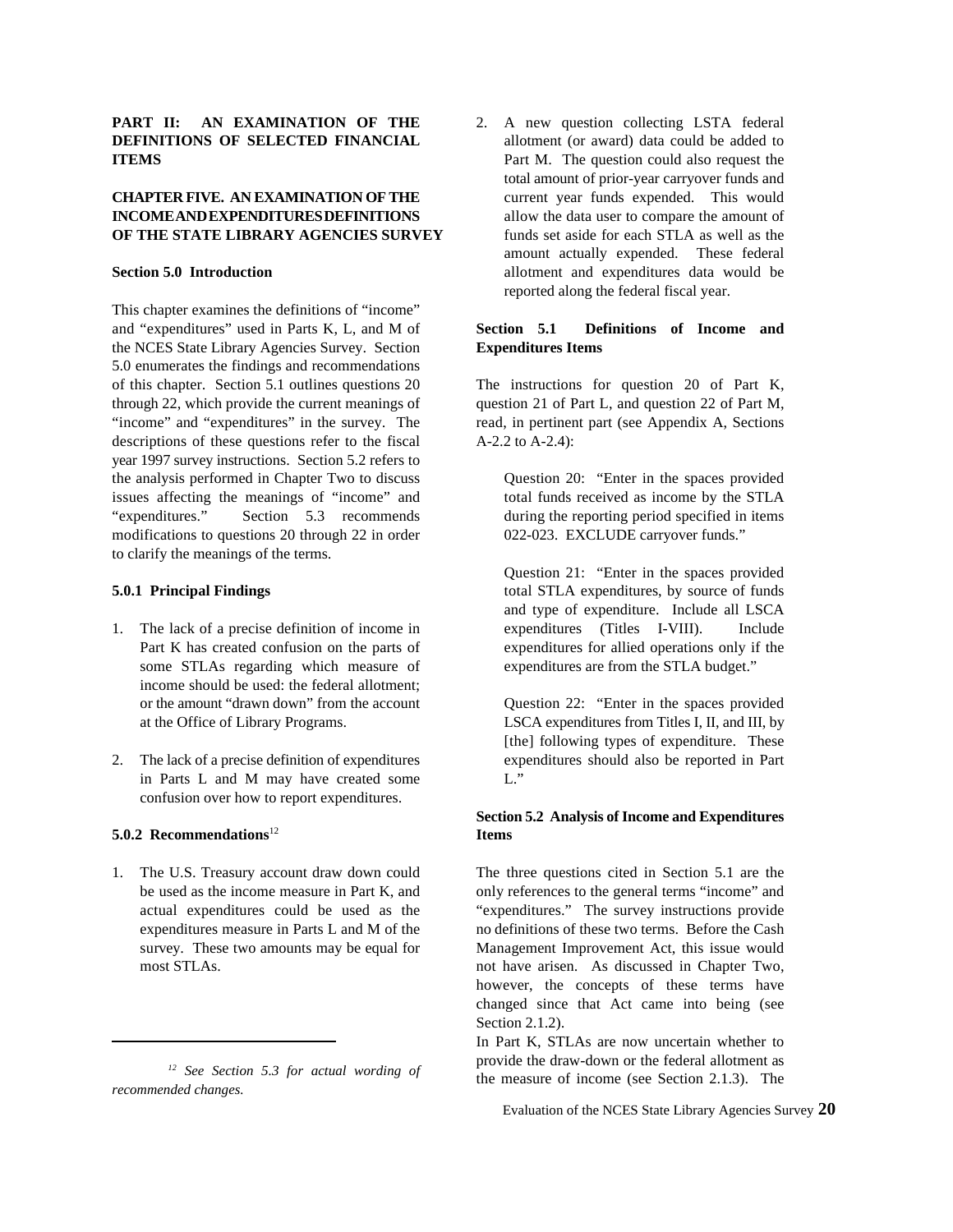expenditures items are in turn affected by the lack available to it in a given year. To complete the of certainty about the income items. For example, fiscal picture, it would be helpful if *State Library* if an STLA provided the draw-down in Part K, it *Agencies* presented the federal allotment so that it would seem redundant to also provide it in Part M. could be compared to the amount actually However, if the STLA provided the federal expended. The federal allotment, as well as total allotment in Part K, the draw-down would seem the carryover and current expenditures could be logical input for Part M. Thus, confusion about presented in a separate table. It would mean Part K carries over to L and M.  $\qquad \qquad$  adding three items to the survey. The table

further clarification of the definitions of income and section, however, could continue referencing the expenditures. There are two factors to consider in state fiscal years. See Section 5.3, recommendation determining which measures should be used in 2. Parts K, L, and M. First, *State Library Agencies* presents the income information from state and **Section 5.3 Recommended Income and** local sources as well as federal. The state and local sources do not use anything comparable to the federal allotment as their income measure. They refer to funds actually received. Thus, if the federal allotment, which describes funds that were a. Question 20. "Enter in the spaces made available rather than actually received, were provided total funds received as income used in Part K, the state and federal income data by the STLA during the reporting period would be noncomparable. Second, the federal identified in items 022-023. FOR ITEMS allotment data refer to the federal fiscal year, COLLECTING FEDERAL INCOME whereas the state income data are reported for the DATA SUBJECT TO THE CASH state's fiscal year. If used in Part K, the federal MANAGEMENTIMPROVEMENT ACT, allotment would create data that were internally USEAS YOUR INCOME MEASURE THE inconsistent on two fronts. AMOUNT DRAWN DOWN FROM THE

The draw-down, however, refers to the amount of ACCOUNT CONTROLLED BY THE funds actually received, and it is reported for the FUNDING AGENCY." state's fiscal year. Using the draw-down as the measure of income would avoid both internal b. Question 21. "Enter in the spaces inconsistencies caused by using the federal provided total STLA expenditures, by allotment. If the draw-down were used in Part K, source of funds and type of expenditure. the amount actually expended could be used as the Include all LSTA expenditures. WHEN measure of expenditures in Parts L and M. In most COMPLETING THE FEDERAL cases, the STLA expends exactly what it draws EXPENDITURES PORTION, REPORT down, but a few STLAs did not in fiscal year 1995 THE AMOUNTS ACTUALLY (see Georgia and Kentucky of Table 2-1). The fact that the income and expenditures data would be almost identical in the survey would not reflect poorly on the survey, so long as a notation were made explaining the CMIA scheme and its impact on income and expenditures concepts. See Section 5.3, recommendation 1 for suggested changes to questions 20-22.

While it does not represent actual income, the federal allotment is important also, because it provides insight into the amount each STLA had

The confusion cited in Section 2.1.3 demands reflect the federal fiscal year. The rest of the fiscal presenting this information would necessarily

## **Expenditures Questions**<sup>13</sup>

- 1. As amended, questions  $20-22$  would read:<sup>14</sup>
	- STLA'S FEDERAL TREASURY
	-

*The proposed additions to the existing 13 language are capitalized.*

*Items 154-163 and 190-200 will have to be <sup>14</sup> adjusted to reflect the change from the LSCA to the LSTA. Some items may have to be deleted, and all references to Titles I, II, and III must be removed. These modifications are beyond the scope of this report.*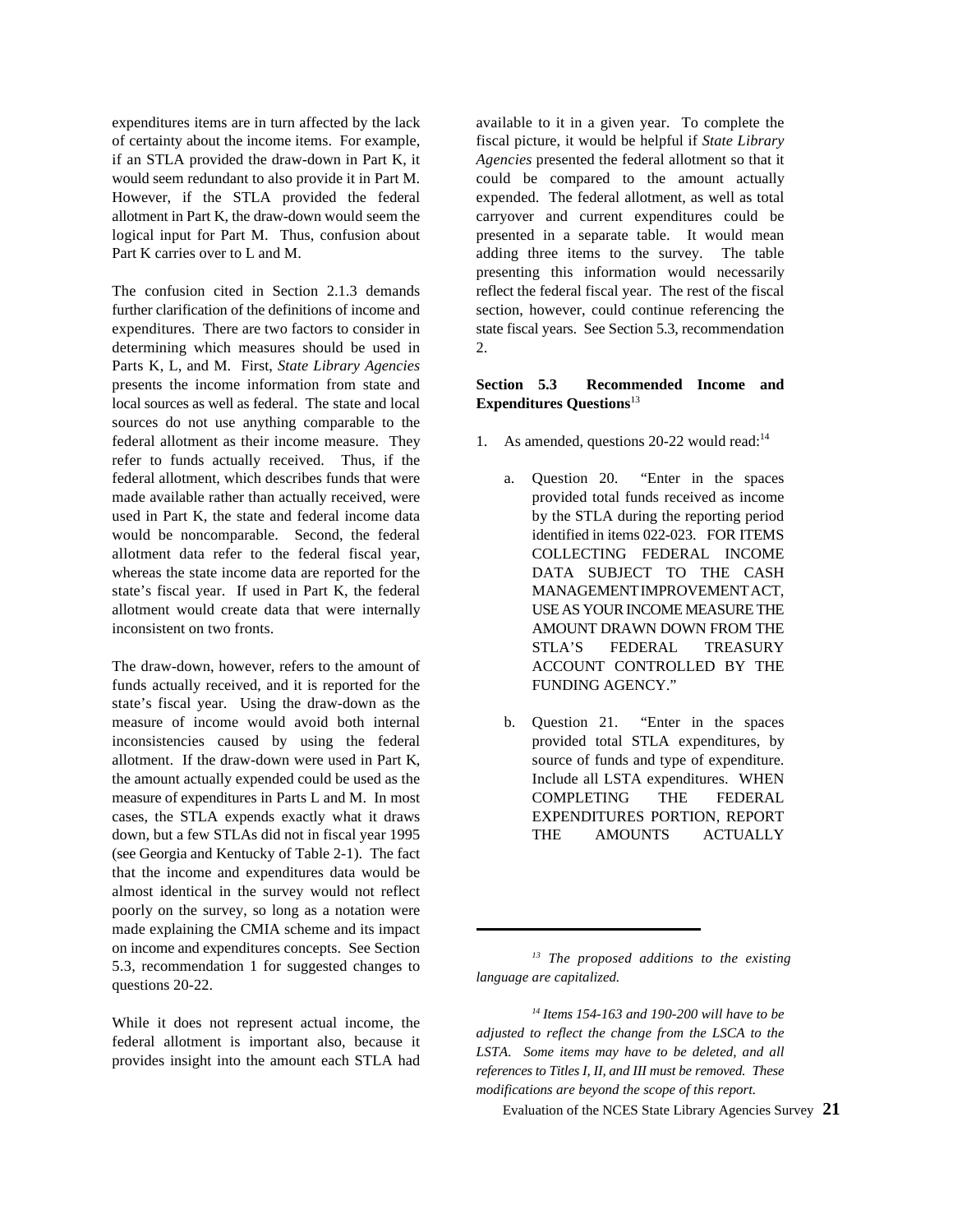EXPENDED (FOR MANY STLAS, THESE "ITEM 200B: EXPENDITURES OF

- c. Question 22. "Enter in the spaces PREVIOUS FEDERAL FISCAL YEAR'S provided LSTA Section 231(a) [20 USC ALLOTMENT.  $9141(a)$ ] expenditures, by the following types of expenditure. THE DATA "ITEM 200C: EXPENDITURES OF PROVIDED SHOULD BE THE CURRENT-YEAR FUNDS. AMOUNTS ACTUALLY EXPENDED EXPENDITURES, DURING THE (FOR MANY STLA'S, THESE DATA FEDERAL FISCAL YEAR MAYEQUAL THE AMOUNTS DRAWN CORRESPONDINGTO THE REPORTING DOWN). These expenditures should also PERIOD PROVIDED IN ITEMS 022-023,
- 2. A question collecting LSTA Federal allotment YEAR." data could be added to Part M. It would read:
	- a. Example: Part M, question 22A:

"PLEASE ENTER THE FEDERAL ALLOTMENT MADE AVAILABLE TO THE STLA (OR THE AWARD IF DIFFERENT FROM THE ALLOTMENT), ALONG WITH EXPENDITURES OF PRIOR-YEAR CARRYOVER AND CURRENT-YEAR FUNDS, FOR THE FEDERAL FISCAL YEAR CORRESPONDINGTO THE REPORTING PERIOD REFERENCED IN ITEMS 022- 023. THESE DATA SHOULD BE REPORTED FOR THE FEDERAL FISCAL YEAR (OCTOBER 1ST THROUGH SEPTEMBER  $30<sup>TH</sup>$ ).

"ITEM 200A: FEDERAL ALLOTMENT (OR AWARDIF DIFFERENT FROM THE ALLOTMENT). THE AMOUNT ALLOTTED THE STLA FOR PURPOSES OF THE LIBRARY SERVICES AND TECHNOLOGY ACT. IF THE STLA'S ACTUAL AWARD DIFFERED FROM THE ALLOTMENT, PLEASE PROVIDE THE AMOUNT OF THE AWARD INSTEAD OF THE ALLOTMENT.

DATA MAY EQUAL THE AMOUNTS PRIOR-YEAR CARRYOVER FUNDS. DRAWN DOWN.") EXPENDITURES, DURING THE Include expenditures for allied operations FEDERAL FISCAL YEAR only if the expenditures are from the CORRESPONDINGTO THE REPORTING STLA budget." PERIOD PROVIDED IN ITEMS 022-023, OF FUNDS CARRIED OVER FROM THE

be reported in Part L." OF FUNDS AWARDED FOR USE DURING THAT FEDERAL FISCAL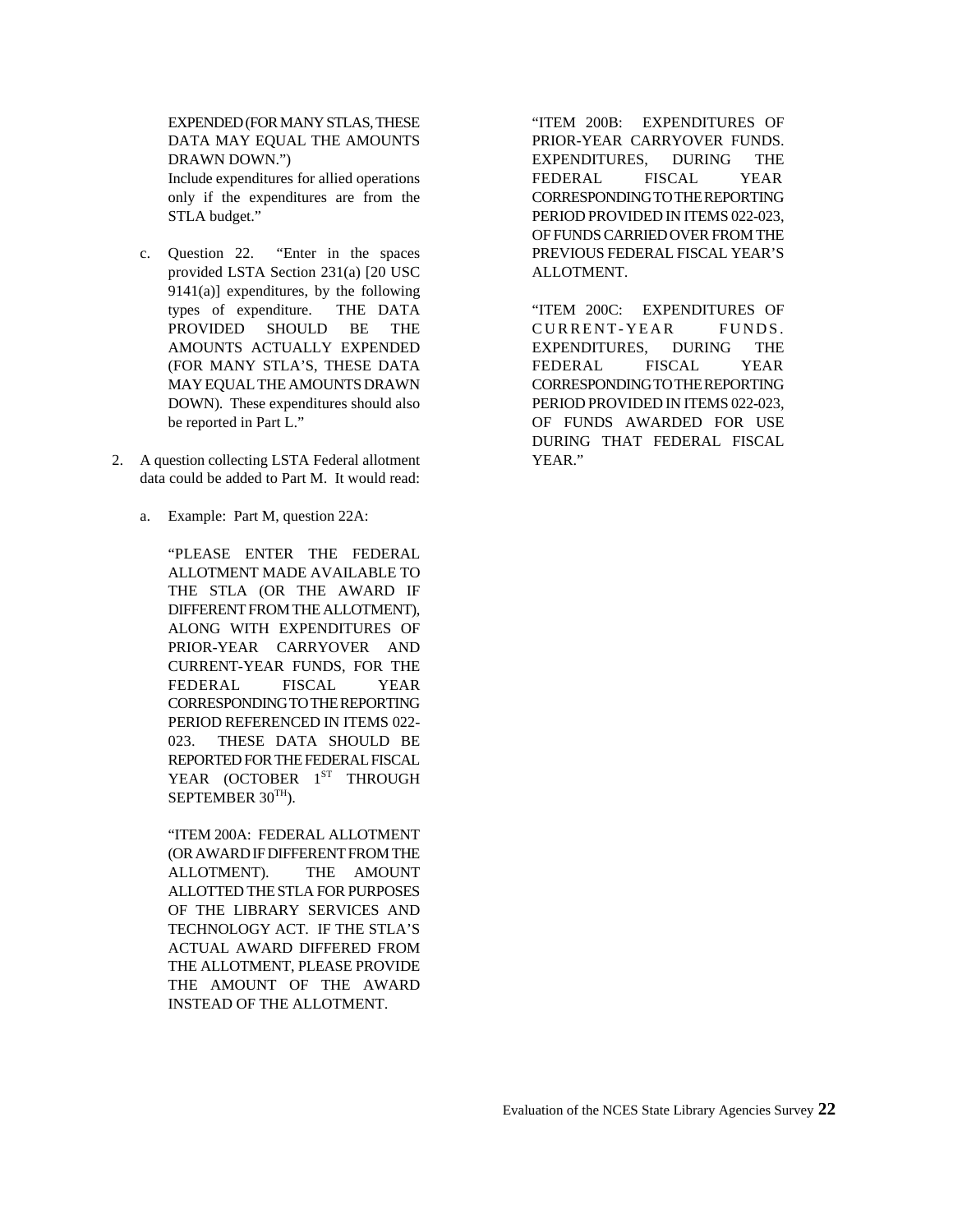This chapter discusses the definitions of selected "excludes" replaces "includes;" and a expenditures items in Parts L and M, emphasizing sentence should be added at the end of statewide services. Section 6.0 enumerates the item 191, which reads "Include funds paid findings and recommendations of the chapter, and to agencies contracted to provide describes some of the items to be analyzed. The statewide services." descriptions of the various questions and items refer to the fiscal year 1997 survey instructions. b. The Steering Committee may as an

data. Evidence exists that the following only according to recommendation 1 misclassifications are occurring: above and item 191 would be modified by

- services as statewide services instead of services." grants in Part M.
- 
- c. Classifying expenditures for library construction grants as capital outlay. **Operating and Aid-to-Libraries Expen-**

### **6.0.2 Recommendations**<sup>15</sup>

inserted after the first sentence.  $\blacksquare$ 

- **CHAPTER SIX. EXAMINATION OF** 2. a. If the Steering Committee wishes to **STATEWIDE SERVICES, GRANTS, AND** classify funds paid to contracting **OTHER SELECTED EXPENDITURE** agencies as grants rather than statewide **DEFINITIONS IN THE STATE LIBRARY** services in item 190, the sentence **AGENCIES SURVEY** "[i]ncludes sub-grants made to single **Section 6.0 Introduction provide or assist in providing such a set of the section of the section provide or assist in providing such a** libraries or other outside agencies to services" should be edited such that
- **6.0.1 Principal Findings funding terms** funds expended by contracting agencies, Some STLAs are misclassifying their expenditures this case, item 190 would be changed a. Classifying payments by the STLA to "Exclude funds paid to agencies agencies contracted to perform statewide contracted to provide statewide alternative wish to include in item 190 rather than treating them as grants. In adding a sentence at the end which reads
	- b. Classifying expenditures for the direct types of services, the text could be simplified provision by the STLA of materials or to include all STLA-originated services. The services to libraries as aid-to-libraries examples of statewide services would be instead of operating expenditures in Part deleted and "where the primary service area is L. all or a significant portion of the state" would 3. Unless item 183 intentionally excludes certain be removed.

## **ditures**

**Statewide Services and Grants** note containing a short definition of "aid," 1. To alleviate confusion in item 190 about the It could also distinguish between providing meaning of statewide services, the reference materials or services directly to libraries, and to the phrase "to provide services to libraries giving financial aid. In addition, the current and individuals throughout the state" could note under operating expenditures could be be deleted. The phrase "include all operating augmented to include specific types of expenditures and capital outlay" could be expenditures that would be considered 4. The Aid-to-Libraries section could contain a just after the title, "Financial Aid-to-Libraries."

### **Library Construction and Capital Outlay**

5. To guard against the classification of library construction grants in aid-to-libraries as capital outlay, the following sentences could

*See Sections 6.2.4, 6.3.3 and 6.4.2 for actual 15 proposed language.*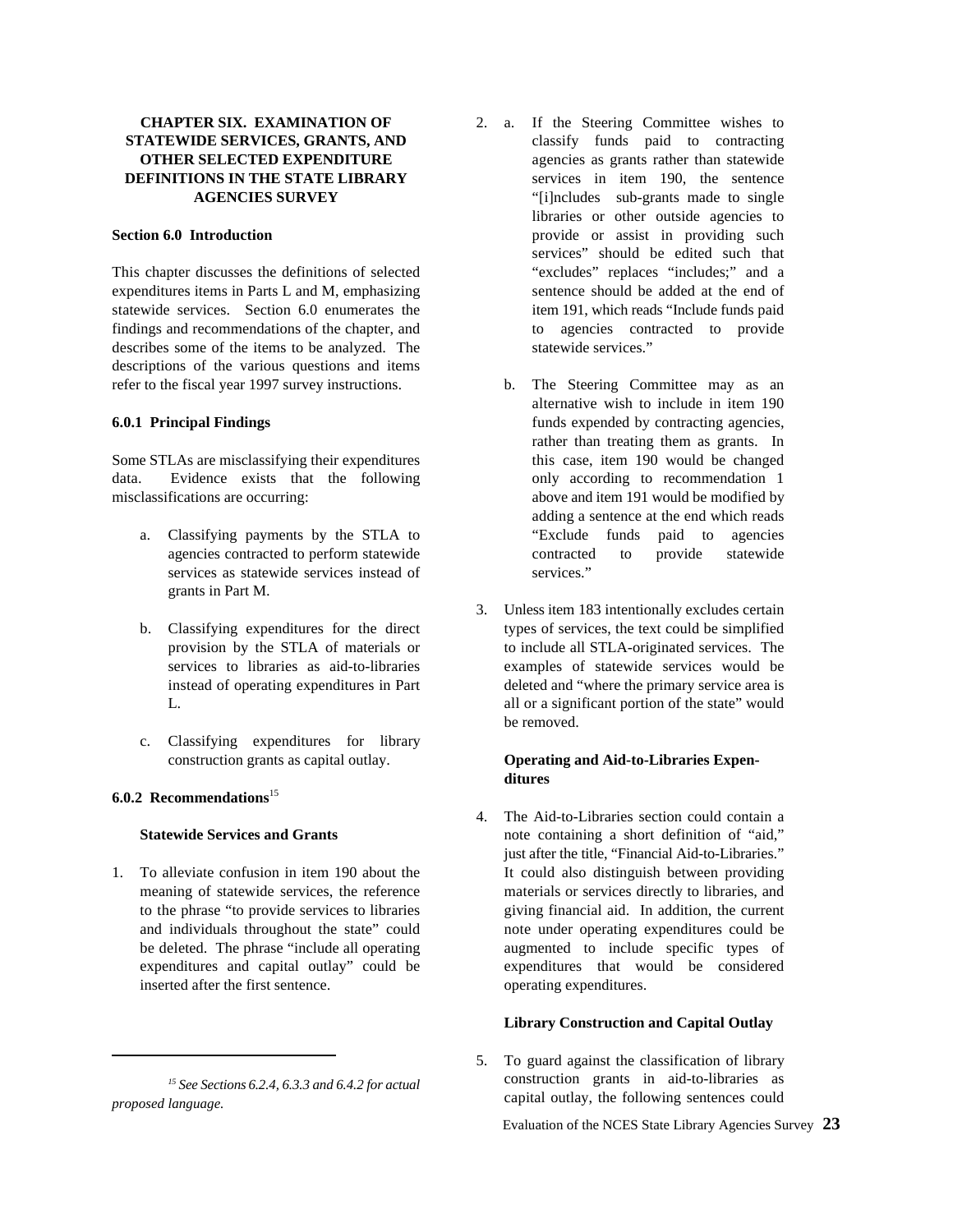be added to items 184 and 187: At the end of item should be straightforward. Most STLAs'

## **Expenditures** systems are grants in Part M.

purposes and functions of Parts L and M of the M is represented in a corresponding category or Survey will be helpful to an understanding of this categories of the Part L federal expenditures, and chapter's definitional analysis. Parts L and M vice versa.<sup>16</sup> The operating component of collect STLA expenditures data that are used by statewide expenditures in Part M is reflected only administrators and policy makers in library services in the federal operating expenditures category of planning, financial and budgetary analysis, and Part L; the capital component of statewide resource allocation. Part L collects data on STLA expenditures is reflected only in the federal capital expenditures by source (Federal, state, and other) outlay category of Part L; LSCA administration and character (operating, aid-to-libraries, capital, expenditures in Part M are reflected only in the and other). (See Appendix A, Section A-1.5, federal operating expenditures category of Part L; Question 22.) Part M collects LSCA expenditures and grants expenditures are reflected only in the only, broken down according to whether the STLA federal Aid-to-Libraries category of Part L. The expended the funds for its own purposes following equations summarize these relationships: ("statewide services"), distributed them to other agencies for library program expenditures Part L Part M ("grants") or expended the funds in the administration of LSCA programs ("LSCA administration"). Taken together, Parts L and M collect data that may be used in answering such public policy questions as:

- (1) Do Federal funds displace state funds for support of STLAs?
- (2) If so, have they done so at the expense of assistance to local libraries?
- (3) Is the STLA the best agency for channeling limited Federal funds?
- (4) What are the trends in support of STLAs and the sources of their funding?
- (5) How significant are funds other than those from regular state and Federal appropriations (earmarked funds, special revenue, fees, etc., in the funding of STLAs? and
- (6) To what extent do "parent agencies" support the STLA?

See section 3.1.3 for a more detailed discussion of the expenditures groupings collected in Parts L and M.

For most STLAs, reporting expenditures in Part M

184: "EXCLUDE construction on state library expenditures follow this general rule: All operating buildings." At the end of item 187: "EXCLUDE and capital expenditures of LSCA funds by the grants for construction on libraries other than the STLA are statewide expenditures in Part M, except state library." The contract of the contract of the contract of the contract of the contract of the contract of the contract of the contract of the contract of the contract of the contract of the contract of the contract o **Section 6.1 Relationships Between Parts L and M** funds distributed by the STLA to libraries or which are reported separately in Part M. LSCA

A brief introductory discussion regarding the As the general rule implies, each category of Part vice versa. $16$ 

| . <u>.</u>                                    |     | .                                                                       |
|-----------------------------------------------|-----|-------------------------------------------------------------------------|
| 6-1. Federal operating<br>expenditures        | $=$ | Statewide operating<br>L S C A<br>$+$<br>administration<br>expenditures |
| 6-2. Federal aid-to-libraries<br>expenditures |     | Grants expenditures                                                     |
| 6-3. Federal capital outlay                   | $=$ | Statewide<br>capital<br>expenditures                                    |

Unfortunately, not all of the above equations balance for many STLAs. To learn how expenditures had been reported the evaluation examined the data of each STLA from fiscal years 1994 through 1996. The data from each expenditure category in Parts L and M were

*This statement excludes the "other" category 16 in Part L. It is unclear which types of expenditures data this category collects, as the instructions mention no specific expenditures that would belong there. It seems to be a "catch-all" category. Curiously, in collecting total expenditures data, neither the Public Libraries Survey nor the Federal Libraries Survey uses the "other" category in addition to the operating expenditures and capital outlay categories.*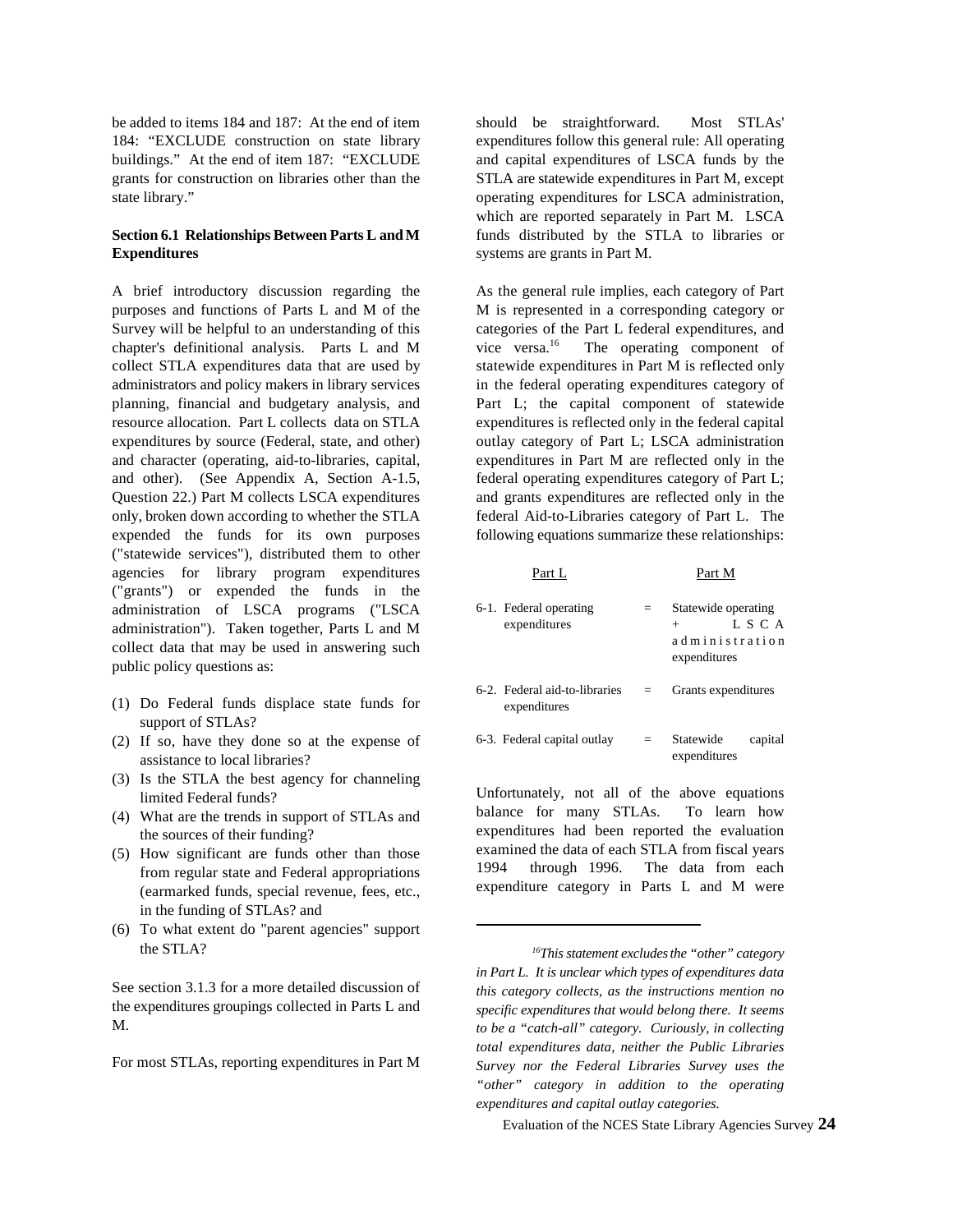plugged into the applicable terms in the equations. **6.2.2 Agency Providing Statewide Services** In this way the expenditures from Part M were tracked in Part L. See Section 7.3.1 for further The first possible explanation for the classification details. of statewide services expenditures as aid reflects

have been misclassifying their expenditures data, contracts with other entities to provide statewide perhaps because of unclear expenditures services, listing those expenditures in item 183 of definitions. Several items in Parts L and M would Part L. In Part M, however, the STLA may classify have benefitted from clearer definitions. Judging them as statewide services rather than grants, by the types of misclassifications that occurred, because the services were performed on behalf of however, the category most in need of a revised the STLA. When an STLA categorizes this type of definition was statewide services. The next three expenditure as statewide services in Part M, but as sections study the definitions of the most Aid-to-Libraries in Part L, equations 6-1 and 6-2 problematic expenditures items, with emphasis on become unbalanced. Part M becomes too large in the statewide services category. equation 6-1, and too small in equation 6-2.

### **Section 6.2 Examination of Statewide Services** This scenario appears to be a major cause of **and Grants** confusion among STLA respondents to whom it

The expenditures-tracking experiment yielded examined classified the item 183 expenditures as several instances in which an STLA appeared to statewide services, and eight classified them as have incorrectly classified statewide services grants. In fiscal year 1996, four out of ten expenditures (see Table 6-1).<sup>17</sup> Statewide services classified the expenditures as statewide, and six should be classified in Part L only as operating or classified them as grants (see Chart 6-2) (item 183 capital outlay expenditures. However, many expenditures were not broken out by source in the STLAs appeared to have classified them as aid-to- fiscal year 1994 survey). (See Section 7.3.2 for libraries. To understand how these further details.) Section 6.2.4 will suggest misclassifications could have occurred, phone modifications to the definitions involving interviews supplemented the data analysis. statewide services and grants to help simplify the

Each respondent was asked to explain the unbalanced equations. Much of the time the The disagreement among STLAs that have item interview garnered no new information, but 183 expenditures over where these expenditures gradually two explanations surfaced. The first should appear in Part M illustrates the uncertainty concerns funds paid to contracting agencies that faced by all STLAs on the distinction between provide statewide services, item 183. The second statewide services and grants. About half of the involves misclassifications of operating STLAs reviewed appear to view the distinction as expenditures as aid-to-libraries, which Section 6.3 depending on whether the STLA itself expended explains. (See Chart 6-1 for a detailed explanation the funds or distributed them. The other half of how each STLA classified its statewide services viewed the distinction as depending on the size of expenditures.) the primary service area (see Chart 6-3, and Section

The resulting equations revealed that many STLAs beginning of this section. Sometimes an STLA an exception to the general rule described in the

**6.2.1 Data Analysis b** conducted in July-August of 1997 revealed that in applies. Phone interviews and data analysis fiscal year 1995, seven out of the fifteen STLAs classification of statewide services expenditures.

7.3.3).

### **6.2.3 Two Meanings for Statewide Services**

The sources of the divergent interpretations could be the definitions for items 183, 190, and 191. There appears to be somewhat of an inconsistency

*Because the 1996 data used in this 17 evaluation were collected before publication of State Library Agencies, Fiscal Year 1996, NCES 98-258, these data will not reflect any subsequent edits that may have been made.*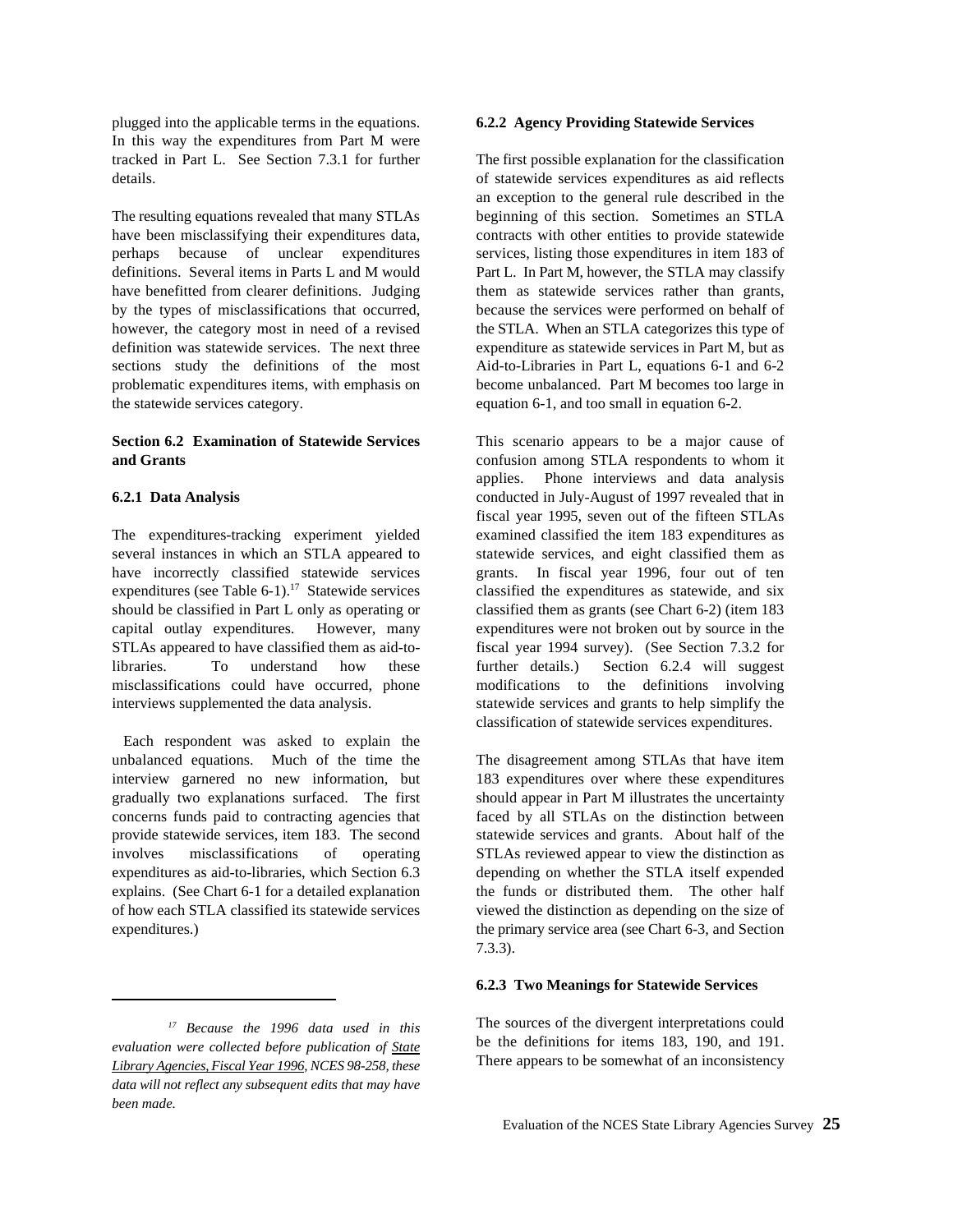between item 183, and items 190 and 191. If one and individuals throughout the state"could be reads items 190 and 191 without referring to item deleted. The phrase "include all operating 183, it appears the distinction between statewide expenditures and capital outlay" could be services and grants is based on whether the STLA inserted after the first sentence. itself (or an agency under contract with the STLA) expended the funds or whether it distributed them 2. If the Steering Committee wishes to classify as grants. In this view, funds expended by the funds paid to contracting agencies as grants STLA would be considered statewide, regardless rather than statewide services, in item 190, the of the size of the service area. two items would read as follows:

By contrast, item 183 appears to define statewide Item 190. "Statewide Services. STLA services by referring to the area served. (Item 183 EXPENDITURES, OTHER THAN THOSE differs from item 190 in that it collects data on FOR LSTA ADMINISTRATION. statewide services expenditures of a contracting INCLUDE ALL OPERATING agency, rather than of the STLA itself. However, EXPENDITURES AND CAPITAL the concept of statewide services is the same for  $\text{OUTLAY}$  FROM PART L, BUT both items, thus making a definitional comparison EXCLUDE FUNDS PAID TO AGENCIES possible.) According to item 183, in order to be CONTRACTED TO PROVIDE considered statewide, the service provided by the STATEWIDE SERVICES." contracting agency must be one "where the primary service area is all or a significant portion of Item 191. "Grants. Funds distributed by the state." Item 183 enumerates two examples of the STLA to recipients who meet statewide services: services to the blind and eligibility criteria specified by LSTA and physically handicapped; and statewide interlibrary the state. Such funds are usually loan or reference services. The definitional awarded for purposes specified in constraint and ensuing list suggest that there are successful grant proposals, AND may be services provided by STLAs or contracting awarded competitively or on a formula agencies which are not statewide. basis. INCLUDE FUNDS PAID TO

This creates a contradiction between the STATEWIDE SERVICES." definitions of statewide services in items 183 and 190. Item 183 implies that there are STLA- If the Steering Committee wishes to include in originated services that are not statewide, while item 190 funds expended by contracting item 190 implies that all services provided by the agencies rather than treating them as grants, STLA or its agent are statewide. With two items 190 and 191 would read: meanings for one phrase, it is understandable why STLAs would be at odds distinguishing between Item 190. "Statewide Services. STLA statewide services and grants. Section 6.2.4 offers EXPENDITURES, OTHER THAN THOSE an alternative definition of item 183 which might FOR LSTA ADMINISTRATION. help to clarify the distinction. INCLUDE ALL OPERATING

### **6.2.4 Recommended Definitions of Statewide OUTLAY FROM PART L,** Services and  $Grants<sup>18</sup>$

1. To alleviate confusion in item 190 about the STATEWIDE SERVICES." meaning of statewide services, the reference to the phrase "to provide services to libraries Item 191. "Grants. Funds distributed by

AGENCIESCONTRACTED TO PROVIDE

 **Services and Grants** AS WELL AS FUNDS PAID TO EXPENDITURES AND CAPITAL AGENCIESCONTRACTED TO PROVIDE

the STLA to recipients who meet eligibility criteria specified by LSTA and the state. Such funds are usually awarded for purposes specified in successful grant proposals AND may be

*The proposed additions to the existing 18 language are capitalized in all recommendations throughout the Chapter.*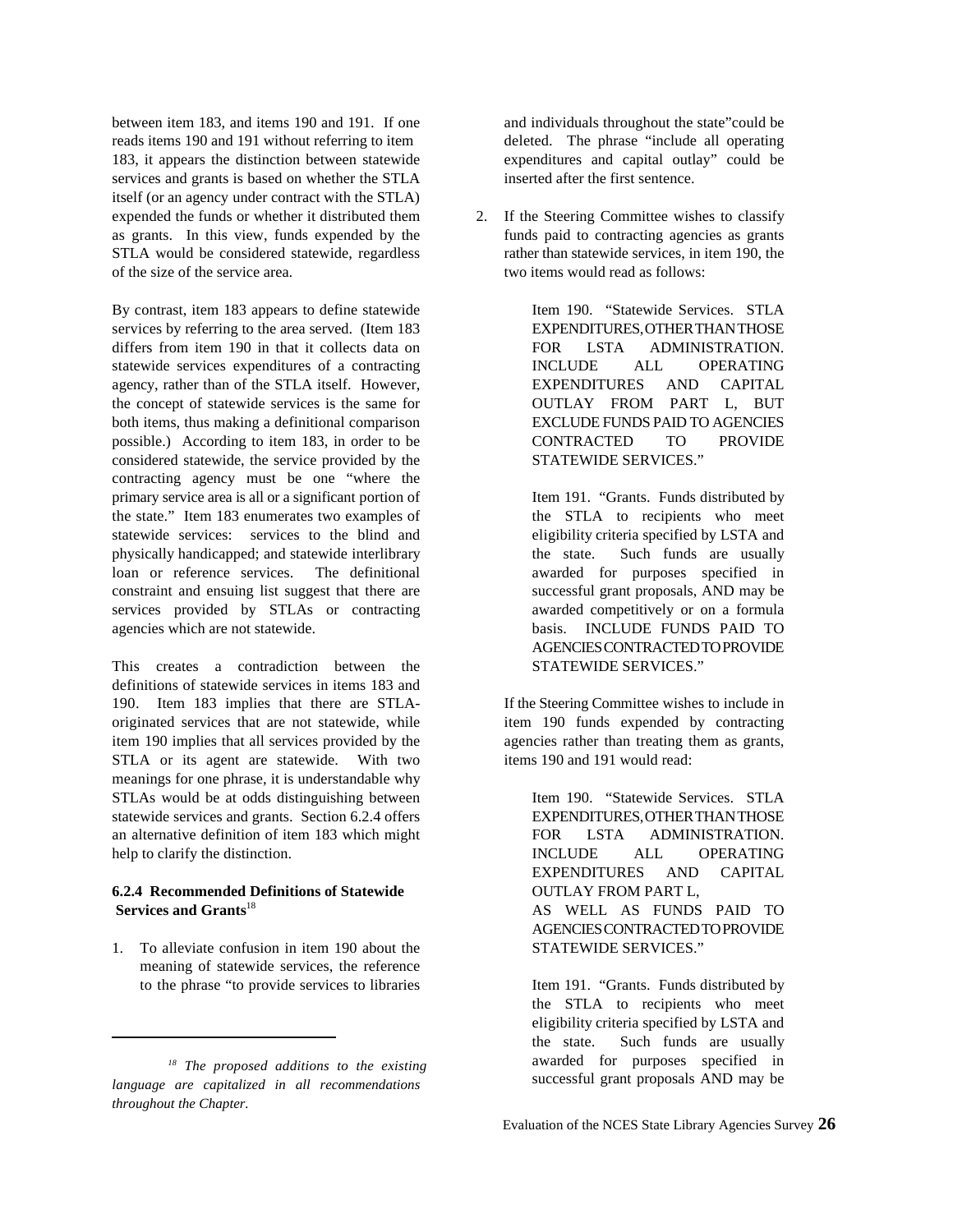CONTRACTED TO PROVIDE STATEWIDE future. SERVICES<sup>"</sup>

types of library services provided by contracting agencies, the text of item 183 One of the above examples involved an STLA that

## **Definitions**

### **6.3.1 Classification Error where STLA Pays Assistance to Libraries Directly for Library Materials or Services**

In addition to treating item 183 expenditures as aid Part L does not contain any definitional note in Part L, but as statewide services in Part M, a identifying what "financial assistance to libraries" second possible explanation for the means. This section will suggest such a note, as misclassifications exists. It relates to a situation in well as an augmentation of the note for the which some STLAs pay for certain materials or operating expenditures category. To develop services directly for libraries (e.g., union storage definitional notes, one must first determine exactly list fees, wide-area networking fees). In many what the terms to be defined mean. This states, the STLA operates a statewide electronic subsection attempts to identify the main network or develops union storage lists. The ingredients of the categories of Part L, which are STLA might not charge the libraries for part of the mutually exclusive. expenditures associated with those services. This is the case with at least two STLAs (see Section *Operating Expenditures*. The term "operating 7.3.4). They classified these types of expenditures expenditures" has a standard meaning in as aid-to-libraries instead of operating expenditures governmental accounting, and that meaning is well in Part L, and as statewide services in Part M. captured by the corresponding definitional note in

statewide services in Part M, and as Aid-to-<br>Libraries in Part L, equations 6-1 and 6-2 become special caveats or exceptions, indicates that Libraries in Part L, equations 6-1 and 6-2 become special caveats or exceptions, indicates that unbalanced. There may be several other STLAs expenditures for materials or services provided unbalanced. There may be several other STLAs that operate similarly, which could explain part of directly by the STLA to libraries or systems would the apparent misclassification of statewide services be included in operating costs and excluded from expenditures by some STLAs. Some STLAs with financial assistance to libraries. these types of expenditures may be having trouble distinguishing between operating and aid-tolibraries expenditures. Section 6.3.2 examines the classification error and Section 6.3.3 provides suggested definitions of operating expenditures

awarded competitively or on a formula basis. and financial assistance to libraries (formerly, aid-EXCLUDE FUNDS PAID TO AGENCIES to-libraries)<sup>19</sup> to help prevent this error in the

### 3. Unless item 183 intentionally excludes certain **Operating and Aid-to-Libraries Expenditures 6.3.2 Confusion about the Distinction between**

should read: paid libraries' fees for union storage lists. This Item 183. "Single agency or library operating cost of the STLA, but the respondent providing statewide service. A single classified it as an aid-to-libraries expenditure. agency or library, THAT, ON BEHALF While understandable, this error reflects a lack of OF THE STLA, PROVIDES A LIBRARY appreciation for the distinction between operating SERVICE TO LIBRARIES OR STATE expenditures and the category then known as Aid-RESIDENTS." to-Libraries. Since "operating expenditures" is a **Section 6.3 Operating and Aid-to-Libraries** "aid" category is probably causing confusion. type of cost would normally be considered an standard phrase in governmental accounting, the

## **Deriving the Composition of Financial**

The "financial assistance to libraries" section of

When an STLA categorizes such an expenditure as and recurrent costs necessary to the provision of the survey, which reads: "These are the current

*After the fiscal year 1996 survey, this 19 subtitle in Part L was changed from "aid-to-libraries" to "financial assistance to libraries."*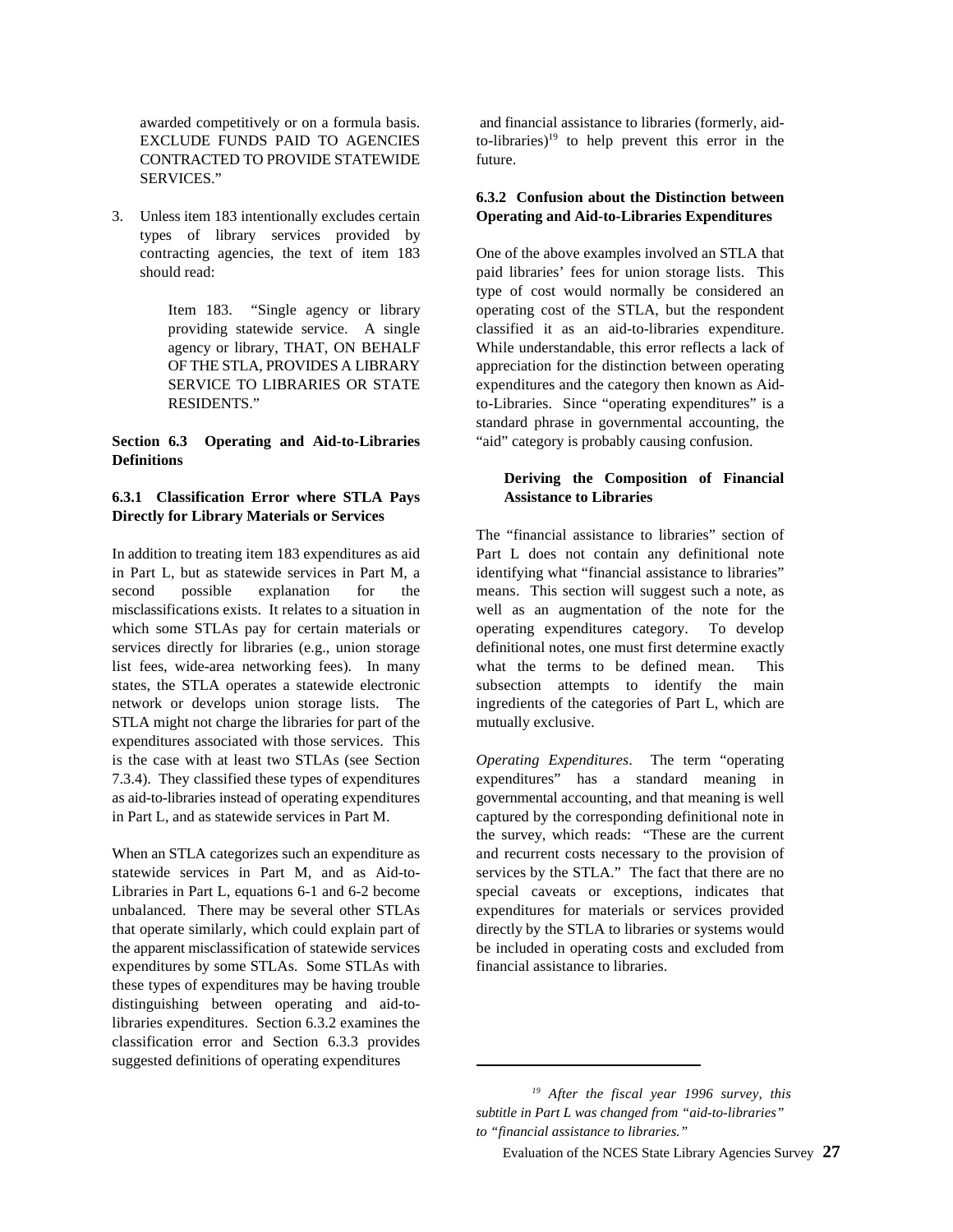distinguishable from financial assistance to **Outlay** libraries, because it generally refers to improvements made to state library property, not **6.4.1 Classification Error of Library** the property of individual libraries or systems. **Construction Aid (item 184) as Capital Outlay**

*Financial Assistance to Libraries.* Since financial assistance to libraries does not consist of materials Analysis of the data revealed that some STLAs or services provided directly to libraries (operating may be mistakenly classifying library construction expenditures), the costs of running the state library grants as capital outlay (see Section 7.3.5). This is and providing statewide services (operating an understandable error, because the two contain expenditures), or capital outlay for state library many of the same types of expenditures. property, the only type of expenditure remaining is financial aid-to-libraries, or grants. Thus, it **6.4.2 Recommended Definitions of Library** appears that financial assistance to libraries of Part **Construction Aid and Capital Outlay** L, is currently identical in composition to grants of Part M. 2. 1. Items 184 and 187 would read as follows:

*Other.* The "other" expenditures category is a a. Item 184. "Library construction. Do not "catch-all," collecting any expenditures an STLA report data for this item in items 179-183, cannot classify in one of the above-three 185, or 187. Includes construction of new categories. Very few such expenditures should buildings and acquisition, expansion, exist. **remodeling**, and alteration of existing

### **6.3.3 Recommended Notes Defining Financial** installation of equipment of any such **Assistance to Libraries and Operating buildings, or any combination of such any combination Expenditures** activities (including architects' fees and

The notes defining financial assistance and Equipment includes information and operating expenditures would read, respectively: building technologies, video and

OR SYSTEMS . . . . INCLUDE GRANTS equipment and any necessary enclosures LISTED IN PART M. INCLUDE FUNDS PAID or structures to house them. TO CONTRACTING AGENCIES LISTED IN EXCLUDE CONSTRUCTION ON STATE ITEM 183. EXCLUDE EXPENDITURES FOR LIBRARY BUILDINGS." MATERIALS OR SERVICES PROVIDED DIRECTLY TO A LIBRARY OR SYSTEM BY b. Item 187. "Capital outlay. Funds for the THE STLA." THE STLA."

current and recurrent costs necessary to the (including major computer installations), provision of services by the STLA. initial book stock, furnishings for new or CONSISTSOF ALL STAFF, COLLECTIONS, expanded buildings, and new vehicles. AND OTHER OPERATING EXPENDITURES, Exclude replacement and repair of existing INCLUDING THOSE FOR MATERIALS OR furnishings and equipment, regular SERVICES PROVIDED DIRECTLY TO A purchase of library materials, and LIBRARY OR SYSTEM BY THE STLA." investments for capital appreciation.

*Capital Outlay*. Capital outlay is easily **Section 6.4 Library Construction Aid and Capital**

# **(item 187)**

- 
- "FINANCIAL ASSISTANCE TO LIBRARIES machinery, utilities, and built-in buildings, and the purchase, lease, and the cost of acquisition of land). telecommunications equipment,
- "Operating expenditures . . . . These are the building additions, new equipment such as building sites, new buildings and Exclude the amount reported for this item from all other items except (189). EXCLUDE GRANTS FOR CONSTRUCTION ON BUILDINGS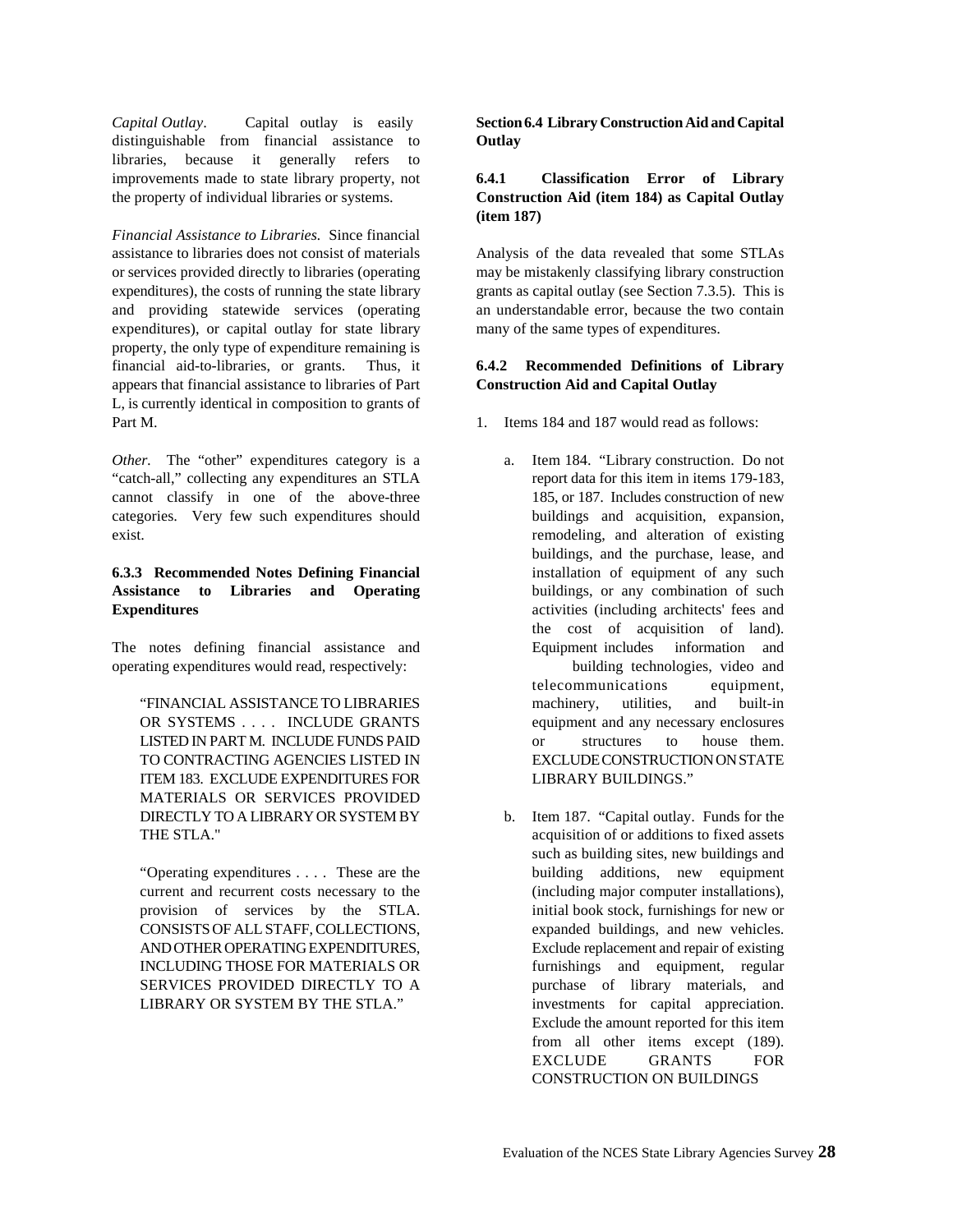## OTHER THAN THE STATE LIBRARY.

"Note: State accounting practices shall determine whether a specific item is a capital expense or an operating expense, regardless of the examples in this definition."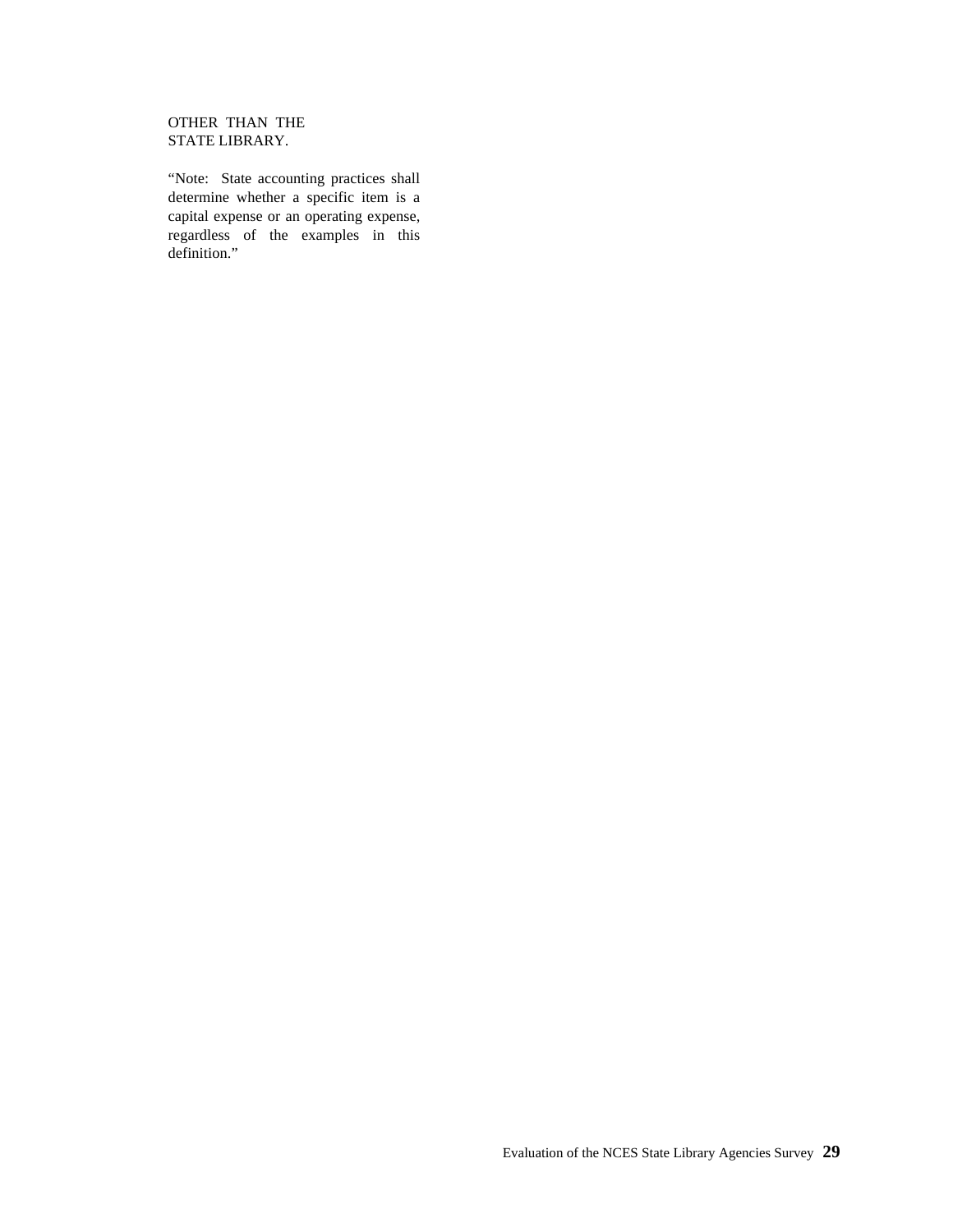|                          |                | Table 6-1. Correct, Unknown, or Incorrect Classification of Statewide Services Expenditures by State Library |              |                | <b>Agencies by Fiscal Year and State</b> |                          |                |                |              |
|--------------------------|----------------|--------------------------------------------------------------------------------------------------------------|--------------|----------------|------------------------------------------|--------------------------|----------------|----------------|--------------|
|                          |                | 1994                                                                                                         |              |                | 1995                                     |                          |                | 1996           |              |
|                          | Correct        |                                                                                                              |              |                |                                          |                          | Correct        |                |              |
| <b>State</b><br>Alabama* | X              | Unknown                                                                                                      | Incorrect    | Correct        | Unknow                                   | Incorrect<br>$\mathbf X$ | X              | Unknow         | Incorrect    |
| Alaska                   |                |                                                                                                              | $\mathbf X$  | $\mathbf X$    |                                          |                          |                |                | $\mathbf X$  |
| Arizona                  |                | $\mathbf X$                                                                                                  |              |                | $\mathbf X$                              |                          | $\mathbf X$    |                |              |
| Arkansas                 | X              |                                                                                                              |              | $\mathbf X$    |                                          |                          | X              |                |              |
| California               | $\mathbf X$    |                                                                                                              |              | $\mathbf X$    |                                          |                          |                | $\mathbf X$    |              |
| Colorado                 |                | $\bf{X}$                                                                                                     |              | $\overline{X}$ |                                          |                          | $\mathbf X$    |                |              |
| Connecticut*             |                |                                                                                                              | $\mathbf X$  | $\mathbf X$    |                                          |                          | $\mathbf X$    |                |              |
| Delaware*                | $\mathbf X$    |                                                                                                              |              | $\mathbf X$    |                                          |                          |                | $\mathbf X$    |              |
| District Columbia        | N/A            | $\rm N/A$                                                                                                    | $\rm N/A$    | $\rm N/A$      | N/A                                      | N/A                      | N/A            | $\rm N/A$      | $\rm N/A$    |
| Florida*                 |                |                                                                                                              | $\mathbf X$  | X              |                                          |                          |                |                | $\mathbf{X}$ |
| Georgia*                 | $\overline{X}$ |                                                                                                              |              | $\overline{X}$ |                                          |                          | $\overline{X}$ |                |              |
| Hawaii                   | $\mathbf X$    |                                                                                                              |              | $\mathbf X$    |                                          |                          | X              |                |              |
| Idaho*                   | $\mathbf X$    |                                                                                                              |              | $\mathbf X$    |                                          |                          | X              |                |              |
|                          |                |                                                                                                              |              |                |                                          |                          | $\mathbf X$    |                |              |
| Illinois*                | $\rm N/A$      | $\rm N/A$                                                                                                    | $\rm N/A$    |                |                                          | X                        |                |                |              |
| Indiana*                 |                |                                                                                                              | $\mathbf X$  |                |                                          | $\mathbf X$              |                |                | $\mathbf X$  |
| Iowa                     |                | $\overline{X}$                                                                                               |              |                | X                                        |                          | X              |                |              |
| Kansas                   |                |                                                                                                              | $\mathbf X$  |                |                                          | $\mathbf X$              | $\mathbf X$    |                |              |
| Kentucky                 |                |                                                                                                              | $\mathbf X$  |                | $\mathbf X$                              |                          |                | $\mathbf X$    |              |
| Louisiana                | X              |                                                                                                              |              | X              |                                          |                          | X              |                |              |
| Maine                    |                | $\mathbf X$                                                                                                  |              |                | $\mathbf X$                              |                          |                | $\mathbf X$    |              |
| Maryland                 |                |                                                                                                              | X            |                |                                          | $\mathbf{X}$             | X              |                |              |
| $Massachusetts*$         | $\mathbf X$    |                                                                                                              |              | $\mathbf X$    |                                          |                          | $\mathbf X$    |                |              |
| Michigan                 | $\rm N/A$      | $\rm N/A$                                                                                                    | $\rm N/A$    |                |                                          | $\mathbf X$              |                |                | X            |
| Minnesota                | N/A            | $\rm N/A$                                                                                                    | $\rm N/A$    | $\rm N/A$      | $\rm N/A$                                | $\rm N/A$                | N/A            | $\rm N/A$      | $\rm N/A$    |
| Mississippi              | $\mathbf X$    |                                                                                                              |              | $\mathbf X$    |                                          |                          | $\mathbf X$    |                |              |
| Missouri                 |                |                                                                                                              | $\mathbf{X}$ |                |                                          | $\mathbf{X}$             |                |                | $X_{-}$      |
| Montana*                 | $\mathbf X$    |                                                                                                              |              | $\mathbf X$    |                                          |                          | $\mathbf X$    |                |              |
| Nebraska                 |                |                                                                                                              | $\mathbf X$  | $\mathbf X$    |                                          |                          |                |                | $\mathbf X$  |
| Nevada                   | $\mathbf X$    |                                                                                                              |              |                | $\mathbf X$                              |                          | $\mathbf X$    |                |              |
| New Hampshire            |                | $\mathbf X$                                                                                                  |              | $\mathbf X$    |                                          |                          | $\mathbf X$    |                |              |
| New Jersey               |                |                                                                                                              | $\mathbf{X}$ |                |                                          | $\bf{X}$                 |                | $\overline{X}$ |              |
| New Mexico               |                | $\mathbf X$                                                                                                  |              | $\mathbf X$    |                                          |                          |                | $\mathbf X$    |              |
| New York*                | $\mathbf X$    |                                                                                                              |              | $\mathbf X$    |                                          |                          | $\mathbf X$    |                |              |
| North Carolina*          |                | $\mathbf X$                                                                                                  |              | $\mathbf X$    |                                          |                          | $\mathbf X$    |                |              |
| North Dakota             | X              |                                                                                                              |              | $\mathbf X$    |                                          |                          | $\mathbf X$    |                |              |
| Ohio                     | $\mathbf{X}$   |                                                                                                              |              | $\mathbf{X}$   |                                          |                          | $\mathbf{X}$   |                |              |
| Oklahoma                 | $\mathbf X$    |                                                                                                              |              | $\mathbf X$    |                                          |                          | $\mathbf X$    |                |              |
| Oregon                   | $\mathbf X$    |                                                                                                              |              | $\mathbf X$    |                                          |                          |                |                | $\mathbf X$  |
| Pennsylvania             |                |                                                                                                              | $\mathbf X$  |                |                                          |                          |                |                | $\mathbf X$  |
| Rhode Island             | $\mathbf X$    |                                                                                                              |              | $\mathbf X$    |                                          |                          | $\mathbf X$    |                |              |
| South Carolina           | $\overline{X}$ |                                                                                                              |              | $\overline{X}$ |                                          |                          | $\overline{X}$ |                |              |
| South Dakota             | $\mathbf X$    |                                                                                                              |              | $\mathbf X$    |                                          |                          | $\mathbf X$    |                |              |
| Tennessee*               |                | $\mathbf X$                                                                                                  |              |                | $\mathbf X$                              |                          |                | $\mathbf X$    |              |
| Texas                    | $\rm N/A$      | $\rm N/A$                                                                                                    | $\rm N/A$    | $\rm N/A$      | $\rm N/A$                                | $\rm N/A$                | $\rm N/A$      | $\rm N/A$      | $\rm N/A$    |
| Utah                     |                |                                                                                                              | $\mathbf X$  |                |                                          | $\mathbf X$              |                | $\mathbf X$    |              |
| Vermont                  | $\overline{X}$ |                                                                                                              |              | $\overline{X}$ |                                          |                          | $\overline{X}$ |                |              |
| Virginia                 | $\mathbf X$    |                                                                                                              |              | $\mathbf X$    |                                          |                          | X              |                |              |
| Washington               |                |                                                                                                              | $\mathbf X$  |                |                                          | $\mathbf X$              |                | $\mathbf X$    |              |
| West Virginia*           | $\mathbf X$    |                                                                                                              |              | $\mathbf X$    |                                          |                          | $\mathbf X$    |                |              |
| Wisconsin*               | $\mathbf X$    |                                                                                                              |              | $\mathbf X$    |                                          |                          | $\mathbf X$    |                |              |
| Wyoming                  | $\overline{X}$ |                                                                                                              |              |                |                                          | $\mathbf{x}$             |                | X              |              |

\* Represents state libraries that provided information by phone.

Note: N/A means "data not available."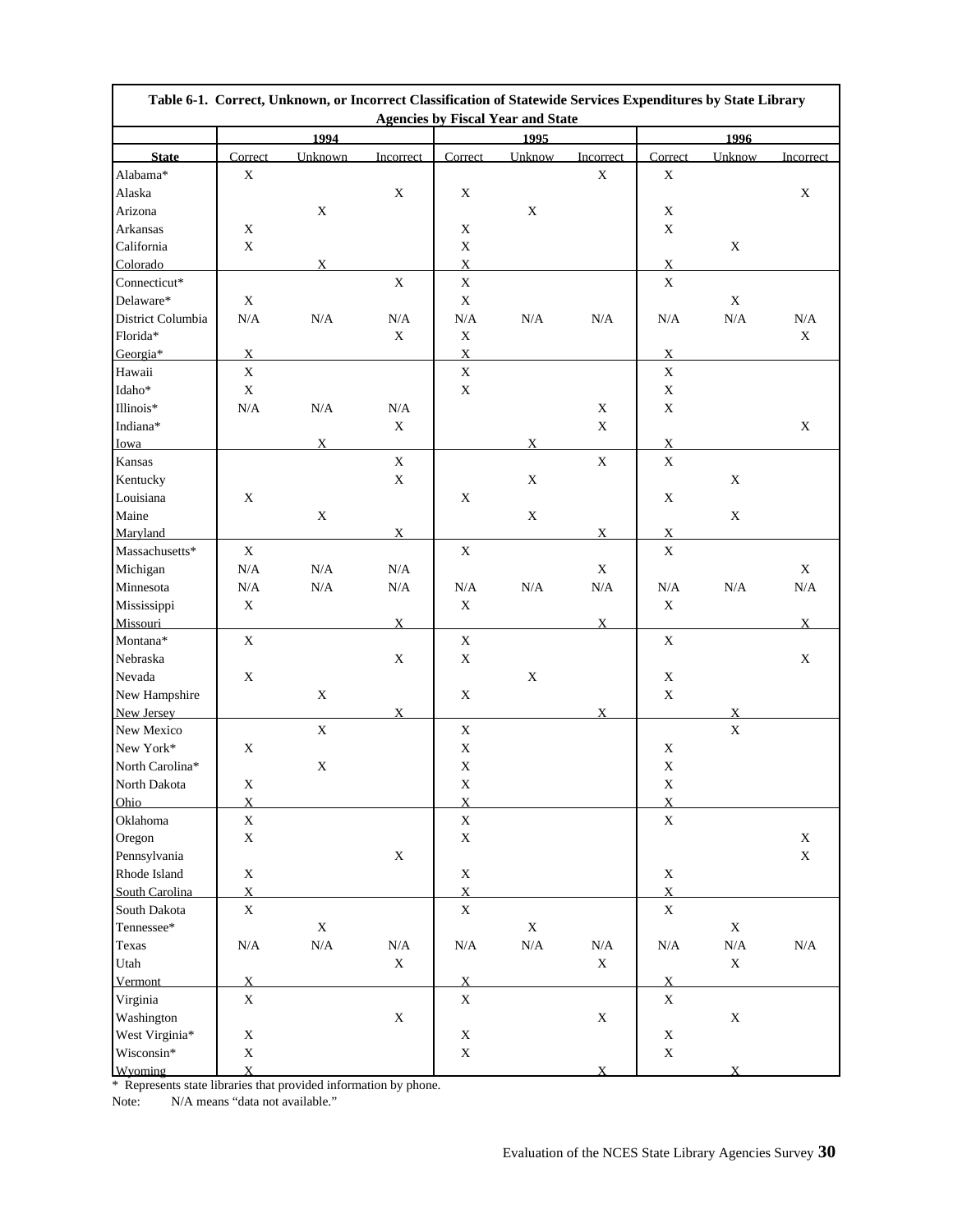|                    |               | Chart 6-1. Explanations for Classification by State Libraries of Library Services and Construction Act Statewide<br>Expenditures as Other Than Operating Expenditures by State and Fiscal Year                                                                                                                                                                                                                                                                                                                                                                                                                                                                                                                                                   |
|--------------------|---------------|--------------------------------------------------------------------------------------------------------------------------------------------------------------------------------------------------------------------------------------------------------------------------------------------------------------------------------------------------------------------------------------------------------------------------------------------------------------------------------------------------------------------------------------------------------------------------------------------------------------------------------------------------------------------------------------------------------------------------------------------------|
| <b>State</b>       | Year          | <b>Explanation</b>                                                                                                                                                                                                                                                                                                                                                                                                                                                                                                                                                                                                                                                                                                                               |
| AK                 | 94            | Classified as operating and aid expenditures. The state library may have bought materials or services directly<br>for the libraries and classified the expenditures as statewide services and aid-to-libraries, instead of operating.<br>This could provide the explanation unless one of three conditions applies: 1) the state library interprets the<br>distinction between statewide services and grants as depending on the area served, and would not have considered<br>the expenditure to benefit a large portion of the state, 2) the state library contracted with another agency to<br>provide statewide services which it does not treat as grants, or 3) the state library simply made an error in<br>classifying its expenditures. |
| AL                 | 95            | Classified as operating and aid expenditures. The state library may have bought materials or services directly<br>for the libraries and classified the expenditures as statewide funds used for aid-to-libraries expenditures. See the<br>explanation and discussion for AK.                                                                                                                                                                                                                                                                                                                                                                                                                                                                     |
| AZ                 | 95            | Classified as operating and capital expenditures. The state library spent \$208,000 of statewide LSCA funds on<br>capital outlay for the state library. The rest of the statewide funds were spent on operating statewide programs.                                                                                                                                                                                                                                                                                                                                                                                                                                                                                                              |
| ${\cal C}{\cal T}$ | 94            | The state library may have bought materials or services directly for the libraries and classified the expenditures<br>as statewide funds used for aid-to-libraries expenditures. See the explanation and discussion for AK.                                                                                                                                                                                                                                                                                                                                                                                                                                                                                                                      |
| CO                 | 95            | All statewide expenditures were classified as operating expenditures, except those for the contracting agency,<br>which were classified as aid-to-libraries expenditures.                                                                                                                                                                                                                                                                                                                                                                                                                                                                                                                                                                        |
| DC                 | 94, 95        | The DC state library does not list any statewide expenditures.                                                                                                                                                                                                                                                                                                                                                                                                                                                                                                                                                                                                                                                                                   |
| $DE^*$             | 94            | Classified as operating and capital expenditures. The State library expended between two and three thousand<br>dollars of its statewide expenditures on capital outlay for the state library. The rest of the statewide funds were<br>expended on statewide programs.                                                                                                                                                                                                                                                                                                                                                                                                                                                                            |
| FL                 | 94, 96        | Classified as operating and aid expenditures in 1994, and operating, aid, and capital expenditures in 1996. The<br>state library may have bought materials or services directly for the libraries and classified the expenditures as<br>statewide funds used for aid-to-libraries expenditures. See the explanation and discussion for AK.                                                                                                                                                                                                                                                                                                                                                                                                       |
| $IA*$              | 95            | Classified as operating and aid expenditures. Interprets statewide/grants distinction as depending on the size of<br>the area served. In 1995, some grants funds may have been dispersed or contracted to a library or system which<br>served a substantial portion of the state (although nothing was marked under item 183). Alternatively, the state<br>library could have bought some materials or services directly for a library or system which the state library<br>considered to benefit a large portion of the state, and classified these as aid, instead of operating expenditures.                                                                                                                                                  |
| $ID^*$             | 95            | Classified as operating and capital expenditures. The state library reports expending some of the statewide funds<br>on capital outlay for the state library itself.                                                                                                                                                                                                                                                                                                                                                                                                                                                                                                                                                                             |
| $\mathrm{IN}^*$    | 94, 95,<br>96 | Classified as operating, capital, and other expenditures. In 1995 the state library provided network services<br>which it classified as aid-to-libraries expenditures. If the state library interprets the statewide/grants distinction<br>as depending on whether the State library expends the funds itself, the expenditures would have been considered<br>statewide. If the State library interprets the statewide/grants distinction as depending on size of the area served,<br>and if it considered the network system expenditures to benefit most of the state, it would have considered them<br>to be statewide in that case also. It is unknown what the "other expenditures" breakdown included.                                     |
| $\mathbb{L}^*$     | 94, 95,<br>96 | No statewide expenditures in 1994. Classified as aid expenditures in 1995 and 1996. The only statewide<br>expenditures in 1995 and 1996 were those paid to a contracting agency.                                                                                                                                                                                                                                                                                                                                                                                                                                                                                                                                                                 |
| $KS^*$             | 94, 95        | Classified as operating and aid expenditures. The state library interprets statewide/grants distinction as depending<br>on whether the state library expends the funds itself or gives them to libraries as grants. There were no materials<br>or services bought directly for any libraries. The data for 1994 and 1995 could simply have been in error.                                                                                                                                                                                                                                                                                                                                                                                        |
| KY*                | 94, 95,<br>96 | Classified as operating, aid, and capital expenditures in 1994 and 1996. Classified as operating and capital<br>expenditures in 1995. The State library interprets the statewide/grants distinction as depending on the size of<br>the area served. The state library might allow a contracting agency to provide statewide services (although the<br>state library did not identify any such agencies in item 183). Alternatively, the state library might directly buy<br>some materials or services directly for individual libraries around the state, and consider this a statewide service.<br>Also, in each year, some of the statewide funds were expended on state library capital outlay.                                              |
| $MD^*$             | 94, 95        | Classified as operating and aid expenditures. Uncertain: The state library interprets statewide/grants distinction<br>as depending on the size of the area served. In 1994 and 1995, the state library may have contracted with an<br>agency or agencies to provide statewide services. These expenditures would be considered statewide, but would<br>be classified as aid-to-libraries expenditures.                                                                                                                                                                                                                                                                                                                                           |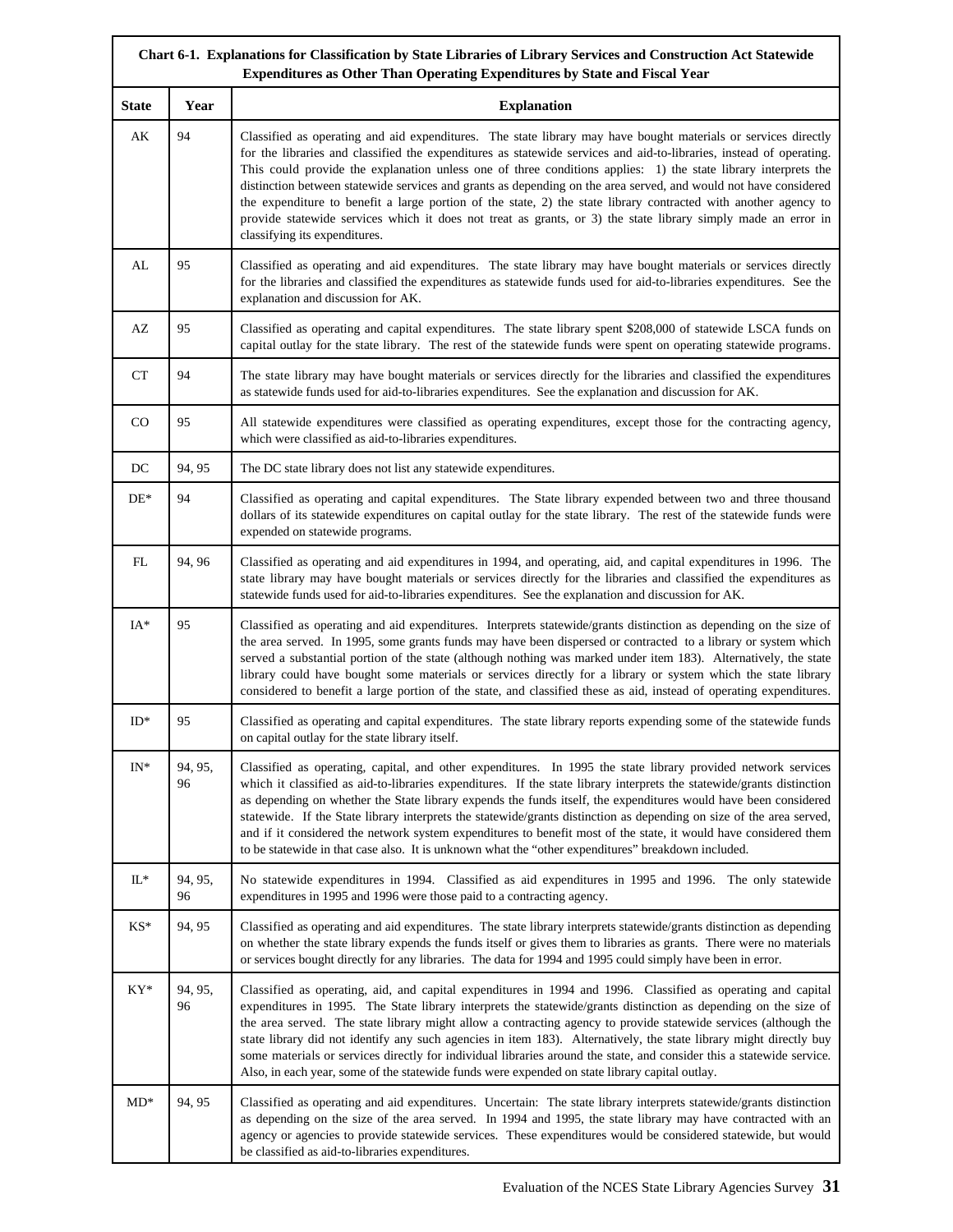|              | Chart 6-1. Explanations for Classification by State Libraries of Library Services and Construction Act Statewide<br>Expenditures as Other Than Operating Expenditures by State and Fiscal Year |                                                                                                                                                                                                                                                                                                                                                                                                                                                                                                                      |  |  |
|--------------|------------------------------------------------------------------------------------------------------------------------------------------------------------------------------------------------|----------------------------------------------------------------------------------------------------------------------------------------------------------------------------------------------------------------------------------------------------------------------------------------------------------------------------------------------------------------------------------------------------------------------------------------------------------------------------------------------------------------------|--|--|
| <b>State</b> | Year                                                                                                                                                                                           | <b>Explanation</b>                                                                                                                                                                                                                                                                                                                                                                                                                                                                                                   |  |  |
| МO           | 94, 95                                                                                                                                                                                         | Classified as operating and aid expenditures. The state library may have bought materials or services directly<br>for a library or system. See the explanation and discussion for AK.                                                                                                                                                                                                                                                                                                                                |  |  |
| $MI^*$       | 94, 95,<br>96                                                                                                                                                                                  | No statewide expenditures in 1994. In 1995 and 1996, the state library purchased materials and services directly<br>for libraries. These expenditures were classified as aid.                                                                                                                                                                                                                                                                                                                                        |  |  |
| MS           | 96                                                                                                                                                                                             | Classified as operating and capital expenditures. The state library expended some statewide funds on capital<br>outlay for the state library.                                                                                                                                                                                                                                                                                                                                                                        |  |  |
| MΝ           | 94, 95,<br>96                                                                                                                                                                                  | No statewide expenditures in any year.                                                                                                                                                                                                                                                                                                                                                                                                                                                                               |  |  |
| NC           | 95                                                                                                                                                                                             | Classified as operating and capital expenditures. The state library expended some statewide funds on capital<br>outlay for the state library.                                                                                                                                                                                                                                                                                                                                                                        |  |  |
| $NE^*$       | 94, 95,<br>96                                                                                                                                                                                  | Classified as operating and aid expenditures in 1994 and 1996. Classified as operating and capital expenditures<br>in 1995. In 1994 and 1996, aid-to-libraries expenditures paid to a contracting agency to provide statewide<br>services were classified as statewide. In 1995, the state library did not consider such expenditures to be statewide,<br>but to be grants. In addition, the state library bought software for its own use. These statewide expenditures were<br>classified as capital expenditures. |  |  |
| NJ           | 94, 95                                                                                                                                                                                         | Classified as operating and aid expenditures. The state library may have bought materials or services directly<br>for the libraries and classified the expenditures as statewide funds used for aid-to-libraries expenditures. See the<br>explanation and discussion for AK.                                                                                                                                                                                                                                         |  |  |
| NM           | 95                                                                                                                                                                                             | Classified as operating and capital expenditures. The state library expended some statewide funds on capital<br>outlay for the state library.                                                                                                                                                                                                                                                                                                                                                                        |  |  |
| <b>OR</b>    | 96                                                                                                                                                                                             | The only statewide expenditures were aid to a contracting agency.                                                                                                                                                                                                                                                                                                                                                                                                                                                    |  |  |
| $PA*$        | 94, 95,<br>96                                                                                                                                                                                  | Classified as operating and aid expenditures. The state library interprets statewide/grants distinction as depending<br>on the size of the area served. Treatment of statewide expenditures in this case would be similar to that described<br>in the explanation for KY.                                                                                                                                                                                                                                            |  |  |
| TN           | 95                                                                                                                                                                                             | Classified as operating, aid, and capital expenditures. The state library may interpret the statewide/grants<br>distinction as depending on the size of the area served. Treatment of statewide expenditures in this case would<br>be similar to that described in the explanation for KY.                                                                                                                                                                                                                           |  |  |
| TX           | 94.95.<br>96                                                                                                                                                                                   | No statewide expenditures any year.                                                                                                                                                                                                                                                                                                                                                                                                                                                                                  |  |  |
| UT           | 94, 95,<br>96                                                                                                                                                                                  | Classified as Operating and Aid expenditures. The State library may have bought materials or services directly<br>for the libraries and classified the expenditures as statewide funds used for aid-to-libraries expenditures.<br>See the<br>explanation and discussion for AK.                                                                                                                                                                                                                                      |  |  |
| <b>WA</b>    | 94, 95,<br>96                                                                                                                                                                                  | Classified as operating and aid expenditures in 1994. Classified as operating, aid, and other expenditures in 1995<br>and 1996. The state library may have bought materials or services directly for the libraries and classified the<br>expenditures as statewide funds used for aid-to-libraries expenditures. See the explanation and discussion for AK.<br>Also, in 1995 and 1996, LSCA administration was classified as other.                                                                                  |  |  |
| $WI*$        | 95                                                                                                                                                                                             | Classified as operating and capital expenditures. The state library expended statewide funds to buy CD-ROM<br>materials for libraries directly. The amount was incorrectly listed as capital outlay, instead of operating<br>expenditures.                                                                                                                                                                                                                                                                           |  |  |
| <b>WV</b>    | 94                                                                                                                                                                                             | Classified as operating and capital expenditures. The state library expended some statewide funds on capital<br>outlay for the state library itself.                                                                                                                                                                                                                                                                                                                                                                 |  |  |
| WY           | 95                                                                                                                                                                                             | Classified as operating and aid expenditures. Expenditures for statewide services paid to a contracting agency<br>were classified as aid. All other expenditures were classified as operating expenditures.                                                                                                                                                                                                                                                                                                          |  |  |

\*Indicates a state library that provided relevant information by phone.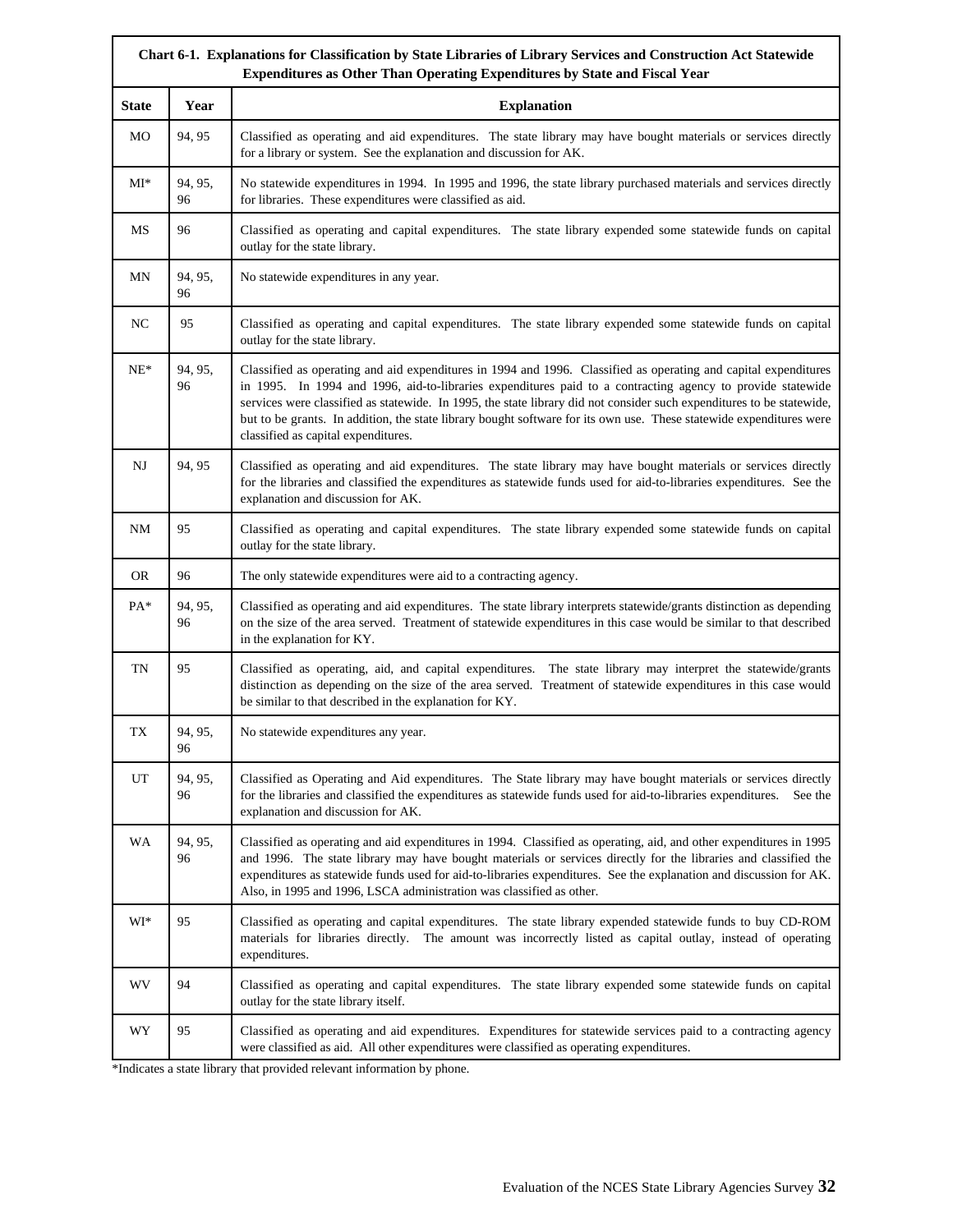|              | Chart 6-2. State Library Agencies: Classification of Aid to a Single Agency or Library System Providing<br>Statewide Services (State Library Agencies Survey Item 183), by Name, Number, and Fiscal Year |               |                |                                                                     |                                                                        |                         |                              |                                                             |          |
|--------------|----------------------------------------------------------------------------------------------------------------------------------------------------------------------------------------------------------|---------------|----------------|---------------------------------------------------------------------|------------------------------------------------------------------------|-------------------------|------------------------------|-------------------------------------------------------------|----------|
|              |                                                                                                                                                                                                          | 1994          |                |                                                                     | 1995                                                                   |                         |                              | 1996                                                        |          |
|              |                                                                                                                                                                                                          | Classified as |                | Classified as                                                       |                                                                        | Classified as           |                              |                                                             |          |
| <b>STLAs</b> | Statewide<br><b>Services</b>                                                                                                                                                                             | Grant<br>S    | $Un-$<br>known | Statewide<br><b>Services</b>                                        | Grants                                                                 | $Un-$<br>known          | Statewide<br><b>Services</b> | Grants                                                      | Un-known |
| Number:      | N/A                                                                                                                                                                                                      | N/A           | N/A            | 7                                                                   | 8                                                                      | 4                       | $\overline{4}$               | 6                                                           | $\theta$ |
| Names:       | N/A                                                                                                                                                                                                      | N/A           | N/A            | $CO, IL^*,$<br>$MD^*$ .<br>$NV^*$ .<br>PA <sup>*</sup> .<br>TN*, WY | AR, $CT^*$ ,<br>$MA^*$<br>$NC^*$ .<br>$NE^*$ ,<br>OH, RI,<br><b>SC</b> | CA.<br>MO.<br>NJ,<br>WA | $IL^*$ , MN,<br>$NE^*$ , OR  | $IA^*$<br>MT <sup>*</sup> ,<br>$NC^*$ .<br>OH, SC,<br>$VT*$ |          |

\* Indicates a state library that provided relevant information by phone.

"N/A" means such data were not available for that year.

|              | Chart 6-3. Interpretation of Distinction Between Statewide Services (State Library Agencies Survey Items 190<br>and 197) and Grants (Items 191, 194, 198), by State Libraries: Fiscal Years 1994–1996 |                                                                                                                                                                                                                 |                                                                                                                                                                                                                                                            |  |  |
|--------------|-------------------------------------------------------------------------------------------------------------------------------------------------------------------------------------------------------|-----------------------------------------------------------------------------------------------------------------------------------------------------------------------------------------------------------------|------------------------------------------------------------------------------------------------------------------------------------------------------------------------------------------------------------------------------------------------------------|--|--|
| <b>STLAs</b> | LSCA funds which the STLA<br>expends itself (statewide services),<br>versus funds the STLA gives to<br>libraries, systems, agencies (grants)                                                          | LSCA funds which are used to<br>benefit all or a significant<br>portion of the state (statewide)<br>services).<br>funds<br>versus<br>benefitting only a local area<br>(grants)                                  | Interpretation is unknown or is<br>irrelevant (because the STLA<br>neither<br>contracts for statewide<br>services, nor expends funds directly<br>on local libraries; or because the<br>STLA makes no distinction between<br>Statewide Services and grants) |  |  |
| Number:      | 13                                                                                                                                                                                                    | 15                                                                                                                                                                                                              | 23                                                                                                                                                                                                                                                         |  |  |
| Names:       | AR, CA, CT*, KS*, MA*, MT*,<br>$NC^*$ , OH, RI, SC, TX $^*$ , VT, WV                                                                                                                                  | AZ*, CO, IA*, IL*, IN*, MD*,<br>$MI^*, MO^*, NE^{*l}, NV^*, OR,$<br>PA*, TN*, WI*, WY<br>In 1995, NE interpreted<br>statewide services as defined in<br>the first category; in 1994 and<br>1996, this category. | AK, AL, DC, DE, FL, GA, HI, ID,<br>KY, LA, ME, MN, MS, ND, NH,<br>NJ, NM, NY, OK, SD, UT, VA,<br><b>WA</b>                                                                                                                                                 |  |  |

\* Indicates a state library that provided relevant information by phone.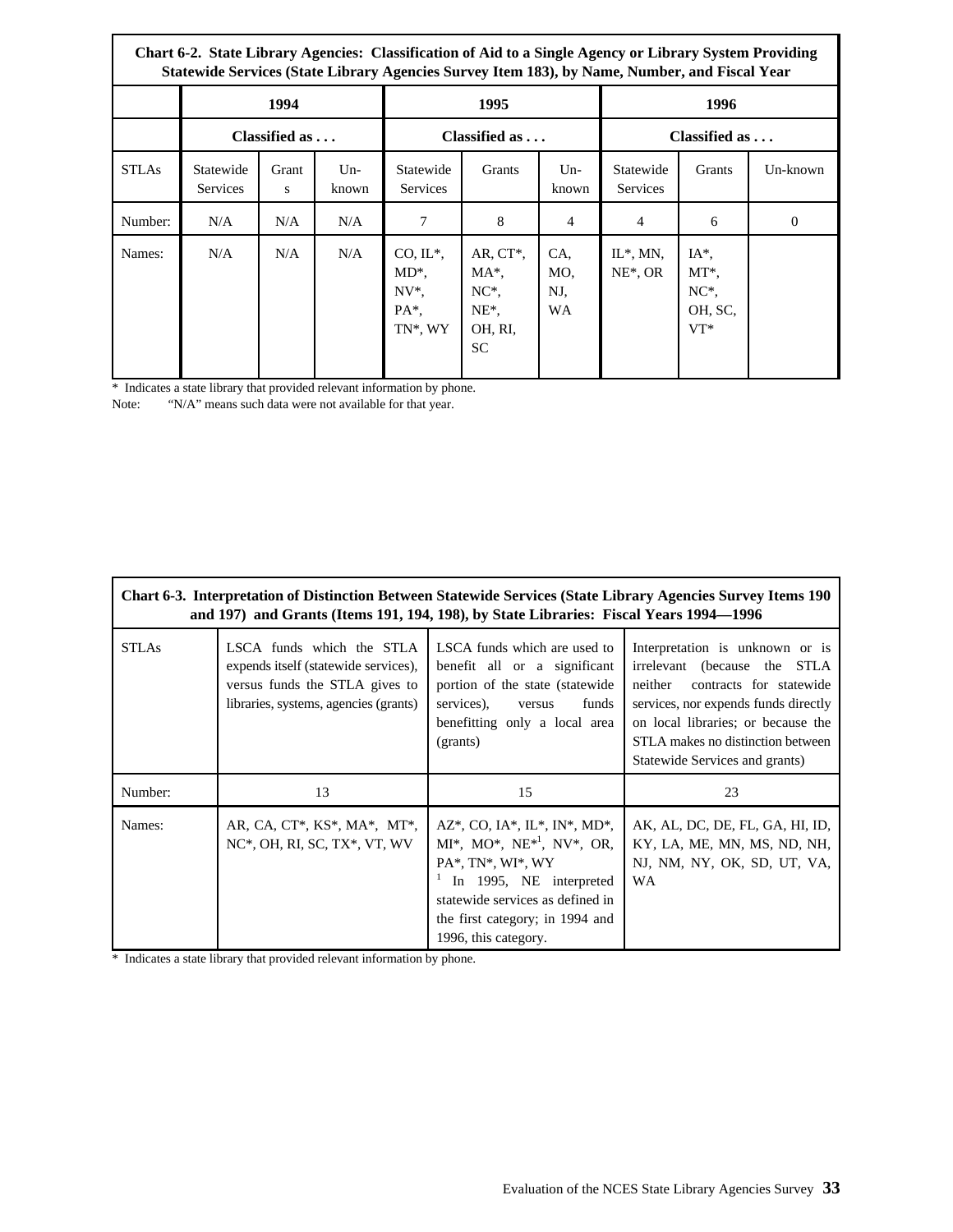### **PART III: METHODOLOGY 7.0.3 Rounding**

This section describes methodological issues that affected both parts of the evaluation. **The Effect of Rounding on the Duplication**

### **7.0.1 Selection of STLAs for Evaluation**

universe because it could not acquire detailed data from 193, and 196, respectively (see Appendix A, Sections Aall fifty-one STLAs. The OLP expenditures data for 2.2 to A-2.5). For the expenditures totals by title, the fiscal year 1995 were readily available for only forty-one respondents sum the title components and present the out of fifty-one STLAs (the forty-one available STLAs sums in unrounded form in those items. The Census are listed in Table 2-2). In addition, only 28 STLAs Bureau staff then performs the rounding on each item could be reached for phone interviews. Nonetheless when tabulating the data. Thus, although the totals are this evaluation was conceived not as a statistical compared, they are not sums of rounded numbers, but analysis, but as an operational one. Moreover, care sums of actual numbers. Each rounded number is at was taken so that the STLAs included in the phone most \$500 from its actual value, and the furthest apart interviews would generally reflect the geographic, any seeming matches would be is \$999. For programmatic, and financial patterns of the STLA consistency, the OLP data were also rounded to the universe. The contract thousand.

The above examples provided sufficient information to **The Effect of Rounding on the Definitional** address the types of issues upon which the evaluation **Analysis** focused. The duplication issue was one for which the collection instruments themselves, rather than the The definitional analysis entailed summing numbers actual data, were the critical objects of analysis. The that had already been rounded, and comparing the actual subject matter was consulted mostly to confirm totals with other rounded numbers, potentially yielding actual subject matter was consulted mostly to confirm what the forms suggested. The definitional study relied differences due to rounding. This evaluation set mostly on the comments of the respondents and the tolerance ranges to accommodate these situations. actual wording of the survey instrument itself, rather Two examples follow: than the actual respondent data. Moreover, the issues relating to the definitions were simple enough such that As part of the definitional analysis, the sum of an analysis of twenty-eight STLAs was sufficient. Statewide services and administration After speaking with about half of them, their responses expenditures, each rounded to the nearest became somewhat predictable, and few significant thousand, was compared with federal operating insights emerged after that point. expenditures, which is itself rounded to the nearest

Because the OLP collected its data according to the sum of Titles I and II administration, each rounded federal fiscal year, and the NCES survey collects similarly. Theoretically, actual federal operating according to the fiscal year of each STLA, the reporting expenditures could have matched the sum of periods conflicted for all but three STLAs: Alabama, statewide services and administration, but the District of Columbia, and Michigan. For all other rounded numbers could have appeared almost STLAs, a perfect comparison of NCES and OLP fiscal \$2500 apart. To counterbalance this, numbers that data was impossible. Because of this, phone interviews were within three thousand dollars of one another supplemented the data analysis. The supplemented the data analysis. We were considered a match.

**CHAPTER SEVEN. METHODOLOGY** In the *State Library Agencies* publications, the NCES **Section 7.0 Introduction** Working with rounded data did not appear to affect the fiscal data were rounded to the nearest thousand. accuracy of the data comparisons.

# **Analysis**

The evaluation was unable to investigate the entire expenditures data for Titles I and III in items 154, 156, The NCES survey collects total income and

**7.0.2 Reporting Period Inconsistency** Titles I and III statewide services, each rounded to thousand. Statewide services was the sum of the nearest thousand; and administration was the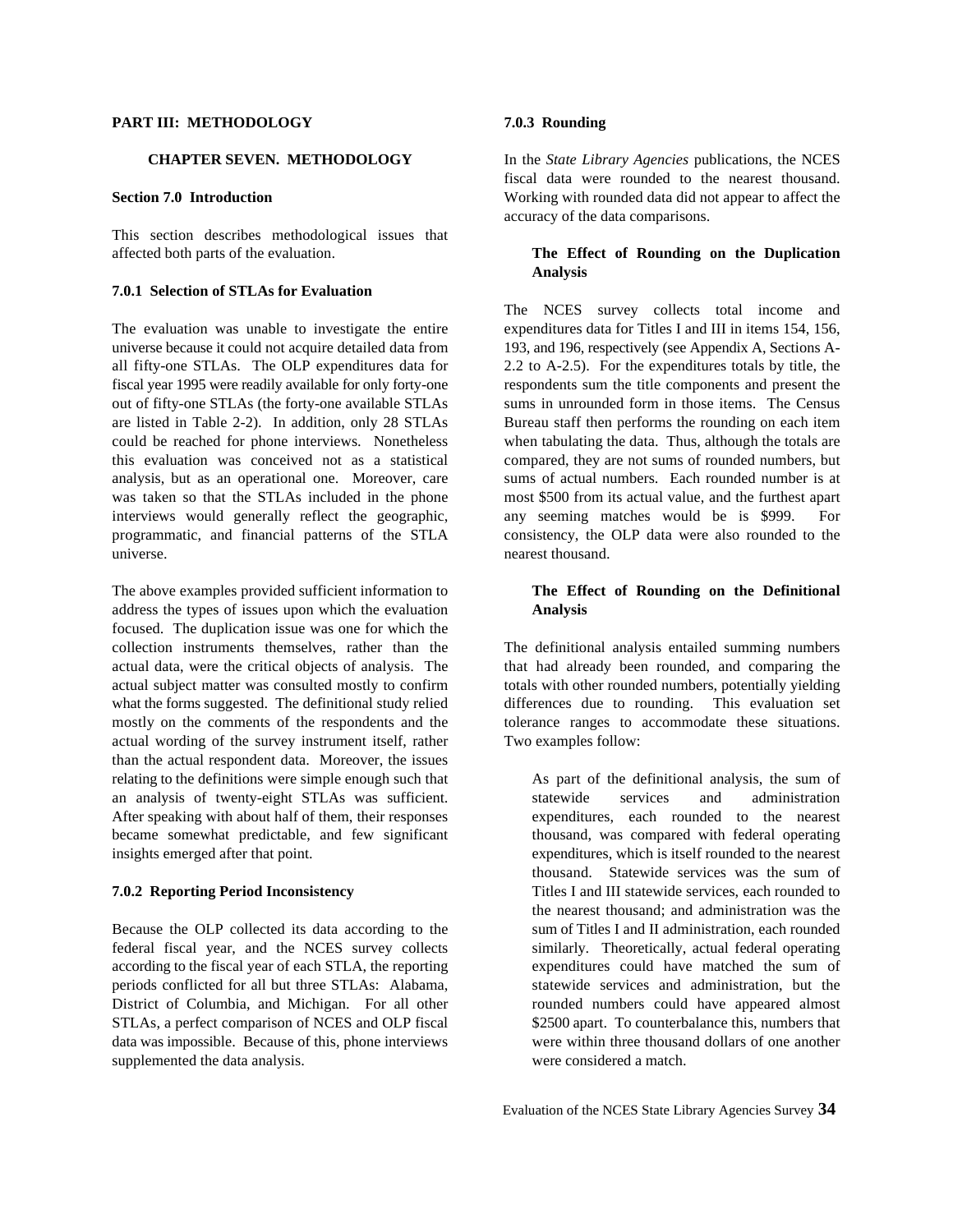grants and aid. There are grants components of new regime. each of the three titles, so to arrive at total grants expenditures, three rounded numbers had to be **Forms** summed and compared with aid, which is itself a rounded number. Thus, the discrepancy between The forms used by each agency were also consulted.

The evaluation consulted the following reference **Instructions** sources for information about the survey and OLP materials: statutory and regulatory material; blank data The instructions for both data collection instruments collection instrument forms; instructions for form also provided valuable information. The NCES survey completion; actual respondent data; and phone instructions in particular provided often lengthy interviews with selected respondents. definitions of survey items. The OLP instructions did

### **Statutory and Regulatory Material**

Both the duplication and definitional analysis required a study of the statutory and regulatory material Phone interviews with approximately 28 respondents pertaining to the LSCA program to understand the data, answered questions about STLA procedures and to compare the definitions of the seemingly comparable customs relevant to the LSCA granting regime. The items, and to make recommendations for future data STLAs that were selected for the phone interviews were collection efforts. selected based upon their responses to the items in

For example, in order to determine whether duplication region. of data collection existed between the NCES and OLP data collection instruments, it was necessary to Some definitional issues did not become apparent until determine if the expenditures groupings were a substantial amount of research had been finished. compatible. The term "administration" was used to Only limited phone interviews were done for these refer to expenditures groupings in both the NCES and issues. For example, possible misclassifications the OLP materials. It was necessary to check the regarding 1) funds expended by the STLAs in their statute and regulatory material pertaining to the LSCA direct provision of material or services; and 2) funds to see if administration was defined the same way the expended for library construction on libraries other than NCES survey defined it. There was no definition of the state library; were investigated with less resources, administration in any pertinent sections of the U.S. because of their late discovery, and because the data Code or the regulations of the Dept. of Education. did not reveal that the problems were widespread. Similar research was done for the term "statewide services," with the same result. **Data Analysis**

To make recommendations for the future, the *NCES survey data*. For the duplication analysis, evaluation also compared LSCA and LSTA legislation. examining the actual respondent data meant consulting The LSTA was examined to determine whether the *State Library Agencies, Fiscal Year 1995*. Fiscal year IMLS would collect fiscal data similar to that collected 1995 was chosen because at the time this evaluation by the OLP, and to ascertain how to adjust the

A similar problem existed with the comparison of suggested definitions to reflect the objectives of the

the actual and rounded numbers was potentially They were instrumental in the initial finding that \$2000, which was allowed as leeway in determining duplication did not exist. At first blush, the income matches. In reality, for the vast majority of STLAs, data exhibited no duplication because the OLP did not the data for each comparison either matched within collect income data. In terms of expenditures, simply by one or two thousand dollars, or differed by ten looking at the forms, it seemed apparent that the data thousand or more. collection instruments collected the data in distinct and **7.0.4 Reference Sources** interviews confirmed these initial findings. incompatible groupings. Data analysis and phone

not define terms, but provided contextual information.

#### **Phone Interviews**

question, their size, activities, budget, and geographic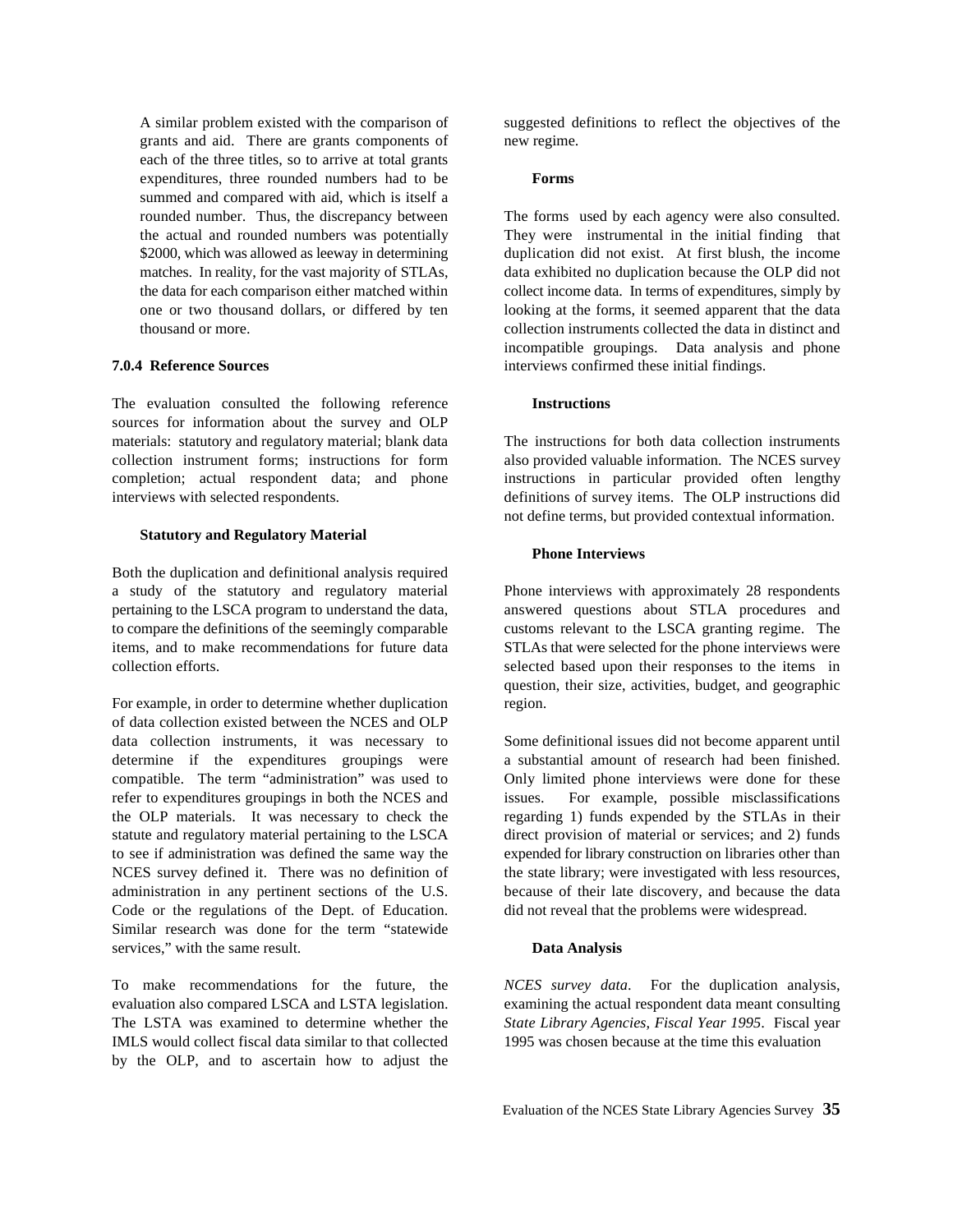which the data set was complete. For the definitional interviews. Twenty-eight of the fifty-one respondents analysis, which occurred later, the data from fiscal years were contacted and asked for their interpretations of the 1994 and 1996 were added, so that the evaluation could former question 21. Fourteen of the respondents measure year-to-year consistency of definitional interpreted the question as asking for the amount drawn interpretations by the respondents. down, seven interpreted the question as asking for the

OLP only for the duplication issue. The structure of the STLAs whose data were inconclusive before the phone OLP materials made examining the actual respondent interview, Delaware, Georgia, Kentucky, Montana, and data more difficult than examining the STLA survey Nevada, reported that they had interpreted question 21 data. The OLP's annual reports were the main form in as asking for the amount drawn down from the OLP which the data were collected. These reports were account. designed to monitor the activities of STLAs in implementing their LSCA grant programs, thus the data Consolidating the findings from the data analysis and were in a form that was very different from the survey-<br>
the phone survey, twenty-seven STLAs interpreted<br>
originated data of the STLA survey. The annual<br>
question 21 as asking for the draw-down, sixteen originated data of the STLA survey. The annual reports were very detailed and more qualitative in interpreted it as asking for the federal allotment, three nature. In addition, the OLP did not summarize or exhibited the same data for income, expenditures, and tabulate the universe data in aggregate, but focused on the allotment, and five remain a mystery. each STLA's data individually. Consequently, each annual report under scrutiny had to be painstakingly **Section 7.2 Chapter Three: Duplication of** perused to find the appropriate project data. Another **Expenditures Items** form in which some of the OLP data were available was through its listings of federal allotments for each STLA Analyzing the expenditures items focused on three under each LSCA title. The OLP was responsible for areas of divergence between the NCES and the OLP computing the allotments, using a formula dictated by instruments: lack of annual collection of Title II data; statute. incompatible expenditures groupings; and conflicting

### **Section 7.1 Chapter Two: Duplication of Income Data**

could proceed, the evaluation had to determine whether the STLAs were using the same measure of income in **7.2.1 Expenditures Groupings** completing items 154-163. Hence, an analysis of the data was performed and the results checked through The examination of expenditures groupings required phone interviews with the respondents. For all fifty- comparing forms, definitions, and data. Looking at the one STLAs, the NCES survey's total income and forms, it was obvious that the data were collected in expenditures data were compared with one another and different groupings by each agency, but whether the with the federal allotment, by title. Three reporting groupings were incompatible was uncertain. It patterns emerged. Twenty-two STLAs had matching appeared there may have been a way to sort each OLP LSCA income and expenditures data, suggesting that project report by statewide services, grants, and they considered the draw-down to be the appropriate administration. Once sorted, the project expenditures measure of income. Sixteen had matching LSCA income from each grouping could have been summed for a and federal allotment data, suggesting that they used categorical expenditures total for each title. To the federal allotment as the income measure. Three had determine whether the sorting would be possible, the matching numbers for all three. The pattern of the agencies' definitions and/or uses of each category were remaining ten was not immediately discernable. Hence, compared. there seemed to be little consensus about which measure of income should be used.

began, late April 1997, it was the most recent year for This conclusion was confirmed through phone *OLP Materials*. The evaluation required data from the and six were uncertain. In addition, five of the ten federal allotment, one had matching data for all three,

reporting periods.

Before the duplication analysis of the income items there could not have been duplication of Title II data. The OLP did not collect annual Title II data, therefore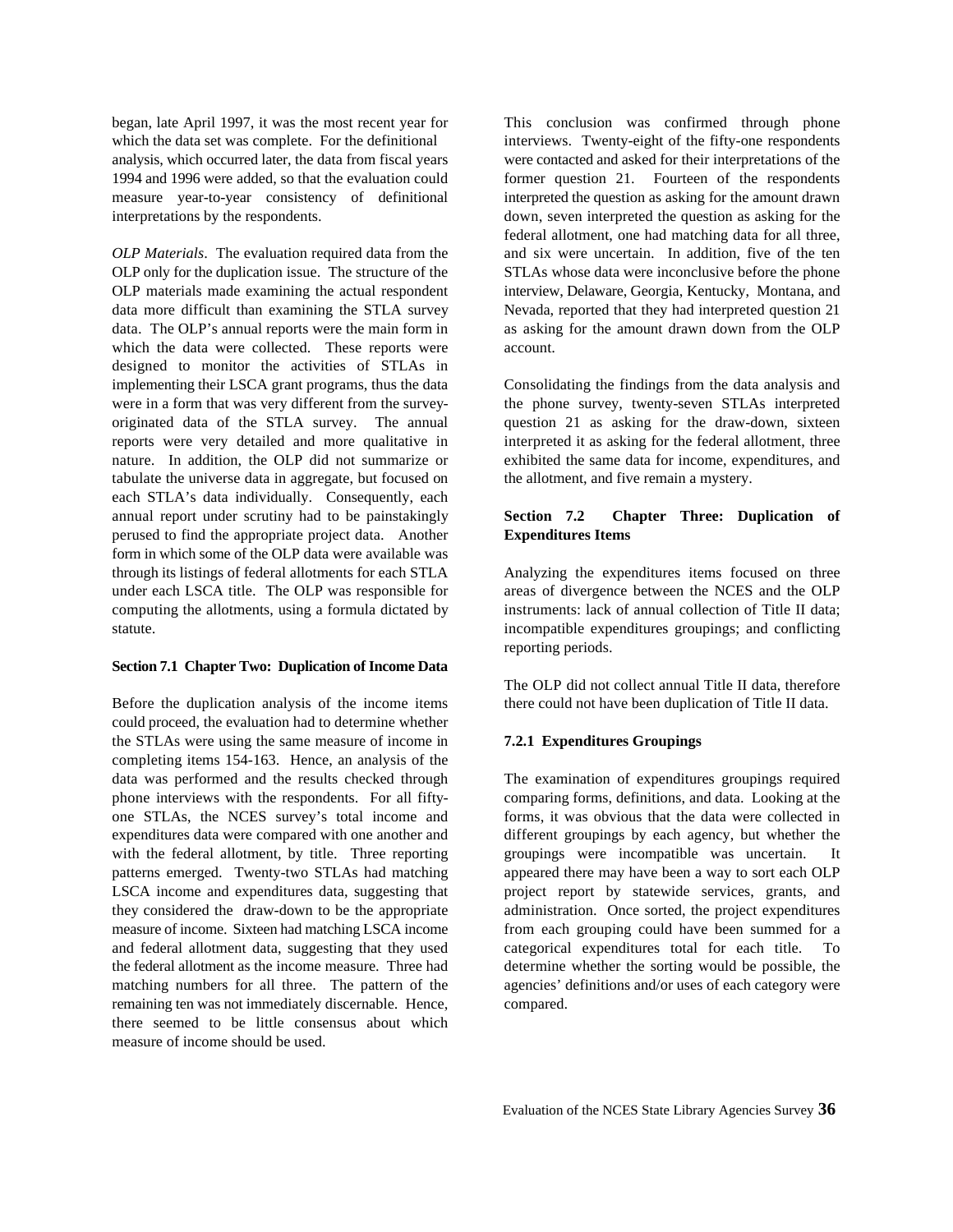the OLP only defined the Administration category. and summed to arrive at the NCES expenditures<br>Thus a definitional comparison could be performed categories (barring the reporting period conflict). This only on the Administration categories. The comparison indicated that whether sorting project reports by NCES revealed that the OLP's Administration category expenditures categories to obtain by-category captured more types of expenditures than did the NCES expenditures data would work, depended on the Administration category, thus there appeared to be projects of each STLA. strong evidence that the project reports could not be sorted by the Administration category. **7.2.2 Comparison: Reporting Period**

To confirm this, the LSCA administration expenditures The reporting period inconsistency between the NCES of the forty-one available STLAs were compared, and OLP instruments was an obvious cause of looking for matching NCES and OLP data. District of divergent data. Thus, the experiment was performed Columbia and Michigan matched, as well as thirteen more as a formality than to gather information. The other states whose reporting periods should have methodology was straightforward. The same forty-one precluded matches. Thus, the actual data did not STLAs for whom the OLP records were available were strongly reflect the difference in definitions. However, selected for the comparison. For each STLA, total because the definitions were clearly divergent, the two expenditures for each title were compared with total LSCA administration categories were found NCES expenditures for each title. The results were a incompatible. little surprising--the STLAs of Alabama, District of

comparison of definitions was impossible. The was sufficient to cause noncomparable data. It is evaluation had to resort to the respondent data and possible that they had had no activities during July phone interviews. through September of either 1994 or 1995. However,

sort the project reports of five STLAs in terms of the during that quarter in both years. statewide services, grants, and administration categories. Three of the STLAs were Alabama, District **Section 7.3 Chapter Six: Analysis of Selected** of Columbia, and Michigan, whose fiscal year coincides **Expenditures Definitions** with the federal fiscal year. These three STLAs were the only ones for whom the results of the sorting **7.3.1 Introduction** experiment could be checked. The other two STLAs were used as a control group and were chosen at To determine whether each STLA had classified its random. expenditures for statewide services correctly, the

reports of Alabama, District of Columbia, and Michigan, corresponding to the components of equations 6-1, 6-2, the evaluation expanded its analysis to include Idaho and 6-3 from Section 6.1 were plugged into their and Connecticut. Perhaps whether the NCES respective terms to see if the equations would balance. expenditures categories could be obtained depended The comparison focused on whether statewide services on the types of projects implemented by a particular expenditures were classified in Part L as operating, STLA. The evaluation studied the reports of these five capital, or other, which would be correct; or as aid-to-STLAs, searching for an STLA whose projects were libraries expenditures, which would be incorrect. either local or statewide.

**LSCA Administration Category Only Idaho's reports appeared to be wholly sortable** The NCES survey defined each of the categories, but only Idaho's project reports could have been sorted categories (barring the reporting period conflict). This into state versus local projects. Thus it appeared that

**Statewide Services and Grants** while four other STLAs did. The four that experienced Because the OLP had no definitions for these terms, a the conclusion that the reporting period inconsistency The examination of actual data involved attempting to STLAs coincidentally had expended the same amount Columbia, and Michigan did not exhibit matching data, a match between NCES and OLP data do not change this is improbable. It may also be that these four

When the operation proved unsuccessful using the expenditures. For each STLA, the actual data evaluation performed a comparison of Parts L and M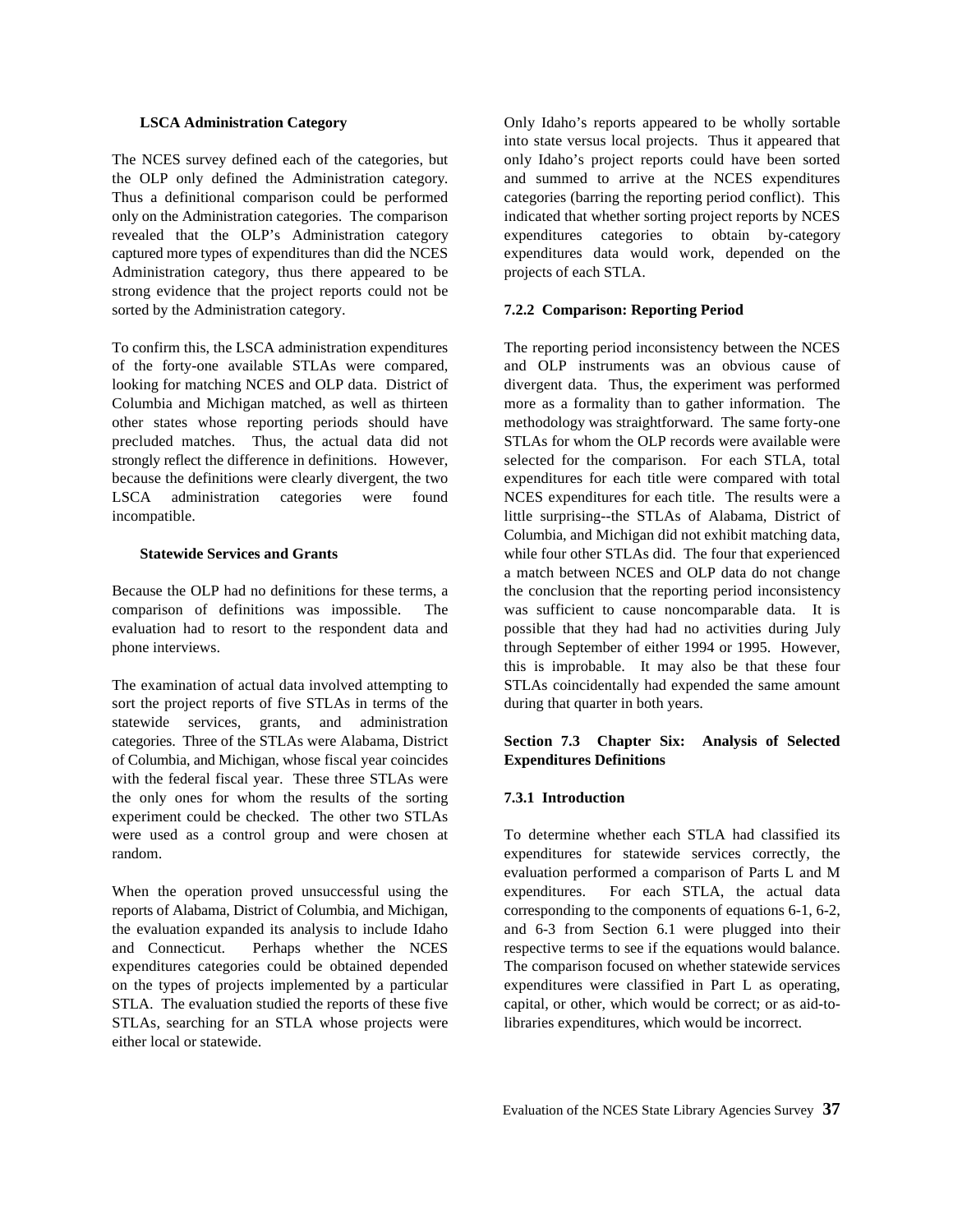Although the evaluation focused mainly on tracking Many STLAs did not experience matches in both statewide services expenditures in Part L, it was also comparisons. Much of the time, the failure to match necessary to track administration and grants to get the was legitimate, because it was due to the STLA's full picture. For each STLA, two comparisons were having received other federal funds in addition to performed: (1) federal operating expenditures were LSCA funds, making the expenditures components of compared with the sum of statewide services and Part L larger than those from Part M. In other cases, the compared with the sum of statewide services and administration; and (2) aid-to-libraries expenditures failure occurred because the STLA had misclassified an were compared with grants. To make the comparison LSCA component in Part L. easier, the data were juxtaposed in tables (see Tables 7-1 through 7-3). Although the data for both comparisons did not always

funding other than LSCA grants, so an exact match As the comparisons were performed, a set of rules and between Part M and the federal component of Part L assumptions for doing so gradually emerged. The was expected. If there were other federal funds in the rules, derived from the item definitions, reflected the equation, however, the analysis became more fundamental relationships between the Parts L and M complicated, because expenditures of LSCA funds were expenditures. The assumptions grew out of the not presented separately from the rest of the federal definitional rules, and offered further guidelines for funds.  $\Box$  classifying expenditures.

The first expenditures components to balance were **Definitional Rules** operating versus statewide services plus administration, represented in equation 6-1. For each These rules arose out of the survey item definitions. STLA, statewide services expenditures for Titles I and The evaluation assumed that each STLA had classified III (items 190 and 197) were summed, as were LSCA expenditures correctly by referring to the definitions in administration expenditures for Titles I and II (items 192 the survey instructions. If a situation arose in which it and 195). These sums were in turn summed, and the was impossible to interpret the data consistently with total compared with federal operating expenditures (item the rules, this suggested a misclassification. This 178). subsection enumerates and explains how the rules were

Because the survey does not break down statewide services into its operating and capital components, the 1. Statewide services expenditures are classified as statewide services sum would have contained any operating and/or capital outlay and/or other capital outlay the STLA might have had. This is where (rare)—statewide services are defined as funds equation 6-3 came into play. If the statewide services- expended by the STLA. They would not be administration sum and the federal operating sum classified in Part L as aid-to-libraries, which is matched, federal capital outlay from equation 6-3 was financial aid given by the STLA to local libraries, expected to equal zero. If the statewide services sum but as federal operating or capital outlay, because did not match federal operating expenditures, Part L's both of these categories represent funds that are capital outlay was subtracted from the statewide expended by the STLA. "Other" is also a services-administration sum. If statewide services possibility for classification of statewide services, minus capital outlay matched federal operating but only by default, because administration or expenditures, that indicated that the STLA had grants could not be classified as other. classified its statewide services expenditures correctly. The second comparison involved aid-to-libraries versus 2. Administration is classified only as operating grants, a relationship represented by equation 6-2. If expenditures—administration expenditures would grants, a relationship represented by equation 6-2. If they matched, this suggested that the STLA had be classified as operating expenditures because classified its grants expenditures correctly, and more they represent a library service performed by the importantly, that the STLA had not mistakenly STLA (unless the STLA hired a contracting classified any statewide services as aid-to-libraries agency to administer the LSCA program). Thus expenditures. the other category would not include

In many cases, the STLA had not received any federal how they had classified Part M expenditures in Part L. match, for many STLAs it was still possible to discern

derived.

- 
- administration expenditures.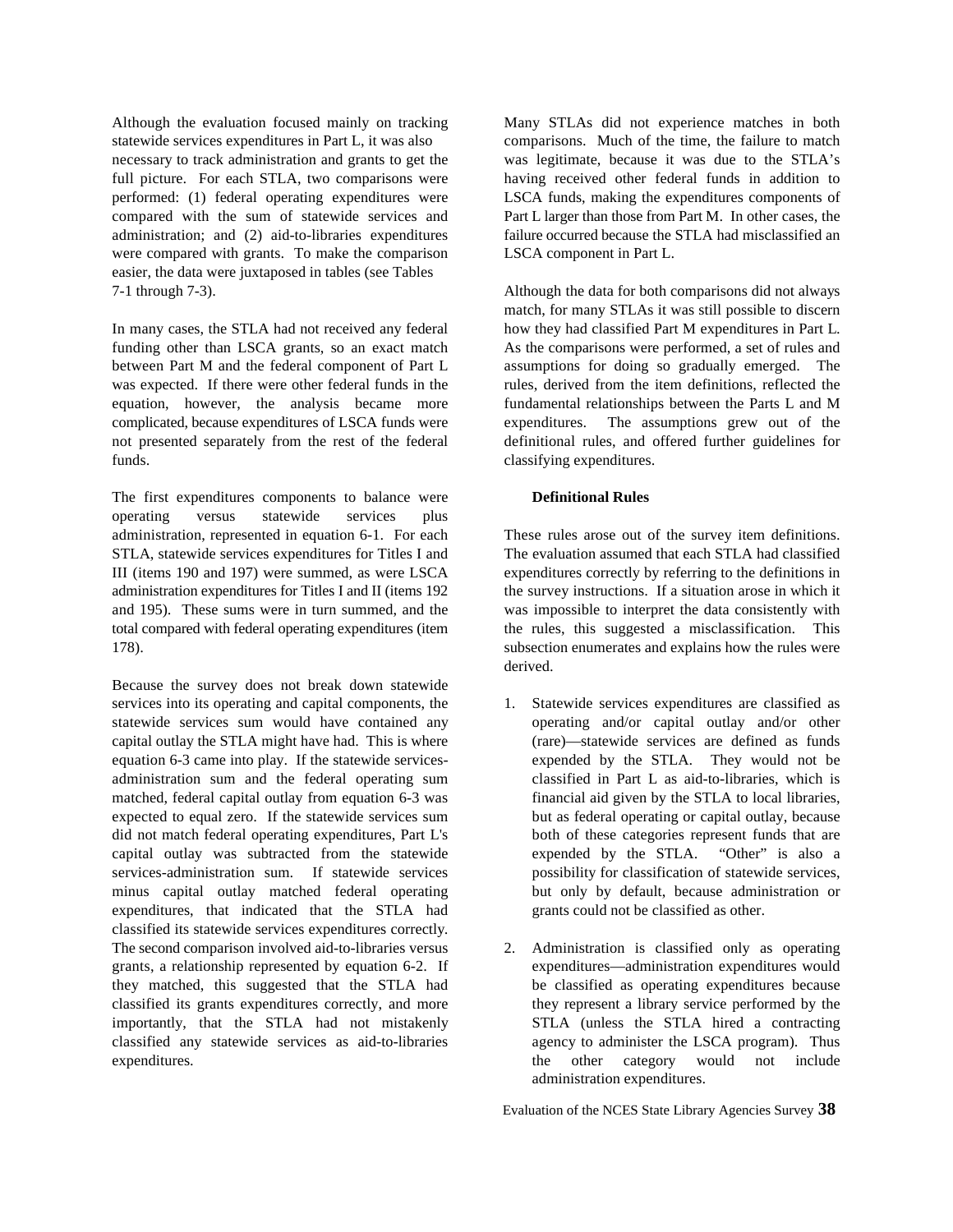3. Grants are classified only as aid—Grants would be Administration was reflected in operating and the classified as aid-to-libraries only. Aid-to-libraries excess of statewide services over operating were means financial aid-to-libraries, which is exactly reflected in capital outlay or other, with any excess what grants are. Thus the other category would reflected in aid. Thus, any capital outlay and not include grants.  $\blacksquare$  other would be subtracted from statewide services,

#### **Assumptions**

With these rules in mind, the evaluation made the following assumptions as the STLAs came under  $813 - 22 = 791$  (statewide services component examination. The assumptions were derived from the of operating expenditures) rules, and provide guidelines for tracking classifications 909 - 791 = 118 (excess of statewide services in specific circumstances. total over statewide services portion of

If Statewide services + administration = operating  $118 - 22 = 96$  (excess minus (capital outlay + expenditures, and  $other) = Aid.$  $Grants = Aid, and$ Capital Outlay = 0, and Thus \$96 of statewide services expenditures Other  $= 0$ , were attributed to aid.

The STLA classified Part M expenditures correctly. Example, using Mississippi, fiscal year 1996:

If Statewide services + administration > or =  $792 - 66 = 726$  (statewide services component operating expenditures, and of operating expenditures) Grants = Aid,  $848 - 726 = 122$  (excess of statewide services

The excess of statewide services over operating operating operating operating operating operating operation was reflected in capital outlay and/or other. To  $122 - 122 = 0$  (excess of statewide minus capital determine the excess of statewide services over  $\omega t \cdot \frac{du}{dx}$  outlay + other)). operating, administration (also reflected in operating) was subtracted from operating, and the Here, no statewide services expenditures were difference was in turn subtracted from statewide attributed to aid. services.

Example using Arkansas, fiscal year 1996 (see Table 7-3): Regardless of the classification of statewide

(statewide services part of operating) aid.) 832 (statewide services) - 776 (statewide services part of operating) = 56 (excess). Example using Delaware fiscal 1995:

The excess, \$56, equaled the amount shown in  $384 - 33 = 351$  (statewide services component capital outlay, indicating that equations 6-1 of operating expenditures) through 6-3 would balance for Arkansas.  $351 - 351 = 0$  (no excess of statewide services

If Statewide services + administration > or =  $215 - 33 = 182$  (excess of grants over aid) operating expenditures, and  $182 - 184 = -2 = 0$  (excess of grants over aid Grants < Aid, minus (capital outlay + other)

with whatever was leftover attributed to aid.

Example, using Washington, fiscal year 1996:

operating)

total over statewide services portion of

If Grants  $>$  Aid,

785 (operating) - 9 (administration) = 776 misclassified. (All grants should be classified as services, some grants expenditures were

over operating)

Thus, grants expenditures were misclassified as capital outlay.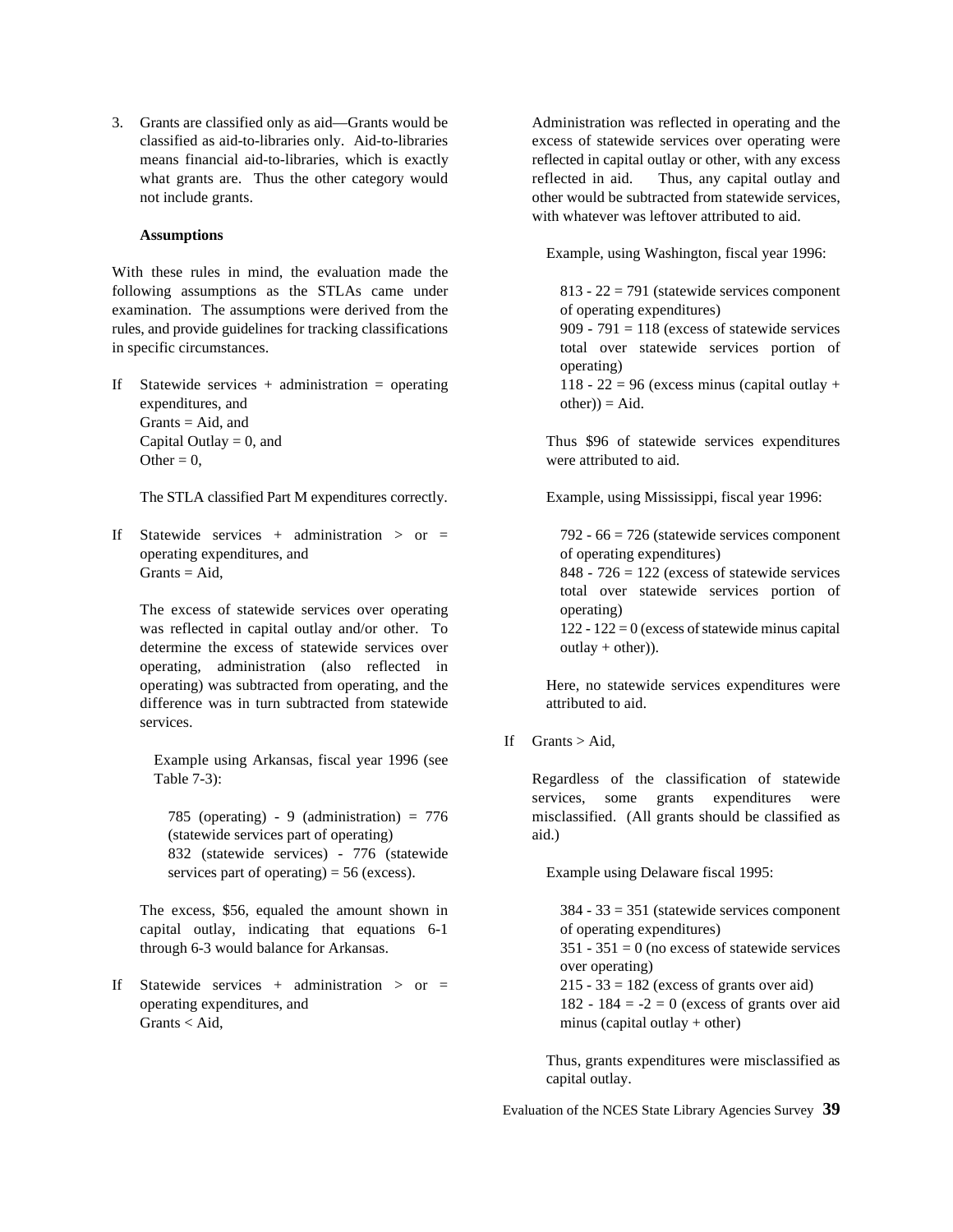Example using Vermont, fiscal year 1995: **Services Versus Grants Distinction**

 $outlay + other)$  about this subject.

misclassified as operating expenditures.

funding, this would have indicated a formal data or conclusions emerged. typographical, mathematical, or other type of error. classifications resembled those above, had **Construction Aid** received only LSCA funding.

# **Provide Statewide Services** and **Provide Statewide Services** widespread. Consequently, only six STLAs were

provide statewide services consisted of data analysis six STLAs interviewed, only Delaware appeared to have and phone interviews. It was often obvious when an made this misclassification. Because few STLAs were STLA had classified its item 183 expenditures as grants, consulted about this issue, no formal data or because the grants and aid categories had matching conclusions emerged. expenditures, so long as there was no federal funding besides LSCA funding. Also, if an agency's statewide services category was larger than the operating category by the same amount by which the grants category was less than the aid category, it was evident the STLA had classified its item 183 expenditures as statewide services. Beyond these scenarios, it was necessary to speak with the respondent. See Table 6-4 for information on which STLAs were interviewed regarding this issue.

# **7.3.3 Analyzing how STLAs Viewed the Statewide**

445 - 5 = 440 (statewide services component of Part II found that the way the STLA viewed the operating expenditures) distinction between statewide services and grants<br>434 - 440 = -6 (deficit of statewide services could be discerned from the way it had classified its could be discerned from the way it had classified its total compared with statewide services portion item 183 expenditures. For those that had no item 183 of operating) expenditures, however, phone interviews were required. 180 - 174 = 6 (excess of grants over aid) STLAs were chosen for these interviews at random.  $6 - 0 = 6$  (Excess of grants minus (capital Table 6-5 identifies the STLAs that were interviewed

### Since operating is the only Part L category with **7.3.4 Analyzing the Treatment of Expenditures for the** a surplus, grants expenditures must have been **Direct Provision of Materials or Services to Libraries**

If statewide services + administration < operating STLA had classified expenditures for the direct expenditures, and provision of services or materials to libraries as aid Grants < or = Aid, instead of operating expenditures, so here again phone All Part M components were probably classified being interviewed regarding other evaluation correctly: The excess of operating over statewide questions, this question was tacked on in a few cases. services + administration could be due to non- While only two of the STLAs interviewed, Indiana and LSCA federal funding, such as NEH grants. Michigan, answered that they did buy materials directly Examples of this configuration include Colorado, for libraries, it may be that the others did not realize that New York, Oregon, Rhode Island, and Virginia, for they had these types of expenditures as well. Because fiscal year 1995. If there had been only LSCA only twelve STLAs were questioned on this subject, no It was impossible to tell from the data alone whether an interviews were needed. As the respondents were

# However, none of the STLAs whose expenditures **7.3.5 Analyzing the Treatment of Expenditures for**

**7.3.2 Analyzing Payments to Agencies Contracted to** misclassification problem did not appear to be The analysis of payments to agencies contracted to construction aid expenditures as capital outlay. Out of Upon examining the actual respondent data, this interviewed on whether they might have misclassified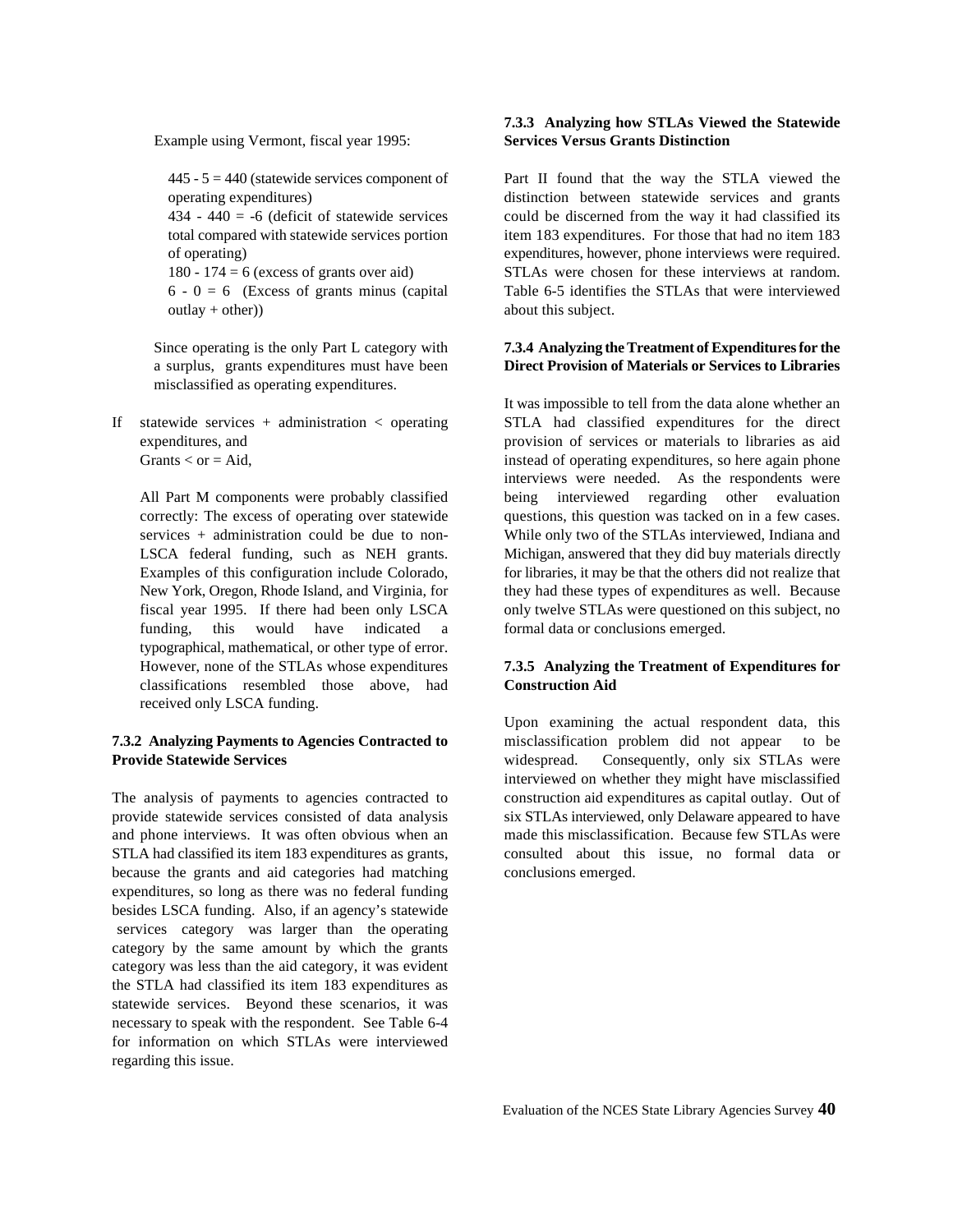# **Administration Administration** libraries, which provide for the systematic and

determined, announcing grant recipients and cooperation and resource sharing. disbursing funds, monitoring and receiving reports to Library Programs, and other activities involved 154-156. in the management of financial assistance provided

#### **Section A-1.2 Part K: Income**

specified in items 022-023. EXCLUDE carryover funds. Include income for allied operations only if 159 Title IV. Library Services for Indian Tribes. the income is part of the STLA budget.

Federal Income

Library Services and Construction Act (LSCA)

Note: Report LSCA funds received as income by the STLA during the reporting period specified in 163 Title VIII. Library Learning Center Programs. items 022-023, not the federal fiscal year in which the funds were appropriated. 164 Other Federal Income. If the STLA received other

- 154 Title I Public Library Services. Income populations of the state which are without such in this item. services or to which such services are inadequate and to assist Indian tribes in planning and 166 Total Federal Income. Sum of items 157, 158, and developing library services to meet their needs. It 164. is the further purpose of this act to assist with: (1) improving state and local public library services for State Income older Americans, and for handicapped, institutionalized, and other disadvantaged 167 STLA operation. Report income received from the
- 155 Title II Public Library Construction and unexpended in the previous fiscal year. Technology Enhancement. Income designated to assist in the construction and renovation of public 168 State Aid-to-Libraries. Report income received
- **APPENDIX A** 156 Title III Interlibrary Cooperation and Resource **Section A-1: Excerpt of Survey Materials, Fiscal Year** cooperation and resource sharing by: (1) planning **1995 and developing cooperative library networks**, (2) **Section A-1.1 Item 049: Definition of LSCA** regional, and inter-state cooperative networks of 049 Includes determining compliance with eligibility public, academic, and special libraries and criteria and performance standards, overseeing information centers, and (3) developing the processes through which grant recipients are technological capacity of libraries for interlibrary Sharing. Income designated to promote interlibrary establishing, expanding, and operating local, effective coordination of the resources of school,
	- from grant recipients, submitting plans and reports 157 Total LSCA Titles I–III Income. Sum of items
	- by the federal government to libraries under the 158 Other LSCA Income (Titles IV–VIII). If the STLA Library Services and Construction Act. The received any LSCA grant from Titles IV–VIII, report that income in this item.
- 21. Enter in the spaces provided total funds received as enter <X> in items 159–163 as appropriate to income by the STLA during the reporting period specify title(s) from which income was received. 159–163 If any LSCA income is reported in item 158,
	-
	- 160 Title V. Foreign Language Materials Acquisition.
	- 161 Title VI. Library Literacy Programs.
	- 162 Title VII. Evaluation and Assessment.
	-
	- federal income, report that income in this item.
	- designated to assist the state in the extension and 165 Specify program(s) and title(s). If other federal improvement of public library services to areas and income is reported in item 164, specify its source
		-

- individuals, (2) strengthening the state library state to support operation of the STLA. Do not agency, and (3) strengthening major urban resource include income received for major capital libraries. expenditures, contributions to endowments, or income passed through to another agency, or funds
- library facilities and to enhance the technology from the state for distribution to libraries, systems, available to improve library and information and agencies. Includes funds derived from state services. **taxation and appropriated by a state legislature to** the services of the state legislature to a state library agency for payment or transfer to an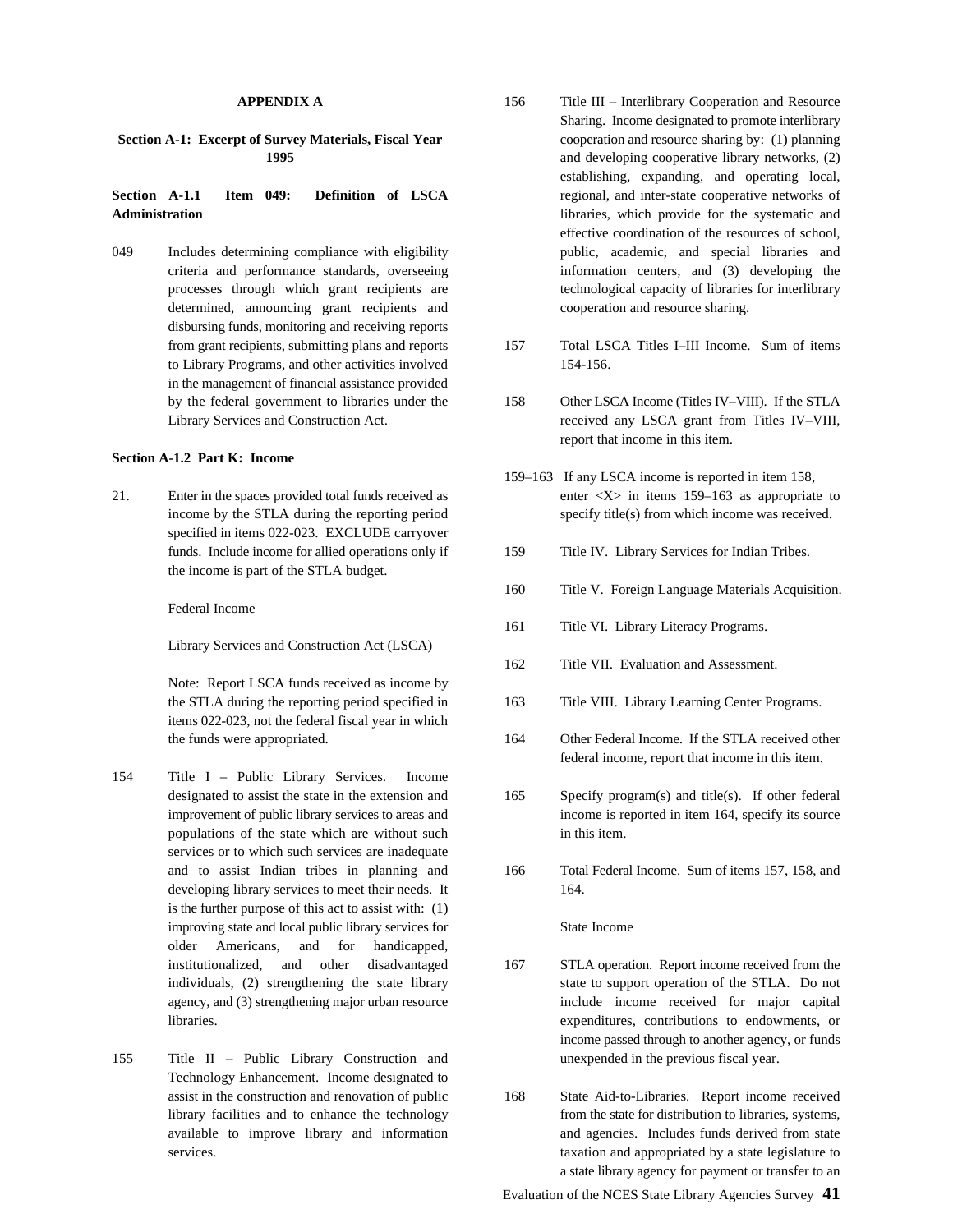individual library; a group of libraries; or an agency that part of any employee benefits paid out of the or library, other than the STLA, that provides a STLA budget should be reported. statewide service to libraries or citizens. Exclude agency; state funds used to deliver statewide services to libraries or citizens where the service is 176 Collection Expenditures. Includes all expenditures agency; and federal funds. etc.

- 169 Other State Income. Report income received from 177 Other Operating Expenditures. Includes all interagency transfers. 173-176.
- 
- 171 Other Income. Include: (1) any other income from public sources, such as local, regional, or multi- Aid-to-Libraries jurisdictional sources, (2) income received from
- 

#### **Section A-1.3 Part L. Expenditures**

I–VIII). Include expenditures for allied operations public library systems. only if the expenditures are from the STLA budget.

- STLA staff, including plant operation, security and special libraries. maintenance staff for the reporting year. Include
- STLA for direct, paid employee benefits, including services. social security, retirement, medical insurance, life insurance, guaranteed disability income protection, 184 Library Construction. Do not report data for this

- state funds used to administer the state library 175 Total Staff Expenditures. Sum of items 173-174.
- administered directly by the STLA; state funds for materials purchased or leased for use by STLA allocated for school library operations when the users, including print materials, microforms, state library agency is under the state education machine-readable materials, audiovisual materials,
- the state for any other purpose, such as operating expenditures not reported in items
- 170 Total State Income. Sum of items 167–169. 178 Total Operating Expenditures. Sum of items 175–177.

- private sources, such as foundations, corporations, 179 Individual Public Libraries. Libraries that are Friends groups, and individuals, and (3) governed exclusively by a single board or political STLA-generated income, such as fines and fees for subdivision. Municipal libraries, county libraries, services. **consolidated multi-county libraries**, and library 172 Total Income. Sum of items 166 and 170-171. is only one administrative entity. Exclude districts are considered individual libraries if there construction aid.
- 22. Enter in the spaces provided total STLA public library systems, federations, cooperatives, expenditures, by source of funds and type of or public libraries serving in a regional capacity expenditure. Include all LSCA expenditures (Titles which includes grants to headquarters of regional 180 Public Library Systems. Headquarters of regional
	- Operating Expenditures public libraries and school library media centers. 181 Other Individual Libraries. Libraries other than
- Note: These are the current and recurrent costs 182 Multi-type Library Systems. Headquarters of necessary to the provision of services by the regional multi-type library systems, federations, STLA. **and cooperatives, or libraries serving multi-type** and cooperatives, or libraries serving multi-type 173 Salaries and Wages. Salaries and wages for all systems may serve public, academic, school, and libraries within a region. Multi-type library
- salaries and wages before deductions, but exclude 183 Single agency or library providing statewide employee benefits. Service. A single agency or library, other than the employee benefits. 174 Employee Benefits. Benefits outside of salaries or state residents where the primary service area is and wages paid and accruing to employees, all or a significant portion of the state (e.g., including plant operation, security and maintenance statewide interlibrary loan or reference service, staff, regardless of whether the benefits or library service to the blind and physically equivalent cash options are available to all handicapped, etc.) Do not include funds employees. Include amounts expended by the administered directly by the STLA to provide such STLA, that provides a statewide service to libraries
	- unemployment compensation, worker's item in items 179-183, 185, or 187. Includes compensation, tuition, and housing benefits. Only construction of new buildings and acquisition,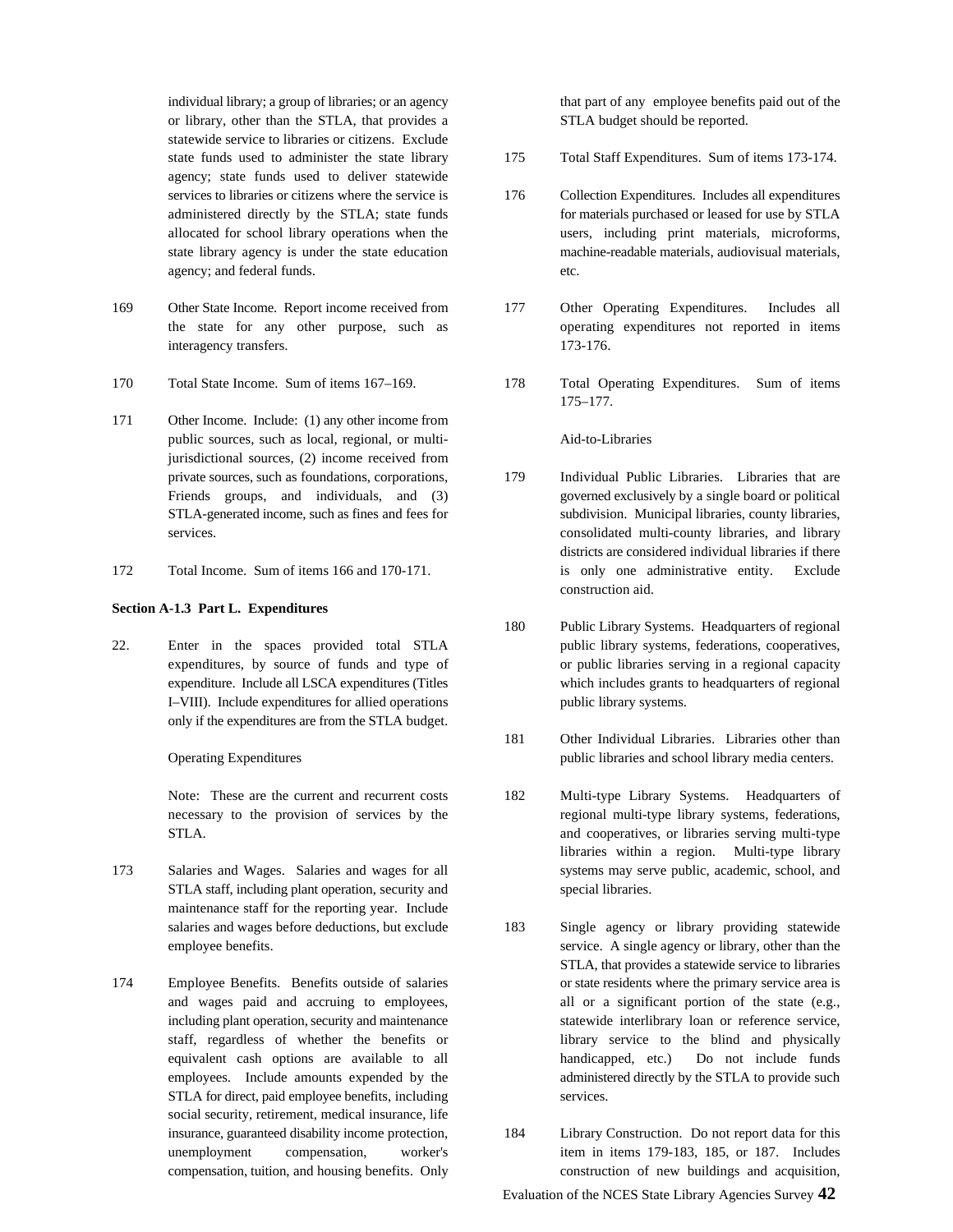Equipment includes information and building competitively or on a formula basis. technologies, video and telecommunications

- 185 Other Aid-to-Libraries. Expenditures for aid-tolibraries not reported in items 179-184. 193 Total LSCA Title I Expenditures. Sum of items
- 186 Total Aid-to-Libraries. Sum of items 179-185.
- 187 Capital Outlay. Funds for the acquisition of or from LSCA Title II: additions to fixed assets such as building sites, new (including major computer installations), initial buildings, and new vehicles. Exclude replacement 192 for guidance. and repair of existing furnishings and equipment, investments for capital appreciation. Exclude the 194 and 195. amount reported for this item from all other items except (189). LSCA Title III Expenditures

Note: State accounting practices shall determine Note: Report the following types of expenditures whether a specific item is a capital expense or an from LSCA Title III: operating expense, regardless of the examples in

- 188 Other Expenditures. These are expenditures not
- 189 Total Expenditures. Sum of items 178 and 199 Total LSCA Title III Expenditures. Sum of items 186-188. 197 and 198.

#### **Section A-1.4 Part M: LSCA Titles I–III Expenditures** 200 Total LSCA Titles I–III Expenditures. Sum of

23. Enter in the spaces provided LSCA expenditures from Titles I, II, and III, by following types of expenditure. These expenditures should also be reported in Part L.

LSCA Title I Expenditures

Note: Report the following types of expenditures from LSCA Title I:

190 Statewide services. Funds expended by the STLA to provide services to libraries and individuals throughout the state. Includes sub-grants made to single libraries or other outside agencies to provide or assist in providing such services.

- expansion, remodeling, and alteration of existing 191 Grants. Funds distributed by the STLA to buildings, and the purchase, lease, and recipients who meet eligibility criteria specified by installation of equipment of any such buildings, or LSCA and the state. Such funds are usually any combination of such activities (including awarded for purposes specified in successful grant architects' fees and the cost of acquisition of land). proposals. Such grants may be awarded
- equipment, machinery, utilities, and built-in 192 LSCA Administration. Expenditures of Title I equipment and any necessary enclosures or funds for administrative costs in connection with structures to house them. **programs** and services carried out under Titles I, II, and III.
	- 190-192. LSCA Title II Expenditures.

Note: Report the following types of expenditures

- buildings and building additions, new equipment 194 Grants. See instructions to item 191 for guidance.
- book stock, furnishings for new or expanded 195 LSCA Administration. See instructions to item
- regular purchase of library materials, and 196 Total LSCA Title II Expenditures. Sum of items

- this definition. 197 Statewide Services. See instructions to item 190 for guidance.
- reported in items 173-187. 198 Grants. See instructions to item 191 for guidance.
	-
	- items 193, 196, and 199.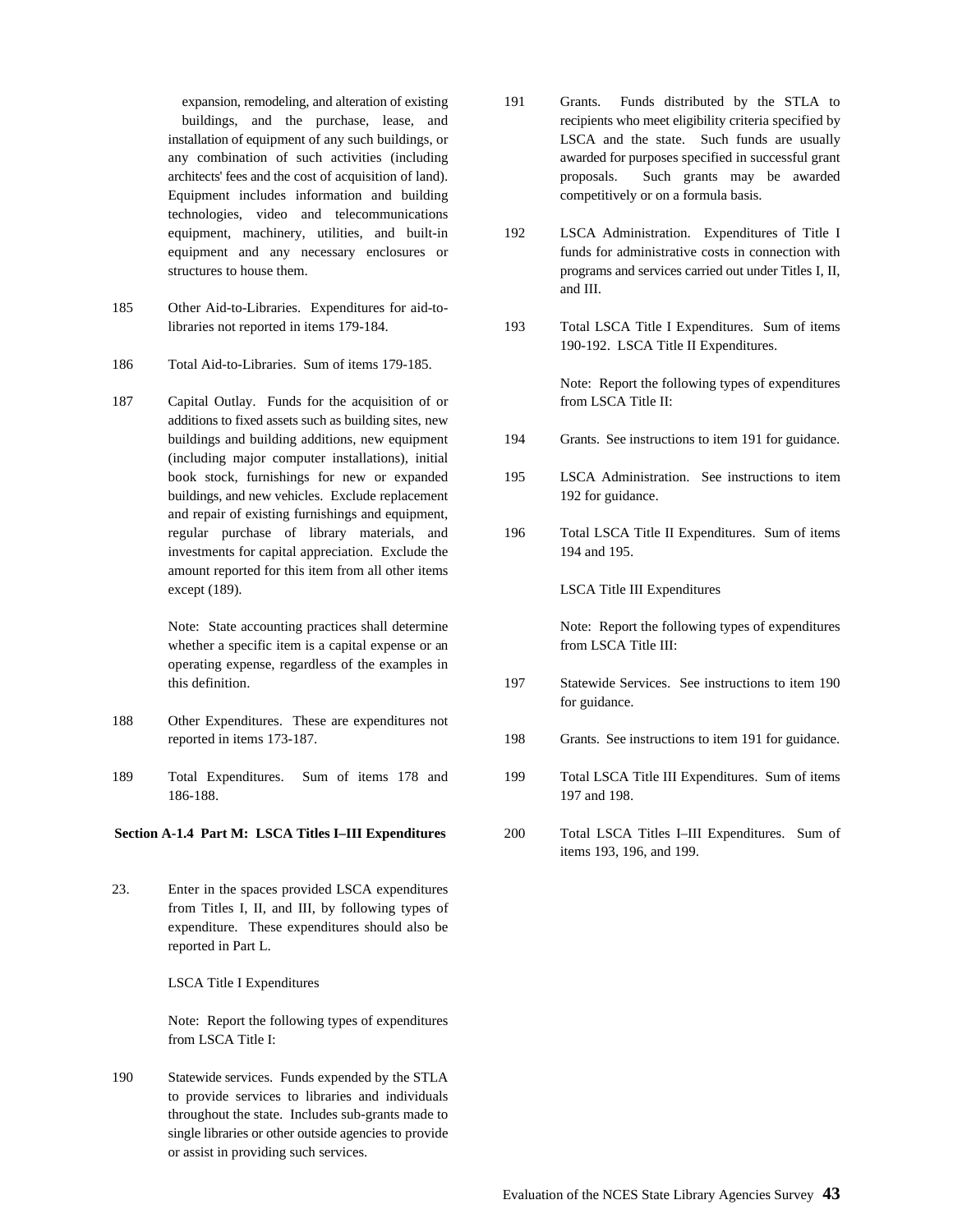### Section A-1.5: Excerpt/Copy of Data Entry Screen for Survey

 $1.1$ 

#### VIEW/DATA ENTRY SCREEN - STLA SURVEY, FY95 Pg 20 PART K - INCOME

 $21.$ Enter total STLA income, by source and type of income. Exclude carryover funds. Include income for allied operations only if it is part of STLA budget.

|            | Federal income                                                                                   | Amount |
|------------|--------------------------------------------------------------------------------------------------|--------|
|            | Library Services and Construction Act (LSCA):                                                    |        |
| 154        | Title I - Public Library Services                                                                |        |
| 155        | Title II - Public Lib Construction & Techn Enhancement                                           |        |
| 156        | Title III - Interlibrary Cooperation and Resource Sharing                                        |        |
| 157        | TOTAL LSCA TITLES I-III INCOME                                                                   |        |
| 158        | Other LSCA income (Titles IV-VIII):<br>Specify <x>: 159 LV 160 LV 161 LVI 162 LVII 163 LVIII</x> |        |
| 164<br>165 | Other Federal income:<br>Specify program(s) and title(s): $\frac{1}{1}$                          |        |
| 166        | <b>TOTAL FEDERAL INCOME</b>                                                                      |        |

#### $1.1\,$ VIEW/DATA ENTRY SCREEN - STLA SURVEY, FY95 Pg 21 PART K - INCOME-continued

|     | State and other income | Amount |  |
|-----|------------------------|--------|--|
|     | State Income:          |        |  |
| 167 | STLA operation         |        |  |
| 168 | State aid-to-libraries |        |  |
| 169 | Other State income     |        |  |
| 170 | TOTAL STATE INCOME     |        |  |
| 171 | Other income           |        |  |
| 172 | <b>TOTAL INCOME</b>    |        |  |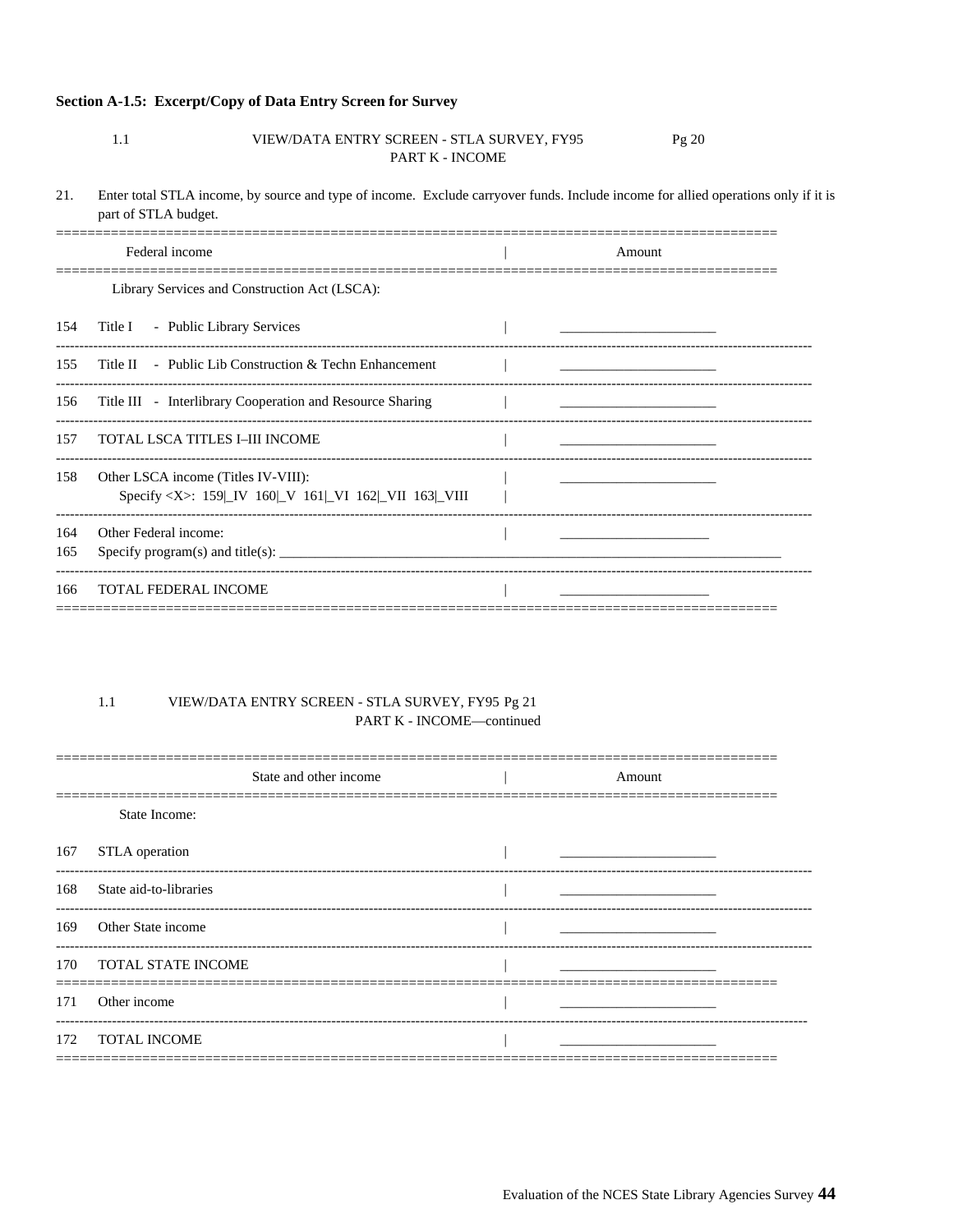#### $1.1$ VIEW/DATA ENTRY SCREEN - STLA SURVEY, FY95 Pg 22 PART L - EXPENDITURES

#### 22. Enter total STLA expenditures, by source and type of expenditure. Include all LSCA expenditures (Titles I-VIII). Include expenditures for allied operations only if the expenditures are from the STLA budget.

|     |                                     | Amount by Source |       |       |       |
|-----|-------------------------------------|------------------|-------|-------|-------|
|     | <b>Operating Expenditures</b>       | Federal          | State | Other | TOTAL |
| 173 | Salaries and wages                  |                  |       |       |       |
| 174 | <b>Employee benefits</b>            |                  |       |       |       |
| 175 | <b>TOTAL STAFF EXPENDITURES</b>     |                  |       |       |       |
| 176 | Collection expenditures             |                  |       |       |       |
| 177 | Other operating expenditures        |                  |       |       |       |
| 178 | <b>TOTAL OPERATING EXPENDITURES</b> |                  |       |       |       |

#### $1.1$ VIEW/DATA ENTRY SCREEN - STLA SURVEY, FY95 PART L - EXPENDITURES-continued

|     |                                                         | Amount by Source |       |       |              |  |
|-----|---------------------------------------------------------|------------------|-------|-------|--------------|--|
|     | Aid-to-Libraries                                        | Federal          | State | Other | <b>TOTAL</b> |  |
| 179 | Individual public libraries                             |                  |       |       |              |  |
| 180 | Public library systems                                  |                  |       |       |              |  |
| 181 | Other individual libraries                              |                  |       |       |              |  |
| 182 | Multi-type library systems                              |                  |       |       |              |  |
| 183 | Single agency or library<br>providing statewide service |                  |       |       |              |  |
| 184 | Library construction                                    |                  |       |       |              |  |
| 185 | Other aid-to-libraries                                  |                  |       |       |              |  |
| 186 | <b>TOTAL AID-TO-LIBRARIES</b>                           |                  |       |       |              |  |

### $1.1$

### VIEW/DATA ENTRY SCREEN - STLA SURVEY, FY95 PART L - EXPENDITURES-continued

 $\overline{\phantom{a}}$ Amount by Source Other Expenditures Federal State Other **TOTAL**  $\overline{\phantom{a}}$  $\overline{\phantom{a}}$  $\overline{\phantom{a}}$  $=$  $(a) =$  $=(b)=$  $=(c)$ =  $\equiv$ (d)= 187 Capital outlay 188 Other expenditures 189 TOTAL EXPENDITURES

Evaluation of the NCES State Library Agencies Survey 45

Pg 23

Pg 24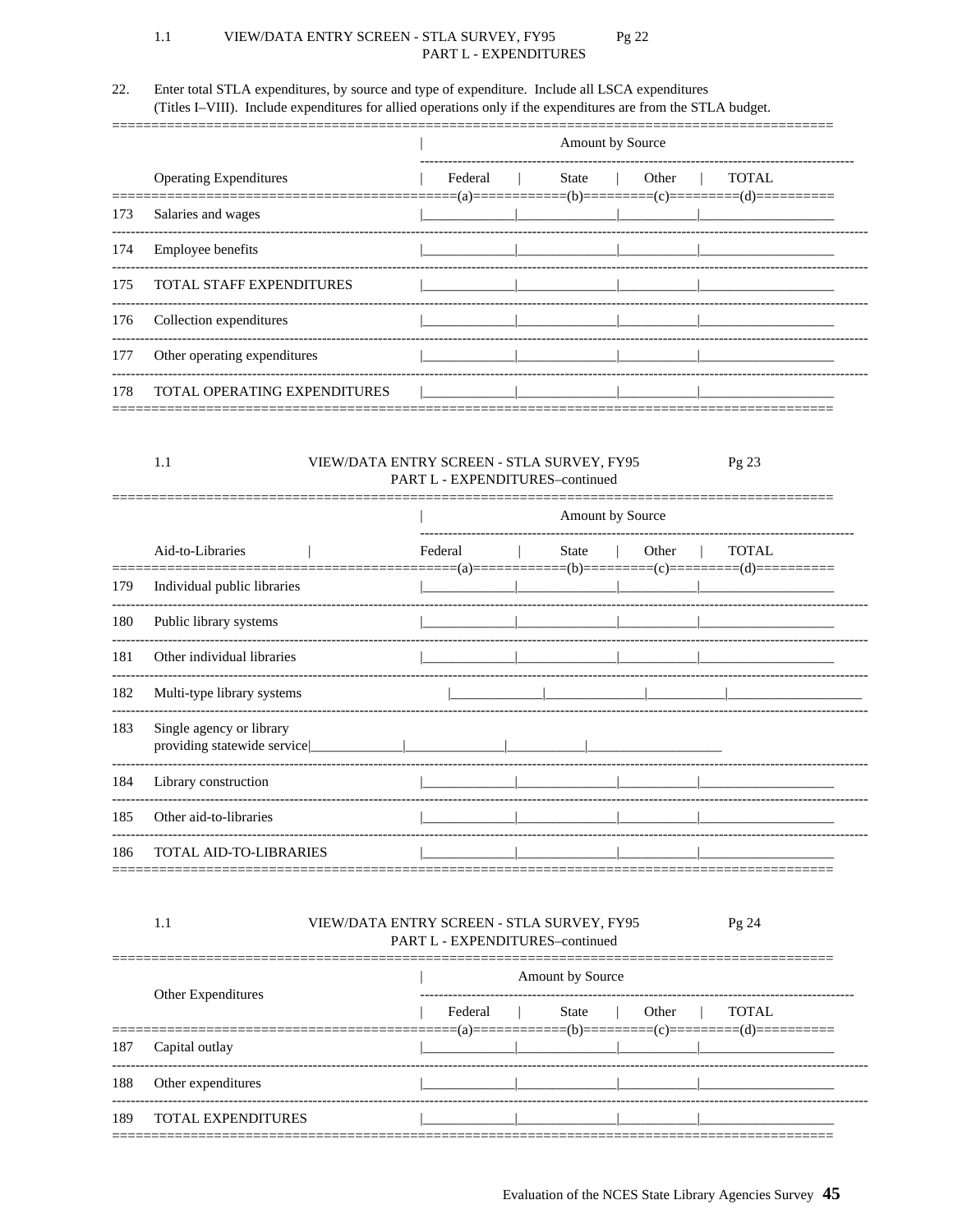#### VIEW/DATA ENTRY SCREEN - STLA SURVEY, FY95 Pg 25 PART M - LSCA TITLES I--III EXPENDITURES

23. Enter LSCA Titles I, II, and III expenditures, by type of expenditure. These expenditures should also be reported in Part L.

|     | LSCA Title I Expenditures           | Amount |
|-----|-------------------------------------|--------|
| 190 | Statewide services                  |        |
| 191 | <b>Grants</b>                       |        |
|     | 192 LSCA administration             |        |
|     | 193 TOTAL LSCA TITLE I EXPENDITURES |        |

#### $1.1\,$ VIEW/DATA ENTRY SCREEN - STLA SURVEY, FY95 Pg 26 PART M - LSCA TITLES I-III EXPENDITURES-continued

| LSCA TITLE II Expenditures           | Amount |
|--------------------------------------|--------|
| 194 Grants                           |        |
| 195 LSCA administration              |        |
| 196 TOTAL LSCA TITLE II EXPENDITURES |        |

|     | LSCA TITLE III Expenditures          | $A$ mount |
|-----|--------------------------------------|-----------|
| 197 | Statewide services                   |           |
| 198 | Grants                               |           |
| 199 | TOTAL LSCA TITLE III EXPENDITURES    |           |
| 200 | TOTAL LSCA TITLES I–III EXPENDITURES |           |

 $1.1$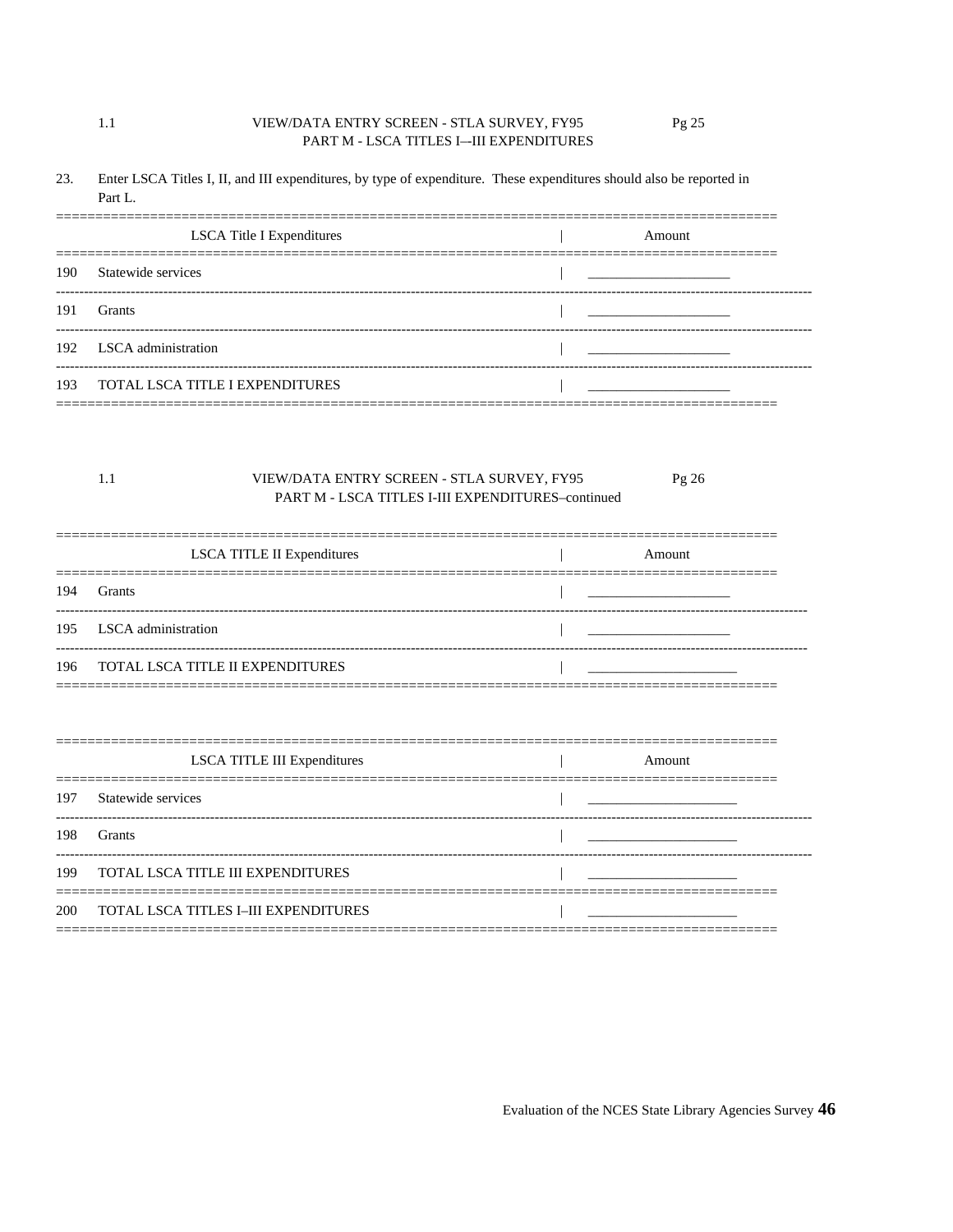049 Administration of LSCA grants. Includes government to libraries under the Library

### **Section A-2.2 Part K. Income** sharing.

received as income by the STLA during the 154-156. reporting period specified in items 022-023. STLA budget. IV–VIII, report that income in this item.

by the STLA during the reporting period year in which the funds were appropriated. Acquisition.

154 Title I - Public Library Services. Income 161 Title VI. Library Literacy Programs. designated to assist the state in the extension and improvement of public library services to 162 Title VII. Evaluation and Assessment. areas and populations of the state which are are inadequate and to assist Indian tribes in planning and developing library services to meet 164 Other federal income. If the STLA received to assist with: (1) improving state and local item. public library services for older Americans, and state library agency, and (3) strengthening major in this item. urban resource libraries.

- **Section A-2: Excerpt of Survey Materials, Fiscal** 155 Title II Public Library Construction and **Year 1997** Technology Enhancement. Income designated **Section A-2.1 Item 049: Definition of LSCA** public library facilities and to enhance the **Administration Administration Example 2018 Example 2018 Example 2018 Example 2018 Example 2018 Example 2019 EXAMPLE 2019 EXAMPLE 2019 EXAMPLE 2019 EXAMPLE 2019 EXAMPLE 2019 EXAMPLE 2019 EXAMPLE** to assist in the construction and renovation of information services.
	- determining compliance with eligibility criteria 156 Title III Interlibrary Cooperation and Resource and performance standards, overseeing Sharing. Income designated to promote processes through which grant recipients are interlibrary cooperation and resource sharing determined, announcing grant recipients and by: (1) planning and developing cooperative disbursing funds, monitoring and receiving library networks, (2) establishing, expanding, reports from grant recipients, submitting plans and operating local, regional, and interstate and reports to library programs, and other cooperative networks of libraries, which provide activities involved in the management of for the systematic and effective coordination of financial assistance provided by the federal the resources of school, public, academic, and government to libraries under the Library special libraries and information centers, and (3) Services and Construction Act. developing the technological capacity of libraries for interlibrary cooperation and resource
- 20. Enter in the spaces provided total funds 157 Total LSCA Titles I–III income. Sum of items
	- EXCLUDE carryover funds. Include income for 158 Other LSCA income (Titles IV–VIII). If the allied operations only if the income is part of the STLA received any LSCA grant from Titles
	- Federal Income 159–163 If any LSCA income is reported in item Library Services and Construction Act (LSCA) specify title(s) from which income was received. 158, enter <X> in items 159–163 as appropriate to
	- Note: Report LSCA funds received as income 159 Title IV. Library Services for Indian Tribes.
	- specified in items 022-023, not the federal fiscal 160 Title V. Foreign Language Materials
		-
		-
	- without such services or to which such services 163 Title VIII. Library Learning Center Programs.
	- their needs. It is the further purpose of this act other federal income, report that income in this
	- for handicapped, institutionalized, and other 165 Specify program(s) and title(s). If other federal disadvantaged individuals, (2) strengthening the income is reported in item 164, specify its source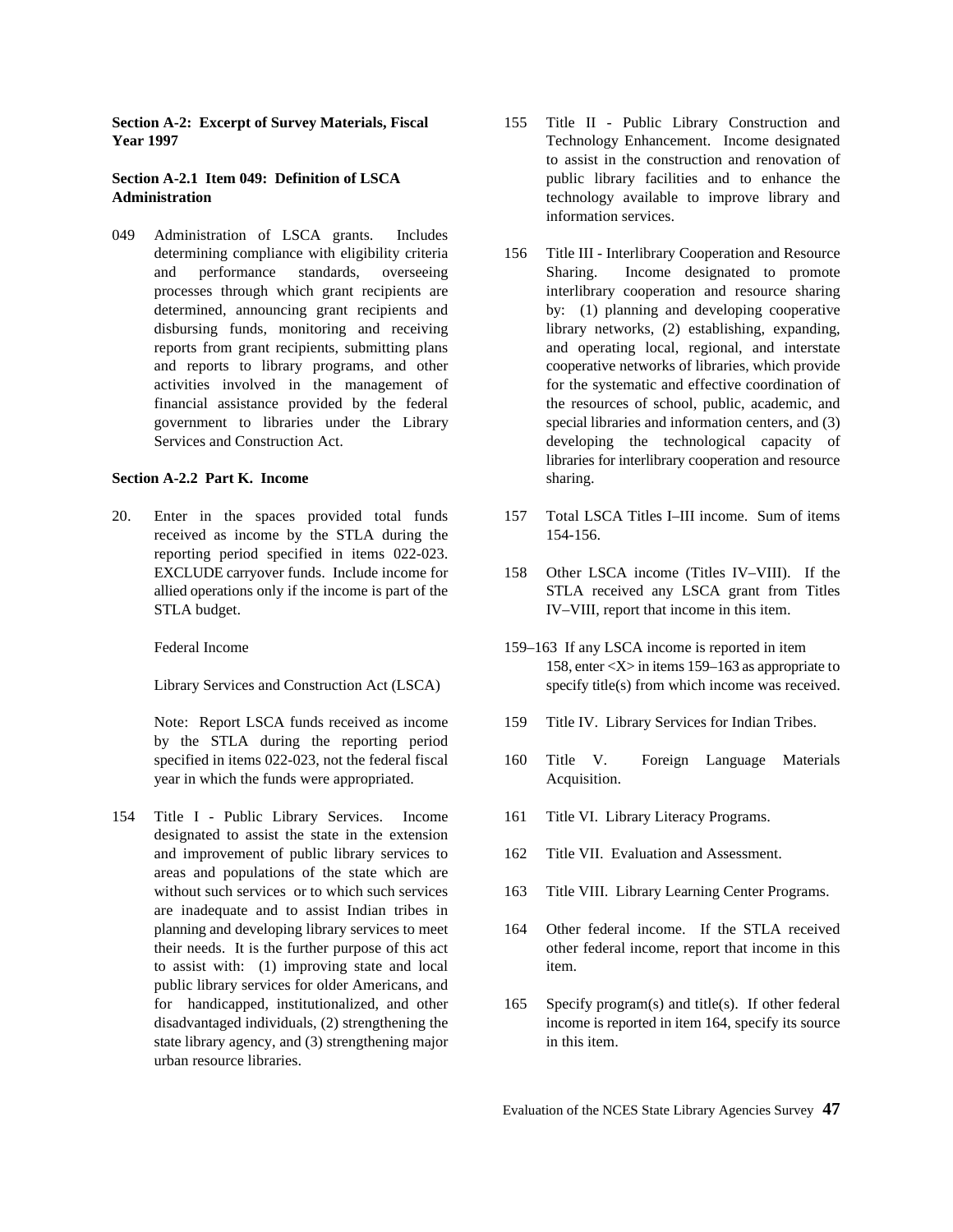166 Total federal income. Sum of items 157, 158, and Operating Expenditures 164.

- 167 STLA operation. Report income received from funds unspent in the previous fiscal year. but exclude employee benefits.
- 168 State aid-to-libraries. Report income received 174 Employee benefits. Benefits outside of salaries from state taxation and appropriated by a state school library operations when the state library should be reported. agency under the state education agency; and
- 169 Other state income. Report income received 176 Collection expenditures. Includes all
- 170 Total state income. Sum of items 167–169. audiovisual materials, etc.
- 171 Other income. Include (1) any other income from 177 Other operating expenditures. Includes all sources, such as foundations, corporations, 173-176. Friends groups, and individuals; and (2) for services. 175–177.
- 172 Total income. Sum of items 166 and 170–171. Financial Assistance to Libraries and Systems

STLA budget.

State Income the necessary to the provision of services by the state Income Note: These are the current and recurrent costs STLA.

- the state to support operation of the STLA. Do 173 Salaries and wages. Salaries and wages for all not include income received for major capital STLA staff, including plant operation, security expenditures, contributions to endowments, or and maintenance staff for the reporting year. income passed through to another agency, or Include salaries and wages before deductions,
- from the state for distribution to libraries, and wages paid and accruing to employees, systems, and agencies. Includes funds derived including plant operation, security and from state taxation and appropriated by a state maintenance staff, regardless of whether the legislature to a state library agency for payment benefits or equivalent cash options are available or transfer to an individual library; a group of to all employees. Include amounts spent by the libraries; or an agency or library, other than the STLA for direct, paid employee benefits, STLA, that provides a statewide service to including social security, retirement, medical libraries or citizens. Exclude state funds used to insurance, life insurance, guaranteed disability administer the state library agency; state funds income protection, unemployment used to deliver statewide services to libraries or compensation, worker's compensation, tuition, citizens where the service is administered and housing benefits. Only that part of any directly by the STLA; state funds allocated for employee benefits paid out of the STLA budget
- funds. 175 Total staff expenditures. Sum of items 173–174.
- from the state for any other purpose, such as expenditures for materials purchased or leased interagency transfers. **for use by STLA** users, including print materials, microforms, machine-readable materials,
- public sources, income received from private operating expenditures not reported in items
- STLA-generated income, such as fines and fees 178 Total operating expenditures. Sum of items

**Section A-2.3 Part L. Expenditures** 179 Individual public libraries. Libraries that are 21. Enter in the spaces provided total STLA political subdivision. Municipal libraries, expenditures, by source of funds and type of county libraries, consolidated multi-county expenditure. Include all LSCA expenditures libraries, and library districts are considered (Titles I–VIII). Include expenditures for allied individual libraries if there is only one operations only if the expenditures are from the administrative entity. Exclude construction aid. governed exclusively by a single board or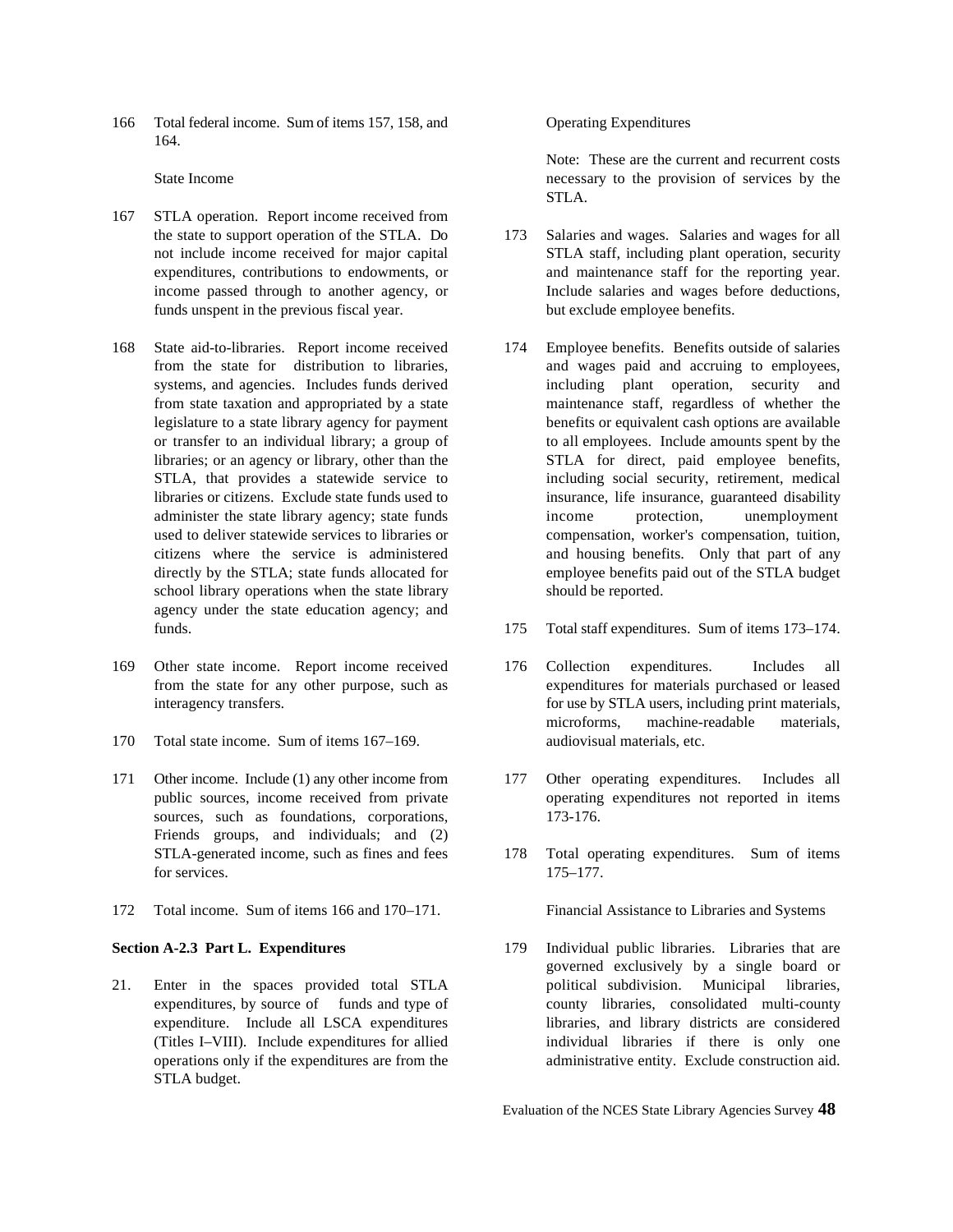- 180 Public library systems. Headquarters of regional new buildings and building additions, new public library systems, federations, equipment (including major computer cooperatives, or public libraries serving in a installations), initial book stock, furnishings for regional capacity which includes grants to new or expanded buildings, and new vehicles. headquarters of regional public library systems. Exclude replacement and repair of existing
- 181 Other individual libraries. Libraries other than library materials, and investments for capital public libraries and school library media centers. appreciation. Exclude the amount reported for
- 182 Multi-type library systems. Headquarters of regional multi-type library systems, federations, Note: State accounting practices shall determine and cooperatives, or libraries serving multi-type whether a specific item is a capital expense or an libraries within a region. Multi-type library operating expense, regardless of the examples in systems may serve public, academic, school, and this definition. special libraries.
- 183 Single agency or library providing statewide reported in items 173–187. service. A single agency or library, other than libraries or state residents where the primary 186–188. service area is all or a significant portion of the reference service, library service to the blind and provide such services. The reported in Part L.
- 184 Library construction. Do not report data for this LSCA Title I Expenditures item in items 179–183, 185, or 187. Includes construction of new buildings and acquisition, Note: Report the following types of expansion, remodeling, and alteration of existing expenditures from LSCA Title I: buildings, and the purchase, lease, and telecommunications equipment, machinery, providing such services. utilities, and built-in equipment and any
- 179–184. competitively or on a formula basis.
- 186 Total financial assistance to libraries and 192 LSCA administration. Expenditures of Title I
- 187 Capital outlay. Funds for the acquisition of or Titles I, II, and III. additions to fixed assets such as building sites,

furnishings and equipment, regular purchase of this item from all other items except (189).

- 188 Other expenditures. These are expenditures not
- the STLA, that provides a statewide service to 189 Total expenditures. Sum of items 178 and

### state (e.g., statewide interlibrary loan or **Section A-2.4 Part M. LSCA Titles I–III Expenditures**

physically handicapped, statewide network 22. Enter in the spaces provided LSCA expenditures and/or network services, etc.) Do not include from Titles I, II, and III, by following types of funds administered directly by the STLA to expenditure. These expenditures should also be

- installation of equipment of any such buildings, 190 Statewide services. Funds expended by the or any combination of such activities (including STLA to provide services to libraries and architects' fees and the cost of acquisition of individuals throughout the state. Includes land). Equipment includes information and subgrants made to single libraries or other building technologies, video and outside agencies to provide or assist in
- necessary enclosures or structures to house 191 Grants. Funds distributed by the STLA to them. recipients who meet eligibility criteria specified 185 Other assistance. Expenditures for other awarded for purposes specified in successful assistance to libraries not reported in items grant proposals. Such grants may be awarded by LSCA and the state. Such funds are usually
	- systems. Sum of items 179–185. **funds** for administrative costs in connection with programs and services carried out under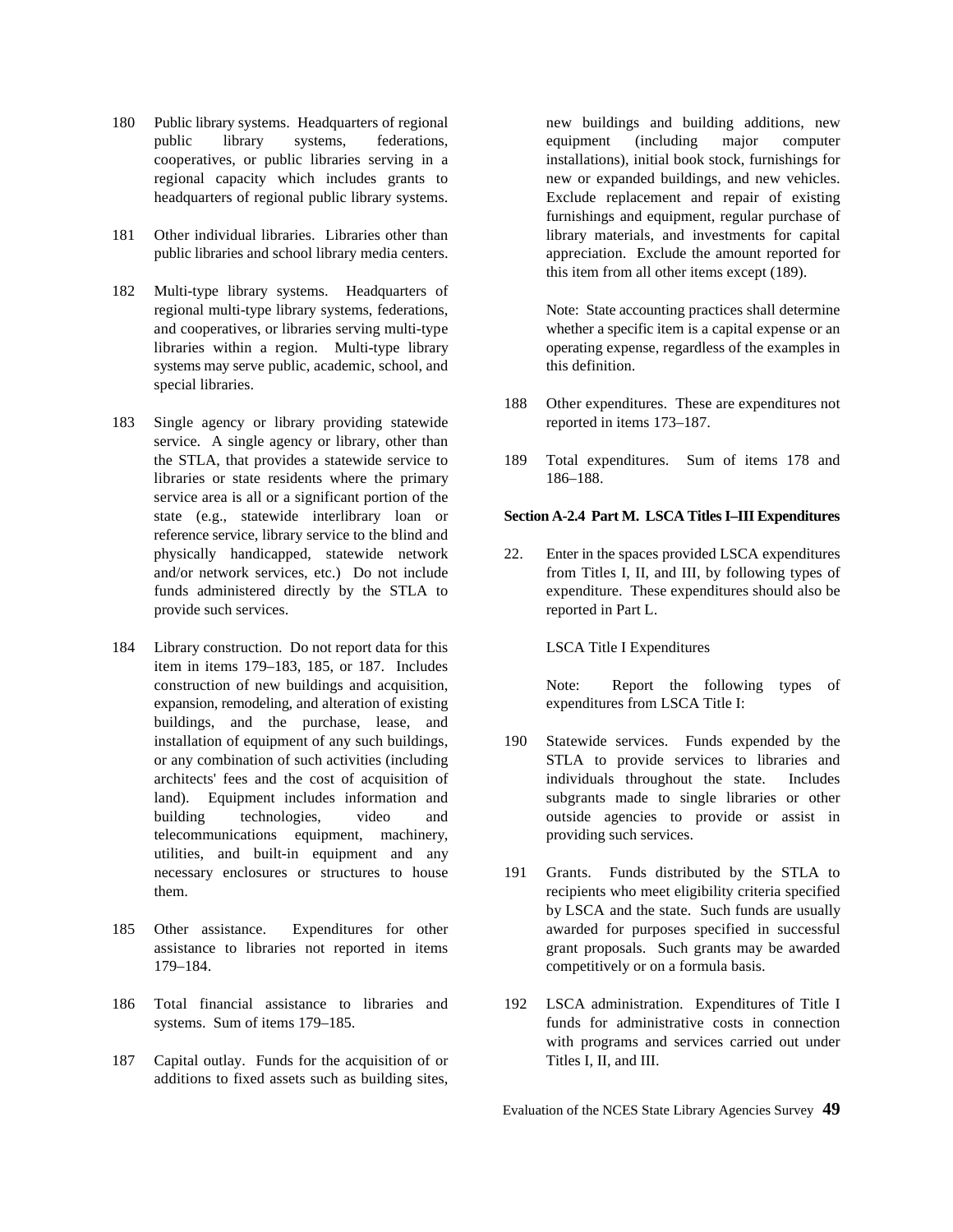193 Total LSCA Title I expenditures. Sum of items 190-192.

LSCA Title II Expenditures

Note: Report the following types of expenditures from LSCA Title II:

- 194 Grants. See instructions to item 191 for guidance.
- 195 LSCA administration. See instructions to item 192 for guidance.
- 196 Total LSCA Title II expenditures. Sum of items 194 and 195.

LSCA Title III Expenditures

Note: Report the following types of expenditures from LSCA Title III:

- 197 Statewide services. See instructions to item 190 for guidance.
- 198 Grants. See instructions to item 191 for guidance.
- 199 Total LSCA Title III expenditures. Sum of items 197 and 198.
- 200 Total LSCA Titles I–III expenditures. Sum of items 193, 196, and 199.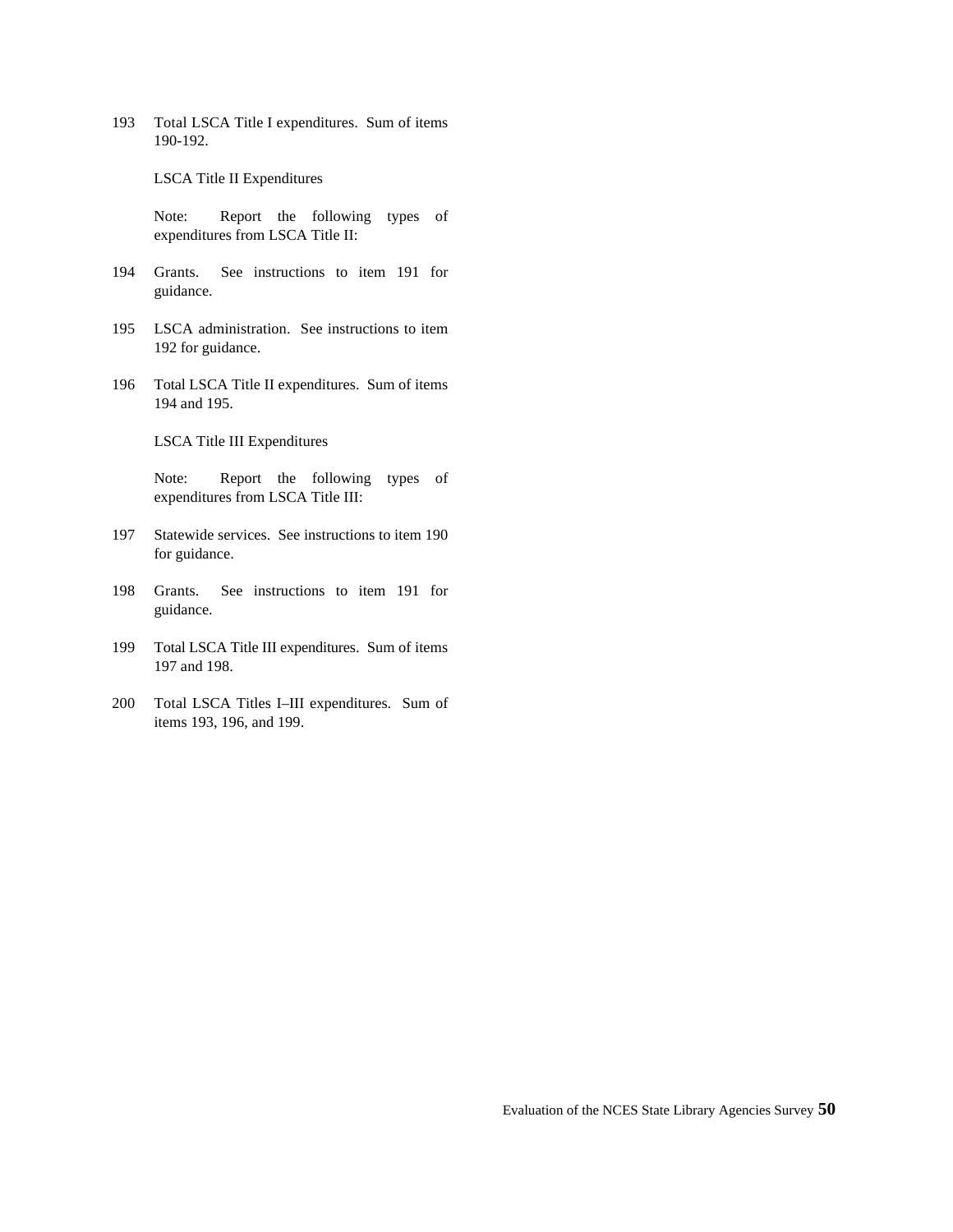### Section A-2.5 View/Data Entry Screen - STLA Survey, FY 97

#### 1.3 VIEW/DATA ENTRY SCREEN - STLA SURVEY, FY97 Pg 21 PART K - INCOME

20. Enter total STLA income, by source and type of income. Exclude carryover funds. Include income for allied operations only if it is part of STLA budget.

|     | <b>Federal Income</b>                                                                                                                                                                                                                                                                          |  | Amount                                     |  |
|-----|------------------------------------------------------------------------------------------------------------------------------------------------------------------------------------------------------------------------------------------------------------------------------------------------|--|--------------------------------------------|--|
|     | Library Services and Construction Act (LSCA):                                                                                                                                                                                                                                                  |  |                                            |  |
| 154 | Title I - Public Library Services                                                                                                                                                                                                                                                              |  |                                            |  |
| 155 | Title II - Public Lib Construction & Techn Enhancement                                                                                                                                                                                                                                         |  |                                            |  |
| 156 | Title III - Interlibrary Cooperation and Resource Sharing                                                                                                                                                                                                                                      |  | <u> 1989 - Johann Stein, mars et al. (</u> |  |
| 157 | TOTAL LSCA TITLES I-III INCOME                                                                                                                                                                                                                                                                 |  |                                            |  |
| 158 | Other LSCA income (Titles IV-VIII):<br>Specify <x>: 159 IV 160 V 161 VI 162 VII 163 VIII</x>                                                                                                                                                                                                   |  |                                            |  |
| 164 | Other Federal income:                                                                                                                                                                                                                                                                          |  |                                            |  |
| 165 | Specify program(s) and title(s): $\frac{1}{1}$ = $\frac{1}{1}$ = $\frac{1}{1}$ = $\frac{1}{1}$ = $\frac{1}{1}$ = $\frac{1}{1}$ = $\frac{1}{1}$ = $\frac{1}{1}$ = $\frac{1}{1}$ = $\frac{1}{1}$ = $\frac{1}{1}$ = $\frac{1}{1}$ = $\frac{1}{1}$ = $\frac{1}{1}$ = $\frac{1}{1}$ = $\frac{1}{1}$ |  |                                            |  |
| 166 | <b>TOTAL FEDERAL INCOME</b>                                                                                                                                                                                                                                                                    |  |                                            |  |

#### 1.3 VIEW/DATA ENTRY SCREEN - STLA SURVEY, FY97 Pg 22 PART K - INCOME-continued

| State and Other Income |  | Amount |
|------------------------|--|--------|
| State Income           |  |        |
| STLA operation         |  |        |
| State aid-to-libraries |  |        |
| Other State income     |  |        |
| TOTAL STATE INCOME     |  |        |
| Other income           |  |        |
| <b>TOTAL INCOME</b>    |  |        |
|                        |  |        |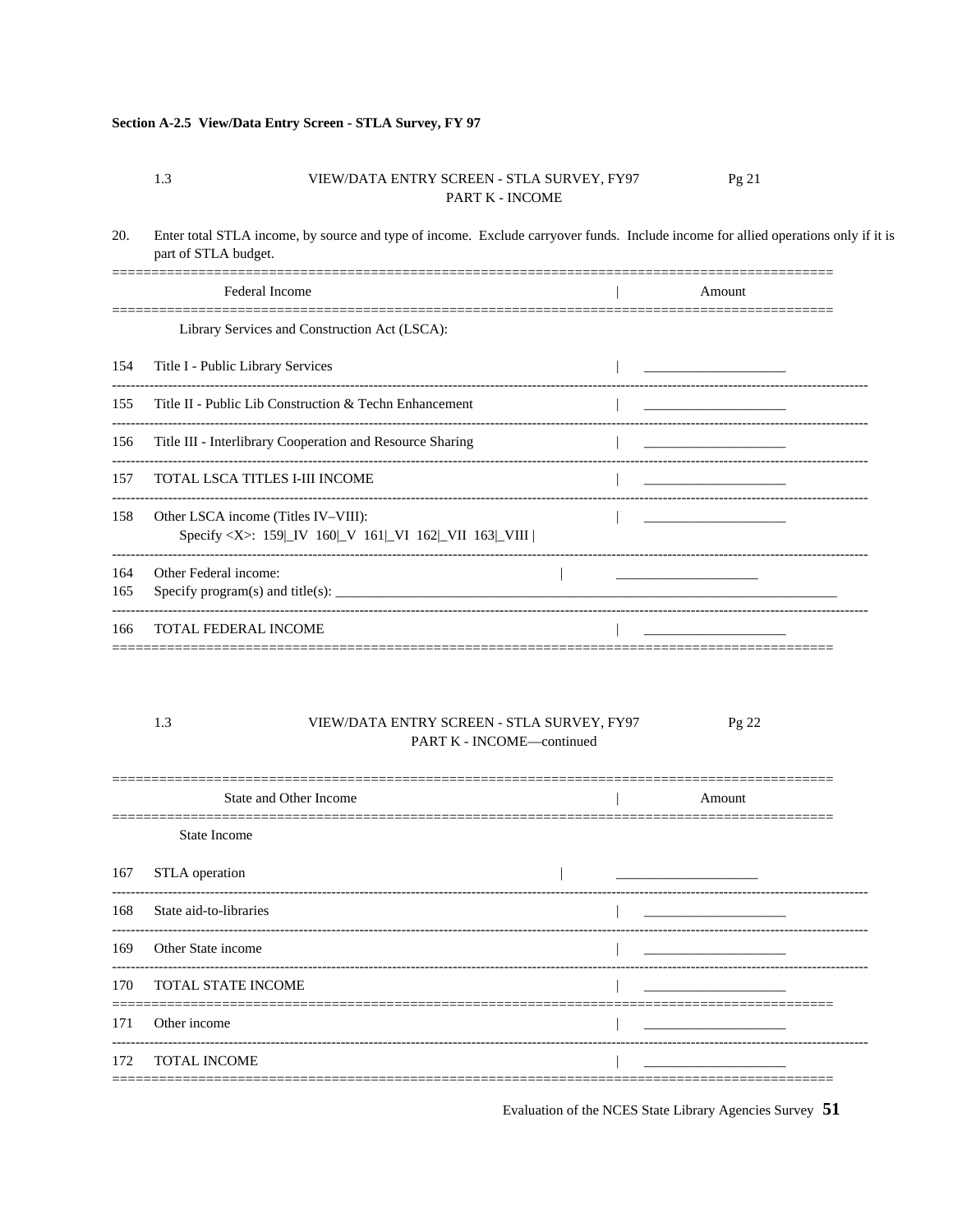#### 21. Enter total STLA expenditures, by source and type of expenditure. Include all LSCA expenditures (Titles I-VIII). Include expenditures for allied operations only if the expenditures are from the STLA budget.

|     |                                 | <b>Amount by Source</b> |       |       |       |  |  |  |
|-----|---------------------------------|-------------------------|-------|-------|-------|--|--|--|
|     | <b>Operating Expenditures</b>   | Federal                 | State | Other | TOTAL |  |  |  |
| 173 | Salaries and wages              |                         |       |       |       |  |  |  |
| 174 | <b>Employee benefits</b>        |                         |       |       |       |  |  |  |
| 175 | <b>TOTAL STAFF EXPENDITURES</b> |                         |       |       |       |  |  |  |
| 176 | Collection expenditures         |                         |       |       |       |  |  |  |
| 177 | Other operating expenditures    |                         |       |       |       |  |  |  |
| 178 | TOTAL OPERATING EXPENDITURES    |                         |       |       |       |  |  |  |

#### VIEW/DATA ENTRY SCREEN - STLA SURVEY, FY97 Pg 24 PART L - EXPENDITURES-continued

|     | Financial Assistance to                                 | Amount by Source |       |       |              |  |  |  |  |
|-----|---------------------------------------------------------|------------------|-------|-------|--------------|--|--|--|--|
|     | Libraries and Systems                                   | Federal          | State | Other | <b>TOTAL</b> |  |  |  |  |
| 179 | Individual public libraries                             |                  |       |       |              |  |  |  |  |
| 180 | Public library systems                                  |                  |       |       |              |  |  |  |  |
| 181 | Other individual libraries                              |                  |       |       |              |  |  |  |  |
| 182 | Multi-type library systems                              |                  |       |       |              |  |  |  |  |
| 183 | Single agency or library<br>providing statewide service |                  |       |       |              |  |  |  |  |
| 184 | Library construction                                    |                  |       |       |              |  |  |  |  |
| 185 | Other assistance                                        |                  |       |       |              |  |  |  |  |
| 186 | TOTAL FINANCIAL ASSISTANCE                              |                  |       |       |              |  |  |  |  |

#### 1.3 VIEW/DATA ENTRY SCREEN - STLA SURVEY, FY97 PART L - EXPENDITURES-continued

|     |                           |  | <b>Amount by Source</b> |  |       |       |       |  |  |
|-----|---------------------------|--|-------------------------|--|-------|-------|-------|--|--|
|     | Other Expenditures        |  | Federal                 |  | State | Other | TOTAL |  |  |
| 187 | Capital outlay            |  |                         |  |       |       |       |  |  |
| 188 | Other expenditures        |  |                         |  |       |       |       |  |  |
| 189 | <b>TOTAL EXPENDITURES</b> |  |                         |  |       |       |       |  |  |

1.3

Pg 25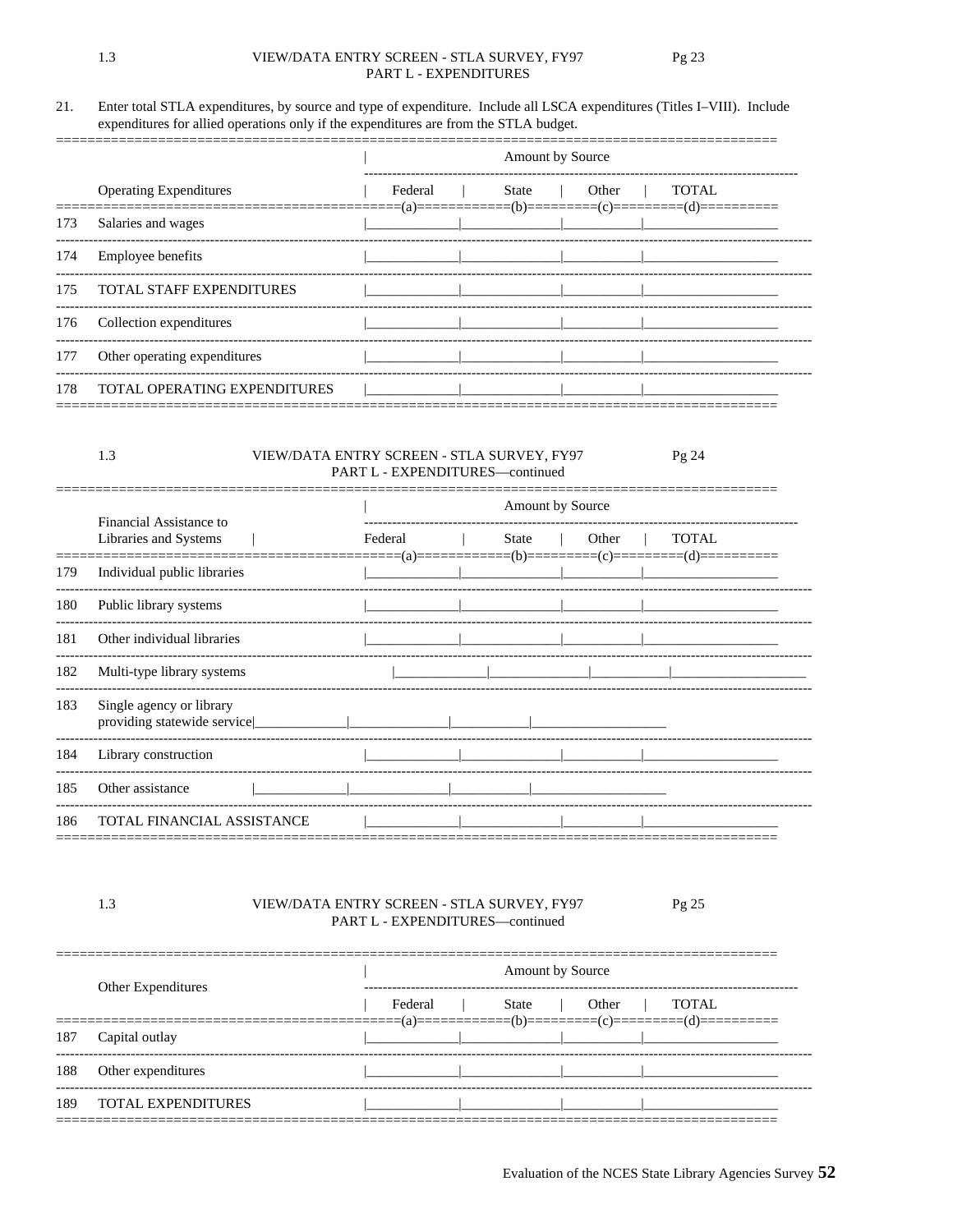### VIEW/DATA ENTRY SCREEN - STLA SURVEY, FY97 PART M - LSCA TITLES I-III EXPENDITURES

1.3

22. Enter LSCA Titles I, II, and III Expenditures, by type of expenditure. These expenditures should also be reported in Part L.

| <b>LSCA</b> Title I Expenditures    | Amount |
|-------------------------------------|--------|
| 190 Statewide services              |        |
| 191 Grants                          |        |
| 192 LSCA administration             |        |
| 193 TOTAL LSCA TITLE I EXPENDITURES |        |

#### 1.3 VIEW/DATA ENTRY SCREEN - STLA SURVEY, FY97 Pg 27 PART M - LSCA TITLES I-III EXPENDITURES-continued

|     | LSCA TITLE II Expenditures           | Amount |
|-----|--------------------------------------|--------|
| 194 | <b>Grants</b>                        |        |
|     | 195 LSCA administration              |        |
|     | 196 TOTAL LSCA TITLE II EXPENDITURES |        |

|     | <b>LSCA TITLE III Expenditures</b>       | Amount |
|-----|------------------------------------------|--------|
|     | 197 Statewide services                   |        |
| 198 | <b>Grants</b>                            |        |
|     | 199 TOTAL LSCA TITLE III EXPENDITURES    |        |
|     | 200 TOTAL LSCA TITLES I-III EXPENDITURES |        |

Pg 26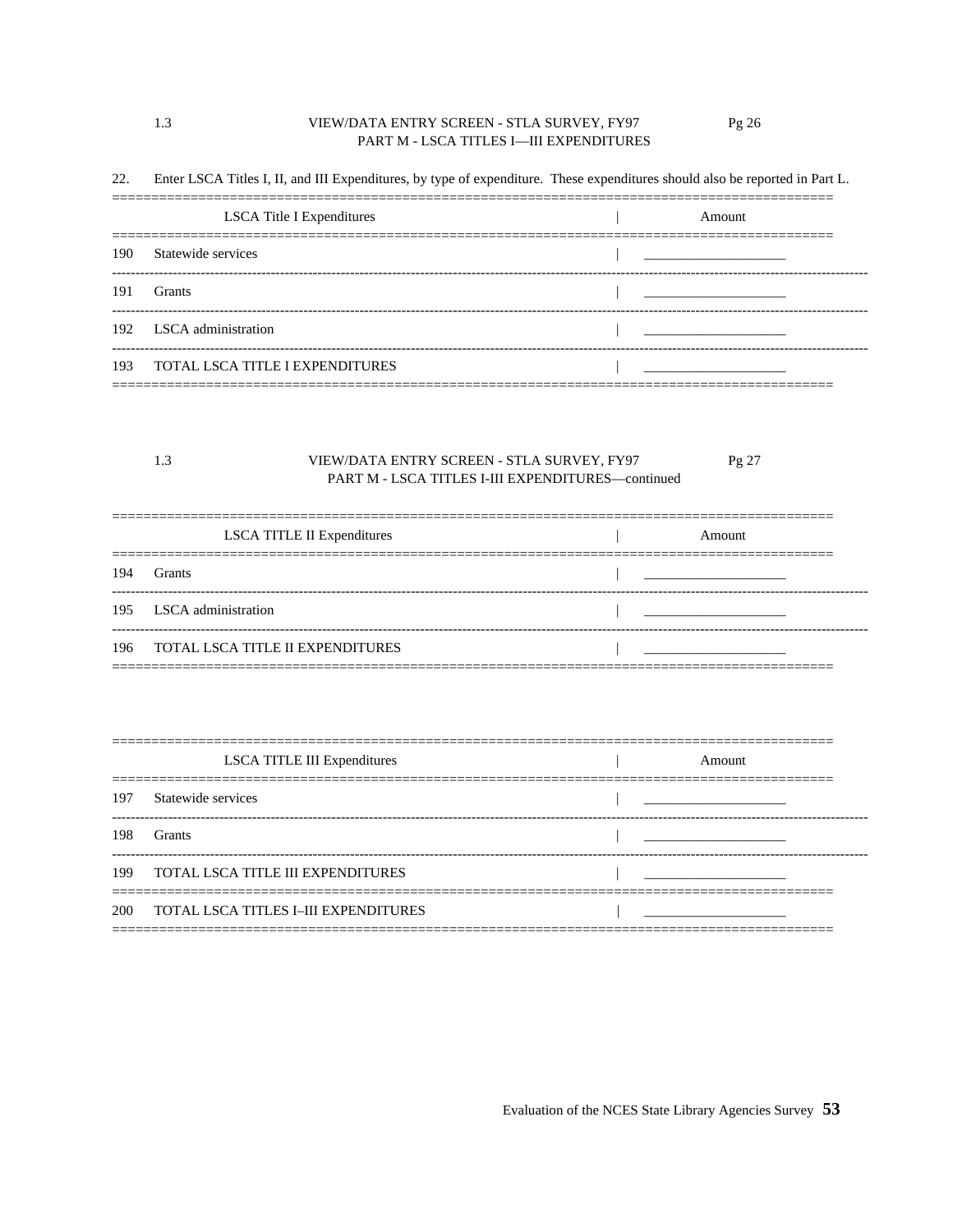## **APPENDIX B. OLP MATERIALS**

Note: The following OLP materials are currently being used by the STLAs in their submissions for fiscal year 1996. Blank annual report forms for fiscal year 1995 were unavailable. However, the forms are essentially the same.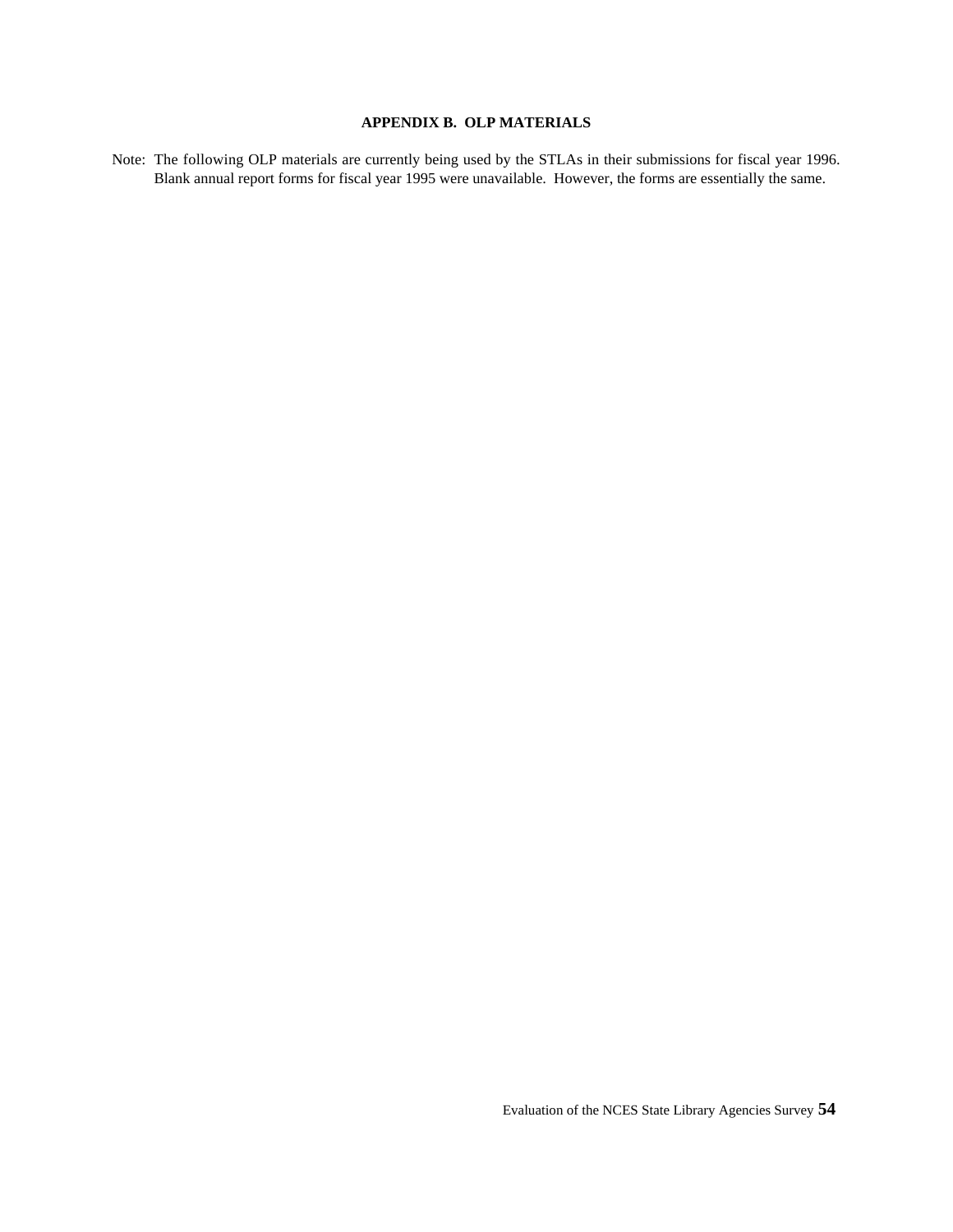### REPORT INSTRUCTIONS FISCAL YEAR 1996 LIBRARY SERVICES AND CONSTRUCTION ACT TITLES I, II, AND III STATE-ADMINISTERED PROGRAM

# GENERAL

The administrative requirements for filing the Financial and Performance Report are outlined in 34 CFR 76.720 and 34 CFR 80.40 and 80.41. Please submit the original Report and one copy by December 31, 1996 to:

> State Programs Division Library Programs, OERI U.S. Department of Education 555 New Jersey Avenue, NW Washington, D.C. 20208-5571 Phone: (202) 219-2293 or FAX: (202) 219-1725

- Public reporting burden for this collection of information is estimated to average 45 hours per response, including the time to review instructions, searching existing data resources, gathering and maintaining the data needed, and completing and reviewing the information collection. Send comments regarding this burden estimate or any other aspect of this collection of information, including suggestions for reducing this burden, to the U.S. Department of Education, Information Management and Compliance Division, Washington, DC 20202-4651; and to the Office of Management and Budget, Paperwork Reduction Project 1850-0583, Washington, DC 20503.
- National Education Goals. On March 31, 1994, the President signed the Goals 2000 Education America Act. The Act makes the National Education Goals a national policy.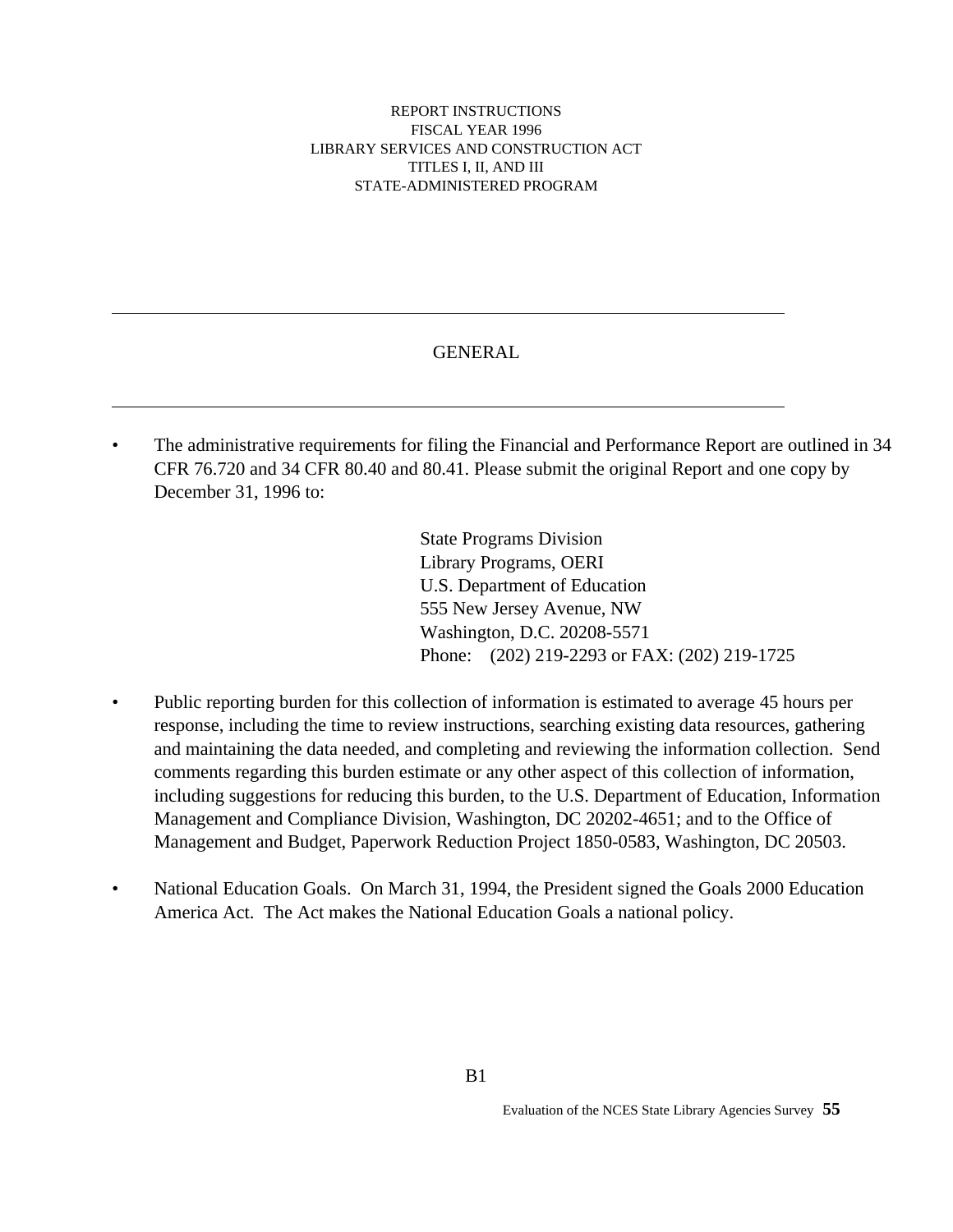The eight National Education Goals are:

- 1. All children will arrive at school ready to learn.
- 2. The high school graduation rate will increase to at least 90 percent.
- 3. Students will master challenging subject matter in the core subjects.
- 4. Students will be first in the world in mathematics and science achievement.
- 5. All adult Americans will be literate and have the skills necessary to compete in a world economy.
- 6. Every school will be free of drugs and violence.
- 7. Teachers will have access to training programs to improve their skills.
- 8. Every school will strive to increase parental involvement and participation in their children's education.

Please note on the Project Report form if you have addressed any of these goals, as you did on your FY 1996 State Plan.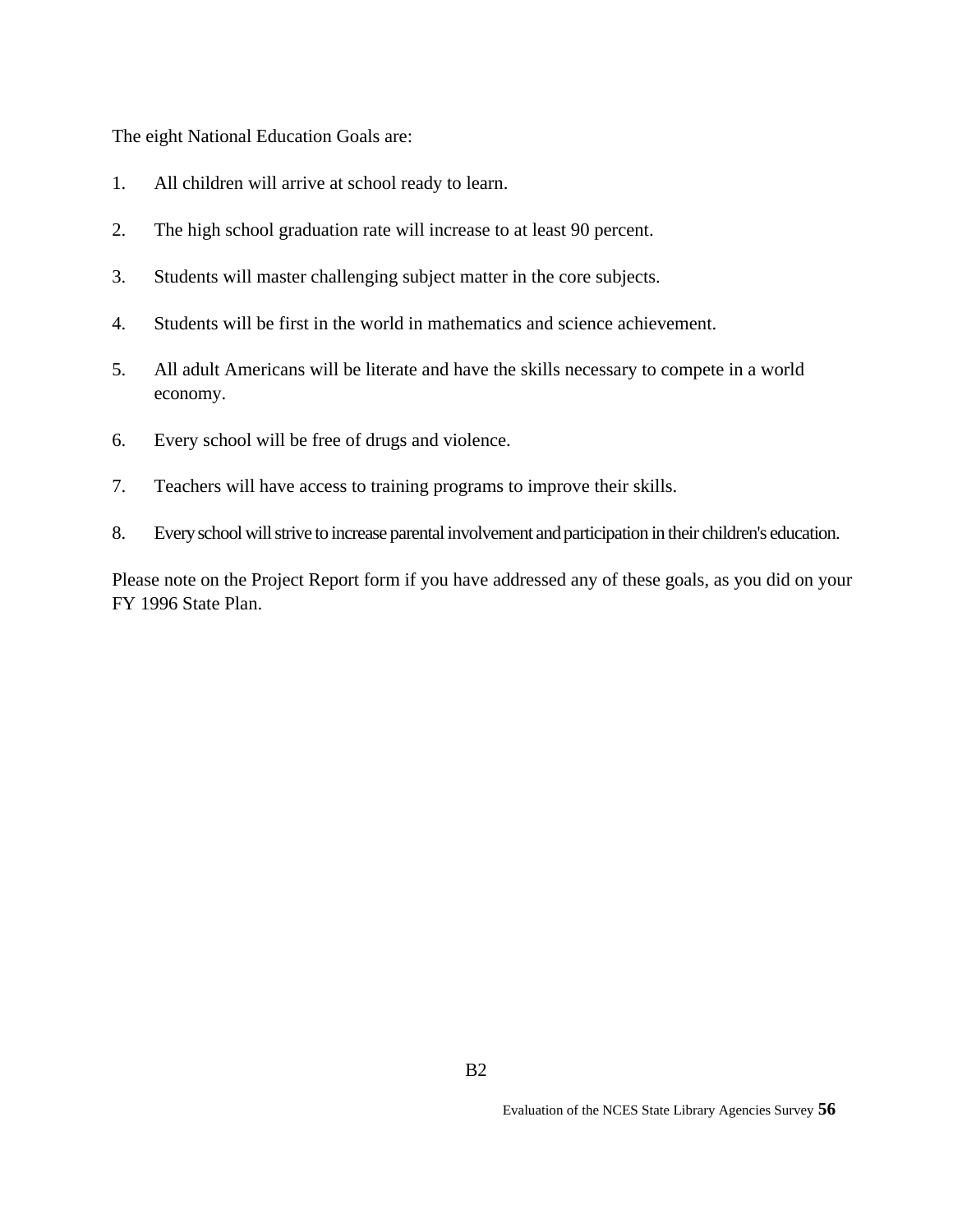# PROGRAM ANNUAL REPORT

The instructions for the Annual Financial and Performance Report forms follow:

## Page 1 TITLES I, II, AND III - SUMMARY

The Summary should reflect the extent to which LSCA funds were effective in carrying out the State's Annual Program under Titles I, II, and III and the extent to which the State's Long-range Plan goals and objectives were attained.

## Page 2 TITLES I AND III - PROJECT REPORT

Of the National Education Goals listed on page B2, insert the number of the goal if applicable to the project.

Technology Based: If technology is an integral part of the project, check this box.

Specify the LSCA activity by number in the upper right-hand corner box.

A separate performance report on each grant/subgrant is required (34 CFR 80.40). Projects should be reported under one of the grant program functions or eligible activities under Titles I and III and indicated in item 2 on page 2 of the project form. Each project ID performance report should contain a comparison of accomplishments to the objectives, the reasons for slippage if established objectives were not met, and additional pertinent information including, when appropriate, analysis and explanation of cost overruns of high unit costs. The number of persons served should be those who used the services provided under the project, or who benefitted directly from them, not the total population of the service area involved, i.e., the number of persons served, not the potential population that was to be reached. To ensure consistent reporting on a nationwide basis, use a definition of "person served" by counting each person once, even though that person may have used a service more than once.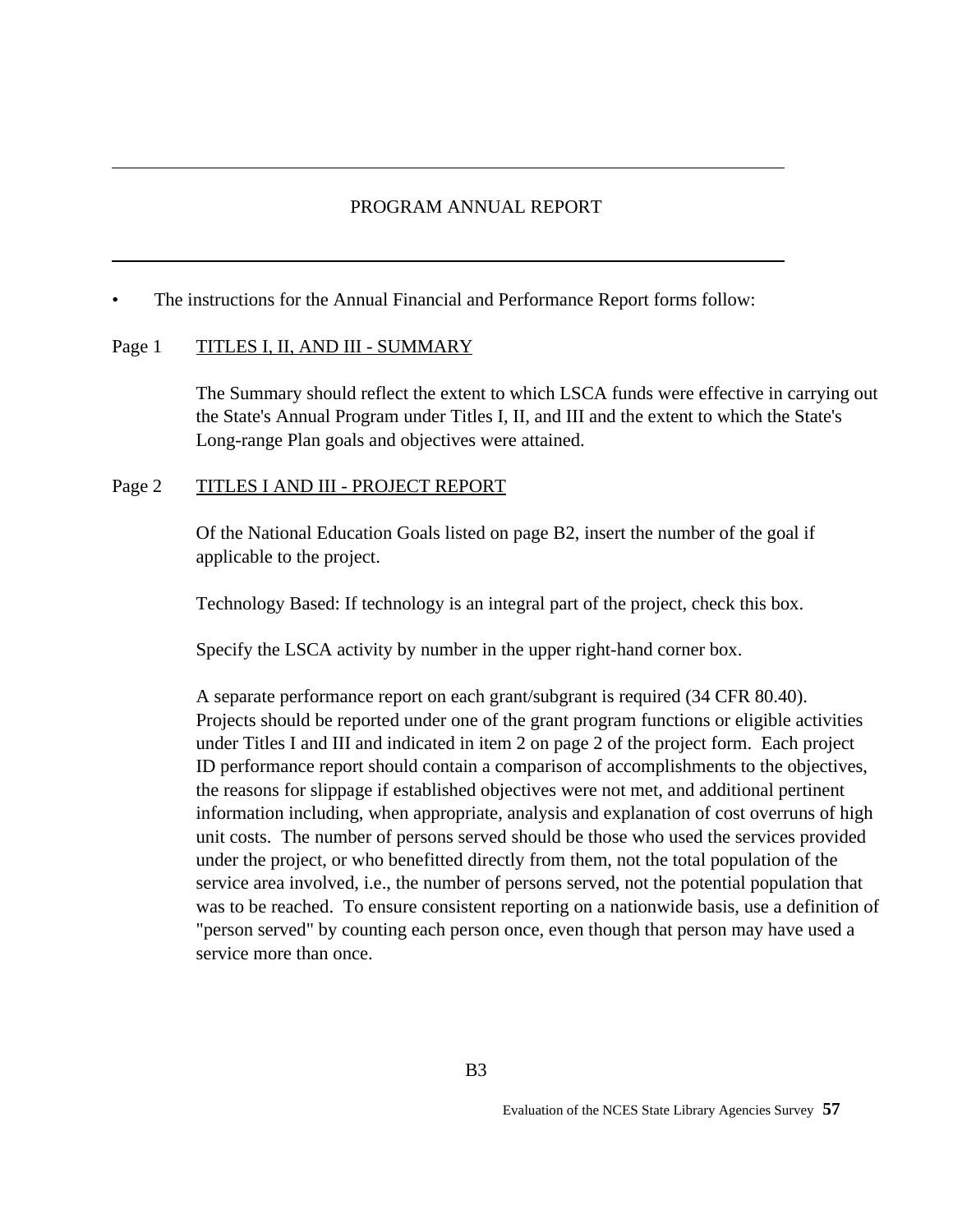# Page 3 TITLE II - COMPLETION REPORT

Report all construction projects completed in FY 1996 even though funds may come from different allotment years. It is important to insert the Common Accounting Numbers (CANs) when you have used Title II funds from more than one CAN. We suggest that the date of completion for every construction project be kept on file at the State Library Administrative Agency and at the grantee library for 20 years, to facilitate the federal interest as required under Section 202(c) of the Act and 34 CFR 770.45.

If there are expenditures for "administration", check off at Item 6 and complete the amount expended of federal and State funds under Item 7. Title II funds used for administrative purposes are subject to the requirements of 34 CFR 76.703 through 76.706.

The closeout of Title II CANs differs from that of Titles I and III. Closeouts cannot take place until all obligated and reobligated funds under the original CAN have been expended.

For administrative purposes, seven years following the issuance of each Title II grant award, you will be notified by the Department of the planned closeout of the original CAN. If at that time you have not yet obligated or drawn down all of the funds made available under the CAN, you may request an extension of the closeout date using Quarterly Report Form 272 to notify the Department's Financial Payments Group Office (Fiscal Office) that funds remain in the account.

# Page 4 TITLE I - FISCAL BREAKDOWN OF FY 1995 CARRYOVER FUNDS

Report only funds from the FY 1995 Title I (CAN 5E000500 allotment) expended in FY 1996.

# Page 5 TITLE I - FISCAL BREAKDOWN OF FY 1996 EXPENDITURES

Report only funds expended in FY 1996 from the FY 1996 Title I allotment (CAN 6E000500) with State and local expenditures.

# Page 6 TITLE I - FISCAL BREAKDOWN OF FY 1996 OBLIGATIONS CARRIED OVER TO FY 1997

Report only funds expended in FY 1996 Title I obligations (CAN 6E000500) carried over to FY 1997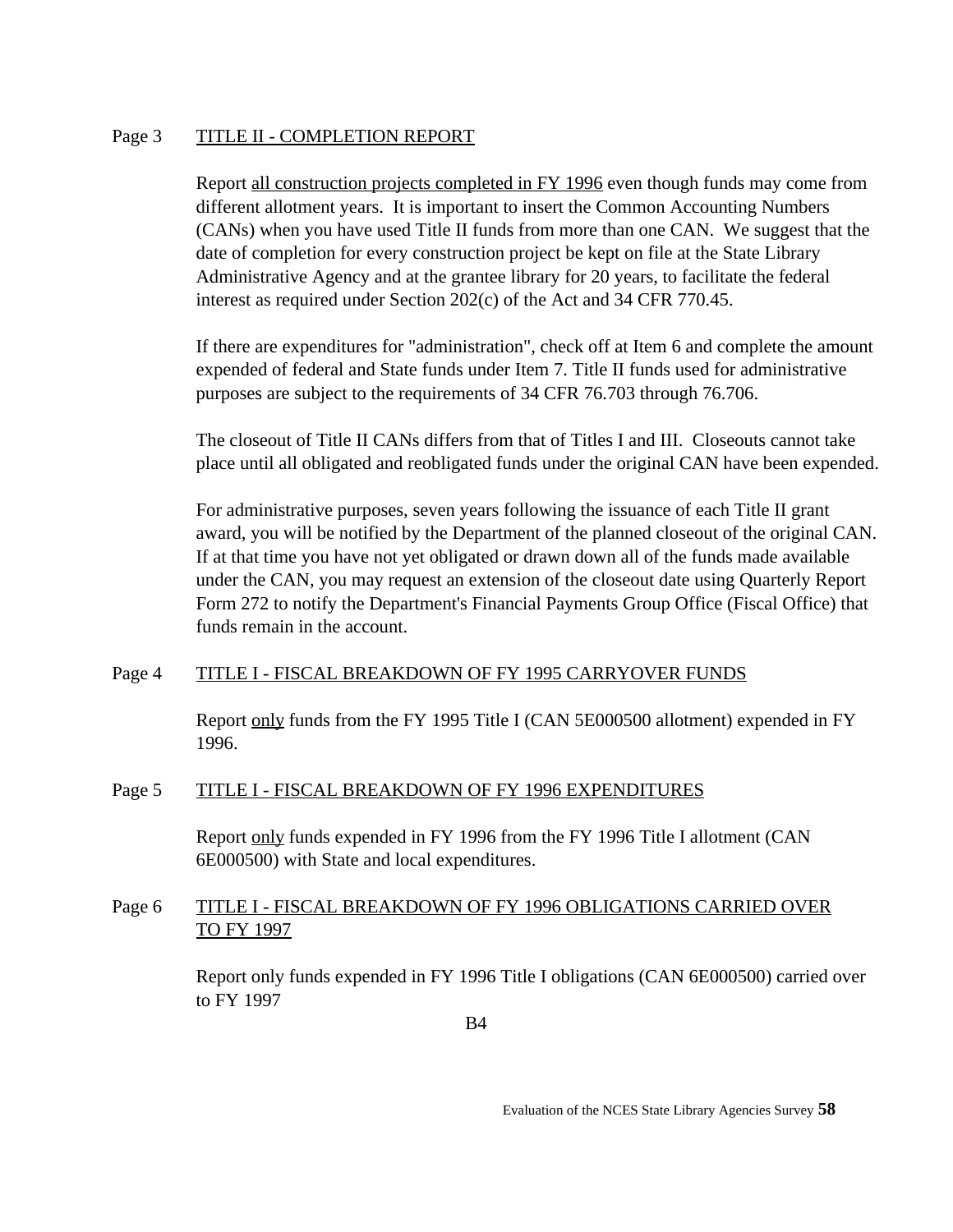# Page 7 TITLE III - FISCAL BREAKDOWN OF FY 1995 CARRYOVER, FY 1996 EXPENDITURES, AND FY 1996 OBLIGATIONS CARRIED OVER TO FY 1997

Report only funds expended from the FY 1995 Title III allotment (CAN 5E000501) in the upper section. In the middle section, report funds expended in FY 1996 from the FY 1996 Title III allotment (CAN 6E000501) and the amount to be carried over to FY 1997. In the last section, report on the FY 1996 obligations (CAN 6E000501) carried over to FY 1997.

# Page 8 TITLES I AND III - SUMMARY OF UNEXPENDED OBLIGATIONS

If both answers in section 1 are "No", go to the next page. If "Yes", complete the remainder of the form and the proposed date the final expenditures report will be submitted to the Department. The FY 1995 allotments cannot be closed out until both the Program Office and Department's Financial Payments Group (Fiscal Office) have been notified.

## Page 9 SUMMARY OF SPECIFIC REPORTING REQUIREMENTS

- Item (a) Matching requirement. The required State match will be listed on the FY 1996 Title I allotment table.
- Item (b) Basic Maintenance of Effort (MOE) Requirements.

Report (1) State aid expenditures to public libraries and library systems; and (2) State Library Administrative Agency expenditures for the extension and development of public library services throughout the State.

- Item (c) Other MOE Requirements. Report the total expenditures from federal, State and local sources for (1) Library Services for the Physically Handicapped; and (2) State Institutional Library Services.
- Item (d) Administration. Report the total actual expenditures from FY 1995 carryover and FY 1996 Titles I and II funds.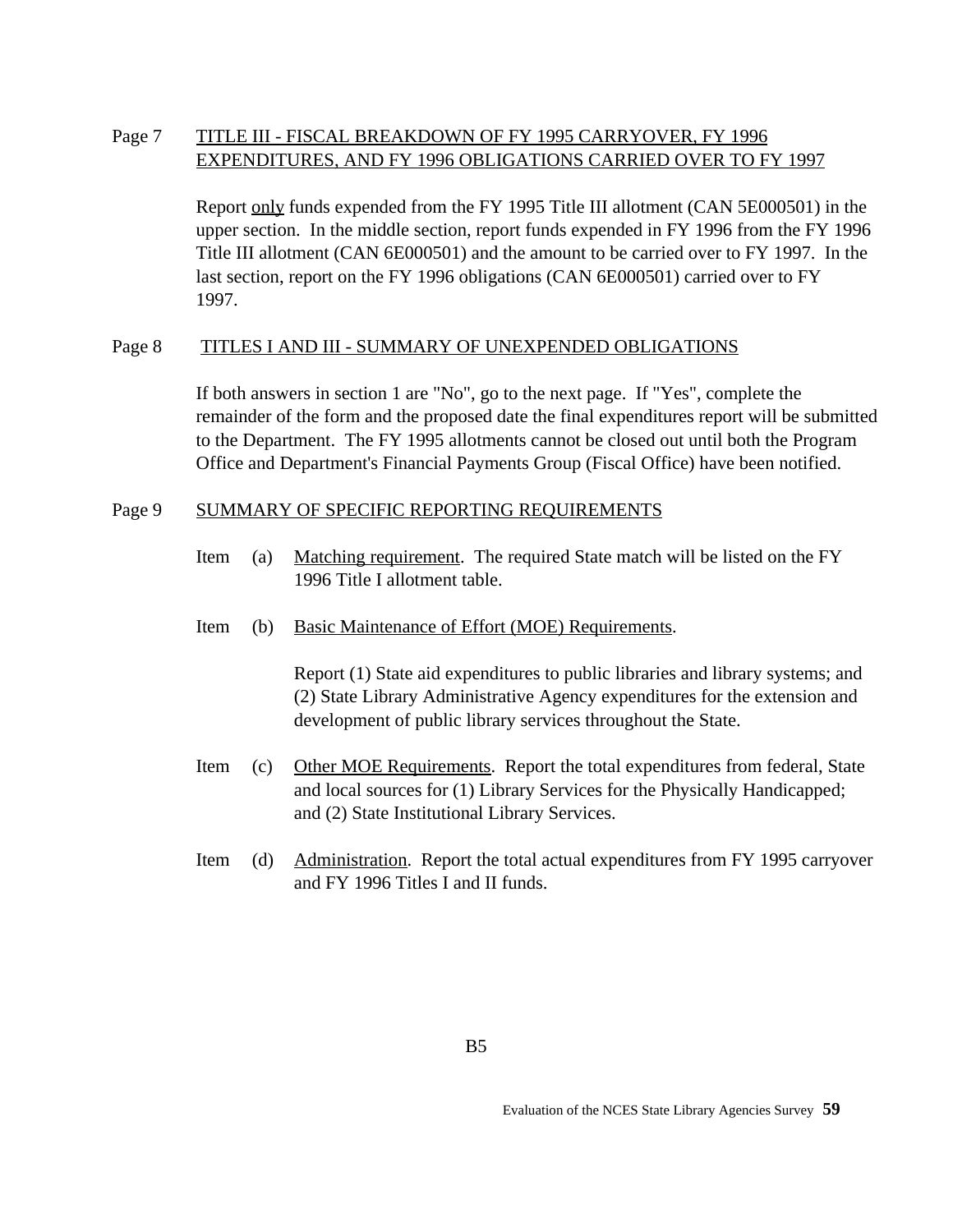# Page 10 **CERTIFICATION**

The Certification for the Financial and Performance Report must be signed by the designated Certifying State Official who is authorized to submit the Report.

FOR ADDITIONAL INFORMATION: Please contact your designated Administrative Librarian or Robert Klassen, Director, Library Programs, at the address shown on page B1. Telephone (202) 219- 2293 or Fax (202) 219-1725.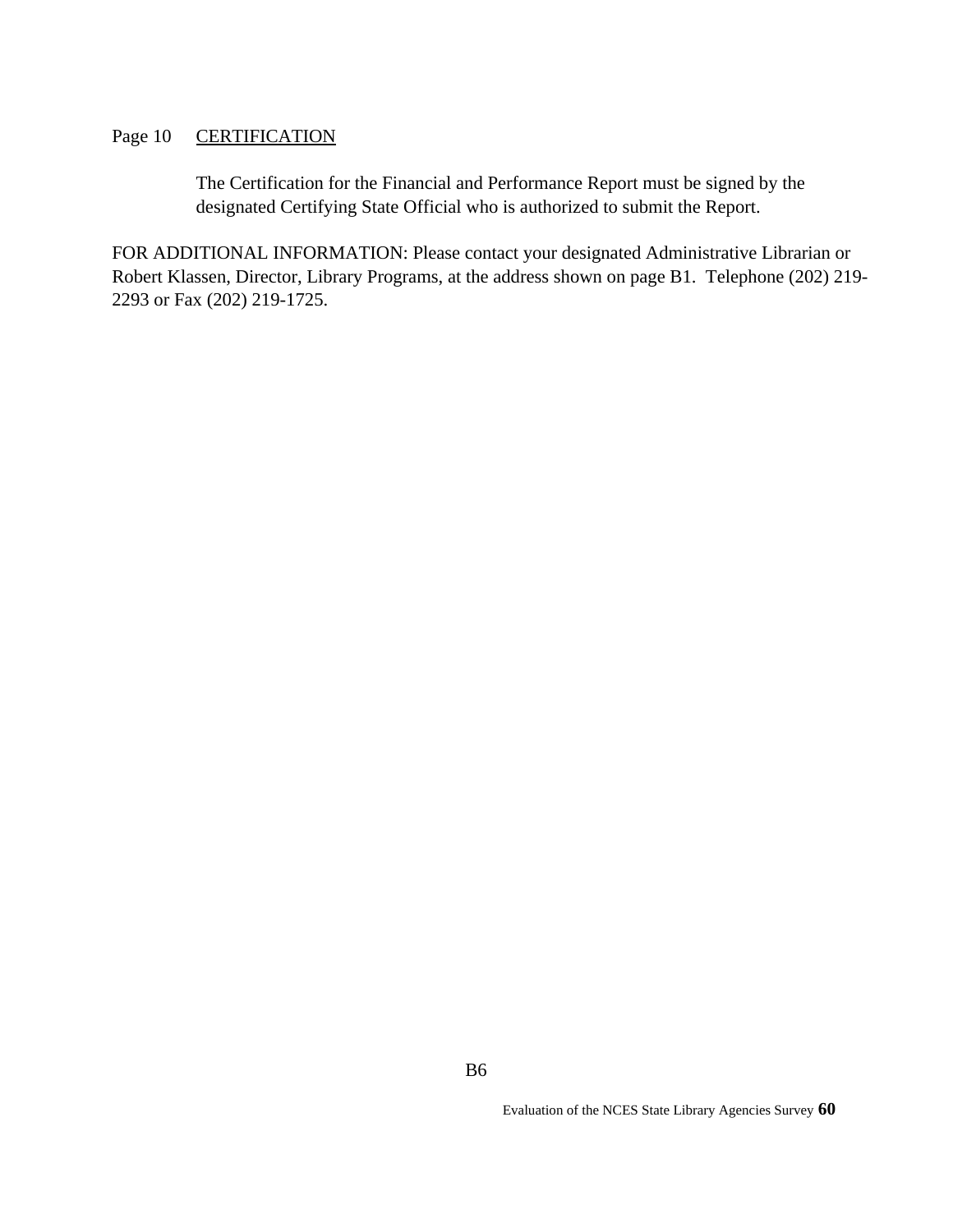### OMB No. 1850-0583 DEPARTMENT OF EDUCATION EXP. DATE <u>12-31-96</u> WASHINGTON. DC 20208-5571

**STATE** 

REPORTING FY 1996

## THE LIBRARY SERVICES AND CONSTRUCTION ACT STATE-ADMINISTERED PROGRAM 20 U.S.C. 351 et. seq., unless otherwise noted

### FINANCIAL AND PERFORMANCE REPORT TITLES I, II, AND III - SUMMARY

BRIEFLY SUMMARIZE PROGRESS TOWARD ACHIEVING THE STATE'S LONG-RANGE PROGRAM GOALS (SEC. 6 (d) (3) (A)) (If additional pages are required, please add.)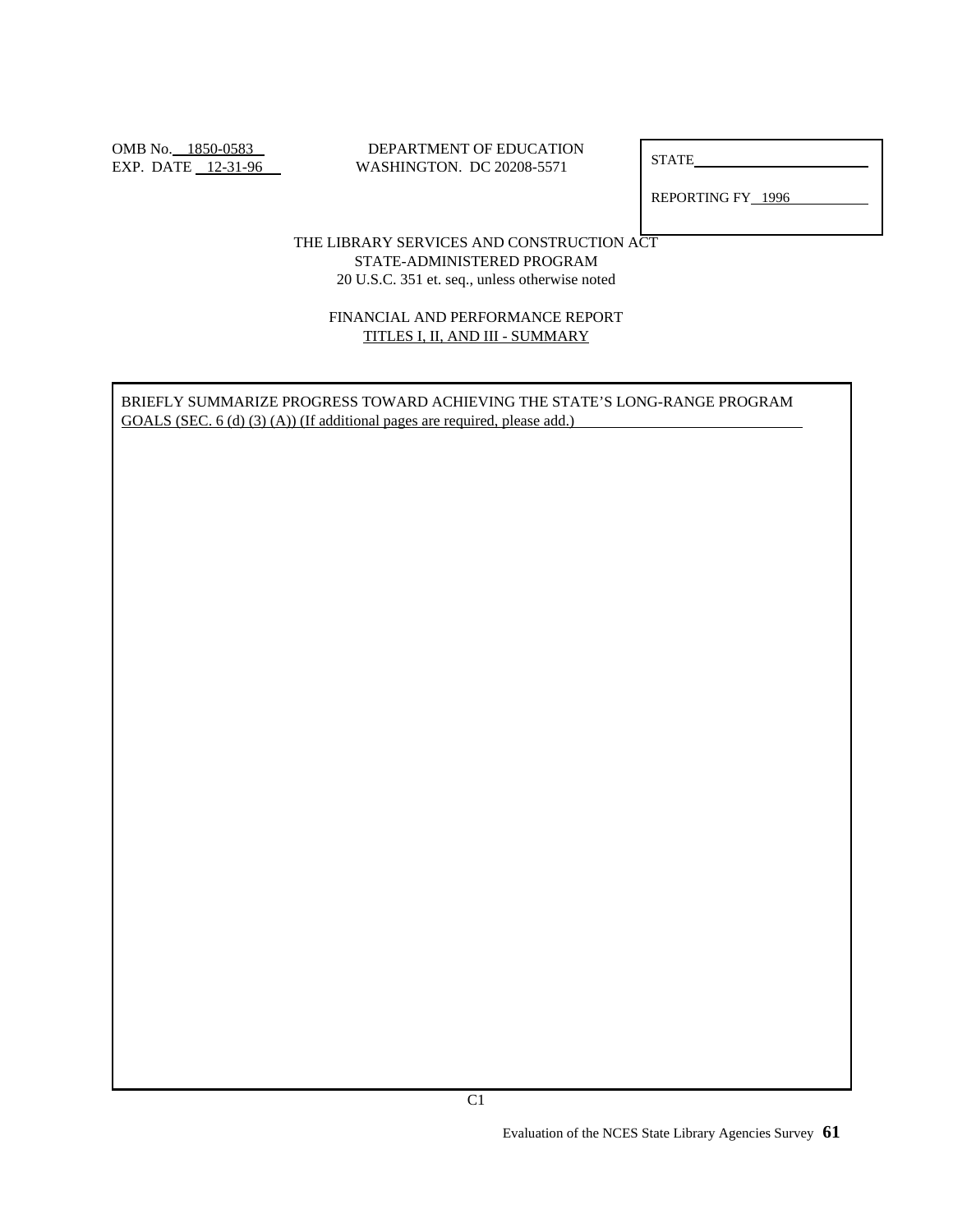### DEPARTMENT OF EDUCATION WASHINGTON. DC 20208-5571

| <b>STATE</b>      |  |
|-------------------|--|
| REPORTING FY 1996 |  |

### THE LIBRARY SERVICES AND CONSTRUCTION ACT STATE-ADMINISTERED PROGRAM

20 U.S.C. 351 et. seq. unless otherwise noted

### FINANCIAL AND PERFORMANCE REPORT TITLES I AND III - PROJECT REPORT

 $(SFCS 103 303 304 305 6(b)(2))$  and (3))

| (SECS. 103, 303, 304, 305, $O(D)(2)$ ) and (3))                                                                                                                                     |                      |                                   |                                            |      |                    |  |              |
|-------------------------------------------------------------------------------------------------------------------------------------------------------------------------------------|----------------------|-----------------------------------|--------------------------------------------|------|--------------------|--|--------------|
|                                                                                                                                                                                     | <b>GOALS</b><br>2000 | <b>TECHNOLOGY</b><br><b>BASED</b> |                                            | GI   | <b>CHECK TITLE</b> |  | PROJECT NO.  |
|                                                                                                                                                                                     |                      |                                   |                                            | G II |                    |  |              |
| 1. NAME (Identify State agency, regional or local library, organization, or institution that administered the project)                                                              |                      |                                   |                                            |      |                    |  |              |
| 2. NAME OF PROJECT (Specify LSCA activity<br>by number as listed on pages 4-5 for<br>Title I and page 7 for Title III activities)                                                   |                      |                                   | 3. TARGET AREA SERVED<br><b>BY PROJECT</b> |      |                    |  |              |
| 4. NUMBER OF PERSONS SERVED BY THE PROJECT                                                                                                                                          |                      |                                   |                                            |      |                    |  |              |
| 5. PROJECT EXPENDITURES BY<br><b>SOURCE OF FUNDS</b>                                                                                                                                |                      | <b>LSCA</b>                       | <b>STATE</b>                               |      | <b>LOCAL</b>       |  | <b>TOTAL</b> |
| FY 1995 CARRYOVER FUNDS                                                                                                                                                             |                      |                                   |                                            |      |                    |  |              |
| <b>CURRENT FY 1996 FUNDS</b>                                                                                                                                                        |                      |                                   |                                            |      |                    |  |              |
| TOTAL EXPENDITURES                                                                                                                                                                  |                      |                                   |                                            |      |                    |  |              |
| FY 1996 CARRYFORWARD FUNDS INTO<br>FY 1997                                                                                                                                          |                      |                                   |                                            |      |                    |  |              |
| 6. TO WHAT EXTENT DID THE PROJECT MEET ITS GOALS AND OBJECTIVES? (SEC. 5 (3)). IDENTIFY<br>BENEFITS AND/OR PROBLEMS WHICH RESULTED FROM THE PROJECT, IF APPLICABLE. (SEC. 6(b)(3)). |                      |                                   |                                            |      |                    |  |              |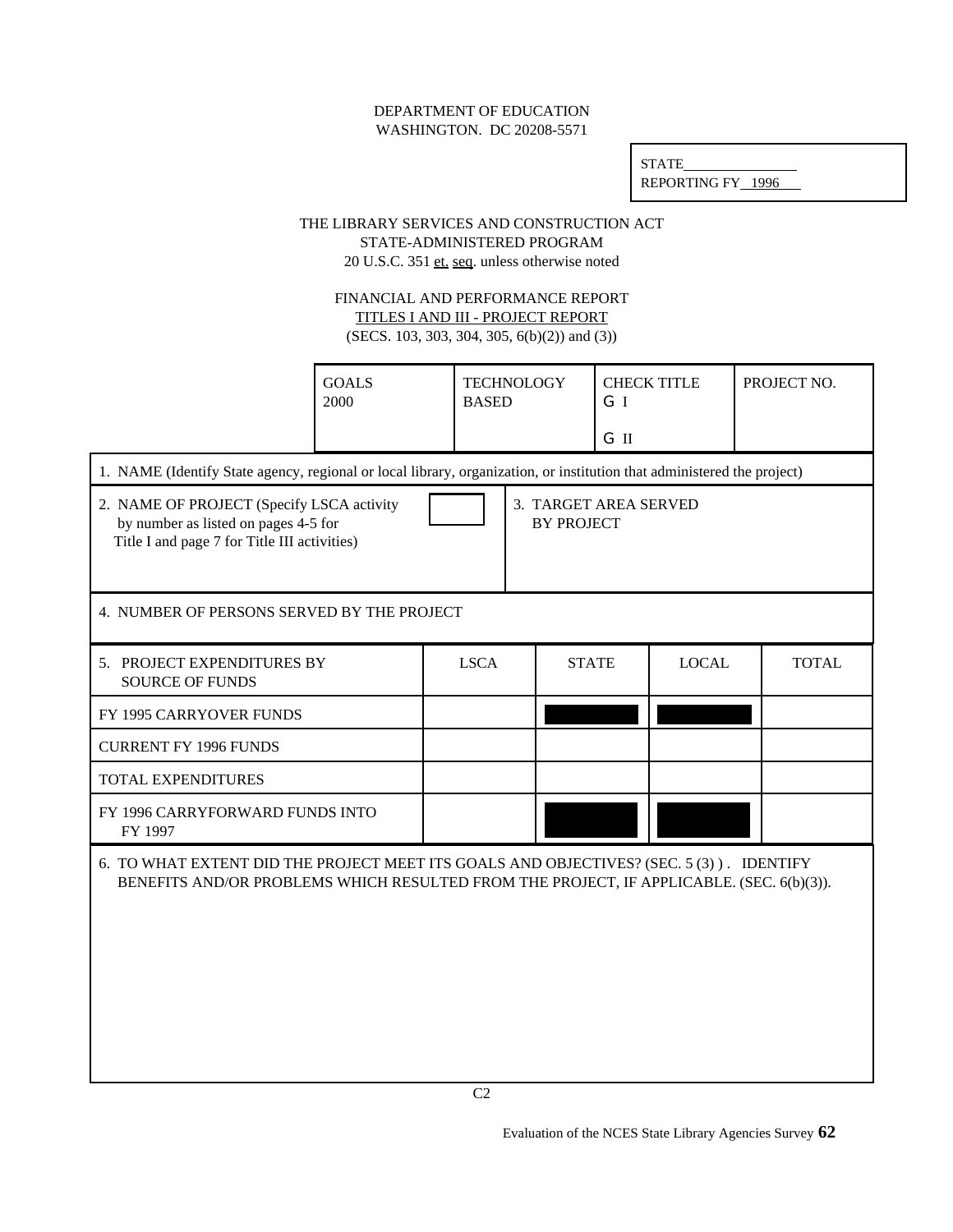### DEPARTMENT OF EDUCATION WASHINGTON. DC 20208-5571

STATE

REPORTING FY 1996

CAN (YEAR OF GRANT AWARD)

### THE LIBRARY SERVICES AND CONSTRUCTION ACT STATE-ADMINISTERED PROGRAM 20 U.S.C. 351 et. seq. unless otherwise noted

### FINANCIAL AND PERFORMANCE REPORT TITLE II - COMPLETION REPORT (SECTIONS 6(a)(2), 8 and 203)

| 1. NAME OF LIBRARY                             |                                                                                    |                                       |                  |                               |    | 2. PROJECT NO.                                                                   |             |
|------------------------------------------------|------------------------------------------------------------------------------------|---------------------------------------|------------------|-------------------------------|----|----------------------------------------------------------------------------------|-------------|
|                                                | 3. ADDRESS (Number, Street, City, and State)                                       |                                       |                  |                               |    | <b>ZIP CODE</b>                                                                  |             |
|                                                | 4. NAME AND ADDRESS OF APPLICANT (If different from item 1)                        |                                       |                  |                               |    |                                                                                  |             |
|                                                | 5. PROJECT CONSTRUCTION DATES                                                      |                                       |                  |                               |    |                                                                                  |             |
|                                                | a. STARTED                                                                         |                                       |                  | * b. COMPLETION               |    |                                                                                  |             |
| <b>MONTH</b>                                   | <b>DAY</b>                                                                         | <b>YEAR</b>                           |                  | <b>MONTH</b>                  |    | <b>DAY</b>                                                                       | <b>YEAR</b> |
|                                                | 6. TYPE OF PROJECT (Check appropriate boxes)                                       |                                       |                  |                               |    |                                                                                  |             |
| G a. NEW<br>G e. ACQUISITION                   |                                                                                    |                                       |                  |                               |    | G i. EXPANSION                                                                   |             |
| G b. REMODELING                                | <b>G</b> f. ALTERATION                                                             | G j . HANDICAPPED                     |                  |                               |    |                                                                                  |             |
| G c. ENERGY<br><b>CONSERVATION</b>             |                                                                                    | G g. NEW TECHNOLOGIES                 |                  |                               |    | <b>G</b> k. HISTORIC BUILDING                                                    |             |
| <b>G</b> d. SAFE WORKING<br><b>ENVIRONMENT</b> |                                                                                    | G h. TECHNOLOGY<br><b>ENHANCEMENT</b> |                  |                               |    | <b>G</b> 1. PRESERVATION<br><b>G</b> m. ADMINISTRATION                           |             |
|                                                | 7. PROJECT EXPENDITURES, BY SOURCES:<br>(If LSCA funds are from more than one CAN, |                                       | a. FEDERAL       |                               |    |                                                                                  |             |
| please list.)                                  |                                                                                    |                                       | \$<br>1. LSCA    |                               |    |                                                                                  |             |
|                                                |                                                                                    |                                       | 2. OTHER FEDERAL |                               |    |                                                                                  |             |
|                                                |                                                                                    |                                       | 3. SUBTOTAL      |                               | \$ |                                                                                  |             |
|                                                |                                                                                    |                                       | b. STATE         |                               |    |                                                                                  |             |
|                                                |                                                                                    |                                       | c. LOCAL         |                               |    |                                                                                  |             |
| Q                                              |                                                                                    |                                       |                  | TOTAL (ADD $a(3)$ , $b & c$ ) |    | \$<br>IN A RRIEE STATEMENT SHMMARIZE THE PROJECT IN RELATION TO THE STATE'S LONG |             |

8. IN A BRIEF STATEMENT, SUMMARIZE THE PROJECT IN RELATION TO THE STATE'S LONG- RANGE PROGRAM FOR LIBRARY DEVELOPMENT. IDENTIFY BENEFITS AND/OR PROGRAMS AND/OR PROGRAMS WHICH RESULTED FROM THE PROJECT. (SEC. 203)

C3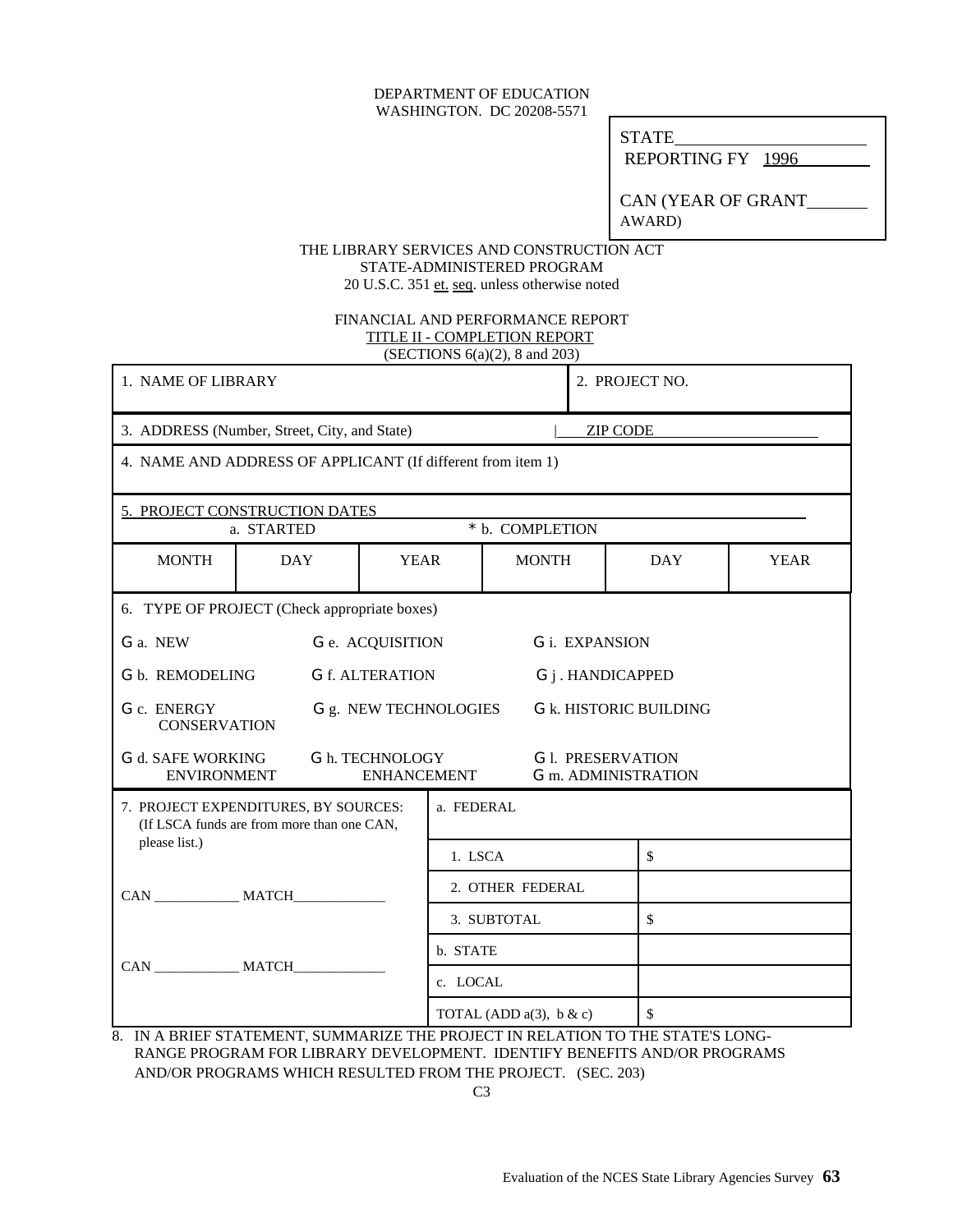STATE REPORTING FY 1996 CARRYOVER CAN 5E00050

### THE LIBRARY SERVICES AND CONSTRUCTION ACT STATE-ADMINISTERED PROGRAM 20 U.S.C. 351 et. seq. unless otherwise noted

## FINANCIAL AND PERFORMANCE REPORT TITLE I - FISCAL BREAKDOWN

## PROVIDE ACTUAL EXPENDITURES FROM THE PREVIOUS YEAR'S FUNDS

| <b>GRANT PROGRAM ACTIVITIES</b>                                                                                                           | <b>LSCA</b> |
|-------------------------------------------------------------------------------------------------------------------------------------------|-------------|
| 1. PUBLIC LIBRARY SERVICES TO AREAS WITHOUT SERVICES<br>(SECS. 101(1) & $102(a)(2)$ )                                                     | \$          |
| 2. PUBLIC LIBRARY SERVICES TO AREAS WITH INADEQUATE<br>SERVICES (SECS. 101 (1) & 102 (a) (2) (A))                                         |             |
| 3. DISADVANTAGED (SEC. 102 (a) (2) (B) (iii))                                                                                             |             |
| 4. *PHYSICALLY HANDICAPPED (SECS. 6 (b) (5) (A), $102(a)(2)$ (B)(ii),<br>$& 103(3)$ )                                                     |             |
| 5. STATE INSTITUTIONAL LIBRARY SERVICES (SECS. 102 (a) (2) (B)(i)<br>& 103(3)                                                             |             |
| 6. STRENGTHENING STATE LIBRARY ADMINISTRATIVE AGENCY<br>for meeting the needs of the people of the State (SECS. $101(9)$ & $102$ (b) (2)) |             |
| 7. MAJOR URBAN RESOURCE LIBRARIES (SECS. 101 (10), 102 (a)(3),<br>$102$ (c) (3) & $103$ (2))                                              |             |
| 8. STRENGTHENING METROPOLITAN PUBLIC LIBRARIES WHICH<br>SERVE AS NATIONAL OR REGIONAL RESOURCE CENTERS<br>(SEC. 102 $(a)(2)$ $(C)$ )      |             |
| 9. LIMITED ENGLISH-SPEAKING PROFICIENCY (SEC. 6 (b) (5) (A))                                                                              |             |
| 10. SERVICES TO THE ELDERLY (SECS. 6 (b) (5) (B), 101 (1) & 103 (4))                                                                      |             |
| 11. COMMUNITY INFORMATION REFERRAL CENTERS (SEC. 101 (3))                                                                                 |             |
| 12. LITERACY PROGRAMS (SECS. 6 (b) (5) (C) & 101 (4))                                                                                     |             |
| 13. ** HANDICAPPED (SECS. 3 (17), 6 (b) (5) (A) & 103 (5))                                                                                |             |
| 14. INTERGENERATIONAL LIBRARY PROGRAMS (SEC. 101(5))                                                                                      |             |
| 15. CHILD CARE CENTER LIBRARY PROGRAMS (SEC. 101(6))                                                                                      |             |
| 16. MODEL LIBRARY LITERACY CENTERS (SEC. 101(7))                                                                                          |             |
| 17. DRUG ABUSE PREVENTION LIBRARY PROGRAMS (SEC. 101(8))                                                                                  |             |
| 18. ADMINISTRATION (SECS. 8 & 102 (b) (1))                                                                                                |             |
| <b>TOTAL</b>                                                                                                                              | \$          |

\*This is the maintenance of effort project (SEC. 103 (3 ) ).

\*\*Do not include these funds in your maintenance of effort for the physically handicapped.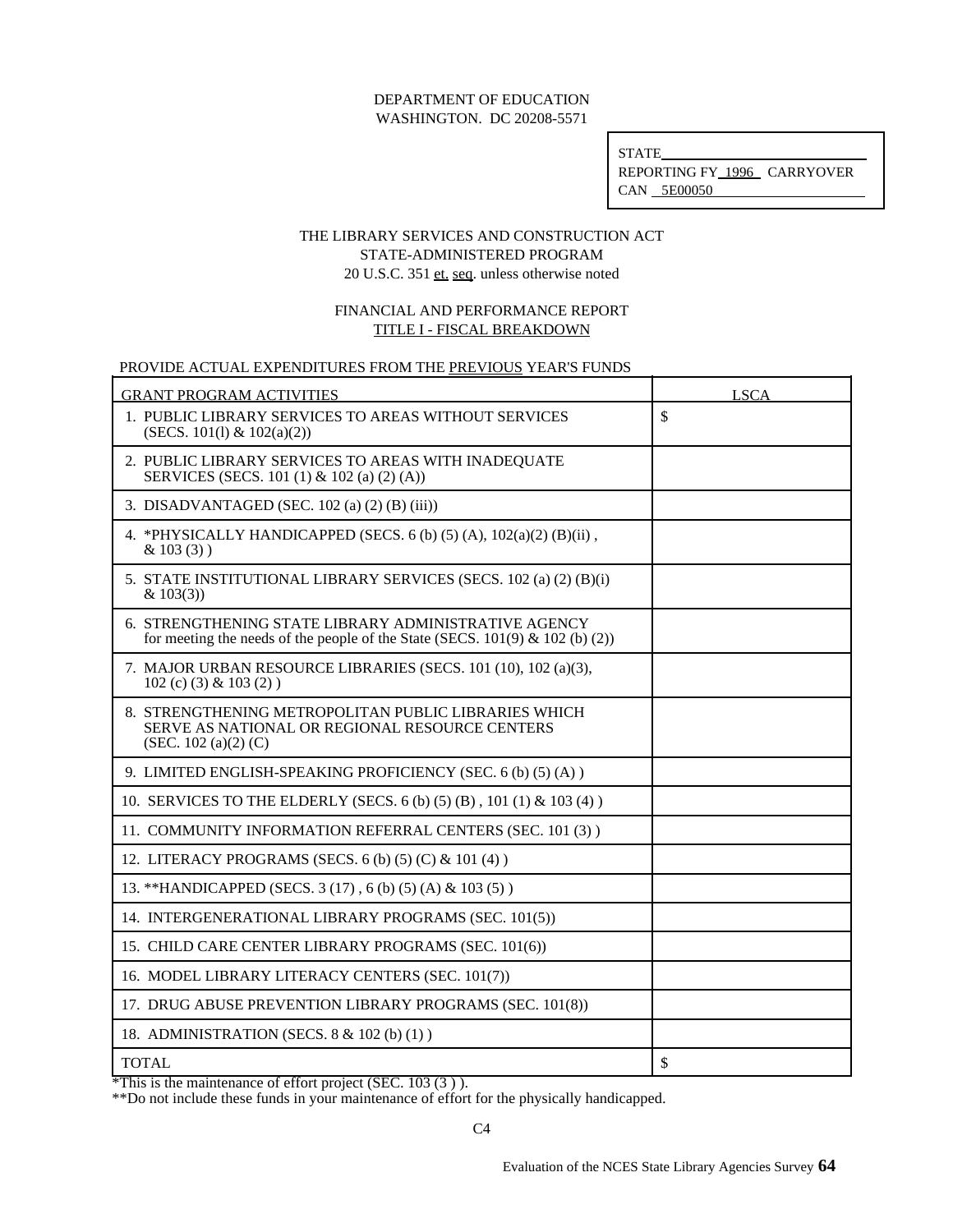| <b>STATE</b>      |  |
|-------------------|--|
| REPORTING FY 1996 |  |
| 6E000500<br>CAN.  |  |

# THE LIBRARY SERVICES AND CONSTRUCTION ACT STATE-ADMINISTERED PROGRAM 20 U.S.C. 351 et. seq. unless otherwise noted

## FINANCIAL AND PERFORMANCE REPORT TITLE I - FISCAL BREAKDOWN

## PROVIDE ACTUAL EXPENDITURES OF CURRENT FY FUNDS

| <b>GRANT PROGRAM ACTIVITIES</b>                                                                       | LSCA(a) | STATE(b) | LOCAL(c) | TOTAL(d) |
|-------------------------------------------------------------------------------------------------------|---------|----------|----------|----------|
| 1. PUBLIC LIBRARY SERVICES TO AREAS WITHOUT<br>SERVICES (SECS. 101(1) & 102(a)(2))                    | \$      |          |          |          |
| 2. PUBLIC LIBRARY SERVICES TO AREAS WITH<br>INADEOUATE SERVICES (SECS. 101 (1) & 102 (a) (2) (A))     |         |          |          |          |
| 3. DISADVANTAGED (SEC. 102 (a) (2) (B) (iii))                                                         |         |          |          |          |
| 4. *PHYSICALLY HANDICAPPED (SECS. 6 (b) (5) (A),<br>$102(a)(2)$ (B)(ii), & 103(3))                    |         |          |          |          |
| 5. STATE INSTITUTIONAL LIBRARY SERVICES<br>(SECS. 102 (a) (2) (B)(i) & 103(3))                        |         |          |          |          |
| 6. STRENGTHENING STATE LIBRARY ADMINISTRATIVE<br>AGENCY (SECS. 101(9) & 102 (b) (2))                  |         |          |          |          |
| 7. MAJOR URBAN RESOURCE LIBRARIES (SECS. 101<br>$(10)$ , 102 $(a)(3)$ , 102 $(c)$ $(3)$ & 103 $(2)$ ) |         |          |          |          |
| 8. STRENGTHENING METROPOLITAN PUBLIC LIBRARIES<br>(SEC. 102 (a)(2) (C)                                |         |          |          |          |
| 9. LIMITED ENGLISH-SPEAKING PROFICIENCY<br>(SEC. 6(b) (5) (A))                                        |         |          |          |          |
| 10. SERVICES TO THE ELDERLY (SECS. $6(b)$ (5) (B),<br>$101 (1) \& 103 (4)$                            |         |          |          |          |
| 11. COMMUNITY INFORMATION REFERRAL CENTERS<br>(SEC. 101 (3))                                          |         |          |          |          |
| 12. LITERACY PROGRAMS (SECS. 6 (b) (5) (C) & 101 (4))                                                 |         |          |          |          |
| 13. **HANDICAPPED (SECS. 3 (17), 6 (b) (5) (A) & 103 (5))                                             |         |          |          |          |
| 14. INTERGENERATIONAL (SEC. 101(5))                                                                   |         |          |          |          |
| 15. CHILD CARE CENTERS (SEC. 101(6))                                                                  |         |          |          |          |
| 16. MODEL LIBRARY LITERACY CENTERS (SEC. 101(7))                                                      |         |          |          |          |
| 17. DRUG ABUSE PREVENTION (SEC. 101(8))                                                               |         |          |          |          |
| 18. ADMINISTRATION (SECS. 8 & 102 (b) (1))                                                            |         |          |          |          |
| <b>TOTAL</b>                                                                                          | \$      | \$       | \$       | \$       |

 $*$ This is the maintenance of effort project (SEC. 103  $(3)$ ).

\*\*Do not include these funds in your maintenance of effort for the physically handicapped.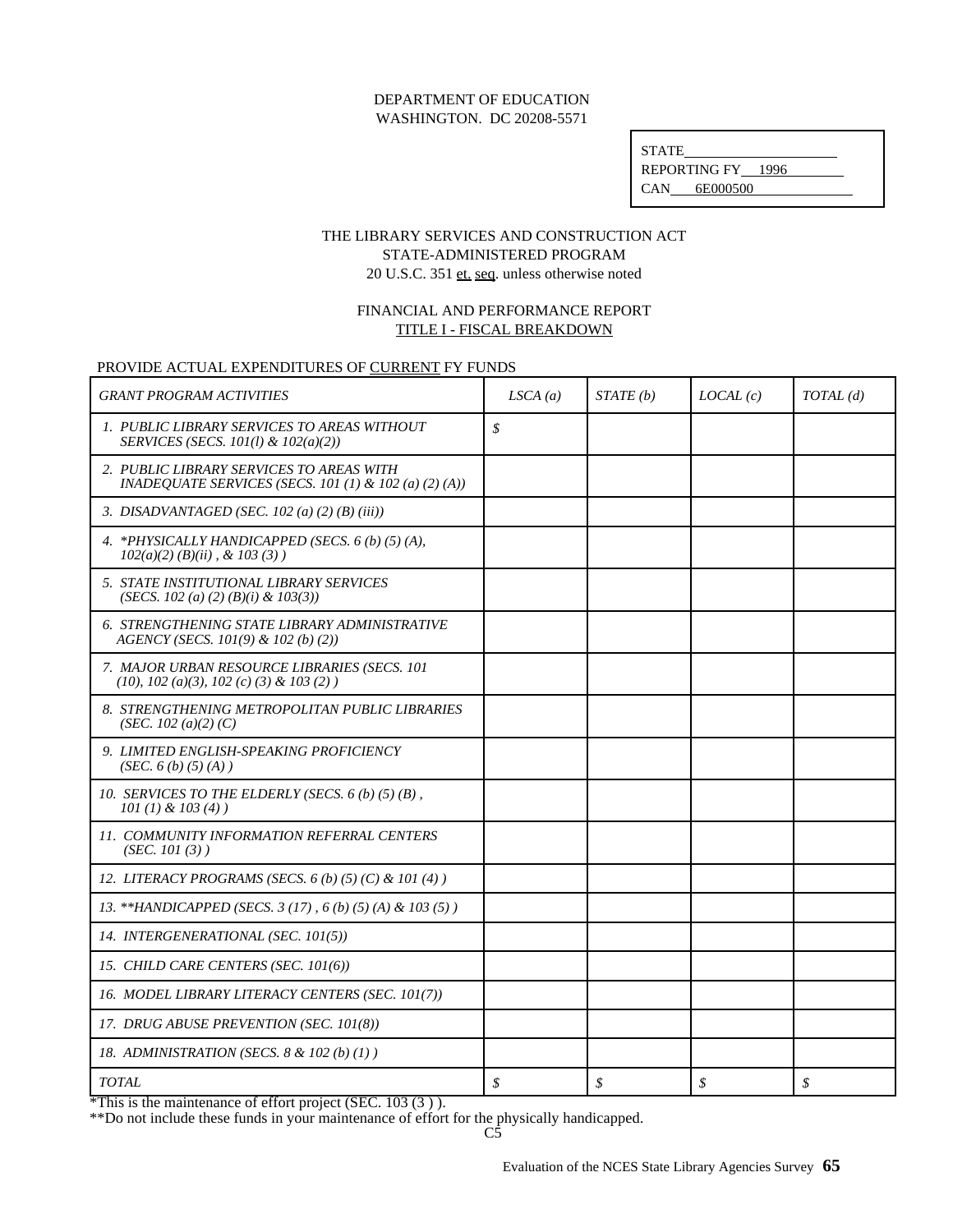STATE REPORTING FY 1996 CARRYOVER CAN 6E00050

## THE LIBRARY SERVICES AND CONSTRUCTION ACT STATE-ADMINISTERED PROGRAM 20 U.S.C. 351 et. seq. unless otherwise noted

## FINANCIAL AND PERFORMANCE REPORT TITLE I - FISCAL BREAKDOWN

#### PROVIDE ACTUAL OBLIGATIONS OF CURRENT FY FUNDS CARRIED OVER TO FY 1997

| <b>GRANT PROGRAM ACTIVITIES</b>                                                                                                           | <b>LSCA</b>   |
|-------------------------------------------------------------------------------------------------------------------------------------------|---------------|
| 1. PUBLIC LIBRARY SERVICES TO AREAS WITHOUT SERVICES<br>(SECS. 101(1) & $102(a)(2)$ )                                                     | $\mathsf{\$}$ |
| 2. PUBLIC LIBRARY SERVICES TO AREAS WITH INADEQUATE<br>SERVICES (SECS. 101 (1) & 102 (a) (2) (A))                                         |               |
| 3. DISADVANTAGED (SEC. 102 (a) (2) (B) (iii))                                                                                             |               |
| 4. *PHYSICALLY HANDICAPPED (SECS. 6 (b) (5) (A), $102(a)(2)$ (B)(ii),<br>$& 103(3)$ )                                                     |               |
| 5. STATE INSTITUTIONAL LIBRARY SERVICES (SECS. 102 (a) (2) (B)(i)<br>& 103(3)                                                             |               |
| 6. STRENGTHENING STATE LIBRARY ADMINISTRATIVE AGENCY<br>for meeting the needs of the people of the State (SECS. $101(9)$ & $102$ (b) (2)) |               |
| 7. MAJOR URBAN RESOURCE LIBRARIES (SECS. 101 (10), 102 (a)(3),<br>102 (c) (3) & 103 (2))                                                  |               |
| 8. STRENGTHENING METROPOLITAN PUBLIC LIBRARIES WHICH<br>SERVE AS NATIONAL OR REGIONAL RESOURCE CENTERS<br>(SEC. 102 $(a)(2)$ $(C)$ )      |               |
| 9. LIMITED ENGLISH-SPEAKING PROFICIENCY (SEC. 6 (b) (5) (A))                                                                              |               |
| 10. SERVICES TO THE ELDERLY (SECS. 6 (b) (5) (B), 101 (1) & 103 (4))                                                                      |               |
| 11. COMMUNITY INFORMATION REFERRAL CENTERS (SEC. 101 (3))                                                                                 |               |
| 12. LITERACY PROGRAMS (SECS. 6 (b) (5) (C) & 101 (4))                                                                                     |               |
| 13. ** HANDICAPPED (SECS. 3 (17), 6 (b) (5) (A) & 103 (5))                                                                                |               |
| 14. INTERGENERATIONAL LIBRARY PROGRAMS (SEC. 101(5))                                                                                      |               |
| 15. CHILD CARE CENTER LIBRARY PROGRAMS (SEC. 101(6))                                                                                      |               |
| 16. MODEL LIBRARY LITERACY CENTERS (SEC. 101(7))                                                                                          |               |
| 17. DRUG ABUSE PREVENTION LIBRARY PROGRAMS (SEC. 101(8))                                                                                  |               |
| 18. ADMINISTRATION (SECS. 8 & 102 (b) (1))                                                                                                |               |
| <b>TOTAL</b>                                                                                                                              |               |

 $*$ This is the maintenance of effort project (SEC. 103  $(3)$ ).

\*\*Do not include these funds in your maintenance of effort for the physically handicapped.